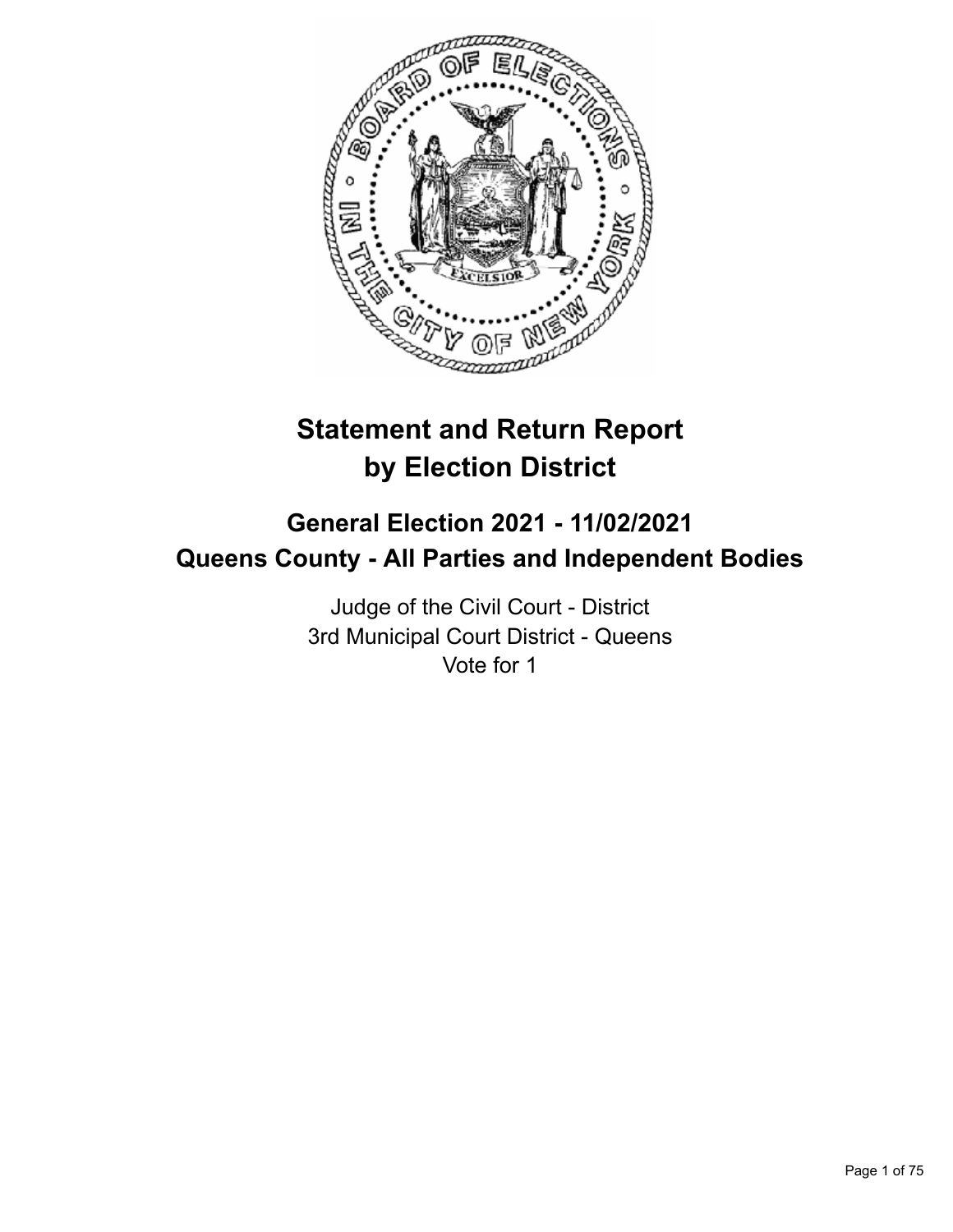

| PUBLIC COUNTER                                           | 103            |
|----------------------------------------------------------|----------------|
| <b>MANUALLY COUNTED EMERGENCY</b>                        | 0              |
| ABSENTEE / MILITARY                                      | 5              |
| AFFIDAVIT                                                | 0              |
| <b>Total Ballots</b>                                     | 108            |
| Less - Inapplicable Federal/Special Presidential Ballots | 0              |
| <b>Total Applicable Ballots</b>                          | 108            |
| PAUL A. VALLONE (DEMOCRATIC)                             | 61             |
| JOSEPH F. KASPER (REPUBLICAN)                            | 34             |
| JOSEPH F. KASPER (CONSERVATIVE/SAVE OUR CITY)            | $\overline{2}$ |
|                                                          |                |
| <b>Total Votes</b>                                       | 97             |

#### **044/23**

| <b>PUBLIC COUNTER</b>                                    | 359            |
|----------------------------------------------------------|----------------|
| <b>MANUALLY COUNTED EMERGENCY</b>                        | $\Omega$       |
| ABSENTEE / MILITARY                                      | 15             |
| <b>AFFIDAVIT</b>                                         | $\overline{2}$ |
| <b>Total Ballots</b>                                     | 376            |
| Less - Inapplicable Federal/Special Presidential Ballots | $\Omega$       |
| <b>Total Applicable Ballots</b>                          | 376            |
| PAUL A. VALLONE (DEMOCRATIC)                             | 65             |
| JOSEPH F. KASPER (REPUBLICAN)                            | 259            |
| JOSEPH F. KASPER (CONSERVATIVE/SAVE OUR CITY)            | 16             |
| <b>Total Votes</b>                                       | 340            |
| Unrecorded                                               | 36             |

| <b>PUBLIC COUNTER</b>                                    | 509 |
|----------------------------------------------------------|-----|
| <b>MANUALLY COUNTED EMERGENCY</b>                        | 0   |
| ABSENTEE / MILITARY                                      | 38  |
| AFFIDAVIT                                                | 12  |
| <b>Total Ballots</b>                                     | 559 |
| Less - Inapplicable Federal/Special Presidential Ballots | 0   |
| <b>Total Applicable Ballots</b>                          | 559 |
| PAUL A. VALLONE (DEMOCRATIC)                             | 126 |
| JOSEPH F. KASPER (REPUBLICAN)                            | 374 |
| JOSEPH F. KASPER (CONSERVATIVE/SAVE OUR CITY)            | 33  |
| <b>Total Votes</b>                                       | 533 |
| Unrecorded                                               | 26  |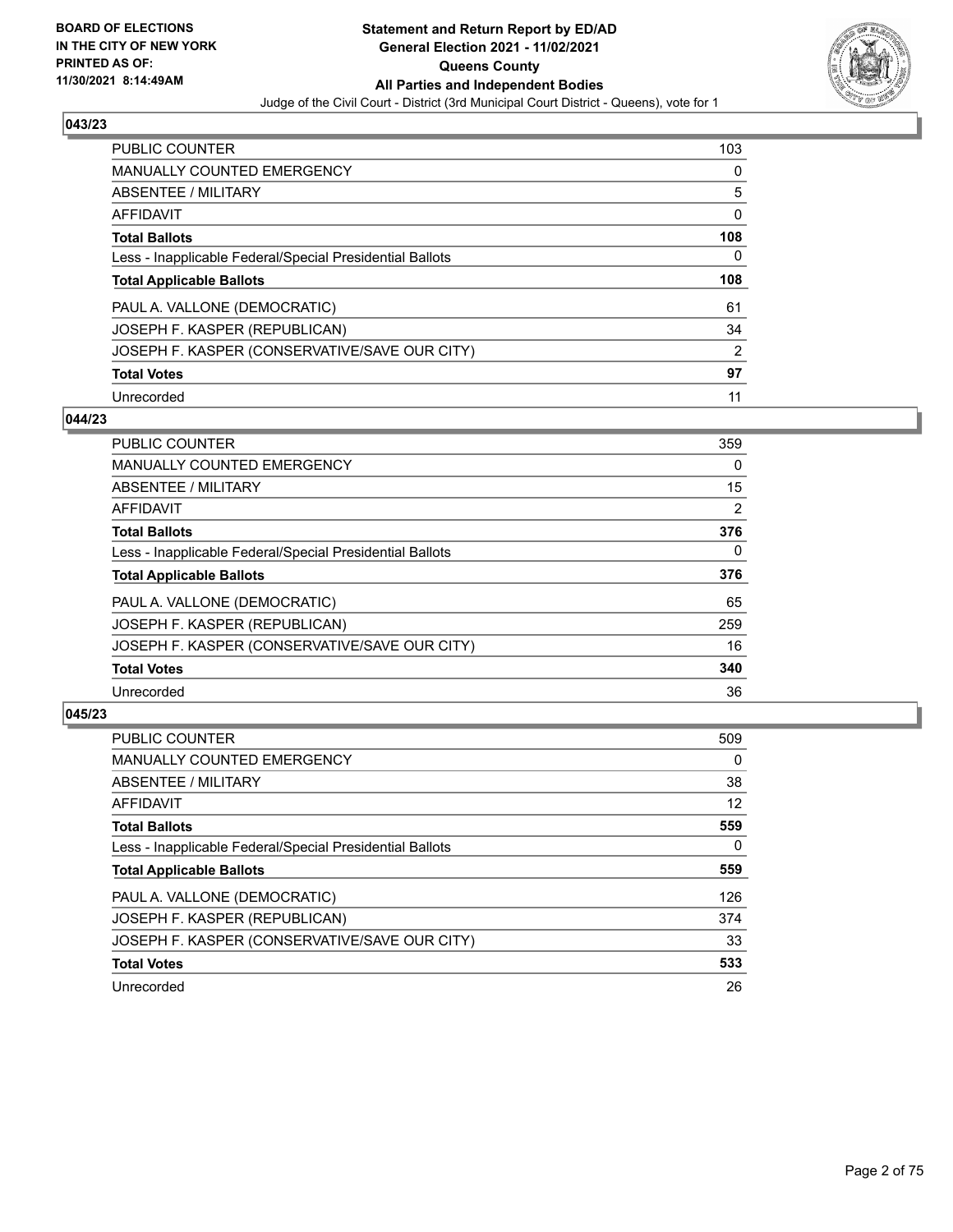

| PUBLIC COUNTER                                           | 446 |
|----------------------------------------------------------|-----|
| <b>MANUALLY COUNTED EMERGENCY</b>                        | 0   |
| ABSENTEE / MILITARY                                      | 32  |
| AFFIDAVIT                                                | 1   |
| <b>Total Ballots</b>                                     | 479 |
| Less - Inapplicable Federal/Special Presidential Ballots | 0   |
| <b>Total Applicable Ballots</b>                          | 479 |
| PAUL A. VALLONE (DEMOCRATIC)                             | 78  |
| JOSEPH F. KASPER (REPUBLICAN)                            | 339 |
|                                                          |     |
| JOSEPH F. KASPER (CONSERVATIVE/SAVE OUR CITY)            | 19  |
| <b>Total Votes</b>                                       | 436 |

#### **047/23**

| <b>PUBLIC COUNTER</b>                                    | 333      |
|----------------------------------------------------------|----------|
| <b>MANUALLY COUNTED EMERGENCY</b>                        | 0        |
| ABSENTEE / MILITARY                                      | 11       |
| <b>AFFIDAVIT</b>                                         |          |
| <b>Total Ballots</b>                                     | 345      |
| Less - Inapplicable Federal/Special Presidential Ballots | $\Omega$ |
| <b>Total Applicable Ballots</b>                          | 345      |
| PAUL A. VALLONE (DEMOCRATIC)                             | 72       |
| JOSEPH F. KASPER (REPUBLICAN)                            | 246      |
| JOSEPH F. KASPER (CONSERVATIVE/SAVE OUR CITY)            | 12       |
| <b>Total Votes</b>                                       | 330      |
| Unrecorded                                               | 15       |

| <b>PUBLIC COUNTER</b>                                    | 289 |
|----------------------------------------------------------|-----|
| <b>MANUALLY COUNTED EMERGENCY</b>                        | 0   |
| ABSENTEE / MILITARY                                      | 18  |
| AFFIDAVIT                                                | 3   |
| <b>Total Ballots</b>                                     | 310 |
| Less - Inapplicable Federal/Special Presidential Ballots | 0   |
| <b>Total Applicable Ballots</b>                          | 310 |
| PAUL A. VALLONE (DEMOCRATIC)                             | 66  |
| JOSEPH F. KASPER (REPUBLICAN)                            | 198 |
| JOSEPH F. KASPER (CONSERVATIVE/SAVE OUR CITY)            | 26  |
| BRANDON LANTRY (WRITE-IN)                                |     |
| <b>Total Votes</b>                                       | 291 |
| Unrecorded                                               | 19  |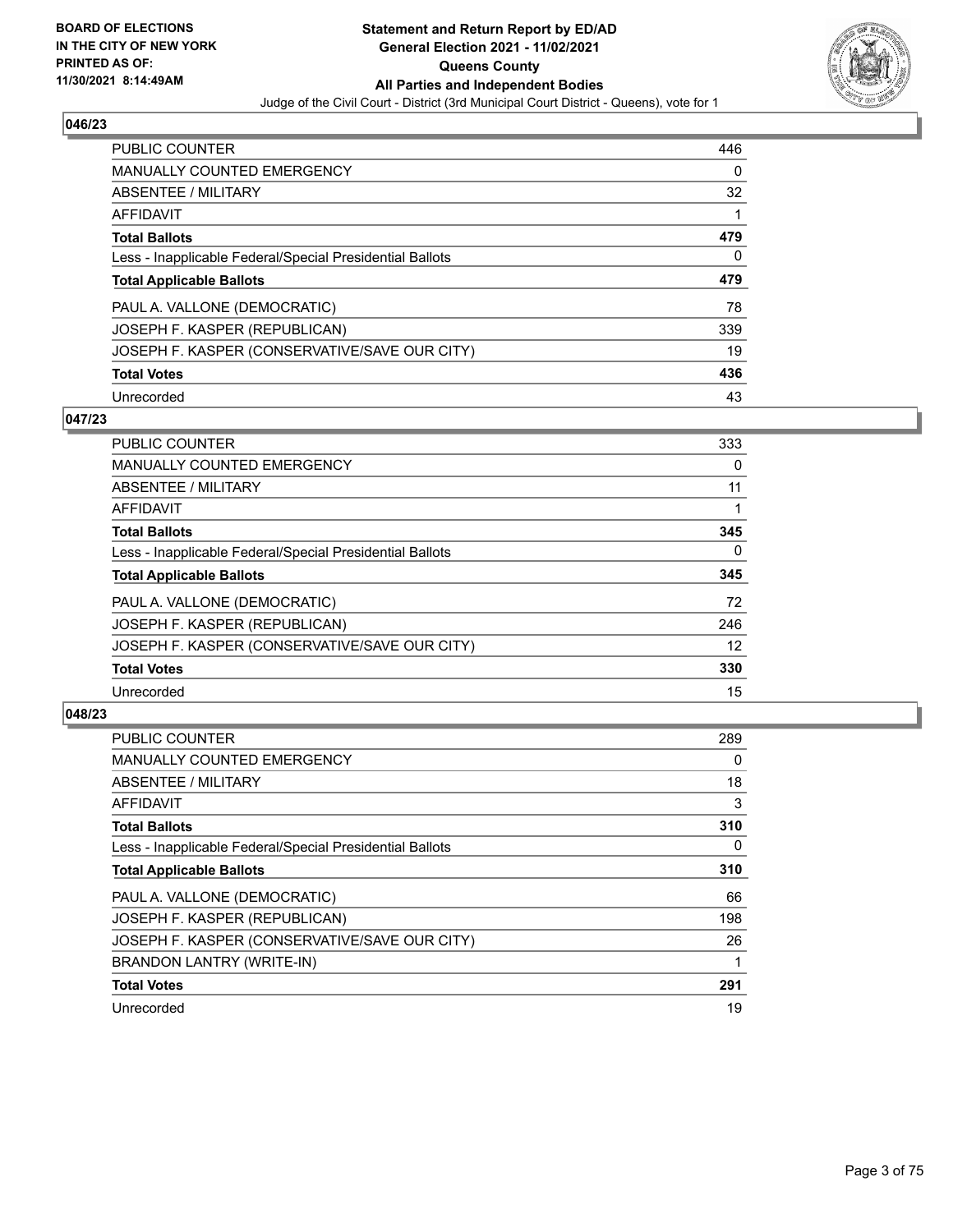

| PUBLIC COUNTER                                           | 517 |
|----------------------------------------------------------|-----|
| <b>MANUALLY COUNTED EMERGENCY</b>                        | 0   |
| ABSENTEE / MILITARY                                      | 20  |
| AFFIDAVIT                                                | 3   |
| <b>Total Ballots</b>                                     | 540 |
| Less - Inapplicable Federal/Special Presidential Ballots | 0   |
| <b>Total Applicable Ballots</b>                          | 540 |
|                                                          |     |
| PAUL A. VALLONE (DEMOCRATIC)                             | 98  |
| JOSEPH F. KASPER (REPUBLICAN)                            | 379 |
| JOSEPH F. KASPER (CONSERVATIVE/SAVE OUR CITY)            | 29  |
| <b>Total Votes</b>                                       | 506 |

#### **050/23**

| <b>PUBLIC COUNTER</b>                                    | 404      |
|----------------------------------------------------------|----------|
| MANUALLY COUNTED EMERGENCY                               | $\Omega$ |
| ABSENTEE / MILITARY                                      | 20       |
| AFFIDAVIT                                                | 4        |
| <b>Total Ballots</b>                                     | 428      |
| Less - Inapplicable Federal/Special Presidential Ballots | 0        |
| <b>Total Applicable Ballots</b>                          | 428      |
| PAUL A. VALLONE (DEMOCRATIC)                             | 109      |
| JOSEPH F. KASPER (REPUBLICAN)                            | 263      |
| JOSEPH F. KASPER (CONSERVATIVE/SAVE OUR CITY)            | 24       |
| AMAURY PIANTINI (WRITE-IN)                               | 1        |
| <b>Total Votes</b>                                       | 397      |
| Unrecorded                                               | 31       |

| <b>PUBLIC COUNTER</b>                                    | 464 |
|----------------------------------------------------------|-----|
| MANUALLY COUNTED EMERGENCY                               | 0   |
| ABSENTEE / MILITARY                                      | 15  |
| AFFIDAVIT                                                | 3   |
| <b>Total Ballots</b>                                     | 482 |
| Less - Inapplicable Federal/Special Presidential Ballots | 0   |
| <b>Total Applicable Ballots</b>                          | 482 |
|                                                          |     |
| PAUL A. VALLONE (DEMOCRATIC)                             | 94  |
| JOSEPH F. KASPER (REPUBLICAN)                            | 331 |
| JOSEPH F. KASPER (CONSERVATIVE/SAVE OUR CITY)            | 25  |
| <b>Total Votes</b>                                       | 450 |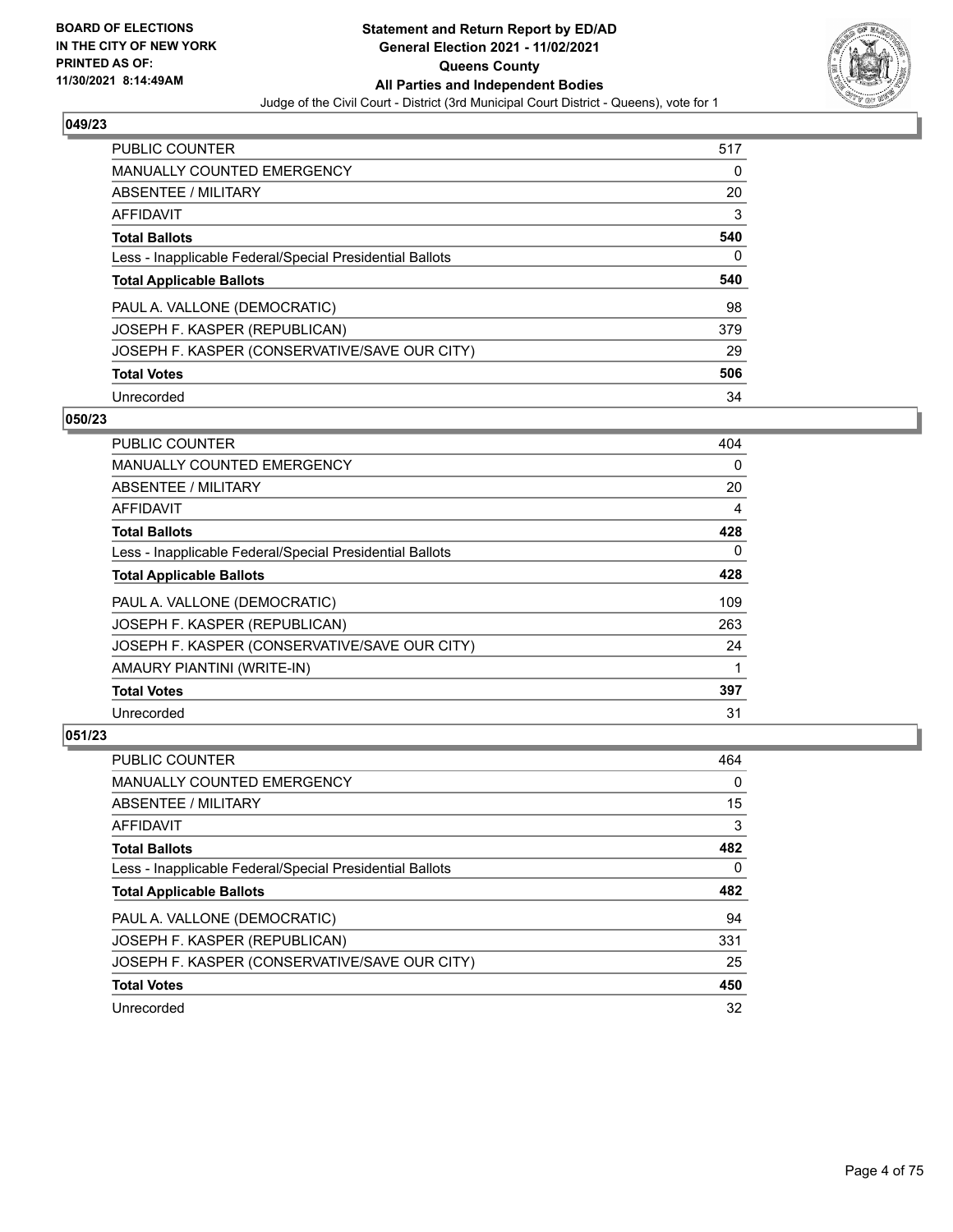

| PUBLIC COUNTER                                           | 458 |
|----------------------------------------------------------|-----|
| <b>MANUALLY COUNTED EMERGENCY</b>                        | 0   |
| ABSENTEE / MILITARY                                      | 24  |
| AFFIDAVIT                                                | 4   |
| <b>Total Ballots</b>                                     | 486 |
| Less - Inapplicable Federal/Special Presidential Ballots | 0   |
| <b>Total Applicable Ballots</b>                          | 486 |
| PAUL A. VALLONE (DEMOCRATIC)                             | 131 |
| JOSEPH F. KASPER (REPUBLICAN)                            | 295 |
| JOSEPH F. KASPER (CONSERVATIVE/SAVE OUR CITY)            | 21  |
| <b>Total Votes</b>                                       | 447 |
| Unrecorded                                               | 39  |

#### **053/23**

| <b>PUBLIC COUNTER</b>                                    | 317      |
|----------------------------------------------------------|----------|
| MANUALLY COUNTED EMERGENCY                               | 0        |
| ABSENTEE / MILITARY                                      | 17       |
| <b>AFFIDAVIT</b>                                         | 2        |
| <b>Total Ballots</b>                                     | 336      |
| Less - Inapplicable Federal/Special Presidential Ballots | $\Omega$ |
| <b>Total Applicable Ballots</b>                          | 336      |
| PAUL A. VALLONE (DEMOCRATIC)                             | 132      |
| JOSEPH F. KASPER (REPUBLICAN)                            | 164      |
| JOSEPH F. KASPER (CONSERVATIVE/SAVE OUR CITY)            | 15       |
| <b>Total Votes</b>                                       | 311      |
| Unrecorded                                               | 25       |

| <b>PUBLIC COUNTER</b>                                    | 247      |
|----------------------------------------------------------|----------|
| <b>MANUALLY COUNTED EMERGENCY</b>                        | $\Omega$ |
| ABSENTEE / MILITARY                                      | 14       |
| AFFIDAVIT                                                | 20       |
| <b>Total Ballots</b>                                     | 281      |
| Less - Inapplicable Federal/Special Presidential Ballots | 0        |
| <b>Total Applicable Ballots</b>                          | 281      |
| PAUL A. VALLONE (DEMOCRATIC)                             | 101      |
| JOSEPH F. KASPER (REPUBLICAN)                            | 137      |
| JOSEPH F. KASPER (CONSERVATIVE/SAVE OUR CITY)            | 9        |
| <b>Total Votes</b>                                       | 247      |
| Unrecorded                                               | 34       |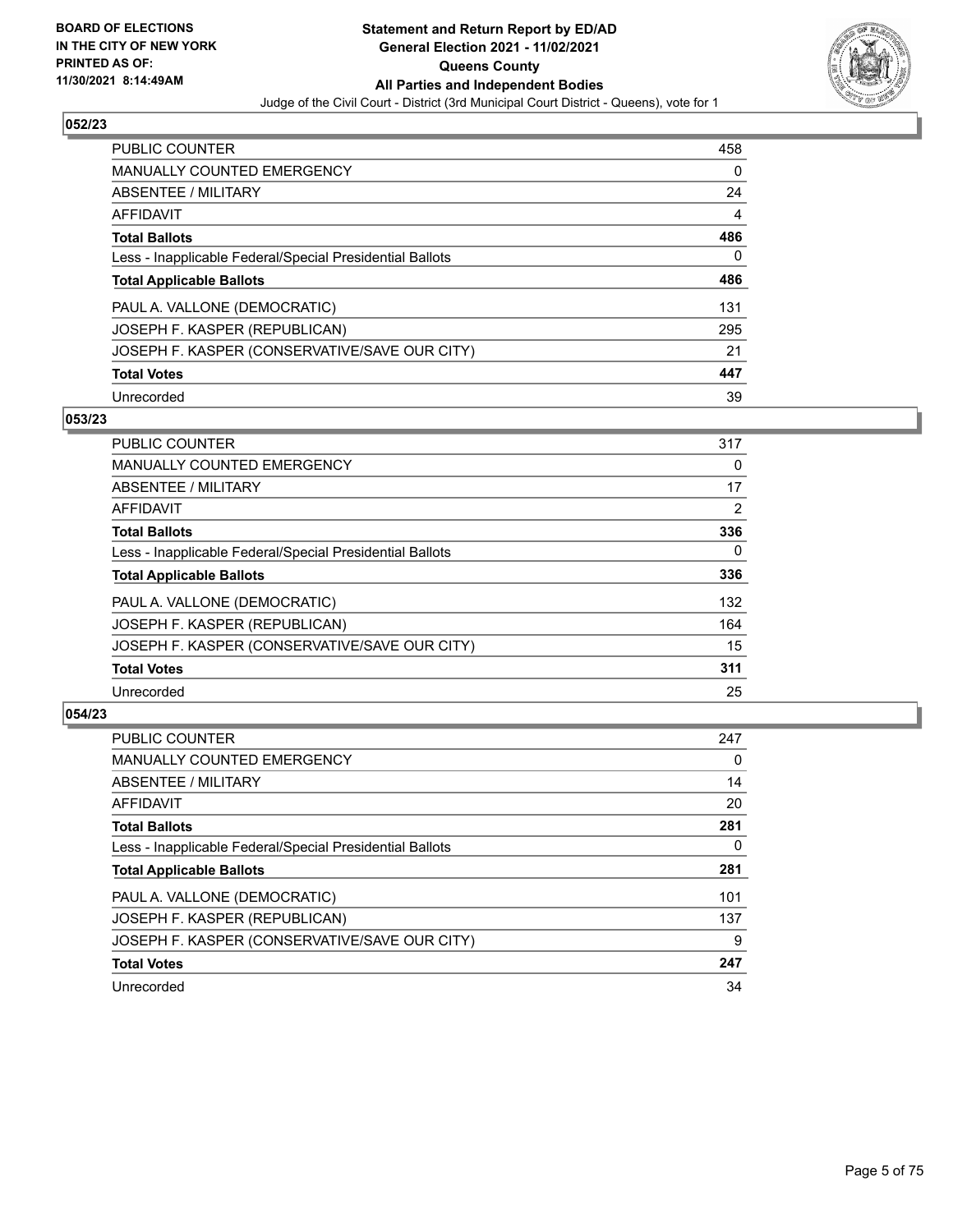

| <b>PUBLIC COUNTER</b>                                    | 244 |
|----------------------------------------------------------|-----|
| <b>MANUALLY COUNTED EMERGENCY</b>                        | 0   |
| ABSENTEE / MILITARY                                      | 16  |
| AFFIDAVIT                                                |     |
| <b>Total Ballots</b>                                     | 261 |
| Less - Inapplicable Federal/Special Presidential Ballots | 0   |
| <b>Total Applicable Ballots</b>                          | 261 |
| PAUL A. VALLONE (DEMOCRATIC)                             | 111 |
| JOSEPH F. KASPER (REPUBLICAN)                            | 124 |
| JOSEPH F. KASPER (CONSERVATIVE/SAVE OUR CITY)            | 6   |
| <b>Total Votes</b>                                       | 241 |
| Unrecorded                                               | 20  |

#### **056/23**

| <b>PUBLIC COUNTER</b>                                    | 194      |
|----------------------------------------------------------|----------|
| <b>MANUALLY COUNTED EMERGENCY</b>                        | 0        |
| ABSENTEE / MILITARY                                      | 11       |
| <b>AFFIDAVIT</b>                                         | $\Omega$ |
| <b>Total Ballots</b>                                     | 205      |
| Less - Inapplicable Federal/Special Presidential Ballots | 0        |
| <b>Total Applicable Ballots</b>                          | 205      |
| PAUL A. VALLONE (DEMOCRATIC)                             | 92       |
| JOSEPH F. KASPER (REPUBLICAN)                            | 78       |
| JOSEPH F. KASPER (CONSERVATIVE/SAVE OUR CITY)            | 4        |
| <b>Total Votes</b>                                       | 174      |
| Unrecorded                                               | 31       |

| <b>PUBLIC COUNTER</b>                                    | 245 |
|----------------------------------------------------------|-----|
| <b>MANUALLY COUNTED EMERGENCY</b>                        | 0   |
| ABSENTEE / MILITARY                                      | 4   |
| <b>AFFIDAVIT</b>                                         | 0   |
| <b>Total Ballots</b>                                     | 249 |
| Less - Inapplicable Federal/Special Presidential Ballots | 0   |
| <b>Total Applicable Ballots</b>                          | 249 |
| PAUL A. VALLONE (DEMOCRATIC)                             | 154 |
| JOSEPH F. KASPER (REPUBLICAN)                            | 63  |
| JOSEPH F. KASPER (CONSERVATIVE/SAVE OUR CITY)            | 9   |
| <b>Total Votes</b>                                       | 226 |
| Unrecorded                                               | 23  |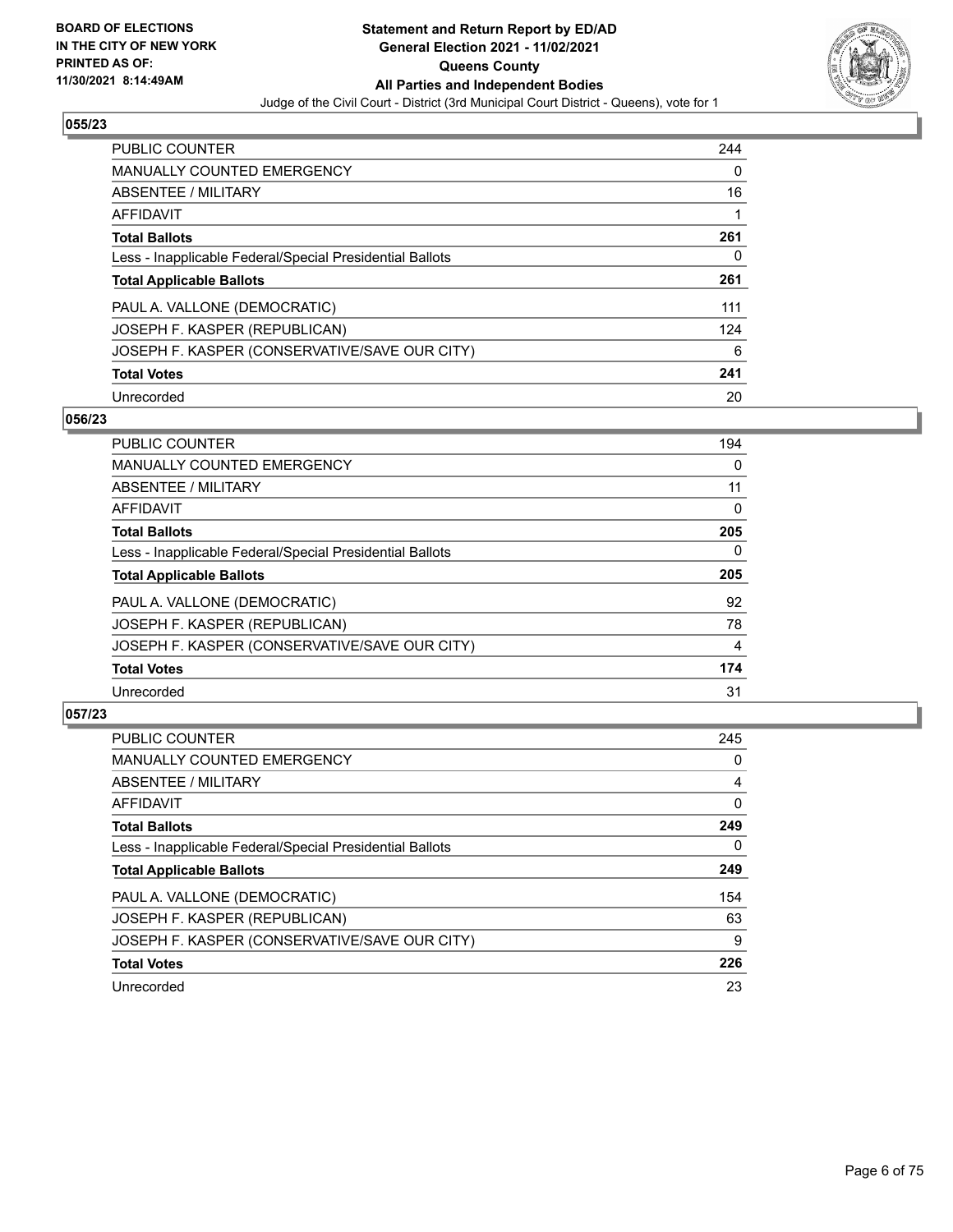

| PUBLIC COUNTER                                           | 274 |
|----------------------------------------------------------|-----|
| <b>MANUALLY COUNTED EMERGENCY</b>                        | 0   |
| ABSENTEE / MILITARY                                      | 26  |
| AFFIDAVIT                                                | 3   |
| <b>Total Ballots</b>                                     | 303 |
| Less - Inapplicable Federal/Special Presidential Ballots | 0   |
| <b>Total Applicable Ballots</b>                          | 303 |
| PAUL A. VALLONE (DEMOCRATIC)                             | 146 |
| JOSEPH F. KASPER (REPUBLICAN)                            | 112 |
| JOSEPH F. KASPER (CONSERVATIVE/SAVE OUR CITY)            | 10  |
| <b>Total Votes</b>                                       | 268 |
| Unrecorded                                               | 35  |

#### **059/23**

| <b>PUBLIC COUNTER</b>                                    | 212      |
|----------------------------------------------------------|----------|
| <b>MANUALLY COUNTED EMERGENCY</b>                        | $\Omega$ |
| ABSENTEE / MILITARY                                      | 15       |
| <b>AFFIDAVIT</b>                                         | 6        |
| <b>Total Ballots</b>                                     | 233      |
| Less - Inapplicable Federal/Special Presidential Ballots | $\Omega$ |
| <b>Total Applicable Ballots</b>                          | 233      |
| PAUL A. VALLONE (DEMOCRATIC)                             | 138      |
| JOSEPH F. KASPER (REPUBLICAN)                            | 72       |
| JOSEPH F. KASPER (CONSERVATIVE/SAVE OUR CITY)            | 4        |
| <b>Total Votes</b>                                       | 214      |
| Unrecorded                                               | 19       |

| <b>PUBLIC COUNTER</b>                                    | 221      |
|----------------------------------------------------------|----------|
| <b>MANUALLY COUNTED EMERGENCY</b>                        | $\Omega$ |
| ABSENTEE / MILITARY                                      | 15       |
| <b>AFFIDAVIT</b>                                         | $\Omega$ |
| <b>Total Ballots</b>                                     | 236      |
| Less - Inapplicable Federal/Special Presidential Ballots | 0        |
| <b>Total Applicable Ballots</b>                          | 236      |
| PAUL A. VALLONE (DEMOCRATIC)                             | 117      |
| JOSEPH F. KASPER (REPUBLICAN)                            | 92       |
| JOSEPH F. KASPER (CONSERVATIVE/SAVE OUR CITY)            | 12       |
| <b>Total Votes</b>                                       | 221      |
| Unrecorded                                               | 15       |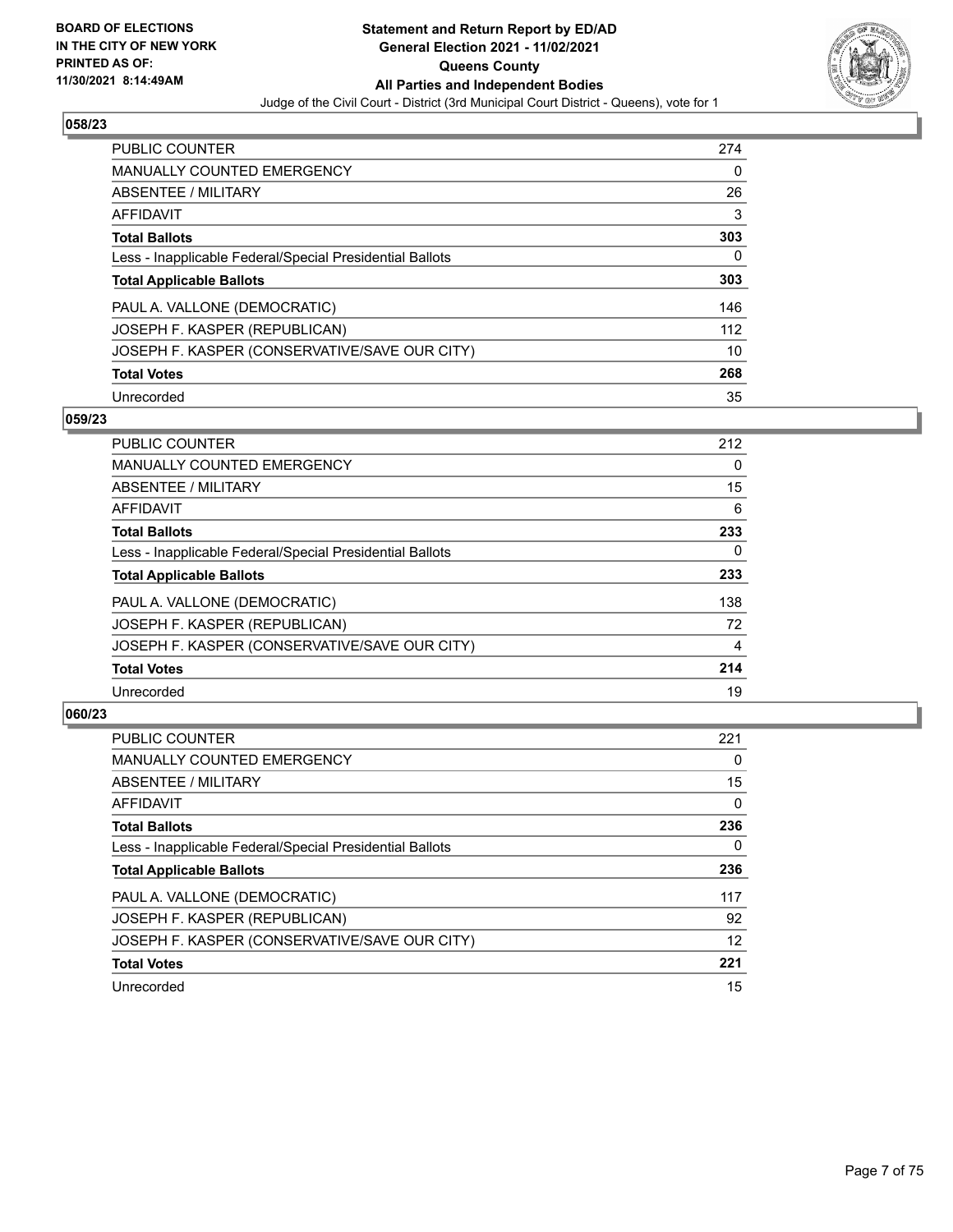

| PUBLIC COUNTER                                           | 348 |
|----------------------------------------------------------|-----|
| <b>MANUALLY COUNTED EMERGENCY</b>                        | 0   |
| ABSENTEE / MILITARY                                      | 20  |
| AFFIDAVIT                                                |     |
| <b>Total Ballots</b>                                     | 369 |
| Less - Inapplicable Federal/Special Presidential Ballots | 0   |
| <b>Total Applicable Ballots</b>                          | 369 |
| PAUL A. VALLONE (DEMOCRATIC)                             | 153 |
| JOSEPH F. KASPER (REPUBLICAN)                            | 159 |
| JOSEPH F. KASPER (CONSERVATIVE/SAVE OUR CITY)            | 17  |
| <b>Total Votes</b>                                       | 329 |
| Unrecorded                                               | 40  |

#### **062/23**

| <b>PUBLIC COUNTER</b>                                    | 394      |
|----------------------------------------------------------|----------|
| <b>MANUALLY COUNTED EMERGENCY</b>                        | 0        |
| ABSENTEE / MILITARY                                      | 41       |
| <b>AFFIDAVIT</b>                                         |          |
| <b>Total Ballots</b>                                     | 436      |
| Less - Inapplicable Federal/Special Presidential Ballots | $\Omega$ |
| <b>Total Applicable Ballots</b>                          | 436      |
| PAUL A. VALLONE (DEMOCRATIC)                             | 192      |
| JOSEPH F. KASPER (REPUBLICAN)                            | 167      |
| JOSEPH F. KASPER (CONSERVATIVE/SAVE OUR CITY)            | 32       |
| <b>Total Votes</b>                                       | 391      |
| Unrecorded                                               | 45       |

| <b>PUBLIC COUNTER</b>                                    | 293      |
|----------------------------------------------------------|----------|
| <b>MANUALLY COUNTED EMERGENCY</b>                        | $\Omega$ |
| ABSENTEE / MILITARY                                      | 27       |
| <b>AFFIDAVIT</b>                                         | 0        |
| <b>Total Ballots</b>                                     | 320      |
| Less - Inapplicable Federal/Special Presidential Ballots | 0        |
| <b>Total Applicable Ballots</b>                          | 320      |
| PAUL A. VALLONE (DEMOCRATIC)                             | 144      |
| JOSEPH F. KASPER (REPUBLICAN)                            | 114      |
| JOSEPH F. KASPER (CONSERVATIVE/SAVE OUR CITY)            | 19       |
| <b>Total Votes</b>                                       | 277      |
| Unrecorded                                               | 43       |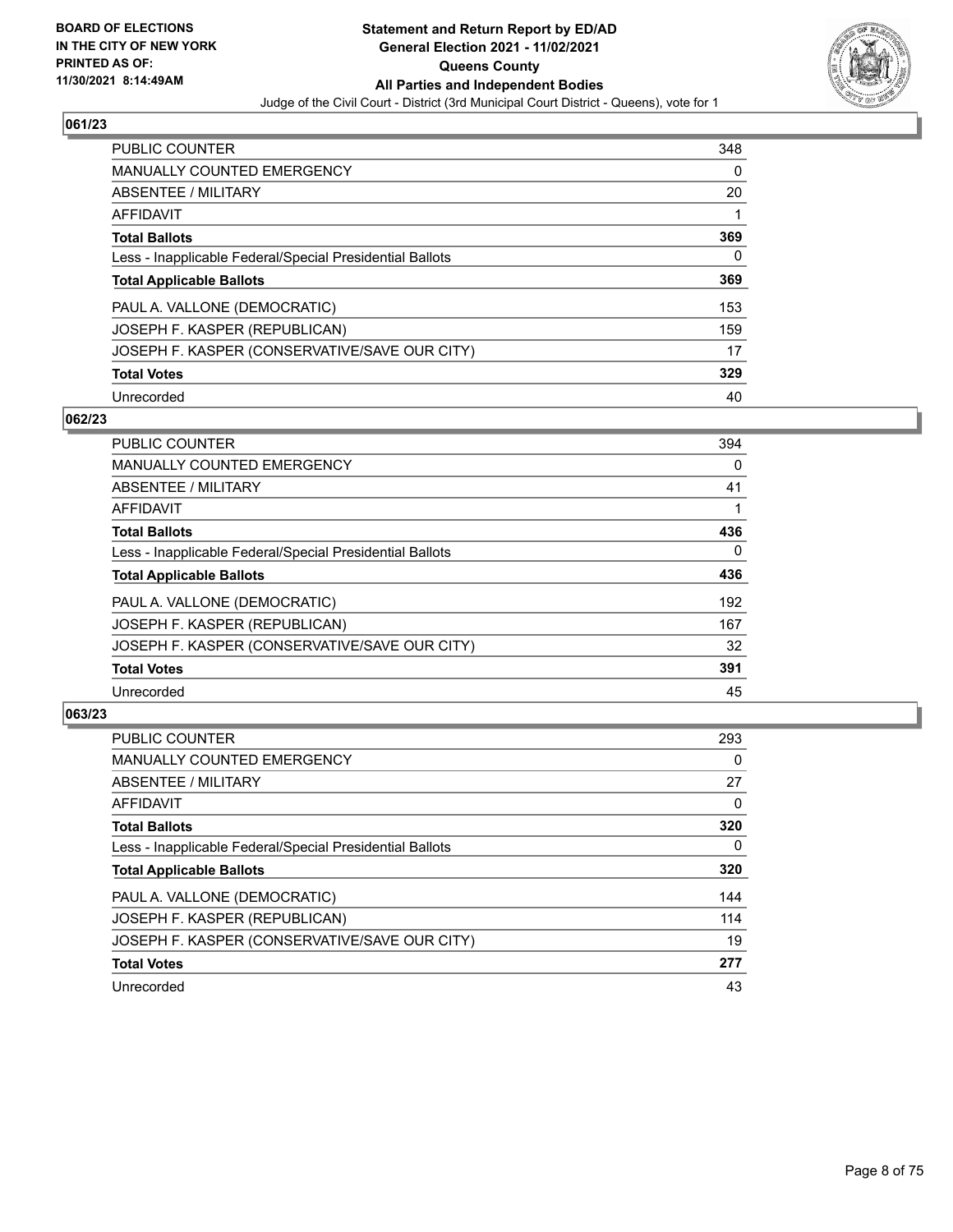

| <b>PUBLIC COUNTER</b>                                    | 419 |
|----------------------------------------------------------|-----|
| <b>MANUALLY COUNTED EMERGENCY</b>                        | 0   |
| ABSENTEE / MILITARY                                      | 43  |
| AFFIDAVIT                                                | 6   |
| <b>Total Ballots</b>                                     | 468 |
| Less - Inapplicable Federal/Special Presidential Ballots | 0   |
| <b>Total Applicable Ballots</b>                          | 468 |
| PAUL A. VALLONE (DEMOCRATIC)                             | 214 |
| JOSEPH F. KASPER (REPUBLICAN)                            | 184 |
| JOSEPH F. KASPER (CONSERVATIVE/SAVE OUR CITY)            | 18  |
| <b>Total Votes</b>                                       | 416 |
| Unrecorded                                               | 52  |

#### **065/23**

| <b>PUBLIC COUNTER</b>                                    | 303      |
|----------------------------------------------------------|----------|
| <b>MANUALLY COUNTED EMERGENCY</b>                        | $\Omega$ |
| ABSENTEE / MILITARY                                      | 29       |
| <b>AFFIDAVIT</b>                                         | 4        |
| <b>Total Ballots</b>                                     | 336      |
| Less - Inapplicable Federal/Special Presidential Ballots | $\Omega$ |
| <b>Total Applicable Ballots</b>                          | 336      |
| PAUL A. VALLONE (DEMOCRATIC)                             | 155      |
| JOSEPH F. KASPER (REPUBLICAN)                            | 131      |
| JOSEPH F. KASPER (CONSERVATIVE/SAVE OUR CITY)            | 12       |
| <b>Total Votes</b>                                       | 298      |
| Unrecorded                                               | 38       |

| <b>PUBLIC COUNTER</b>                                    | 135          |
|----------------------------------------------------------|--------------|
| <b>MANUALLY COUNTED EMERGENCY</b>                        | $\Omega$     |
| ABSENTEE / MILITARY                                      | 26           |
| <b>AFFIDAVIT</b>                                         | $\Omega$     |
| <b>Total Ballots</b>                                     | 161          |
| Less - Inapplicable Federal/Special Presidential Ballots | 0            |
| <b>Total Applicable Ballots</b>                          | 161          |
| PAUL A. VALLONE (DEMOCRATIC)                             | 101          |
| JOSEPH F. KASPER (REPUBLICAN)                            | 45           |
| JOSEPH F. KASPER (CONSERVATIVE/SAVE OUR CITY)            | $\mathbf{0}$ |
| <b>Total Votes</b>                                       | 146          |
| Unrecorded                                               | 15           |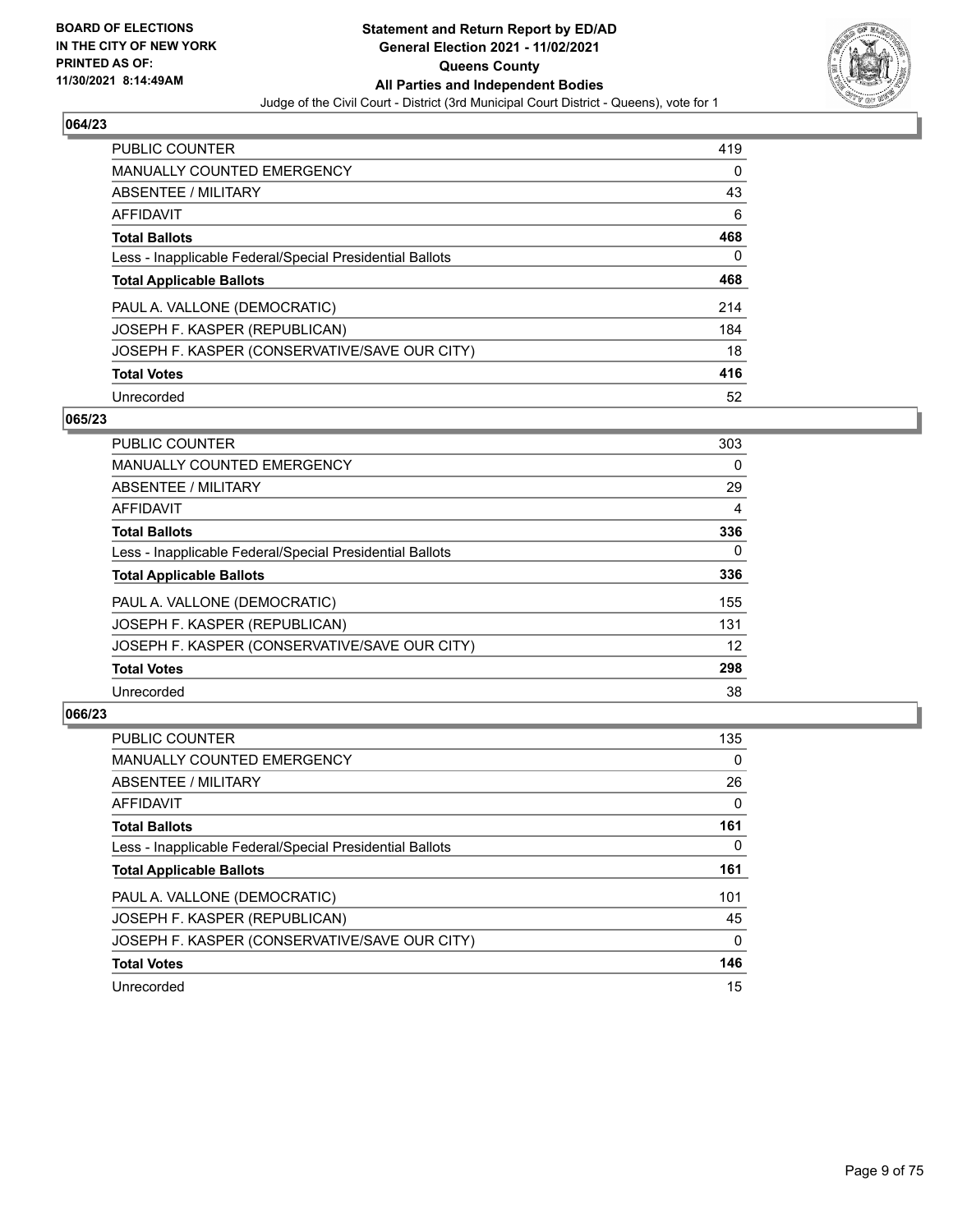

| <b>PUBLIC COUNTER</b>                                    | 107            |
|----------------------------------------------------------|----------------|
| <b>MANUALLY COUNTED EMERGENCY</b>                        | 0              |
| ABSENTEE / MILITARY                                      | 21             |
| AFFIDAVIT                                                | $\Omega$       |
| <b>Total Ballots</b>                                     | 128            |
| Less - Inapplicable Federal/Special Presidential Ballots | 0              |
| <b>Total Applicable Ballots</b>                          | 128            |
| PAUL A. VALLONE (DEMOCRATIC)                             | 96             |
| JOSEPH F. KASPER (REPUBLICAN)                            | 16             |
| JOSEPH F. KASPER (CONSERVATIVE/SAVE OUR CITY)            | $\overline{2}$ |
| <b>Total Votes</b>                                       | 114            |
|                                                          |                |

#### **068/23**

| <b>PUBLIC COUNTER</b>                                    | 109      |
|----------------------------------------------------------|----------|
| <b>MANUALLY COUNTED EMERGENCY</b>                        | $\Omega$ |
| ABSENTEE / MILITARY                                      | 19       |
| <b>AFFIDAVIT</b>                                         | $\Omega$ |
| <b>Total Ballots</b>                                     | 128      |
| Less - Inapplicable Federal/Special Presidential Ballots | $\Omega$ |
| <b>Total Applicable Ballots</b>                          | 128      |
| PAUL A. VALLONE (DEMOCRATIC)                             | 93       |
| JOSEPH F. KASPER (REPUBLICAN)                            | 19       |
| JOSEPH F. KASPER (CONSERVATIVE/SAVE OUR CITY)            |          |
| <b>Total Votes</b>                                       | 113      |
| Unrecorded                                               | 15       |

| PUBLIC COUNTER                                           | 134      |
|----------------------------------------------------------|----------|
| <b>MANUALLY COUNTED EMERGENCY</b>                        | 0        |
| ABSENTEE / MILITARY                                      | 9        |
| <b>AFFIDAVIT</b>                                         | 0        |
| <b>Total Ballots</b>                                     | 143      |
| Less - Inapplicable Federal/Special Presidential Ballots | $\Omega$ |
| <b>Total Applicable Ballots</b>                          | 143      |
| PAUL A. VALLONE (DEMOCRATIC)                             | 77       |
| JOSEPH F. KASPER (REPUBLICAN)                            | 46       |
| JOSEPH F. KASPER (CONSERVATIVE/SAVE OUR CITY)            | 4        |
| <b>Total Votes</b>                                       | 127      |
| Unrecorded                                               | 16       |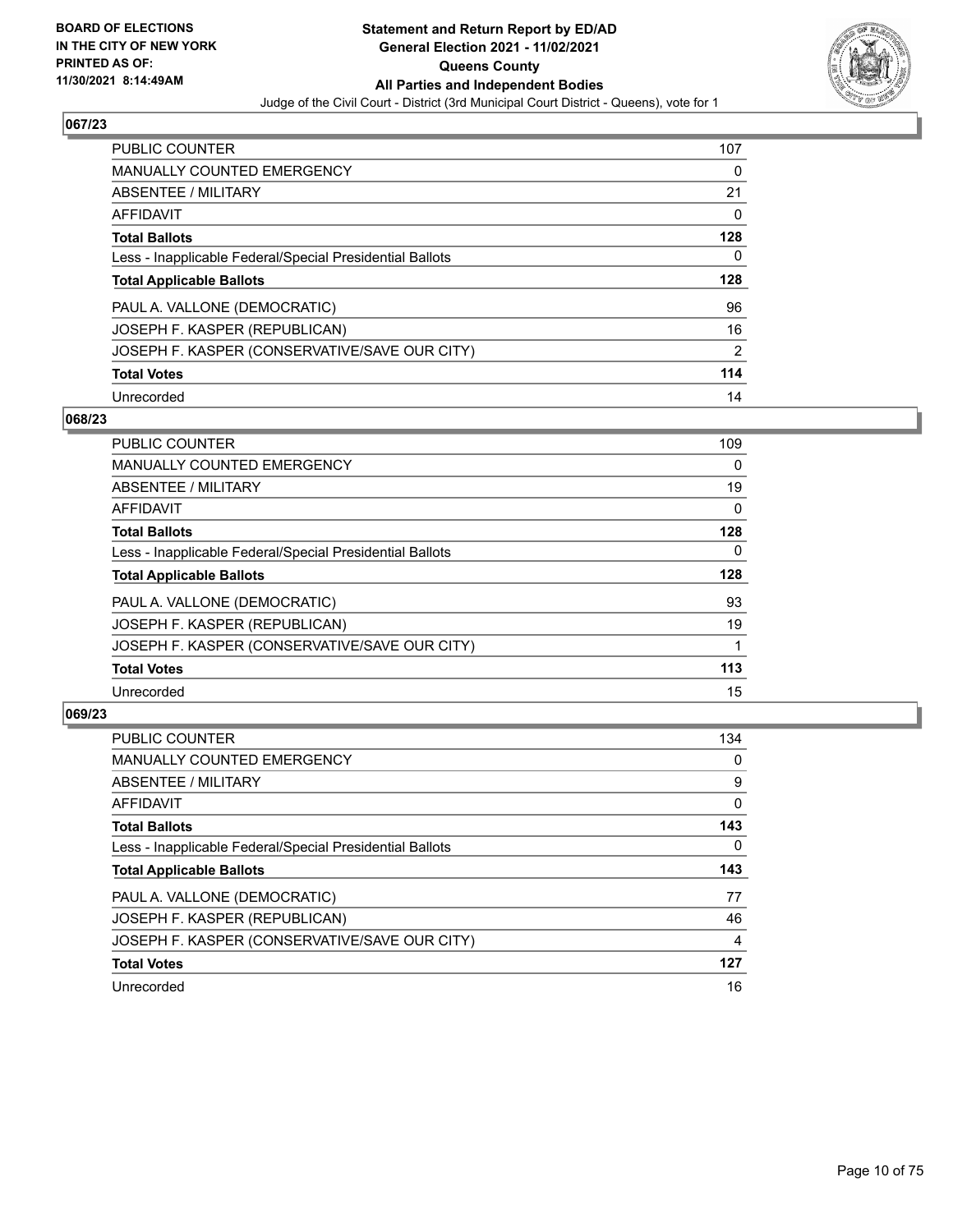

| PUBLIC COUNTER                                           | 168 |
|----------------------------------------------------------|-----|
| <b>MANUALLY COUNTED EMERGENCY</b>                        | 0   |
| ABSENTEE / MILITARY                                      | 17  |
| AFFIDAVIT                                                | 0   |
| <b>Total Ballots</b>                                     | 185 |
| Less - Inapplicable Federal/Special Presidential Ballots | 0   |
| <b>Total Applicable Ballots</b>                          | 185 |
| PAUL A. VALLONE (DEMOCRATIC)                             | 100 |
| JOSEPH F. KASPER (REPUBLICAN)                            | 60  |
| JOSEPH F. KASPER (CONSERVATIVE/SAVE OUR CITY)            | 8   |
| <b>Total Votes</b>                                       | 168 |
| Unrecorded                                               | 17  |

#### **076/23**

| PUBLIC COUNTER                                           | 0        |
|----------------------------------------------------------|----------|
| <b>MANUALLY COUNTED EMERGENCY</b>                        | 0        |
| ABSENTEE / MILITARY                                      | $\Omega$ |
| AFFIDAVIT                                                | 0        |
| <b>Total Ballots</b>                                     | 0        |
| Less - Inapplicable Federal/Special Presidential Ballots | 0        |
| <b>Total Applicable Ballots</b>                          | 0        |
| PAUL A. VALLONE (DEMOCRATIC)                             | 0        |
| JOSEPH F. KASPER (REPUBLICAN)                            | $\Omega$ |
| JOSEPH F. KASPER (CONSERVATIVE/SAVE OUR CITY)            | $\Omega$ |
| <b>Total Votes</b>                                       | 0        |

## **077/23 COMBINED into: 076/23**

#### **079/23 COMBINED into: 076/23**

| PUBLIC COUNTER                                           | 201 |
|----------------------------------------------------------|-----|
| MANUALLY COUNTED EMERGENCY                               | 0   |
| ABSENTEE / MILITARY                                      |     |
| AFFIDAVIT                                                | 3   |
| <b>Total Ballots</b>                                     | 211 |
| Less - Inapplicable Federal/Special Presidential Ballots | 0   |
| <b>Total Applicable Ballots</b>                          | 211 |
| PAUL A. VALLONE (DEMOCRATIC)                             | 87  |
| JOSEPH F. KASPER (REPUBLICAN)                            | 91  |
| JOSEPH F. KASPER (CONSERVATIVE/SAVE OUR CITY)            | 7   |
| <b>Total Votes</b>                                       | 185 |
| Unrecorded                                               | 26  |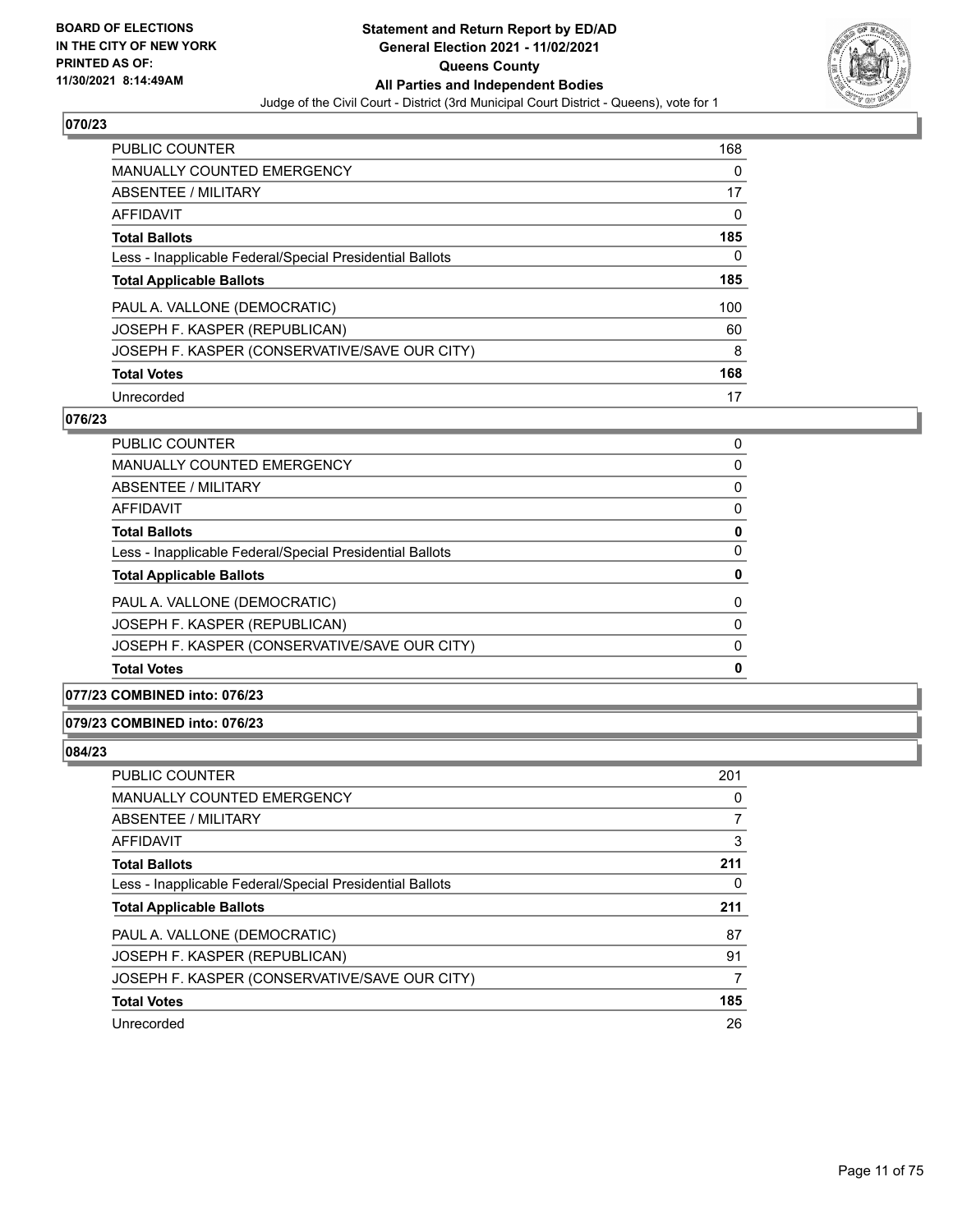

| <b>PUBLIC COUNTER</b>                                    | 190 |
|----------------------------------------------------------|-----|
| <b>MANUALLY COUNTED EMERGENCY</b>                        | 0   |
| ABSENTEE / MILITARY                                      | 8   |
| AFFIDAVIT                                                | 2   |
| <b>Total Ballots</b>                                     | 200 |
| Less - Inapplicable Federal/Special Presidential Ballots | 0   |
|                                                          |     |
| <b>Total Applicable Ballots</b>                          | 200 |
| PAUL A. VALLONE (DEMOCRATIC)                             | 90  |
| JOSEPH F. KASPER (REPUBLICAN)                            | 80  |
| JOSEPH F. KASPER (CONSERVATIVE/SAVE OUR CITY)            | 4   |
| <b>Total Votes</b>                                       | 174 |

#### **090/23**

| <b>PUBLIC COUNTER</b>                                    | 328      |
|----------------------------------------------------------|----------|
| <b>MANUALLY COUNTED EMERGENCY</b>                        | $\Omega$ |
| ABSENTEE / MILITARY                                      | 29       |
| <b>AFFIDAVIT</b>                                         | 5        |
| <b>Total Ballots</b>                                     | 362      |
| Less - Inapplicable Federal/Special Presidential Ballots | $\Omega$ |
| <b>Total Applicable Ballots</b>                          | 362      |
| PAUL A. VALLONE (DEMOCRATIC)                             | 74       |
| JOSEPH F. KASPER (REPUBLICAN)                            | 255      |
| JOSEPH F. KASPER (CONSERVATIVE/SAVE OUR CITY)            | 13       |
| <b>Total Votes</b>                                       | 342      |
| Unrecorded                                               | 20       |

| <b>PUBLIC COUNTER</b>                                    | 16             |
|----------------------------------------------------------|----------------|
| <b>MANUALLY COUNTED EMERGENCY</b>                        | 0              |
| ABSENTEE / MILITARY                                      |                |
| AFFIDAVIT                                                | 0              |
| <b>Total Ballots</b>                                     | 17             |
| Less - Inapplicable Federal/Special Presidential Ballots | 0              |
| <b>Total Applicable Ballots</b>                          | 17             |
| PAUL A. VALLONE (DEMOCRATIC)                             | 8              |
| JOSEPH F. KASPER (REPUBLICAN)                            |                |
| JOSEPH F. KASPER (CONSERVATIVE/SAVE OUR CITY)            | $\Omega$       |
| <b>Total Votes</b>                                       | 15             |
| Unrecorded                                               | $\overline{2}$ |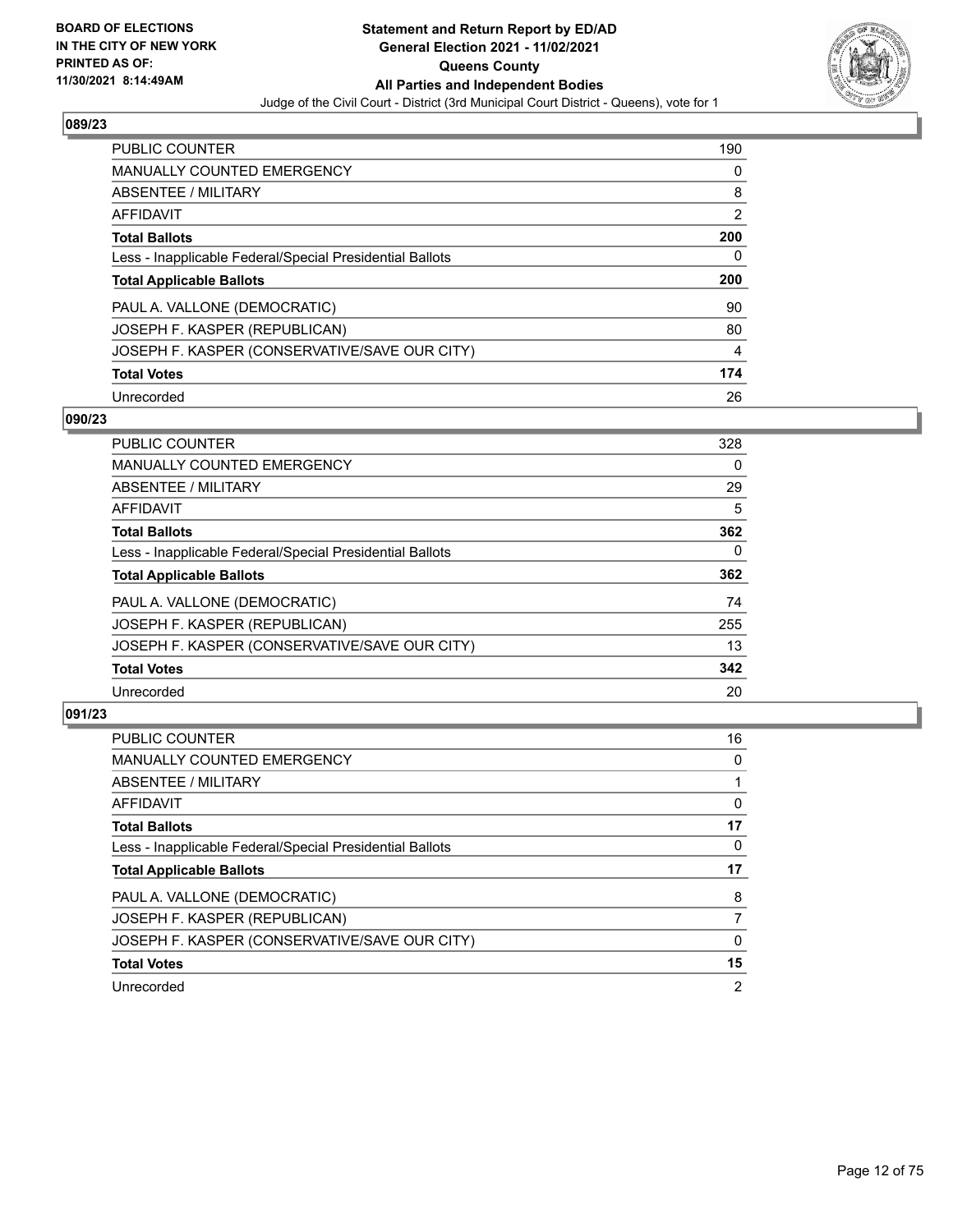

| <b>PUBLIC COUNTER</b>                                    | 195 |
|----------------------------------------------------------|-----|
| <b>MANUALLY COUNTED EMERGENCY</b>                        | 0   |
| ABSENTEE / MILITARY                                      | 10  |
| <b>AFFIDAVIT</b>                                         | 3   |
| <b>Total Ballots</b>                                     | 208 |
| Less - Inapplicable Federal/Special Presidential Ballots | 0   |
| <b>Total Applicable Ballots</b>                          | 208 |
|                                                          |     |
| PAUL A. VALLONE (DEMOCRATIC)                             | 112 |
| JOSEPH F. KASPER (REPUBLICAN)                            | 74  |
| JOSEPH F. KASPER (CONSERVATIVE/SAVE OUR CITY)            | 7   |
| <b>Total Votes</b>                                       | 193 |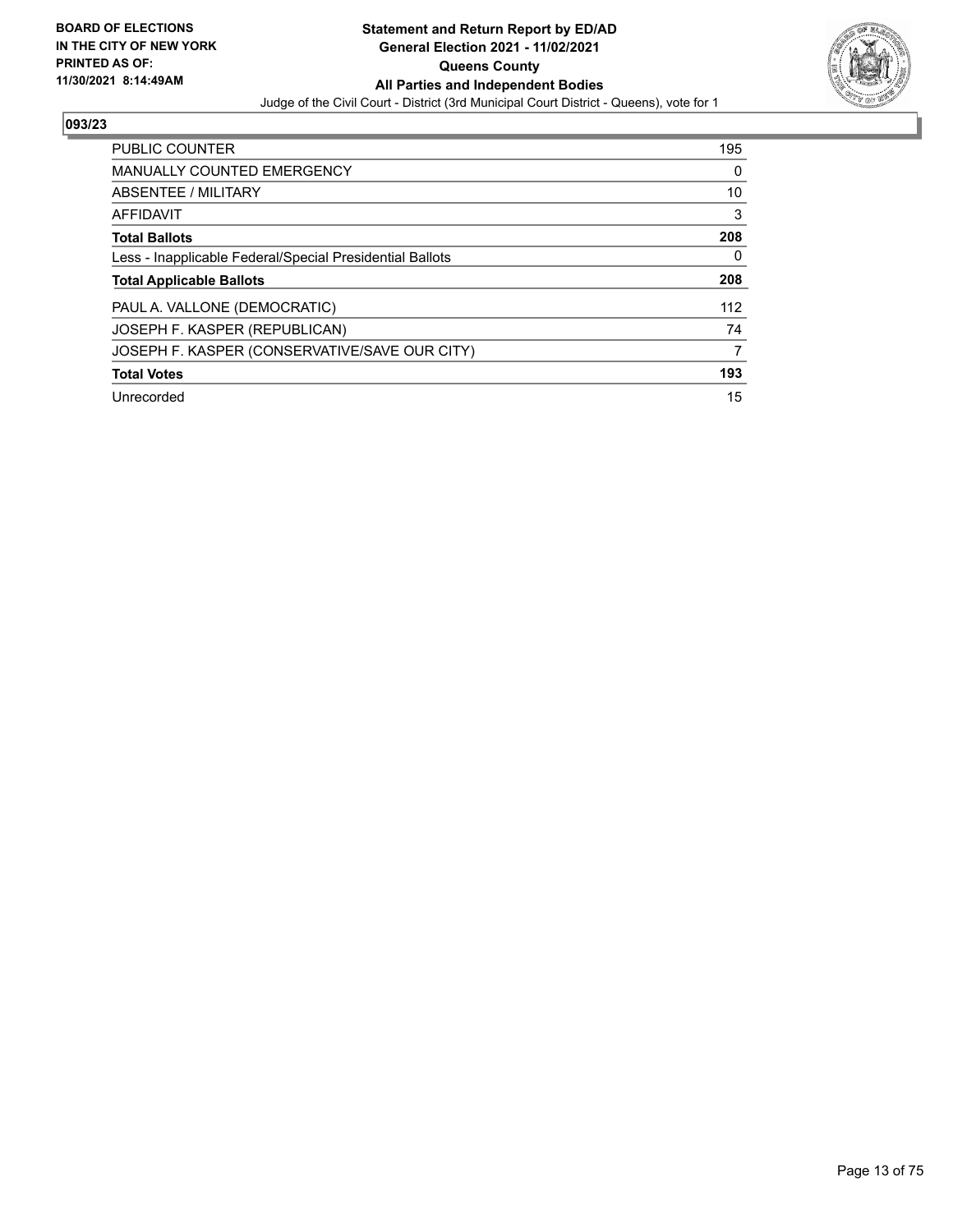

| PUBLIC COUNTER                                           | 87  |
|----------------------------------------------------------|-----|
| <b>MANUALLY COUNTED EMERGENCY</b>                        | 0   |
| ABSENTEE / MILITARY                                      | 16  |
| AFFIDAVIT                                                | 0   |
| <b>Total Ballots</b>                                     | 103 |
| Less - Inapplicable Federal/Special Presidential Ballots | 0   |
| <b>Total Applicable Ballots</b>                          | 103 |
| PAUL A. VALLONE (DEMOCRATIC)                             | 67  |
|                                                          |     |
| JOSEPH F. KASPER (REPUBLICAN)                            | 23  |
| JOSEPH F. KASPER (CONSERVATIVE/SAVE OUR CITY)            | 5   |
| <b>Total Votes</b>                                       | 95  |

#### **071/24**

| 117 |
|-----|
| 0   |
| 5   |
|     |
| 123 |
| 0   |
| 123 |
| 68  |
| 32  |
| 6   |
| 106 |
| 17  |
|     |

| PUBLIC COUNTER                                           | 123      |
|----------------------------------------------------------|----------|
| <b>MANUALLY COUNTED EMERGENCY</b>                        | $\Omega$ |
| ABSENTEE / MILITARY                                      | 10       |
| AFFIDAVIT                                                | $\Omega$ |
| <b>Total Ballots</b>                                     | 133      |
| Less - Inapplicable Federal/Special Presidential Ballots | 0        |
| <b>Total Applicable Ballots</b>                          | 133      |
| PAUL A. VALLONE (DEMOCRATIC)                             | 95       |
| JOSEPH F. KASPER (REPUBLICAN)                            | 26       |
| JOSEPH F. KASPER (CONSERVATIVE/SAVE OUR CITY)            |          |
| <b>Total Votes</b>                                       | 122      |
| Unrecorded                                               | 11       |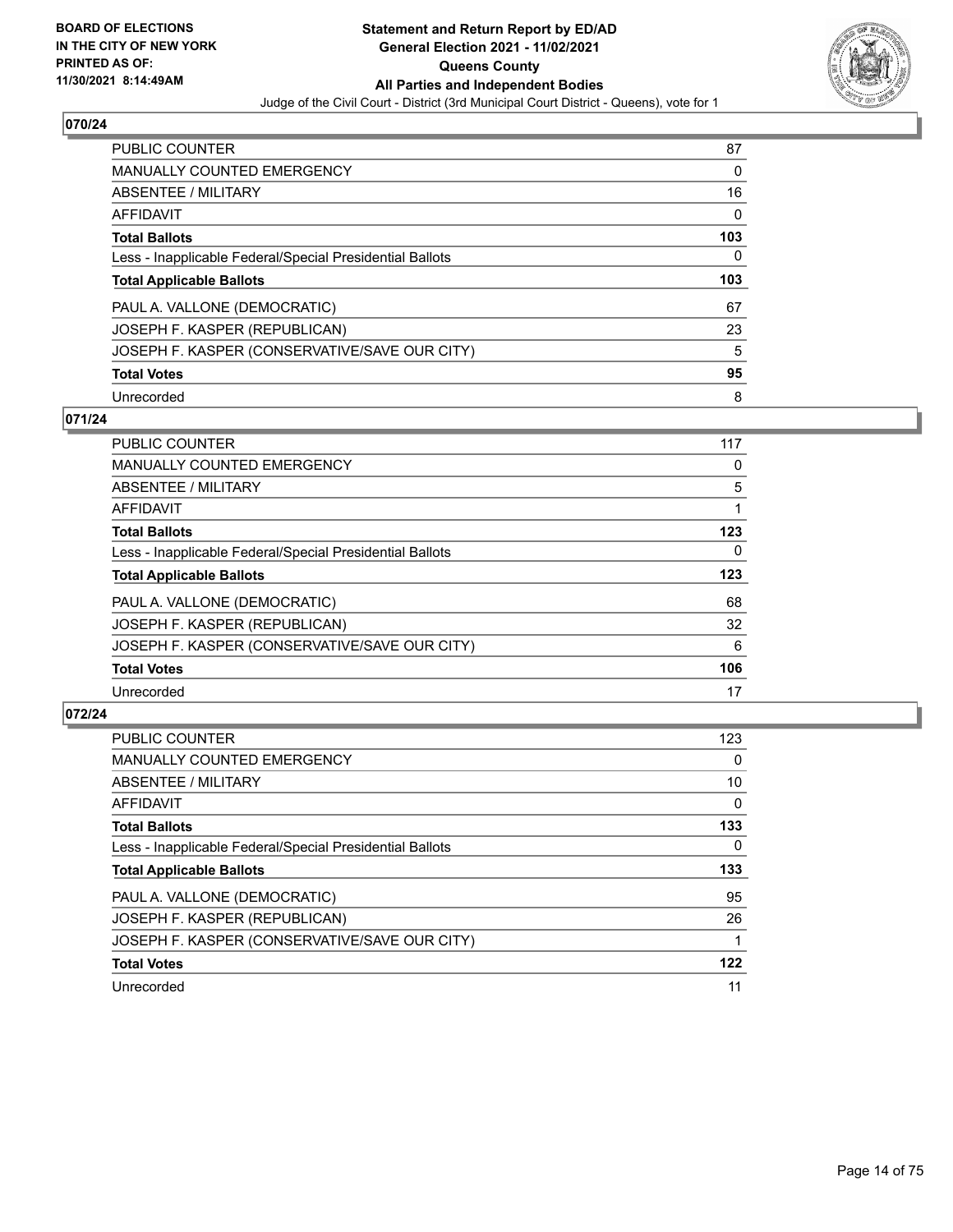

| PUBLIC COUNTER                                           | 117            |
|----------------------------------------------------------|----------------|
| <b>MANUALLY COUNTED EMERGENCY</b>                        | 0              |
| ABSENTEE / MILITARY                                      |                |
| AFFIDAVIT                                                | $\overline{2}$ |
| <b>Total Ballots</b>                                     | 126            |
| Less - Inapplicable Federal/Special Presidential Ballots | 0              |
| <b>Total Applicable Ballots</b>                          | 126            |
|                                                          |                |
| PAUL A. VALLONE (DEMOCRATIC)                             | 78             |
| JOSEPH F. KASPER (REPUBLICAN)                            | 31             |
| JOSEPH F. KASPER (CONSERVATIVE/SAVE OUR CITY)            | $\overline{2}$ |
| <b>Total Votes</b>                                       | 111            |

#### **074/24**

| <b>PUBLIC COUNTER</b>                                    | 107      |
|----------------------------------------------------------|----------|
| <b>MANUALLY COUNTED EMERGENCY</b>                        | 0        |
| ABSENTEE / MILITARY                                      | 8        |
| <b>AFFIDAVIT</b>                                         | $\Omega$ |
| <b>Total Ballots</b>                                     | 115      |
| Less - Inapplicable Federal/Special Presidential Ballots | $\Omega$ |
| <b>Total Applicable Ballots</b>                          | 115      |
| PAUL A. VALLONE (DEMOCRATIC)                             | 90       |
| JOSEPH F. KASPER (REPUBLICAN)                            | 17       |
| JOSEPH F. KASPER (CONSERVATIVE/SAVE OUR CITY)            | $\Omega$ |
| <b>Total Votes</b>                                       | 107      |
| Unrecorded                                               | 8        |

| <b>PUBLIC COUNTER</b>                                    | 75             |
|----------------------------------------------------------|----------------|
| <b>MANUALLY COUNTED EMERGENCY</b>                        | 0              |
| ABSENTEE / MILITARY                                      | $\overline{7}$ |
| AFFIDAVIT                                                | $\Omega$       |
| <b>Total Ballots</b>                                     | 82             |
| Less - Inapplicable Federal/Special Presidential Ballots | $\Omega$       |
| <b>Total Applicable Ballots</b>                          | 82             |
| PAUL A. VALLONE (DEMOCRATIC)                             | 55             |
| JOSEPH F. KASPER (REPUBLICAN)                            | 23             |
| JOSEPH F. KASPER (CONSERVATIVE/SAVE OUR CITY)            | $\Omega$       |
| <b>Total Votes</b>                                       | 78             |
| Unrecorded                                               | 4              |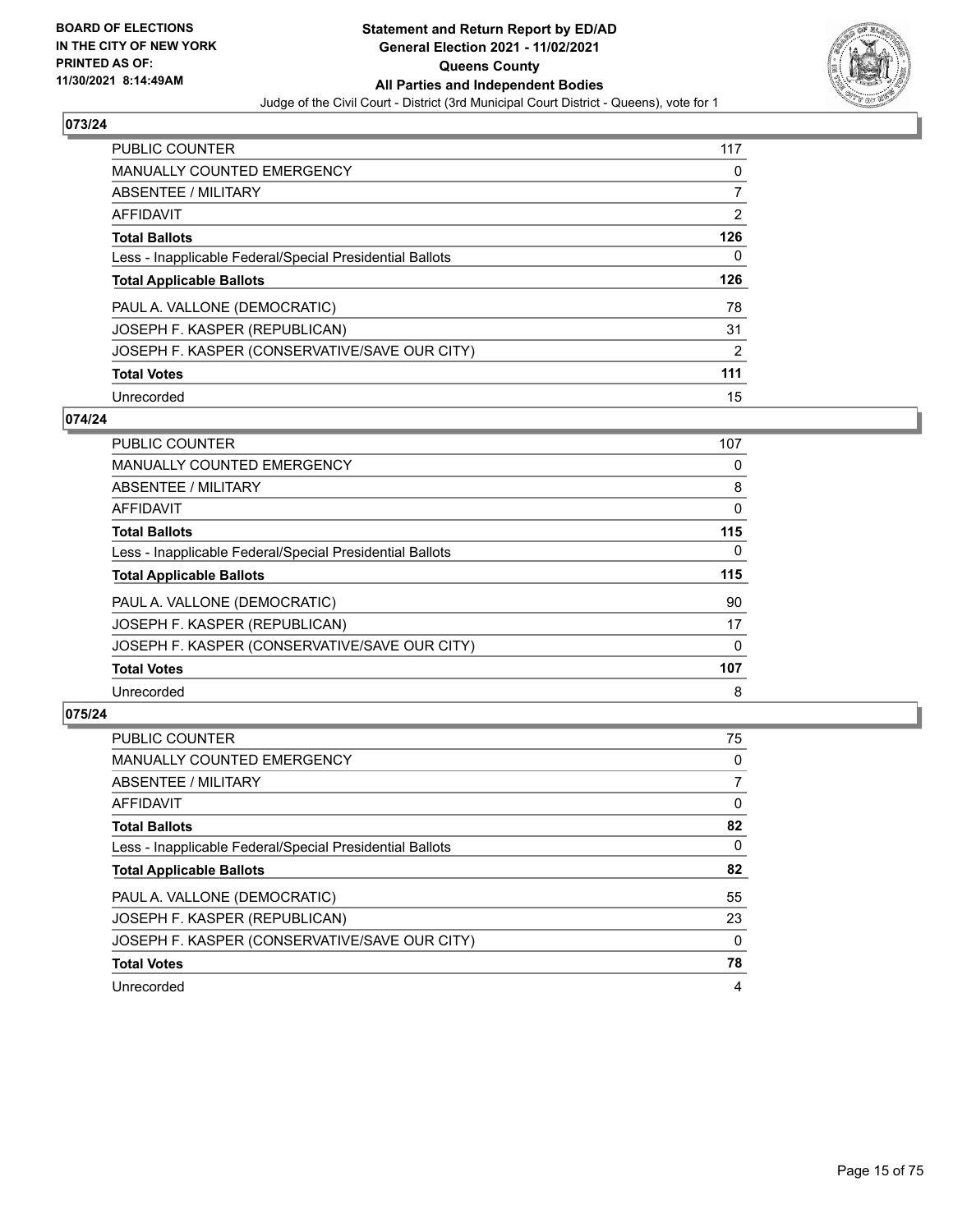

| <b>PUBLIC COUNTER</b>                                    | 119 |
|----------------------------------------------------------|-----|
| <b>MANUALLY COUNTED EMERGENCY</b>                        | 0   |
| ABSENTEE / MILITARY                                      | 6   |
| AFFIDAVIT                                                | 0   |
| <b>Total Ballots</b>                                     | 125 |
| Less - Inapplicable Federal/Special Presidential Ballots | 0   |
| <b>Total Applicable Ballots</b>                          | 125 |
| PAUL A. VALLONE (DEMOCRATIC)                             | 72  |
| JOSEPH F. KASPER (REPUBLICAN)                            | 40  |
| JOSEPH F. KASPER (CONSERVATIVE/SAVE OUR CITY)            | 5   |
| ANDREA S. OGLE (WRITE-IN)                                | 1   |
| <b>Total Votes</b>                                       | 118 |
| Unrecorded                                               |     |

#### **077/24**

| <b>PUBLIC COUNTER</b>                                    | 94       |
|----------------------------------------------------------|----------|
| <b>MANUALLY COUNTED EMERGENCY</b>                        | 0        |
| ABSENTEE / MILITARY                                      | 15       |
| AFFIDAVIT                                                | $\Omega$ |
| <b>Total Ballots</b>                                     | 109      |
| Less - Inapplicable Federal/Special Presidential Ballots | $\Omega$ |
| <b>Total Applicable Ballots</b>                          | 109      |
| PAUL A. VALLONE (DEMOCRATIC)                             | 69       |
| JOSEPH F. KASPER (REPUBLICAN)                            | 24       |
| JOSEPH F. KASPER (CONSERVATIVE/SAVE OUR CITY)            | $\Omega$ |
| <b>Total Votes</b>                                       | 93       |
| Unrecorded                                               | 16       |

| <b>PUBLIC COUNTER</b>                                    | 135 |
|----------------------------------------------------------|-----|
| <b>MANUALLY COUNTED EMERGENCY</b>                        | 0   |
| ABSENTEE / MILITARY                                      | 5   |
| <b>AFFIDAVIT</b>                                         |     |
| <b>Total Ballots</b>                                     | 141 |
| Less - Inapplicable Federal/Special Presidential Ballots | 0   |
|                                                          |     |
| <b>Total Applicable Ballots</b>                          | 141 |
| PAUL A. VALLONE (DEMOCRATIC)                             | 95  |
| JOSEPH F. KASPER (REPUBLICAN)                            | 32  |
| JOSEPH F. KASPER (CONSERVATIVE/SAVE OUR CITY)            | 3   |
| <b>Total Votes</b>                                       | 130 |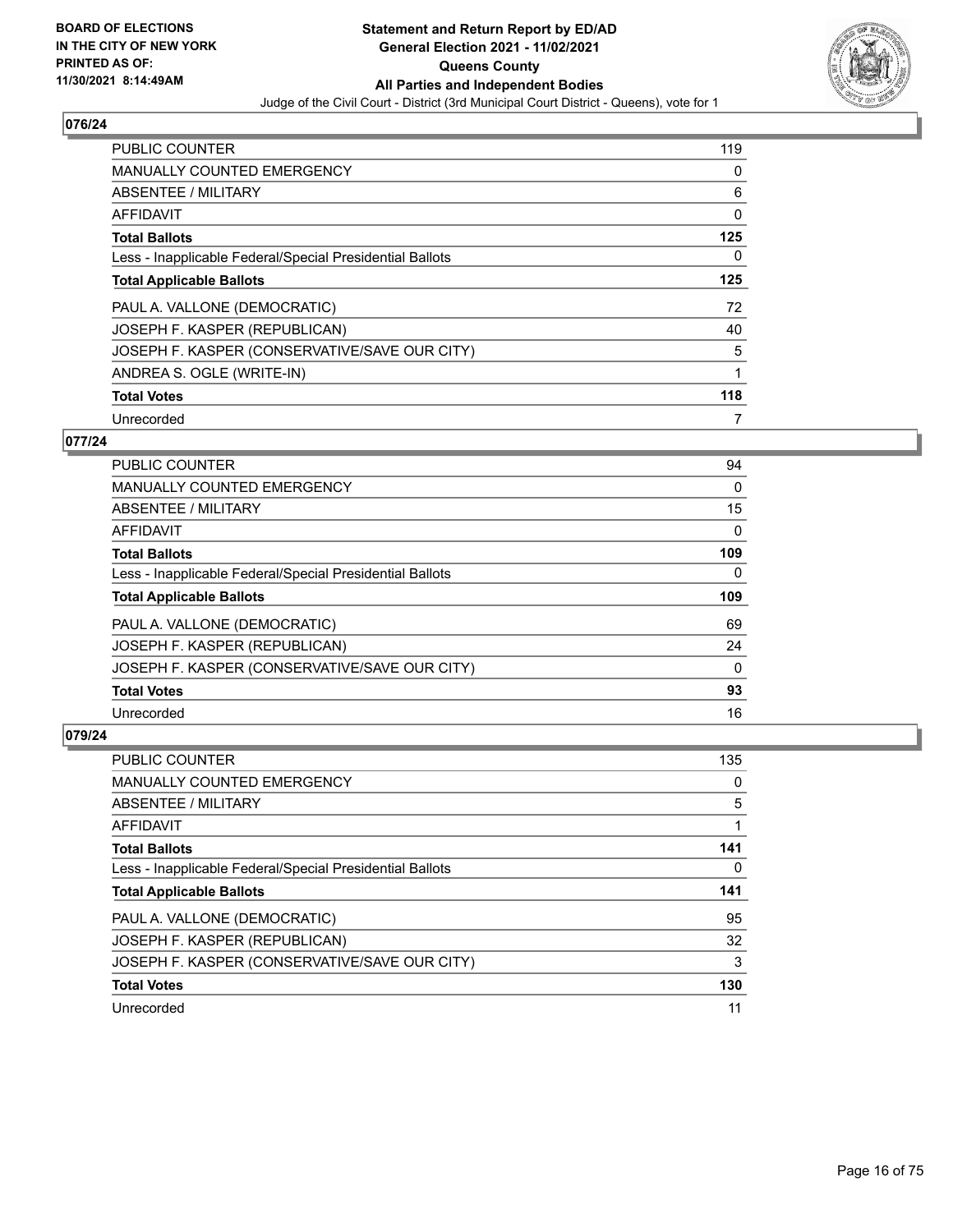

| PUBLIC COUNTER                                           | 85             |
|----------------------------------------------------------|----------------|
| <b>MANUALLY COUNTED EMERGENCY</b>                        | 0              |
| ABSENTEE / MILITARY                                      | 8              |
| <b>AFFIDAVIT</b>                                         | $\overline{2}$ |
| <b>Total Ballots</b>                                     | 95             |
| Less - Inapplicable Federal/Special Presidential Ballots | 0              |
| <b>Total Applicable Ballots</b>                          | 95             |
| PAUL A. VALLONE (DEMOCRATIC)                             | 59             |
| JOSEPH F. KASPER (REPUBLICAN)                            | 21             |
| JOSEPH F. KASPER (CONSERVATIVE/SAVE OUR CITY)            |                |
| <b>Total Votes</b>                                       | 81             |
| Unrecorded                                               | 14             |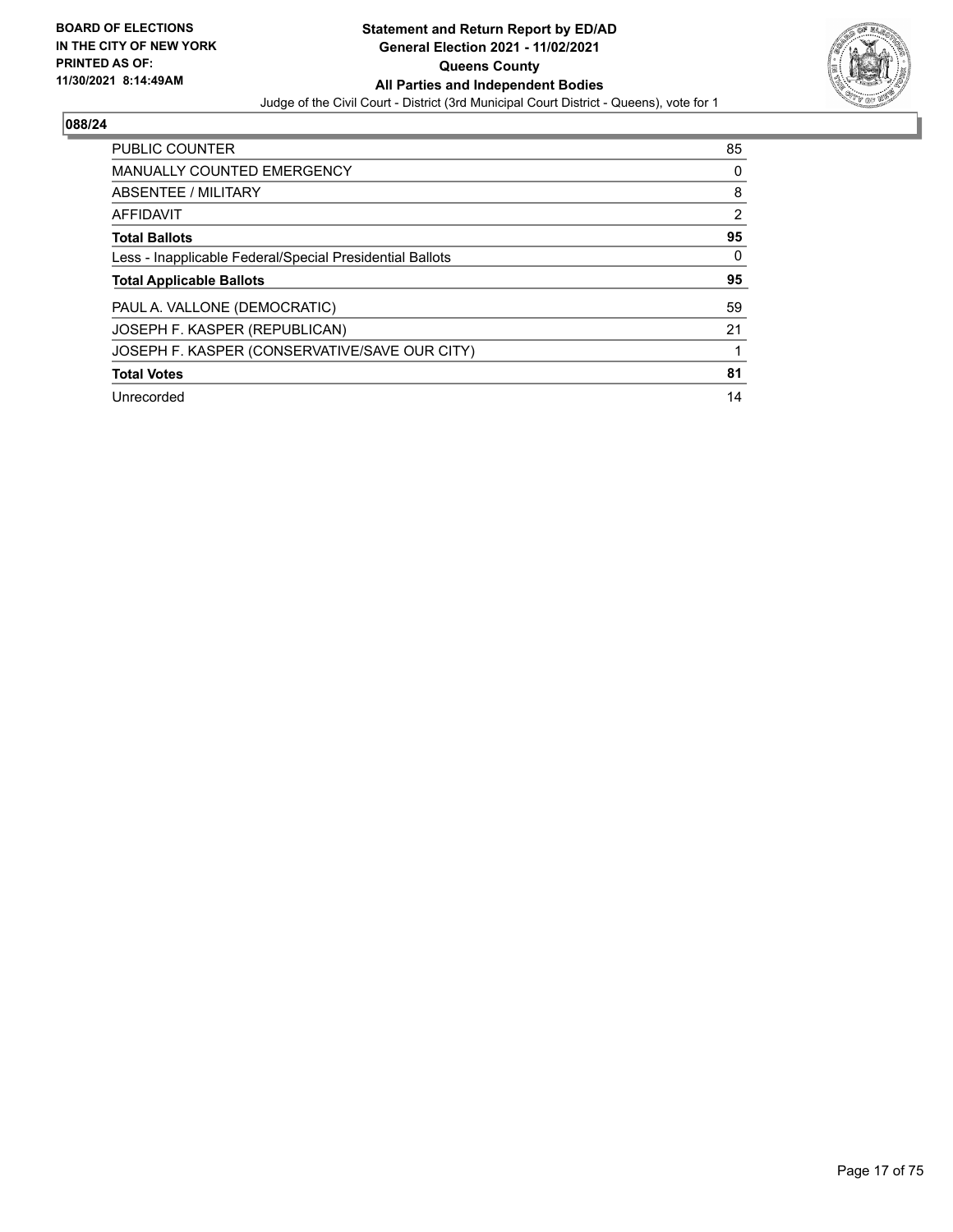

| <b>PUBLIC COUNTER</b>                                    | 278 |
|----------------------------------------------------------|-----|
| <b>MANUALLY COUNTED EMERGENCY</b>                        | 0   |
| ABSENTEE / MILITARY                                      | 15  |
| <b>AFFIDAVIT</b>                                         | 2   |
| <b>Total Ballots</b>                                     | 295 |
| Less - Inapplicable Federal/Special Presidential Ballots | 0   |
| <b>Total Applicable Ballots</b>                          | 295 |
| PAUL A. VALLONE (DEMOCRATIC)                             | 152 |
| JOSEPH F. KASPER (REPUBLICAN)                            | 106 |
| JOSEPH F. KASPER (CONSERVATIVE/SAVE OUR CITY)            | 16  |
| CASSANDRA JOHNSON (WRITE-IN)                             | 1   |
| <b>Total Votes</b>                                       | 275 |
| Unrecorded                                               | 20  |

## **014/28**

| PUBLIC COUNTER                                           | 182      |
|----------------------------------------------------------|----------|
| <b>MANUALLY COUNTED EMERGENCY</b>                        | $\Omega$ |
| ABSENTEE / MILITARY                                      | 11       |
| AFFIDAVIT                                                | 0        |
| <b>Total Ballots</b>                                     | 193      |
| Less - Inapplicable Federal/Special Presidential Ballots | 0        |
| <b>Total Applicable Ballots</b>                          | 193      |
| PAUL A. VALLONE (DEMOCRATIC)                             | 97       |
| JOSEPH F. KASPER (REPUBLICAN)                            | 83       |
| JOSEPH F. KASPER (CONSERVATIVE/SAVE OUR CITY)            | 4        |
| <b>KEN CARL (WRITE-IN)</b>                               | 1        |
| <b>Total Votes</b>                                       | 185      |
| Unrecorded                                               | 8        |

| PUBLIC COUNTER                                           | 327 |
|----------------------------------------------------------|-----|
| <b>MANUALLY COUNTED EMERGENCY</b>                        | 0   |
| ABSENTEE / MILITARY                                      | 26  |
| AFFIDAVIT                                                | 3   |
| <b>Total Ballots</b>                                     | 356 |
| Less - Inapplicable Federal/Special Presidential Ballots | 0   |
| <b>Total Applicable Ballots</b>                          | 356 |
| PAUL A. VALLONE (DEMOCRATIC)                             | 138 |
| JOSEPH F. KASPER (REPUBLICAN)                            | 159 |
| JOSEPH F. KASPER (CONSERVATIVE/SAVE OUR CITY)            | 20  |
| <b>Total Votes</b>                                       | 317 |
| Unrecorded                                               | 39  |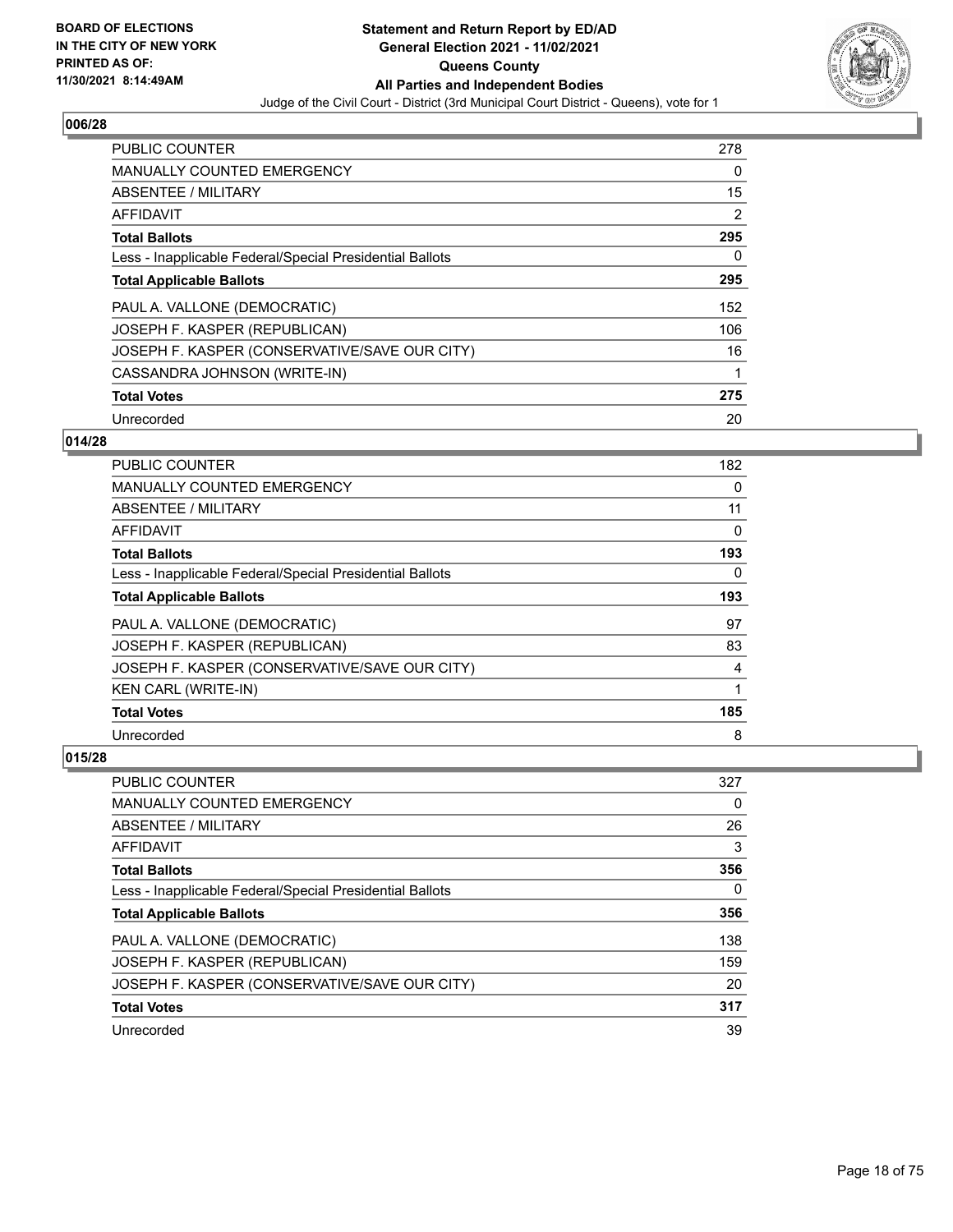

| <b>PUBLIC COUNTER</b>                                    | 442 |
|----------------------------------------------------------|-----|
| <b>MANUALLY COUNTED EMERGENCY</b>                        | 0   |
| ABSENTEE / MILITARY                                      | 14  |
| AFFIDAVIT                                                | 4   |
| <b>Total Ballots</b>                                     | 460 |
| Less - Inapplicable Federal/Special Presidential Ballots | 0   |
| <b>Total Applicable Ballots</b>                          | 460 |
| PAUL A. VALLONE (DEMOCRATIC)                             | 107 |
| JOSEPH F. KASPER (REPUBLICAN)                            | 263 |
| JOSEPH F. KASPER (CONSERVATIVE/SAVE OUR CITY)            | 48  |
| <b>Total Votes</b>                                       | 418 |
| Unrecorded                                               | 42  |

#### **017/28**

| <b>PUBLIC COUNTER</b>                                    | 345      |
|----------------------------------------------------------|----------|
| <b>MANUALLY COUNTED EMERGENCY</b>                        | $\Omega$ |
| ABSENTEE / MILITARY                                      | 15       |
| <b>AFFIDAVIT</b>                                         | 2        |
| <b>Total Ballots</b>                                     | 362      |
| Less - Inapplicable Federal/Special Presidential Ballots | $\Omega$ |
| <b>Total Applicable Ballots</b>                          | 362      |
| PAUL A. VALLONE (DEMOCRATIC)                             | 111      |
| JOSEPH F. KASPER (REPUBLICAN)                            | 193      |
| JOSEPH F. KASPER (CONSERVATIVE/SAVE OUR CITY)            | 30       |
| <b>Total Votes</b>                                       | 334      |
| Unrecorded                                               | 28       |

| <b>PUBLIC COUNTER</b>                                    | 262      |
|----------------------------------------------------------|----------|
| <b>MANUALLY COUNTED EMERGENCY</b>                        | $\Omega$ |
| ABSENTEE / MILITARY                                      | 15       |
| <b>AFFIDAVIT</b>                                         | 3        |
| <b>Total Ballots</b>                                     | 280      |
| Less - Inapplicable Federal/Special Presidential Ballots | 0        |
| <b>Total Applicable Ballots</b>                          | 280      |
| PAUL A. VALLONE (DEMOCRATIC)                             | 138      |
| JOSEPH F. KASPER (REPUBLICAN)                            | 109      |
| JOSEPH F. KASPER (CONSERVATIVE/SAVE OUR CITY)            | 11       |
| <b>Total Votes</b>                                       | 258      |
| Unrecorded                                               | 22       |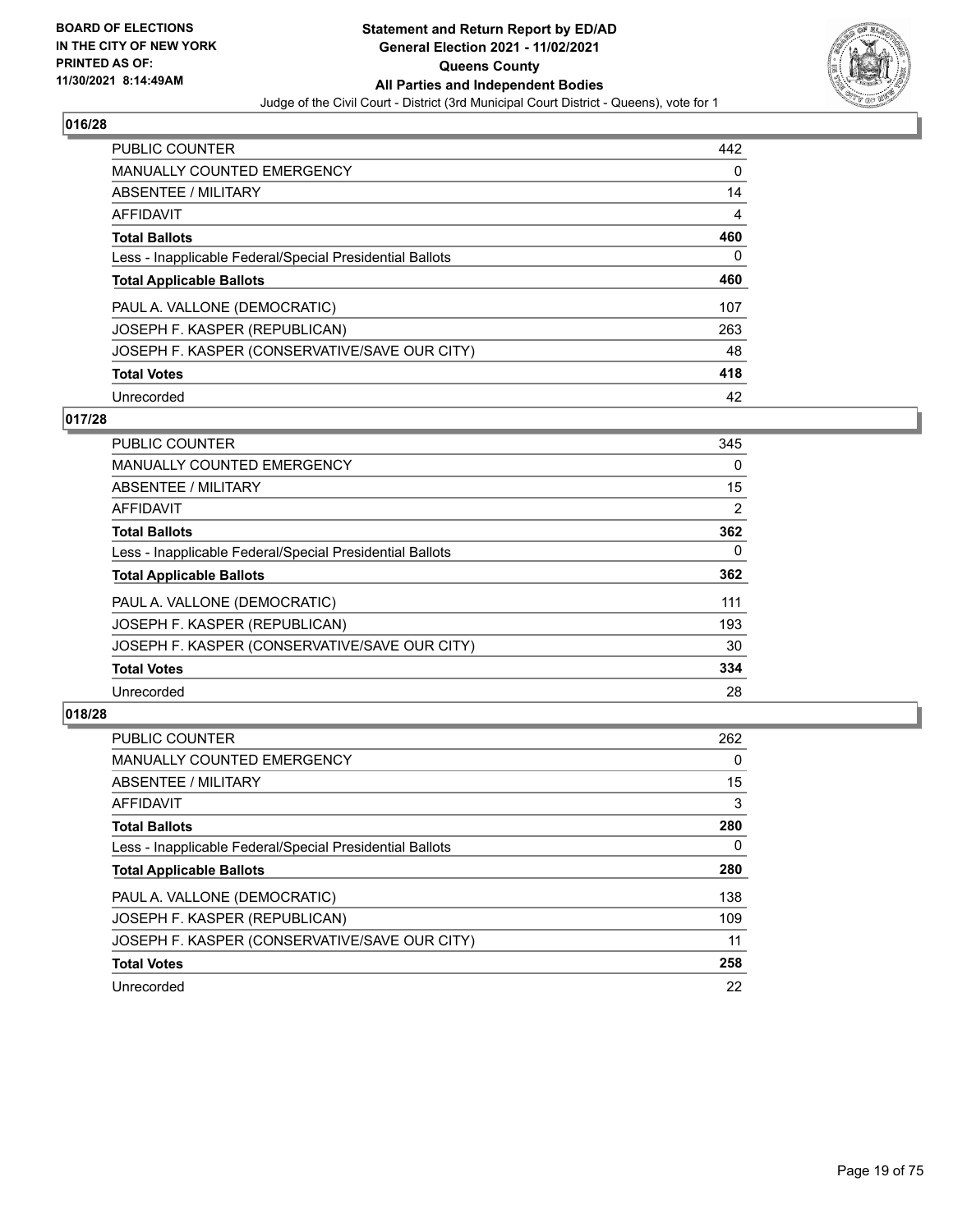

| <b>PUBLIC COUNTER</b>                                    | 217            |
|----------------------------------------------------------|----------------|
| <b>MANUALLY COUNTED EMERGENCY</b>                        | 0              |
| ABSENTEE / MILITARY                                      | 8              |
| AFFIDAVIT                                                | $\overline{2}$ |
| <b>Total Ballots</b>                                     | 227            |
| Less - Inapplicable Federal/Special Presidential Ballots | 0              |
| <b>Total Applicable Ballots</b>                          | 227            |
|                                                          |                |
| PAUL A. VALLONE (DEMOCRATIC)                             | 84             |
| JOSEPH F. KASPER (REPUBLICAN)                            | 105            |
| JOSEPH F. KASPER (CONSERVATIVE/SAVE OUR CITY)            | 19             |
| <b>Total Votes</b>                                       | 208            |

#### **071/28**

| <b>PUBLIC COUNTER</b>                                    | 378      |
|----------------------------------------------------------|----------|
| <b>MANUALLY COUNTED EMERGENCY</b>                        | 0        |
| ABSENTEE / MILITARY                                      | 8        |
| <b>AFFIDAVIT</b>                                         | 3        |
| <b>Total Ballots</b>                                     | 389      |
| Less - Inapplicable Federal/Special Presidential Ballots | $\Omega$ |
| <b>Total Applicable Ballots</b>                          | 389      |
| PAUL A. VALLONE (DEMOCRATIC)                             | 104      |
| JOSEPH F. KASPER (REPUBLICAN)                            | 222      |
| JOSEPH F. KASPER (CONSERVATIVE/SAVE OUR CITY)            | 27       |
| <b>Total Votes</b>                                       | 353      |
| Unrecorded                                               | 36       |

| <b>PUBLIC COUNTER</b>                                    | 264      |
|----------------------------------------------------------|----------|
| <b>MANUALLY COUNTED EMERGENCY</b>                        | $\Omega$ |
| ABSENTEE / MILITARY                                      | 18       |
| <b>AFFIDAVIT</b>                                         |          |
| <b>Total Ballots</b>                                     | 283      |
| Less - Inapplicable Federal/Special Presidential Ballots | 0        |
| <b>Total Applicable Ballots</b>                          | 283      |
| PAUL A. VALLONE (DEMOCRATIC)                             | 80       |
| JOSEPH F. KASPER (REPUBLICAN)                            | 165      |
| JOSEPH F. KASPER (CONSERVATIVE/SAVE OUR CITY)            | 22       |
| <b>Total Votes</b>                                       | 267      |
| Unrecorded                                               | 16       |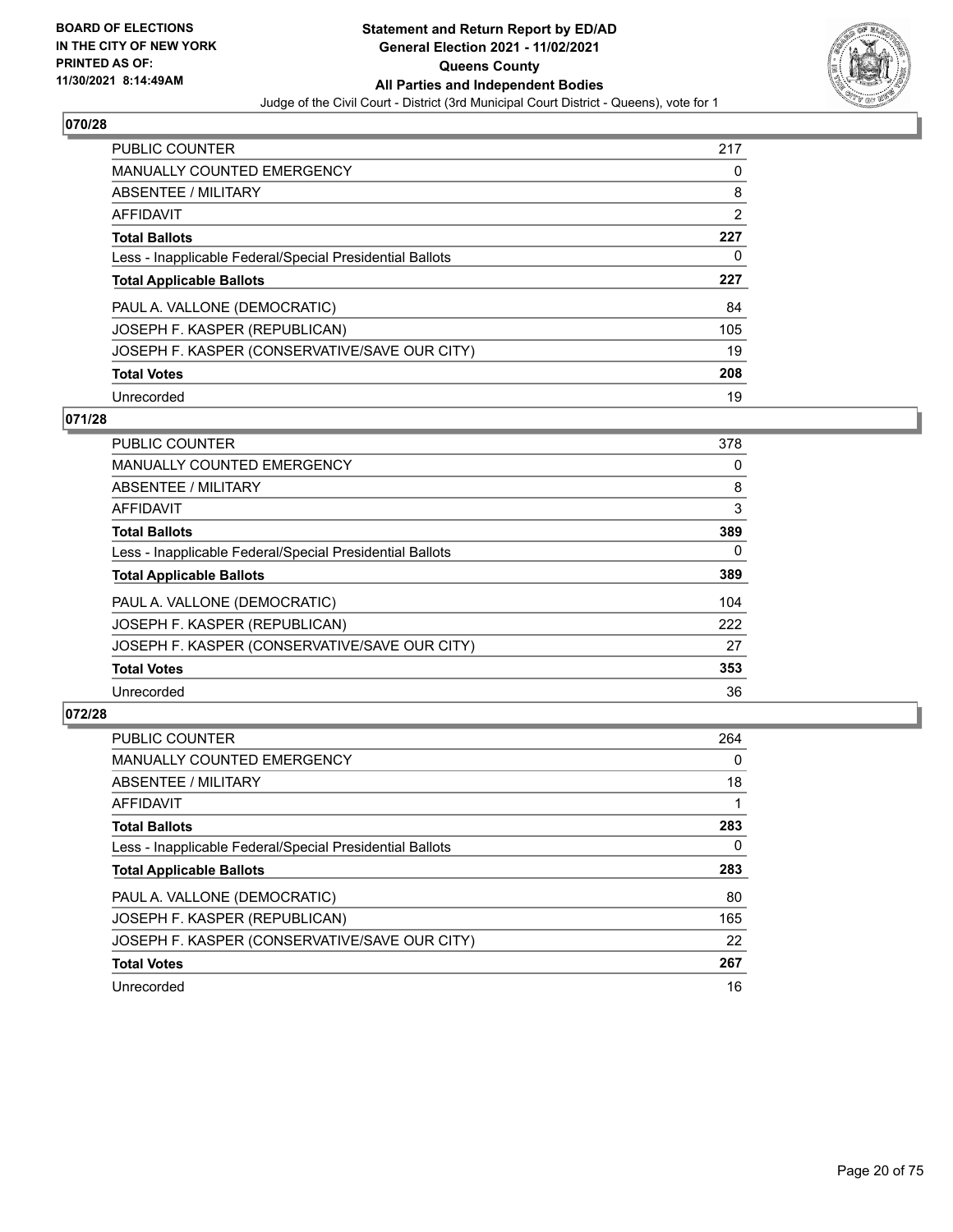

| PUBLIC COUNTER                                           | 297 |
|----------------------------------------------------------|-----|
| <b>MANUALLY COUNTED EMERGENCY</b>                        | 0   |
| ABSENTEE / MILITARY                                      | 18  |
| AFFIDAVIT                                                | 1   |
| <b>Total Ballots</b>                                     | 316 |
| Less - Inapplicable Federal/Special Presidential Ballots | 0   |
| <b>Total Applicable Ballots</b>                          | 316 |
| PAUL A. VALLONE (DEMOCRATIC)                             | 86  |
| JOSEPH F. KASPER (REPUBLICAN)                            | 188 |
| JOSEPH F. KASPER (CONSERVATIVE/SAVE OUR CITY)            | 16  |
| <b>Total Votes</b>                                       | 290 |
|                                                          |     |

#### **074/28**

| <b>PUBLIC COUNTER</b>                                    | 314 |
|----------------------------------------------------------|-----|
| <b>MANUALLY COUNTED EMERGENCY</b>                        | 0   |
| ABSENTEE / MILITARY                                      | 17  |
| AFFIDAVIT                                                | 0   |
| <b>Total Ballots</b>                                     | 331 |
| Less - Inapplicable Federal/Special Presidential Ballots | 0   |
| <b>Total Applicable Ballots</b>                          | 331 |
| PAUL A. VALLONE (DEMOCRATIC)                             | 95  |
| JOSEPH F. KASPER (REPUBLICAN)                            | 180 |
| JOSEPH F. KASPER (CONSERVATIVE/SAVE OUR CITY)            | 17  |
| SCOTT DALTON (WRITE-IN)                                  |     |
| UNATTRIBUTABLE WRITE-IN (WRITE-IN)                       |     |
| <b>Total Votes</b>                                       | 294 |
| Unrecorded                                               | 37  |

| <b>PUBLIC COUNTER</b>                                    | 382 |
|----------------------------------------------------------|-----|
| <b>MANUALLY COUNTED EMERGENCY</b>                        | 0   |
| ABSENTEE / MILITARY                                      | 24  |
| AFFIDAVIT                                                | 2   |
| <b>Total Ballots</b>                                     | 408 |
| Less - Inapplicable Federal/Special Presidential Ballots | 0   |
| <b>Total Applicable Ballots</b>                          | 408 |
| PAUL A. VALLONE (DEMOCRATIC)                             | 141 |
| JOSEPH F. KASPER (REPUBLICAN)                            | 218 |
| JOSEPH F. KASPER (CONSERVATIVE/SAVE OUR CITY)            | 18  |
| <b>Total Votes</b>                                       | 377 |
| Unrecorded                                               | 31  |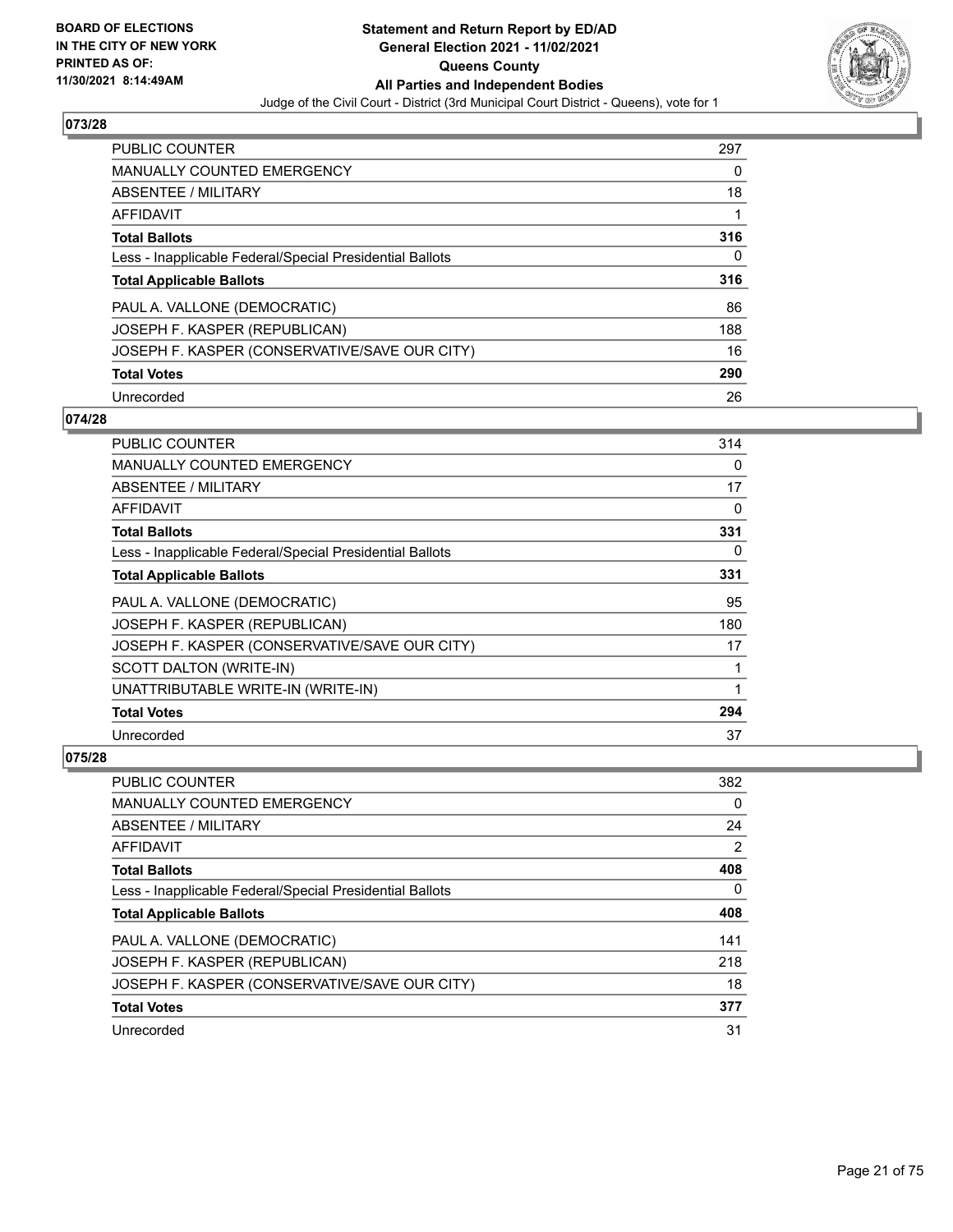

| PUBLIC COUNTER                                           | 445 |
|----------------------------------------------------------|-----|
| <b>MANUALLY COUNTED EMERGENCY</b>                        | 0   |
| ABSENTEE / MILITARY                                      | 26  |
| AFFIDAVIT                                                |     |
| <b>Total Ballots</b>                                     | 472 |
| Less - Inapplicable Federal/Special Presidential Ballots | 0   |
| <b>Total Applicable Ballots</b>                          | 472 |
| PAUL A. VALLONE (DEMOCRATIC)                             | 115 |
| JOSEPH F. KASPER (REPUBLICAN)                            | 294 |
| JOSEPH F. KASPER (CONSERVATIVE/SAVE OUR CITY)            | 30  |
| <b>Total Votes</b>                                       | 439 |
| Unrecorded                                               | 33  |

#### **077/28**

| <b>PUBLIC COUNTER</b>                                    | 392      |
|----------------------------------------------------------|----------|
| MANUALLY COUNTED EMERGENCY                               | $\Omega$ |
| ABSENTEE / MILITARY                                      | 18       |
| <b>AFFIDAVIT</b>                                         |          |
| <b>Total Ballots</b>                                     | 411      |
| Less - Inapplicable Federal/Special Presidential Ballots | $\Omega$ |
| <b>Total Applicable Ballots</b>                          | 411      |
| PAUL A. VALLONE (DEMOCRATIC)                             | 100      |
| JOSEPH F. KASPER (REPUBLICAN)                            | 250      |
| JOSEPH F. KASPER (CONSERVATIVE/SAVE OUR CITY)            | 24       |
| <b>Total Votes</b>                                       | 374      |
| Unrecorded                                               | 37       |

| PUBLIC COUNTER                                           | 145 |
|----------------------------------------------------------|-----|
| <b>MANUALLY COUNTED EMERGENCY</b>                        | 0   |
| ABSENTEE / MILITARY                                      | 11  |
| AFFIDAVIT                                                | 0   |
| <b>Total Ballots</b>                                     | 156 |
| Less - Inapplicable Federal/Special Presidential Ballots | 0   |
| <b>Total Applicable Ballots</b>                          | 156 |
| PAUL A. VALLONE (DEMOCRATIC)                             | 71  |
| JOSEPH F. KASPER (REPUBLICAN)                            | 63  |
| JOSEPH F. KASPER (CONSERVATIVE/SAVE OUR CITY)            | 5   |
| TOM THIBODEAU (WRITE-IN)                                 | 1   |
| WILLIAM A PEPITONE (WRITE-IN)                            | 1   |
| <b>Total Votes</b>                                       | 141 |
| Unrecorded                                               | 15  |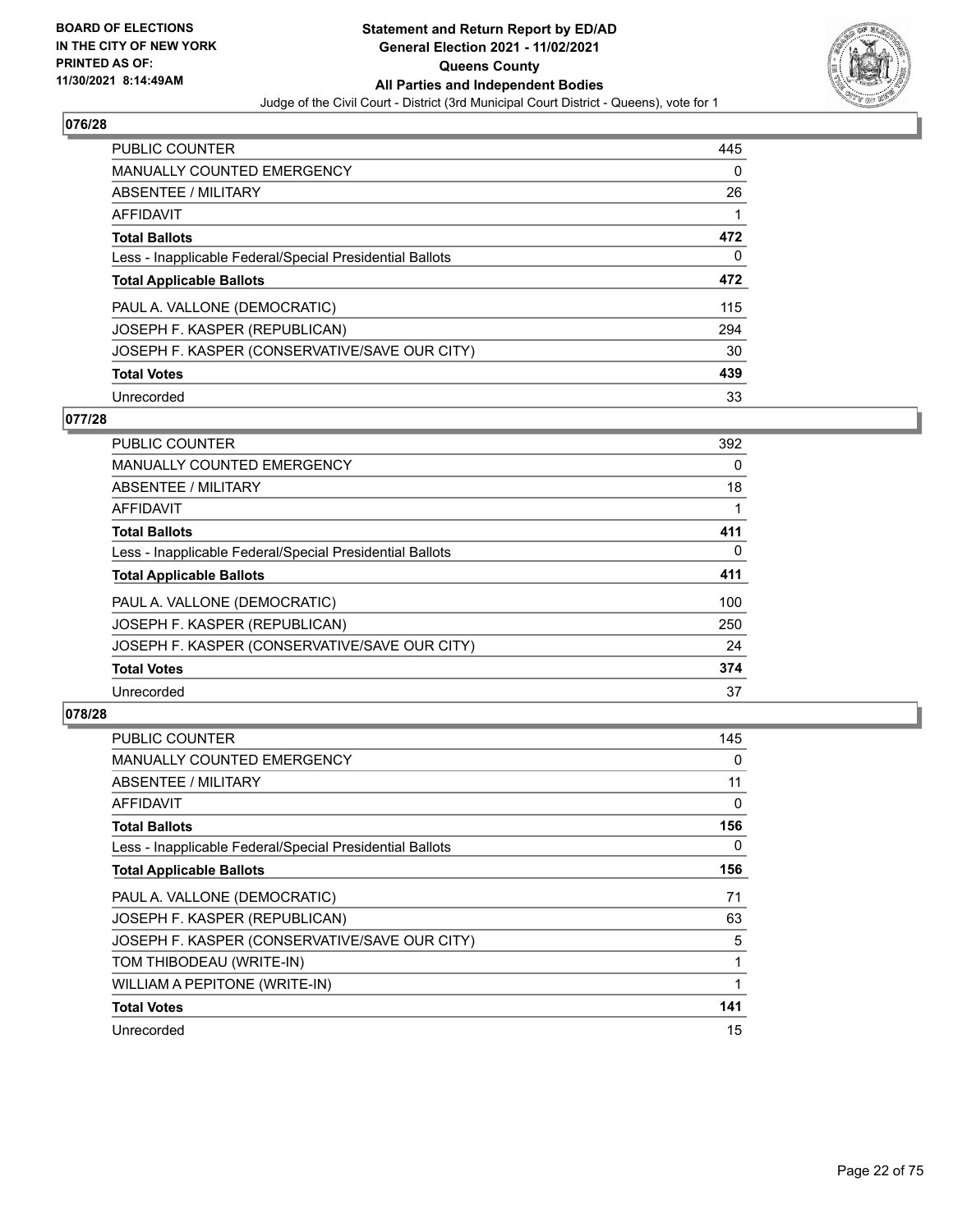

| <b>PUBLIC COUNTER</b>                                    | 136 |
|----------------------------------------------------------|-----|
| <b>MANUALLY COUNTED EMERGENCY</b>                        | 0   |
| ABSENTEE / MILITARY                                      | 14  |
| <b>AFFIDAVIT</b>                                         | 0   |
| <b>Total Ballots</b>                                     | 150 |
| Less - Inapplicable Federal/Special Presidential Ballots | 0   |
| <b>Total Applicable Ballots</b>                          | 150 |
| PAUL A. VALLONE (DEMOCRATIC)                             | 55  |
| JOSEPH F. KASPER (REPUBLICAN)                            | 70  |
| JOSEPH F. KASPER (CONSERVATIVE/SAVE OUR CITY)            | 11  |
| MICHELLE ALEXANDER (WRITE-IN)                            | 1   |
| <b>Total Votes</b>                                       | 137 |
| Unrecorded                                               | 13  |

#### **082/28**

| <b>PUBLIC COUNTER</b>                                    | 313      |
|----------------------------------------------------------|----------|
| <b>MANUALLY COUNTED EMERGENCY</b>                        | 0        |
| ABSENTEE / MILITARY                                      | 8        |
| <b>AFFIDAVIT</b>                                         | 2        |
| <b>Total Ballots</b>                                     | 323      |
| Less - Inapplicable Federal/Special Presidential Ballots | $\Omega$ |
| <b>Total Applicable Ballots</b>                          | 323      |
| PAUL A. VALLONE (DEMOCRATIC)                             | 85       |
| JOSEPH F. KASPER (REPUBLICAN)                            | 183      |
| JOSEPH F. KASPER (CONSERVATIVE/SAVE OUR CITY)            | 25       |
| <b>Total Votes</b>                                       | 293      |
| Unrecorded                                               | 30       |

| <b>PUBLIC COUNTER</b>                                    | 321 |
|----------------------------------------------------------|-----|
| <b>MANUALLY COUNTED EMERGENCY</b>                        | 0   |
| ABSENTEE / MILITARY                                      | 20  |
| AFFIDAVIT                                                | 0   |
| <b>Total Ballots</b>                                     | 341 |
| Less - Inapplicable Federal/Special Presidential Ballots | 0   |
| <b>Total Applicable Ballots</b>                          | 341 |
| PAUL A. VALLONE (DEMOCRATIC)                             | 110 |
| JOSEPH F. KASPER (REPUBLICAN)                            | 188 |
| JOSEPH F. KASPER (CONSERVATIVE/SAVE OUR CITY)            | 16  |
| <b>Total Votes</b>                                       | 314 |
| Unrecorded                                               | 27  |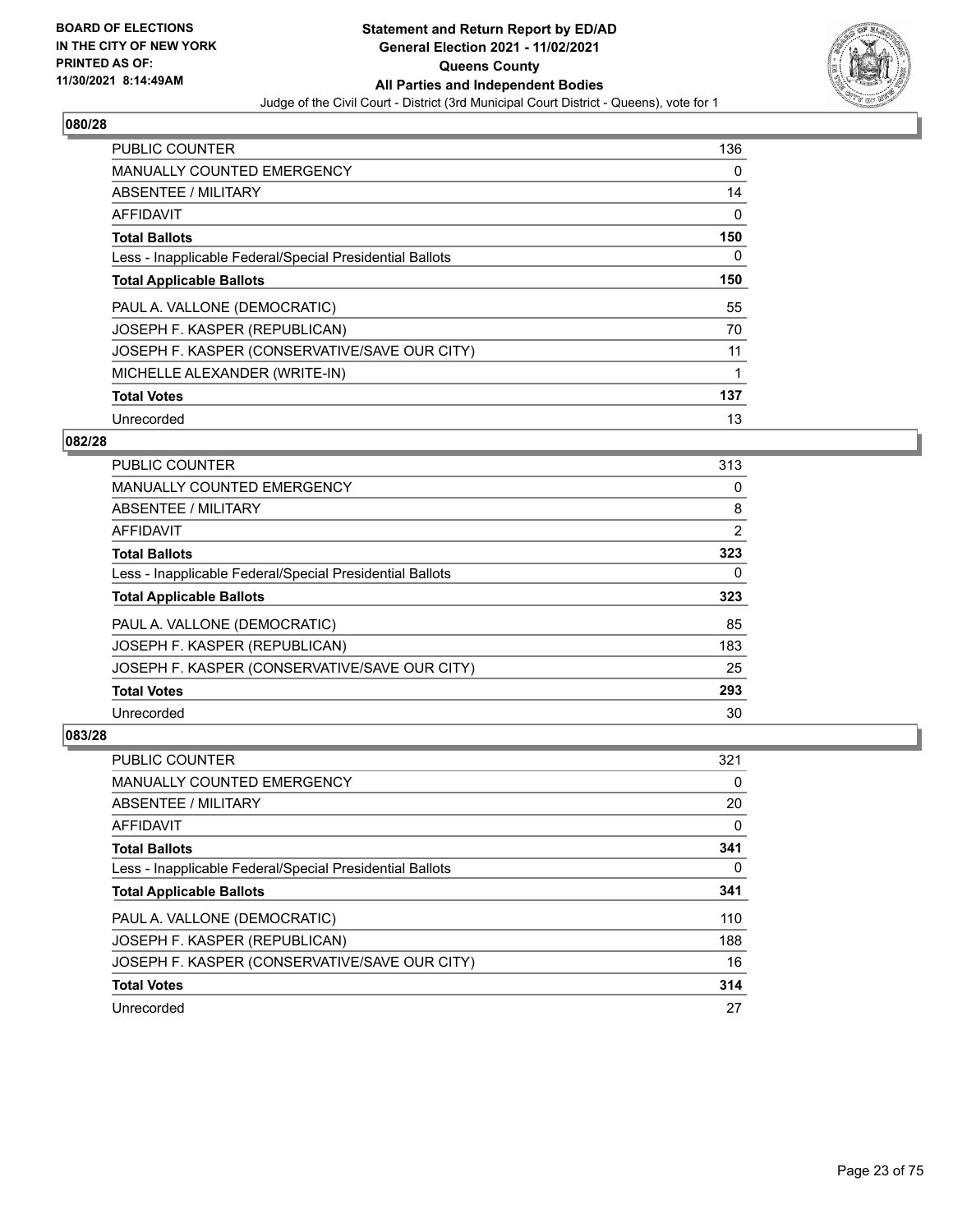

| <b>PUBLIC COUNTER</b>                                    | 76       |
|----------------------------------------------------------|----------|
| <b>MANUALLY COUNTED EMERGENCY</b>                        | 0        |
| ABSENTEE / MILITARY                                      |          |
| <b>AFFIDAVIT</b>                                         | 0        |
| <b>Total Ballots</b>                                     | 83       |
| Less - Inapplicable Federal/Special Presidential Ballots | $\Omega$ |
| <b>Total Applicable Ballots</b>                          | 83       |
| PAUL A. VALLONE (DEMOCRATIC)                             | 47       |
| JOSEPH F. KASPER (REPUBLICAN)                            | 24       |
| JOSEPH F. KASPER (CONSERVATIVE/SAVE OUR CITY)            | 6        |
| KATHY WU PARRINO (WRITE-IN)                              |          |
| <b>Total Votes</b>                                       | 78       |
| Unrecorded                                               | 5        |

## **002/30**

| PUBLIC COUNTER                                           | 171      |
|----------------------------------------------------------|----------|
| <b>MANUALLY COUNTED EMERGENCY</b>                        | $\Omega$ |
| ABSENTEE / MILITARY                                      | 38       |
| AFFIDAVIT                                                |          |
| <b>Total Ballots</b>                                     | 210      |
| Less - Inapplicable Federal/Special Presidential Ballots | 0        |
| <b>Total Applicable Ballots</b>                          | 210      |
| PAUL A. VALLONE (DEMOCRATIC)                             | 103      |
| JOSEPH F. KASPER (REPUBLICAN)                            | 73       |
| JOSEPH F. KASPER (CONSERVATIVE/SAVE OUR CITY)            | 7        |
| LAWRENCE SPASOJEWICH (WRITE-IN)                          | 1        |
| <b>Total Votes</b>                                       | 184      |
| Unrecorded                                               | 26       |

| <b>PUBLIC COUNTER</b>                                    | 13             |
|----------------------------------------------------------|----------------|
| <b>MANUALLY COUNTED EMERGENCY</b>                        | 0              |
| ABSENTEE / MILITARY                                      |                |
| AFFIDAVIT                                                | 0              |
| <b>Total Ballots</b>                                     | 14             |
| Less - Inapplicable Federal/Special Presidential Ballots | 0              |
|                                                          |                |
| <b>Total Applicable Ballots</b>                          | 14             |
| PAUL A. VALLONE (DEMOCRATIC)                             | 5              |
| JOSEPH F. KASPER (REPUBLICAN)                            | 6              |
| JOSEPH F. KASPER (CONSERVATIVE/SAVE OUR CITY)            | $\overline{2}$ |
| <b>Total Votes</b>                                       | 13             |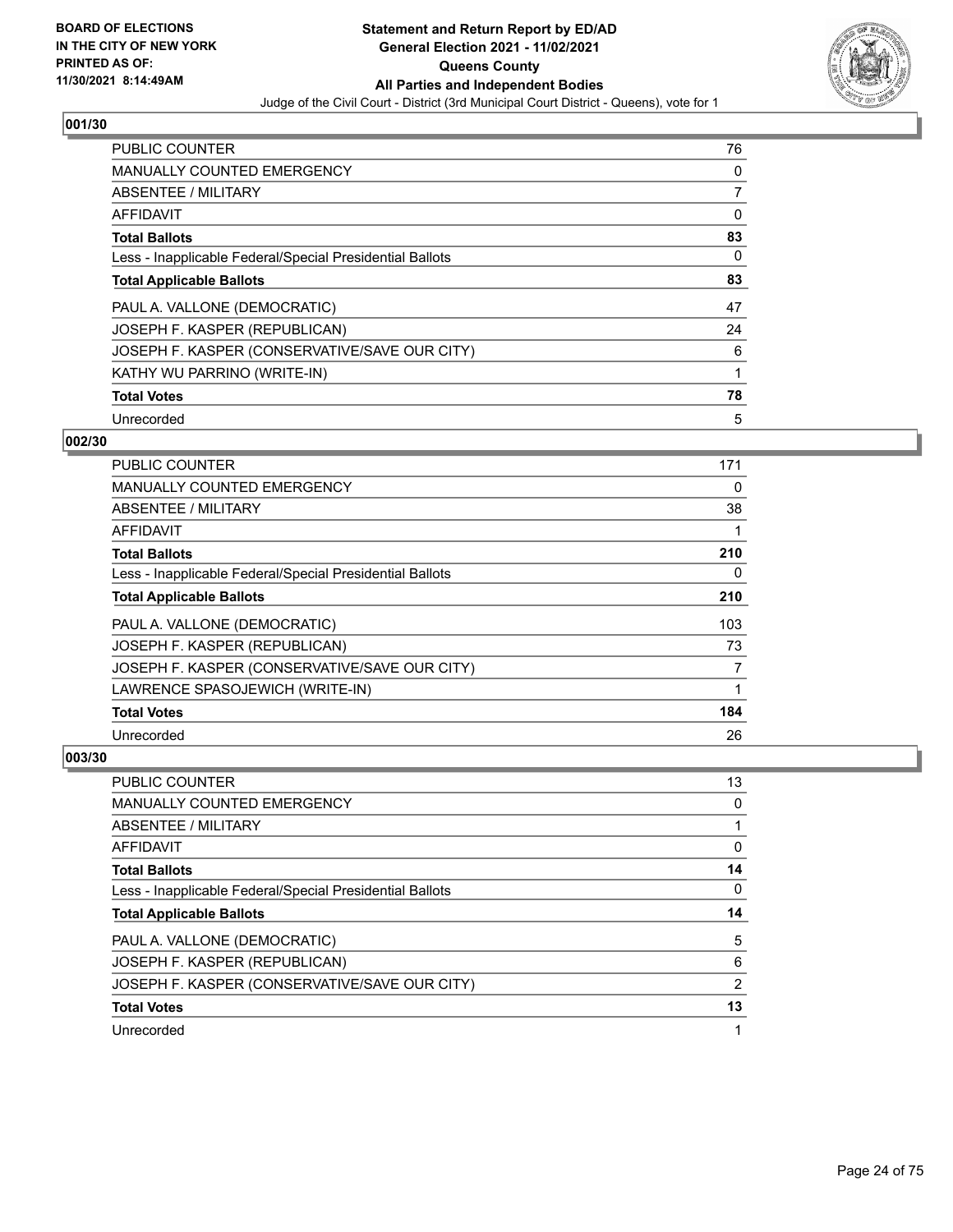

| <b>PUBLIC COUNTER</b>                                    | 326            |
|----------------------------------------------------------|----------------|
| <b>MANUALLY COUNTED EMERGENCY</b>                        | 0              |
| ABSENTEE / MILITARY                                      | 24             |
| <b>AFFIDAVIT</b>                                         | $\overline{2}$ |
| <b>Total Ballots</b>                                     | 352            |
| Less - Inapplicable Federal/Special Presidential Ballots | 0              |
| <b>Total Applicable Ballots</b>                          | 352            |
| PAUL A. VALLONE (DEMOCRATIC)                             | 143            |
| JOSEPH F. KASPER (REPUBLICAN)                            | 143            |
| JOSEPH F. KASPER (CONSERVATIVE/SAVE OUR CITY)            | 16             |
| ALBERT BREUD (WRITE-IN)                                  | 1              |
| DEVON HENRY (WRITE-IN)                                   | 1              |
| JOHN MANCINI (WRITE-IN)                                  | $\overline{2}$ |
| <b>Total Votes</b>                                       | 306            |
| Unrecorded                                               | 46             |

#### **005/30**

| <b>PUBLIC COUNTER</b>                                    | 426      |
|----------------------------------------------------------|----------|
| <b>MANUALLY COUNTED EMERGENCY</b>                        | $\Omega$ |
| ABSENTEE / MILITARY                                      | 26       |
| AFFIDAVIT                                                | 4        |
| <b>Total Ballots</b>                                     | 456      |
| Less - Inapplicable Federal/Special Presidential Ballots | $\Omega$ |
| <b>Total Applicable Ballots</b>                          | 456      |
| PAUL A. VALLONE (DEMOCRATIC)                             | 137      |
| JOSEPH F. KASPER (REPUBLICAN)                            | 253      |
| JOSEPH F. KASPER (CONSERVATIVE/SAVE OUR CITY)            | 33       |
| <b>Total Votes</b>                                       | 423      |
| Unrecorded                                               | 33       |

| <b>PUBLIC COUNTER</b>                                    | 432 |
|----------------------------------------------------------|-----|
| <b>MANUALLY COUNTED EMERGENCY</b>                        | 0   |
| ABSENTEE / MILITARY                                      | 31  |
| <b>AFFIDAVIT</b>                                         | 0   |
| <b>Total Ballots</b>                                     | 463 |
| Less - Inapplicable Federal/Special Presidential Ballots | 0   |
| <b>Total Applicable Ballots</b>                          | 463 |
| PAUL A. VALLONE (DEMOCRATIC)                             | 139 |
| JOSEPH F. KASPER (REPUBLICAN)                            | 242 |
| JOSEPH F. KASPER (CONSERVATIVE/SAVE OUR CITY)            | 35  |
| DONALD DUCK (WRITE-IN)                                   |     |
| MARTIN LAYDAN (WRITE-IN)                                 | 1   |
| WILLIAM GARDALFI (WRITE-IN)                              | 1   |
| <b>Total Votes</b>                                       | 419 |
| Unrecorded                                               | 44  |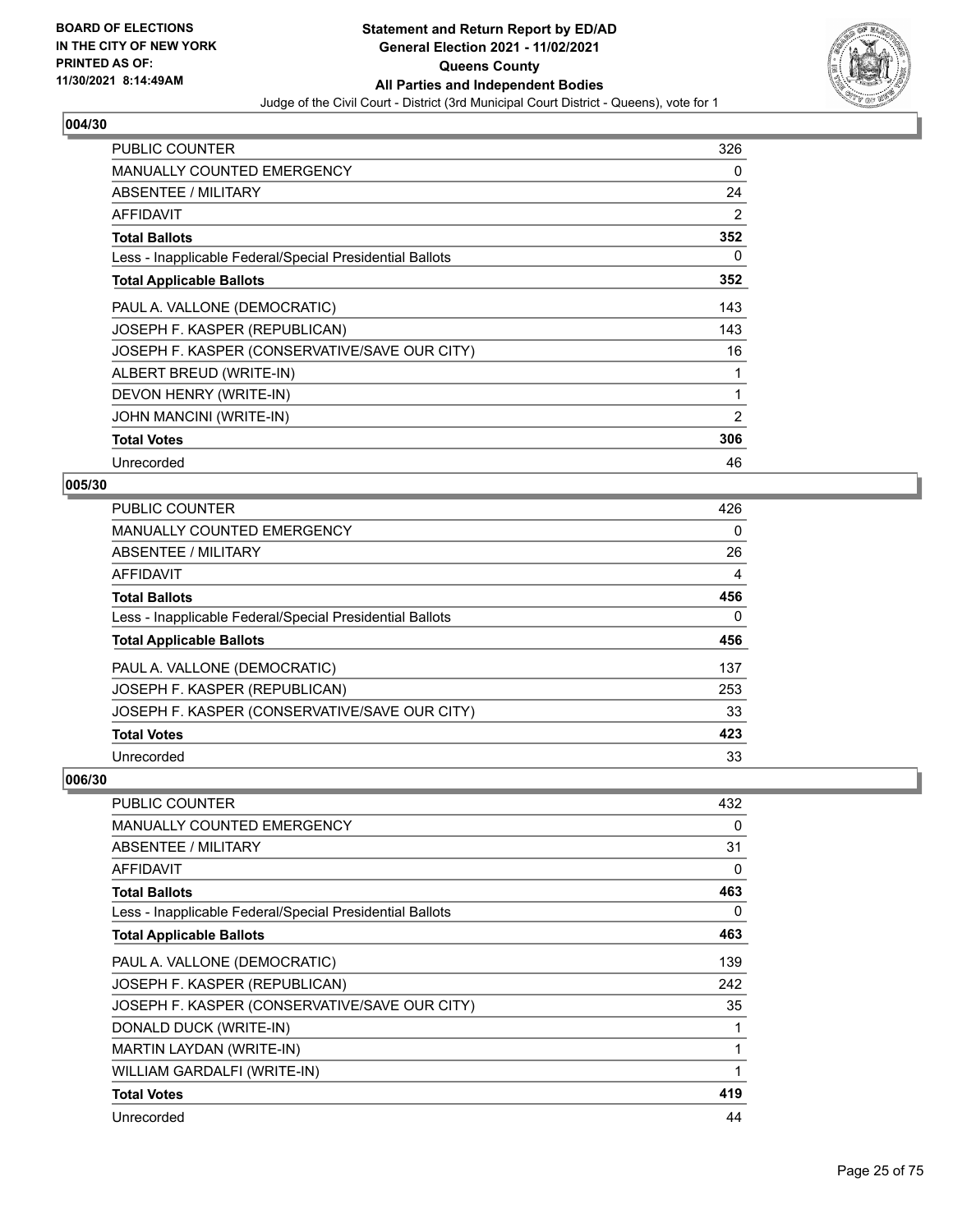

| PUBLIC COUNTER                                           | 406 |
|----------------------------------------------------------|-----|
| <b>MANUALLY COUNTED EMERGENCY</b>                        | 0   |
| ABSENTEE / MILITARY                                      | 36  |
| AFFIDAVIT                                                | 6   |
| <b>Total Ballots</b>                                     | 448 |
| Less - Inapplicable Federal/Special Presidential Ballots | 0   |
| <b>Total Applicable Ballots</b>                          | 448 |
| PAUL A. VALLONE (DEMOCRATIC)                             | 163 |
| JOSEPH F. KASPER (REPUBLICAN)                            | 223 |
| JOSEPH F. KASPER (CONSERVATIVE/SAVE OUR CITY)            | 26  |
| <b>Total Votes</b>                                       | 412 |
| Unrecorded                                               | 36  |

#### **008/30**

| <b>PUBLIC COUNTER</b>                                    | 437      |
|----------------------------------------------------------|----------|
| <b>MANUALLY COUNTED EMERGENCY</b>                        | 0        |
| ABSENTEE / MILITARY                                      | 27       |
| <b>AFFIDAVIT</b>                                         | $\Omega$ |
| <b>Total Ballots</b>                                     | 464      |
| Less - Inapplicable Federal/Special Presidential Ballots | $\Omega$ |
| <b>Total Applicable Ballots</b>                          | 464      |
| PAUL A. VALLONE (DEMOCRATIC)                             | 160      |
| JOSEPH F. KASPER (REPUBLICAN)                            | 245      |
| JOSEPH F. KASPER (CONSERVATIVE/SAVE OUR CITY)            | 14       |
| <b>Total Votes</b>                                       | 419      |
| Unrecorded                                               | 45       |

| <b>PUBLIC COUNTER</b>                                    | 446      |
|----------------------------------------------------------|----------|
| <b>MANUALLY COUNTED EMERGENCY</b>                        | $\Omega$ |
| ABSENTEE / MILITARY                                      | 22       |
| AFFIDAVIT                                                |          |
| <b>Total Ballots</b>                                     | 469      |
| Less - Inapplicable Federal/Special Presidential Ballots | 0        |
| <b>Total Applicable Ballots</b>                          | 469      |
| PAUL A. VALLONE (DEMOCRATIC)                             | 120      |
| JOSEPH F. KASPER (REPUBLICAN)                            | 272      |
| JOSEPH F. KASPER (CONSERVATIVE/SAVE OUR CITY)            | 28       |
| <b>Total Votes</b>                                       | 420      |
| Unrecorded                                               | 49       |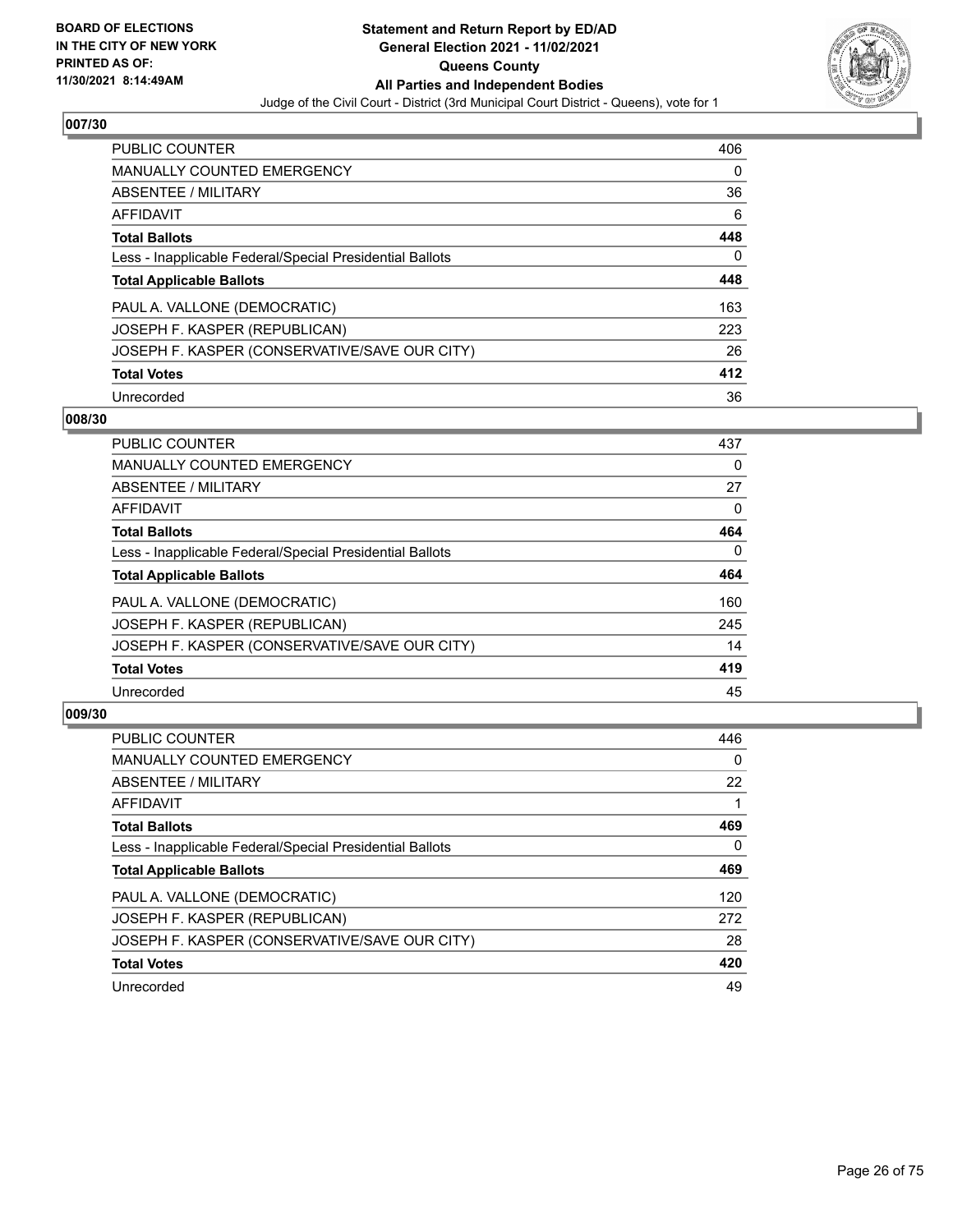

| <b>PUBLIC COUNTER</b>                                    | 301      |
|----------------------------------------------------------|----------|
| <b>MANUALLY COUNTED EMERGENCY</b>                        | 0        |
| ABSENTEE / MILITARY                                      | 22       |
| AFFIDAVIT                                                | $\Omega$ |
| <b>Total Ballots</b>                                     | 323      |
| Less - Inapplicable Federal/Special Presidential Ballots | 0        |
| <b>Total Applicable Ballots</b>                          | 323      |
| PAUL A. VALLONE (DEMOCRATIC)                             | 111      |
| JOSEPH F. KASPER (REPUBLICAN)                            | 167      |
| JOSEPH F. KASPER (CONSERVATIVE/SAVE OUR CITY)            | 14       |
| <b>Total Votes</b>                                       | 292      |
| Unrecorded                                               | 31       |

#### **011/30**

| <b>PUBLIC COUNTER</b>                                    | 324      |
|----------------------------------------------------------|----------|
| <b>MANUALLY COUNTED EMERGENCY</b>                        | 0        |
| ABSENTEE / MILITARY                                      | 23       |
| <b>AFFIDAVIT</b>                                         | 0        |
| <b>Total Ballots</b>                                     | 347      |
| Less - Inapplicable Federal/Special Presidential Ballots | $\Omega$ |
| <b>Total Applicable Ballots</b>                          | 347      |
| PAUL A. VALLONE (DEMOCRATIC)                             | 107      |
| JOSEPH F. KASPER (REPUBLICAN)                            | 183      |
| JOSEPH F. KASPER (CONSERVATIVE/SAVE OUR CITY)            | 26       |
| <b>Total Votes</b>                                       | 316      |
| Unrecorded                                               | 31       |

| <b>PUBLIC COUNTER</b>                                    | 347 |
|----------------------------------------------------------|-----|
| <b>MANUALLY COUNTED EMERGENCY</b>                        | 0   |
| ABSENTEE / MILITARY                                      | 23  |
| AFFIDAVIT                                                | 0   |
| <b>Total Ballots</b>                                     | 370 |
| Less - Inapplicable Federal/Special Presidential Ballots | 0   |
| <b>Total Applicable Ballots</b>                          | 370 |
| PAUL A. VALLONE (DEMOCRATIC)                             | 83  |
| JOSEPH F. KASPER (REPUBLICAN)                            | 209 |
| JOSEPH F. KASPER (CONSERVATIVE/SAVE OUR CITY)            | 28  |
| ELENA CULETU (WRITE-IN)                                  |     |
| <b>Total Votes</b>                                       | 321 |
| Unrecorded                                               | 49  |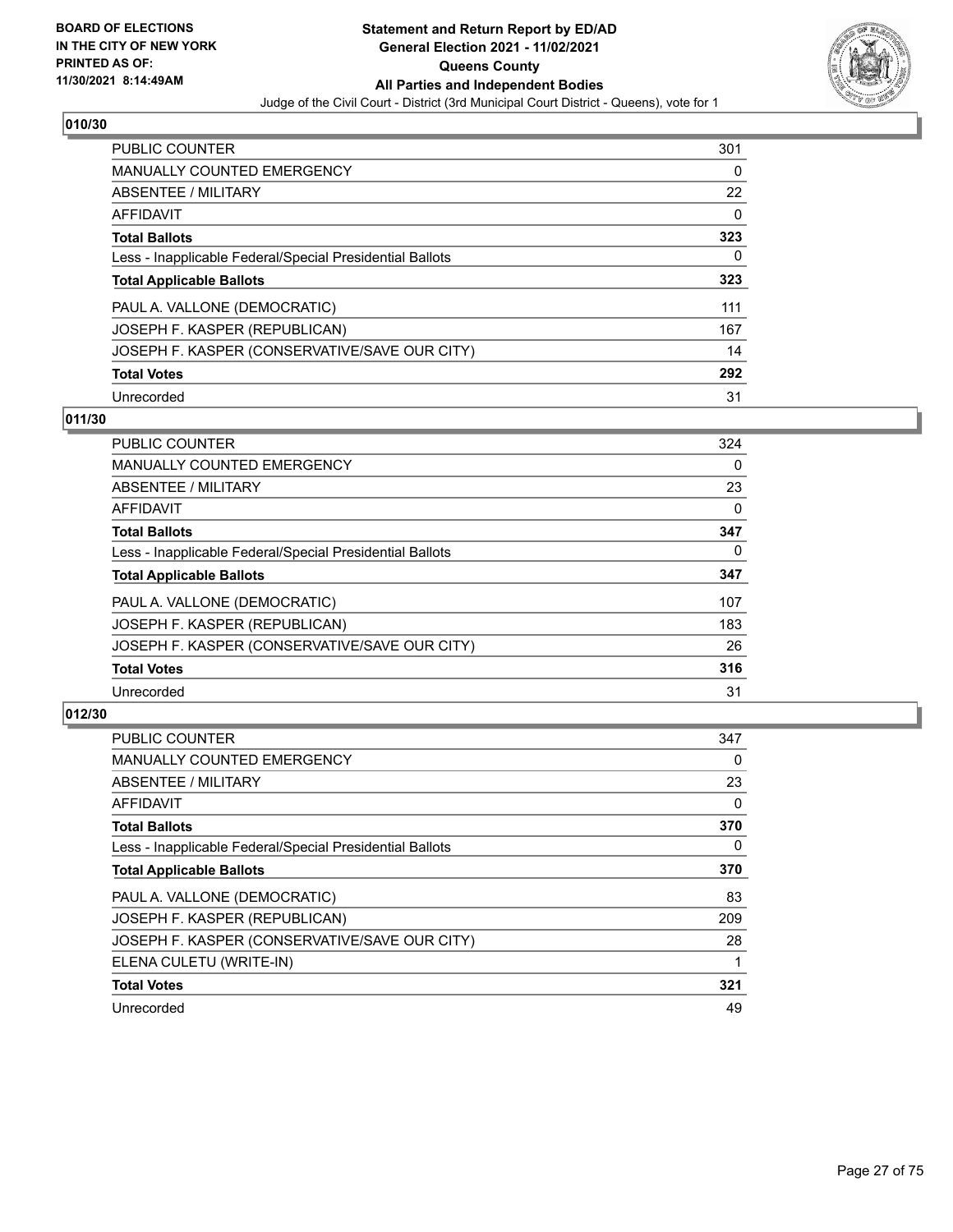

| <b>PUBLIC COUNTER</b>                                    | 318 |
|----------------------------------------------------------|-----|
| <b>MANUALLY COUNTED EMERGENCY</b>                        | 0   |
| ABSENTEE / MILITARY                                      | 13  |
| AFFIDAVIT                                                | 5   |
| <b>Total Ballots</b>                                     | 336 |
| Less - Inapplicable Federal/Special Presidential Ballots | 0   |
| <b>Total Applicable Ballots</b>                          | 336 |
| PAUL A. VALLONE (DEMOCRATIC)                             | 105 |
| JOSEPH F. KASPER (REPUBLICAN)                            | 178 |
| JOSEPH F. KASPER (CONSERVATIVE/SAVE OUR CITY)            | 15  |
| <b>Total Votes</b>                                       | 298 |
|                                                          |     |

#### **014/30**

| <b>PUBLIC COUNTER</b>                                    | 319      |
|----------------------------------------------------------|----------|
| MANUALLY COUNTED EMERGENCY                               | 0        |
| ABSENTEE / MILITARY                                      | 17       |
| <b>AFFIDAVIT</b>                                         | $\Omega$ |
| <b>Total Ballots</b>                                     | 336      |
| Less - Inapplicable Federal/Special Presidential Ballots | $\Omega$ |
| <b>Total Applicable Ballots</b>                          | 336      |
| PAUL A. VALLONE (DEMOCRATIC)                             | 107      |
| JOSEPH F. KASPER (REPUBLICAN)                            | 188      |
| JOSEPH F. KASPER (CONSERVATIVE/SAVE OUR CITY)            | 12       |
| <b>Total Votes</b>                                       | 307      |
| Unrecorded                                               | 29       |

| <b>PUBLIC COUNTER</b>                                    | 378 |
|----------------------------------------------------------|-----|
| MANUALLY COUNTED EMERGENCY                               | 0   |
| ABSENTEE / MILITARY                                      | 29  |
| <b>AFFIDAVIT</b>                                         |     |
| <b>Total Ballots</b>                                     | 408 |
| Less - Inapplicable Federal/Special Presidential Ballots | 0   |
| <b>Total Applicable Ballots</b>                          | 408 |
| PAUL A. VALLONE (DEMOCRATIC)                             | 86  |
|                                                          |     |
| JOSEPH F. KASPER (REPUBLICAN)                            | 251 |
| JOSEPH F. KASPER (CONSERVATIVE/SAVE OUR CITY)            | 31  |
| <b>Total Votes</b>                                       | 368 |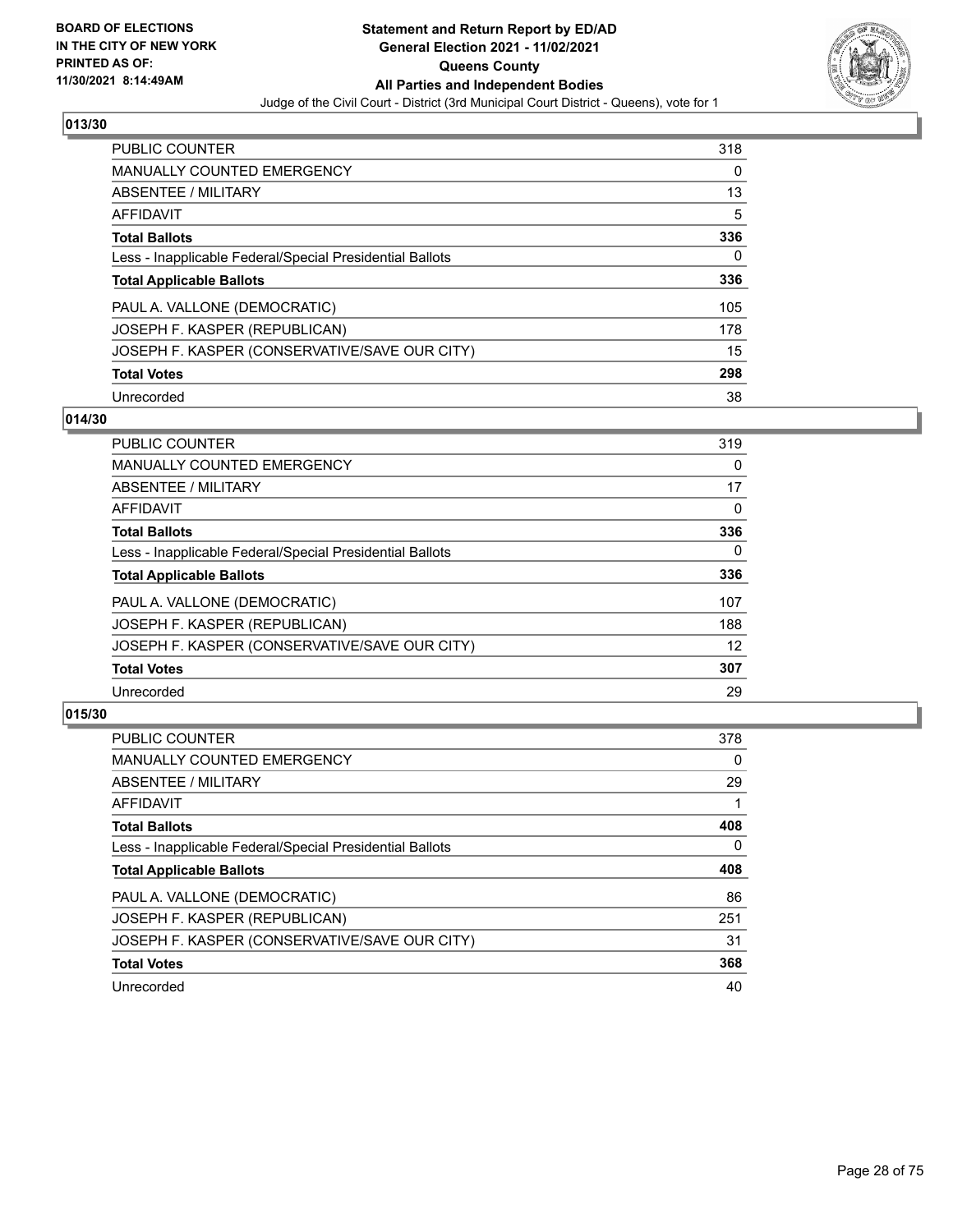

| PUBLIC COUNTER                                           | 276            |
|----------------------------------------------------------|----------------|
| <b>MANUALLY COUNTED EMERGENCY</b>                        | 0              |
| ABSENTEE / MILITARY                                      | 8              |
| AFFIDAVIT                                                | $\overline{2}$ |
| <b>Total Ballots</b>                                     | 286            |
| Less - Inapplicable Federal/Special Presidential Ballots | 0              |
| <b>Total Applicable Ballots</b>                          | 286            |
|                                                          |                |
| PAUL A. VALLONE (DEMOCRATIC)                             | 93             |
| JOSEPH F. KASPER (REPUBLICAN)                            | 152            |
| JOSEPH F. KASPER (CONSERVATIVE/SAVE OUR CITY)            | 13             |
| <b>Total Votes</b>                                       | 258            |

#### **017/30**

| <b>PUBLIC COUNTER</b>                                    | 286      |
|----------------------------------------------------------|----------|
| <b>MANUALLY COUNTED EMERGENCY</b>                        | 0        |
| ABSENTEE / MILITARY                                      | 13       |
| <b>AFFIDAVIT</b>                                         | 3        |
| <b>Total Ballots</b>                                     | 302      |
| Less - Inapplicable Federal/Special Presidential Ballots | $\Omega$ |
| <b>Total Applicable Ballots</b>                          | 302      |
| PAUL A. VALLONE (DEMOCRATIC)                             | 96       |
| JOSEPH F. KASPER (REPUBLICAN)                            | 156      |
| JOSEPH F. KASPER (CONSERVATIVE/SAVE OUR CITY)            | 19       |
| <b>Total Votes</b>                                       | 271      |
| Unrecorded                                               | 31       |

| <b>PUBLIC COUNTER</b>                                    | 286      |
|----------------------------------------------------------|----------|
| <b>MANUALLY COUNTED EMERGENCY</b>                        | $\Omega$ |
| ABSENTEE / MILITARY                                      | 23       |
| <b>AFFIDAVIT</b>                                         | $\Omega$ |
| <b>Total Ballots</b>                                     | 309      |
| Less - Inapplicable Federal/Special Presidential Ballots | 0        |
| <b>Total Applicable Ballots</b>                          | 309      |
| PAUL A. VALLONE (DEMOCRATIC)                             | 101      |
| JOSEPH F. KASPER (REPUBLICAN)                            | 157      |
| JOSEPH F. KASPER (CONSERVATIVE/SAVE OUR CITY)            | 19       |
| <b>Total Votes</b>                                       | 277      |
| Unrecorded                                               | 32       |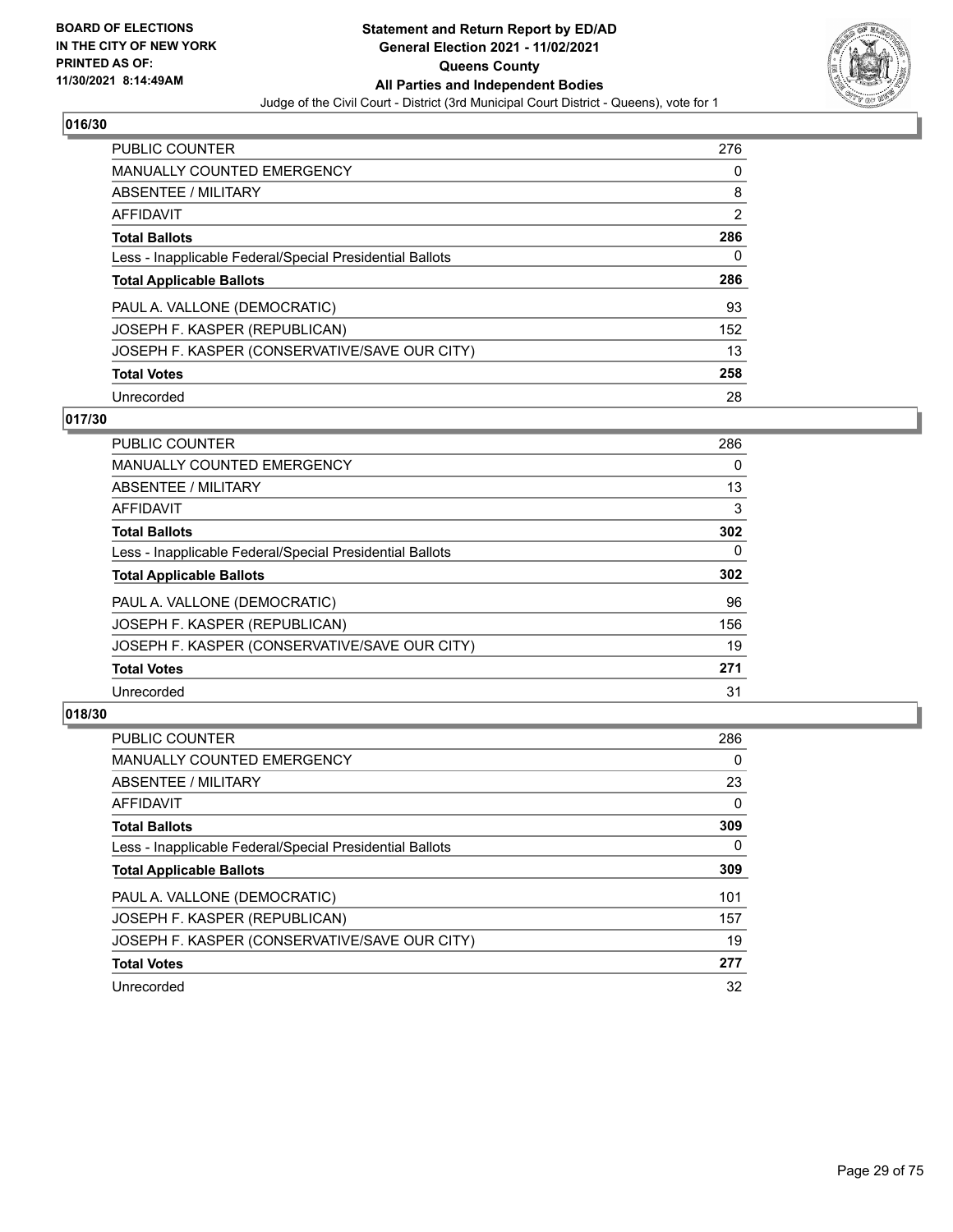

| <b>PUBLIC COUNTER</b>                                    | 158            |
|----------------------------------------------------------|----------------|
| <b>MANUALLY COUNTED EMERGENCY</b>                        | 0              |
| ABSENTEE / MILITARY                                      | 21             |
| <b>AFFIDAVIT</b>                                         | $\overline{2}$ |
| <b>Total Ballots</b>                                     | 181            |
| Less - Inapplicable Federal/Special Presidential Ballots | 0              |
| <b>Total Applicable Ballots</b>                          | 181            |
| PAUL A. VALLONE (DEMOCRATIC)                             | 60             |
| JOSEPH F. KASPER (REPUBLICAN)                            | 90             |
| JOSEPH F. KASPER (CONSERVATIVE/SAVE OUR CITY)            | 16             |
| UNATTRIBUTABLE WRITE-IN (WRITE-IN)                       | 1              |
| <b>Total Votes</b>                                       | 167            |
| Unrecorded                                               | 14             |

## **021/30**

| <b>PUBLIC COUNTER</b>                                    | 205 |
|----------------------------------------------------------|-----|
| <b>MANUALLY COUNTED EMERGENCY</b>                        | 0   |
| ABSENTEE / MILITARY                                      | 9   |
| <b>AFFIDAVIT</b>                                         | 3   |
| <b>Total Ballots</b>                                     | 217 |
| Less - Inapplicable Federal/Special Presidential Ballots | 0   |
| <b>Total Applicable Ballots</b>                          | 217 |
| PAUL A. VALLONE (DEMOCRATIC)                             | 74  |
| JOSEPH F. KASPER (REPUBLICAN)                            | 108 |
| JOSEPH F. KASPER (CONSERVATIVE/SAVE OUR CITY)            | 13  |
| <b>Total Votes</b>                                       | 195 |
| Unrecorded                                               | 22  |

| <b>PUBLIC COUNTER</b>                                    | 229 |
|----------------------------------------------------------|-----|
| MANUALLY COUNTED EMERGENCY                               | 0   |
| ABSENTEE / MILITARY                                      | 24  |
| <b>AFFIDAVIT</b>                                         |     |
| <b>Total Ballots</b>                                     | 254 |
| Less - Inapplicable Federal/Special Presidential Ballots | 0   |
| <b>Total Applicable Ballots</b>                          | 254 |
| PAUL A. VALLONE (DEMOCRATIC)                             | 88  |
| JOSEPH F. KASPER (REPUBLICAN)                            | 138 |
| JOSEPH F. KASPER (CONSERVATIVE/SAVE OUR CITY)            | 8   |
| UNATTRIBUTABLE WRITE-IN (WRITE-IN)                       | 1   |
| <b>Total Votes</b>                                       | 235 |
| Unrecorded                                               | 19  |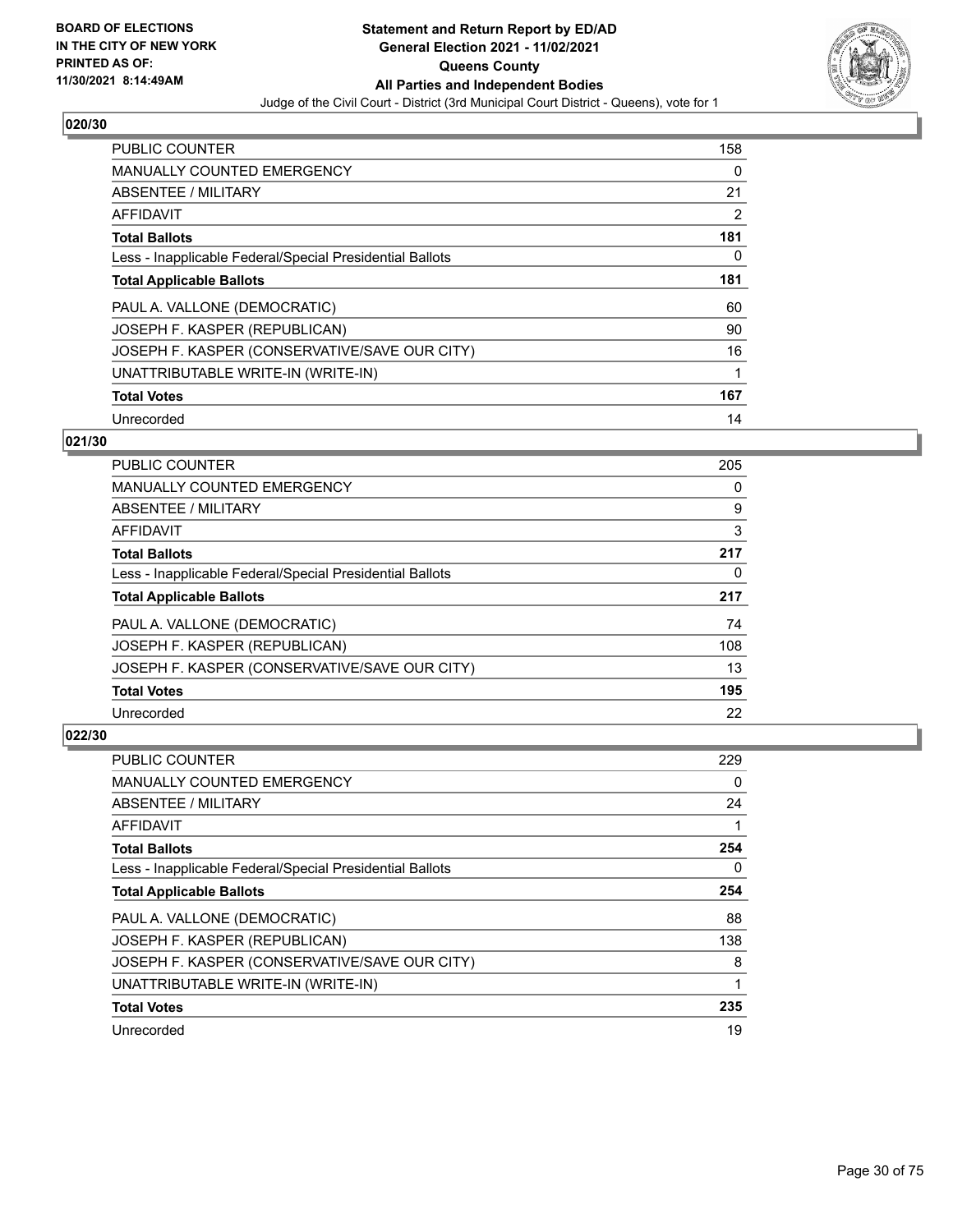

| <b>PUBLIC COUNTER</b>                                    | 305            |
|----------------------------------------------------------|----------------|
| <b>MANUALLY COUNTED EMERGENCY</b>                        | 0              |
| ABSENTEE / MILITARY                                      | 39             |
| <b>AFFIDAVIT</b>                                         | 1              |
| <b>Total Ballots</b>                                     | 345            |
| Less - Inapplicable Federal/Special Presidential Ballots | 0              |
| <b>Total Applicable Ballots</b>                          | 345            |
| PAUL A. VALLONE (DEMOCRATIC)                             | 140            |
| JOSEPH F. KASPER (REPUBLICAN)                            | 142            |
| JOSEPH F. KASPER (CONSERVATIVE/SAVE OUR CITY)            | 17             |
| SUSAN LEE (WRITE-IN)                                     | $\overline{2}$ |
| <b>Total Votes</b>                                       | 301            |
| Unrecorded                                               | 44             |

## **024/30**

| <b>PUBLIC COUNTER</b>                                    | 310 |
|----------------------------------------------------------|-----|
| <b>MANUALLY COUNTED EMERGENCY</b>                        | 0   |
| ABSENTEE / MILITARY                                      | 11  |
| <b>AFFIDAVIT</b>                                         | 0   |
| <b>Total Ballots</b>                                     | 321 |
| Less - Inapplicable Federal/Special Presidential Ballots | 0   |
| <b>Total Applicable Ballots</b>                          | 321 |
| PAUL A. VALLONE (DEMOCRATIC)                             | 110 |
| JOSEPH F. KASPER (REPUBLICAN)                            | 164 |
| JOSEPH F. KASPER (CONSERVATIVE/SAVE OUR CITY)            | 14  |
| <b>Total Votes</b>                                       | 288 |
| Unrecorded                                               | 33  |

| <b>PUBLIC COUNTER</b>                                    | 205 |
|----------------------------------------------------------|-----|
| <b>MANUALLY COUNTED EMERGENCY</b>                        | 0   |
| ABSENTEE / MILITARY                                      | 17  |
| AFFIDAVIT                                                | 0   |
| <b>Total Ballots</b>                                     | 222 |
| Less - Inapplicable Federal/Special Presidential Ballots | 0   |
|                                                          |     |
| <b>Total Applicable Ballots</b>                          | 222 |
| PAUL A. VALLONE (DEMOCRATIC)                             | 87  |
| JOSEPH F. KASPER (REPUBLICAN)                            | 110 |
| JOSEPH F. KASPER (CONSERVATIVE/SAVE OUR CITY)            | 5   |
| <b>Total Votes</b>                                       | 202 |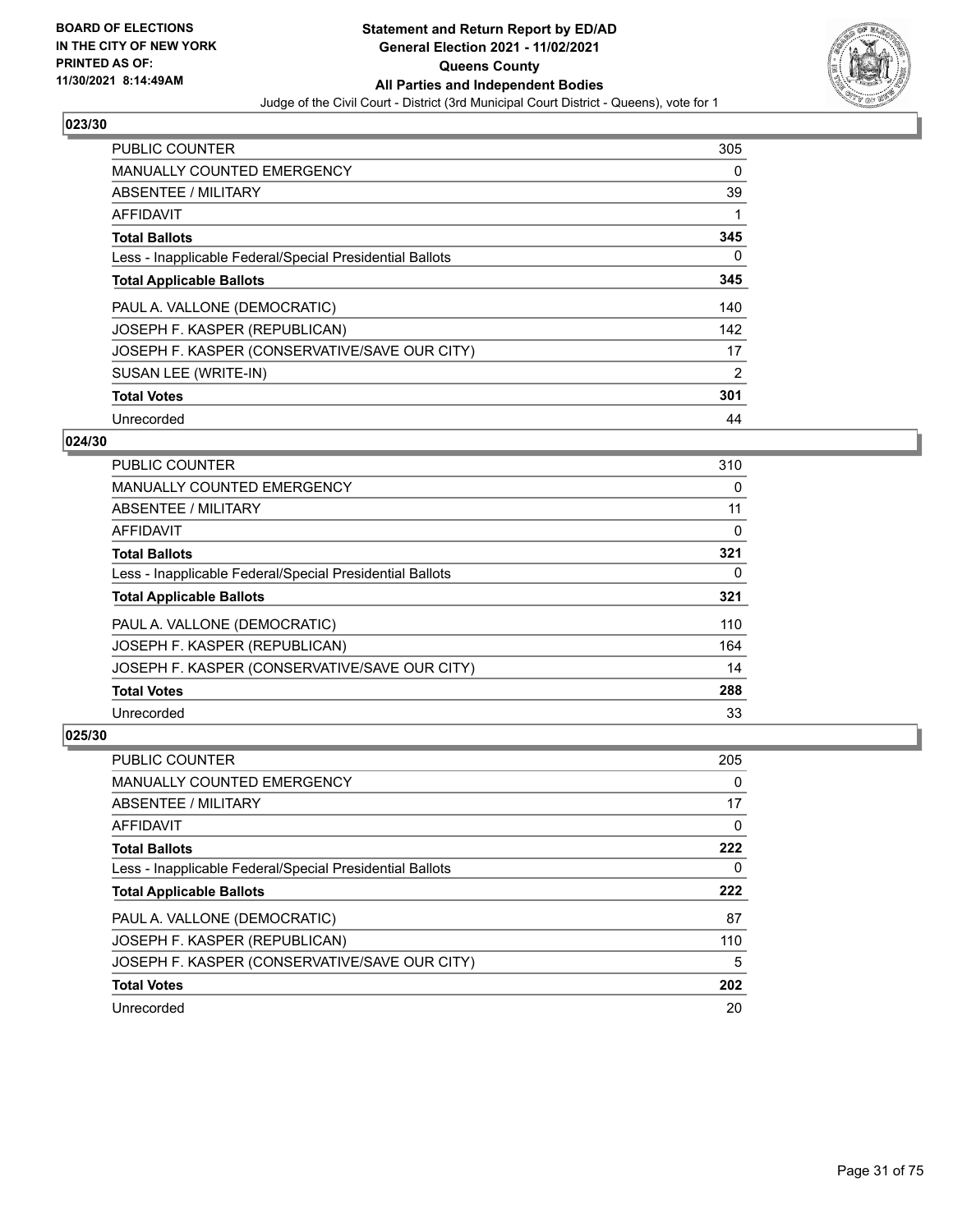

| <b>PUBLIC COUNTER</b>                                    | 222            |
|----------------------------------------------------------|----------------|
| <b>MANUALLY COUNTED EMERGENCY</b>                        | 0              |
| ABSENTEE / MILITARY                                      | 24             |
| AFFIDAVIT                                                | $\overline{2}$ |
| <b>Total Ballots</b>                                     | 248            |
| Less - Inapplicable Federal/Special Presidential Ballots | 0              |
| <b>Total Applicable Ballots</b>                          | 248            |
| PAUL A. VALLONE (DEMOCRATIC)                             | 89             |
|                                                          |                |
| JOSEPH F. KASPER (REPUBLICAN)                            | 133            |
| JOSEPH F. KASPER (CONSERVATIVE/SAVE OUR CITY)            | 9              |
| <b>Total Votes</b>                                       | 231            |

#### **027/30**

| <b>PUBLIC COUNTER</b>                                    | 263      |
|----------------------------------------------------------|----------|
| <b>MANUALLY COUNTED EMERGENCY</b>                        | $\Omega$ |
| ABSENTEE / MILITARY                                      | 18       |
| <b>AFFIDAVIT</b>                                         | $\Omega$ |
| <b>Total Ballots</b>                                     | 281      |
| Less - Inapplicable Federal/Special Presidential Ballots | 0        |
| <b>Total Applicable Ballots</b>                          | 281      |
| PAUL A. VALLONE (DEMOCRATIC)                             | 110      |
| JOSEPH F. KASPER (REPUBLICAN)                            | 122      |
| JOSEPH F. KASPER (CONSERVATIVE/SAVE OUR CITY)            | 18       |
| <b>Total Votes</b>                                       | 250      |
| Unrecorded                                               | 31       |

| 2 |
|---|
| 0 |
|   |
| 0 |
|   |
| 0 |
| 3 |
| 2 |
|   |
| 0 |
|   |
|   |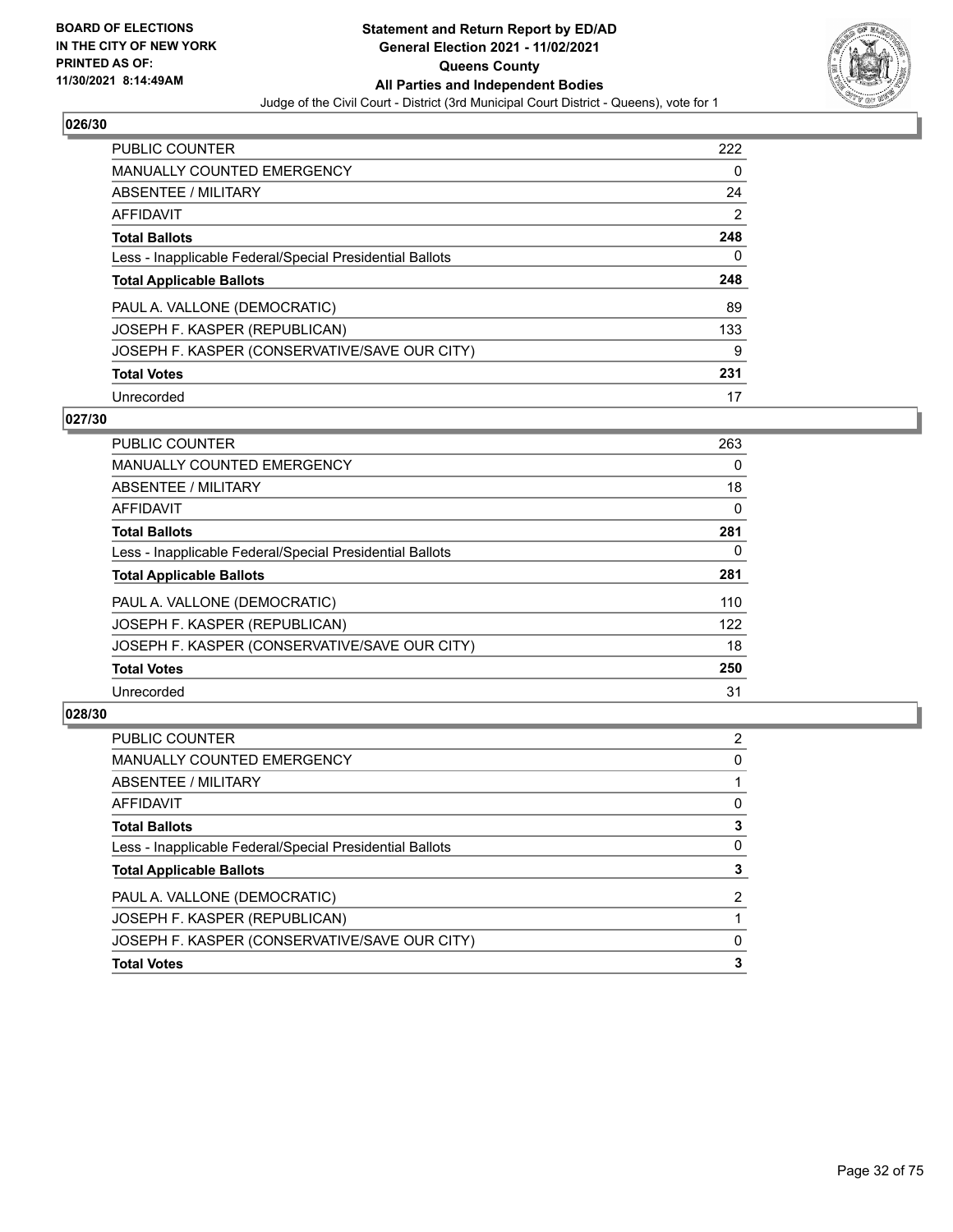

| <b>PUBLIC COUNTER</b>                                    | 184 |
|----------------------------------------------------------|-----|
| <b>MANUALLY COUNTED EMERGENCY</b>                        | 0   |
| ABSENTEE / MILITARY                                      | 26  |
| AFFIDAVIT                                                | 0   |
| <b>Total Ballots</b>                                     | 210 |
| Less - Inapplicable Federal/Special Presidential Ballots | 0   |
| <b>Total Applicable Ballots</b>                          | 210 |
| PAUL A. VALLONE (DEMOCRATIC)                             | 95  |
| JOSEPH F. KASPER (REPUBLICAN)                            | 77  |
| JOSEPH F. KASPER (CONSERVATIVE/SAVE OUR CITY)            | 12  |
| FAHD AHMED (WRITE-IN)                                    | 1   |
| <b>Total Votes</b>                                       | 185 |
| Unrecorded                                               | 25  |

## **031/30**

| <b>PUBLIC COUNTER</b>                                    | 94       |
|----------------------------------------------------------|----------|
| MANUALLY COUNTED EMERGENCY                               | 0        |
| ABSENTEE / MILITARY                                      | 15       |
| <b>AFFIDAVIT</b>                                         |          |
| <b>Total Ballots</b>                                     | 110      |
| Less - Inapplicable Federal/Special Presidential Ballots | $\Omega$ |
| <b>Total Applicable Ballots</b>                          | 110      |
| PAUL A. VALLONE (DEMOCRATIC)                             | 55       |
| JOSEPH F. KASPER (REPUBLICAN)                            | 39       |
| JOSEPH F. KASPER (CONSERVATIVE/SAVE OUR CITY)            | 4        |
| <b>Total Votes</b>                                       | 98       |
| Unrecorded                                               | 12       |

| <b>PUBLIC COUNTER</b>                                    | 4 |
|----------------------------------------------------------|---|
| <b>MANUALLY COUNTED EMERGENCY</b>                        | 0 |
| ABSENTEE / MILITARY                                      | 0 |
| AFFIDAVIT                                                | 0 |
| <b>Total Ballots</b>                                     | 4 |
| Less - Inapplicable Federal/Special Presidential Ballots | 0 |
| <b>Total Applicable Ballots</b>                          |   |
| PAUL A. VALLONE (DEMOCRATIC)                             | 3 |
| JOSEPH F. KASPER (REPUBLICAN)                            |   |
| JOSEPH F. KASPER (CONSERVATIVE/SAVE OUR CITY)            | 0 |
| <b>Total Votes</b>                                       | 4 |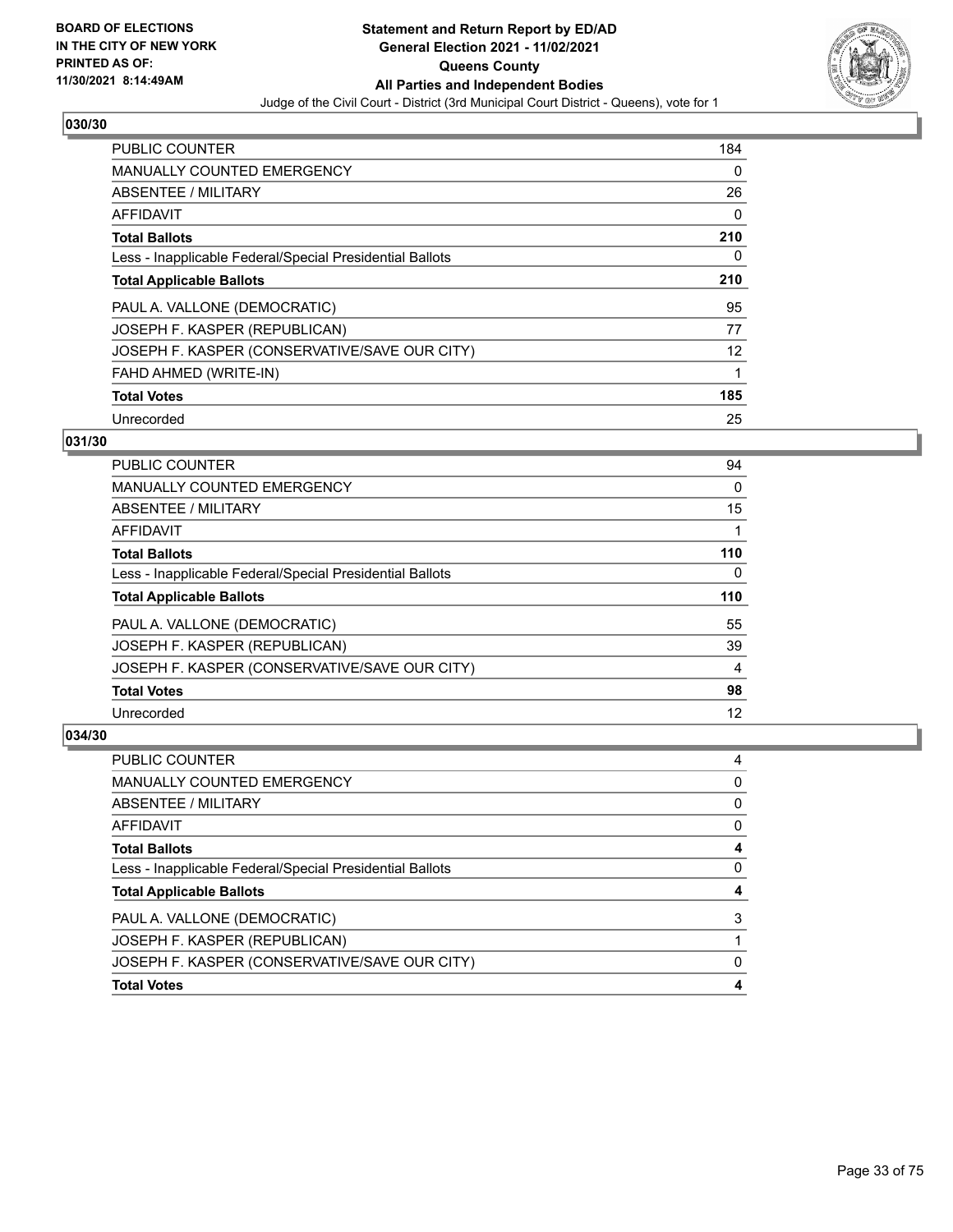

| PUBLIC COUNTER                                           | 0        |
|----------------------------------------------------------|----------|
| <b>MANUALLY COUNTED EMERGENCY</b>                        | 0        |
| ABSENTEE / MILITARY                                      | 0        |
| AFFIDAVIT                                                | $\Omega$ |
| <b>Total Ballots</b>                                     | 0        |
| Less - Inapplicable Federal/Special Presidential Ballots | 0        |
| <b>Total Applicable Ballots</b>                          | 0        |
| PAUL A. VALLONE (DEMOCRATIC)                             | 0        |
| JOSEPH F. KASPER (REPUBLICAN)                            | $\Omega$ |
| JOSEPH F. KASPER (CONSERVATIVE/SAVE OUR CITY)            | 0        |
| <b>Total Votes</b>                                       | 0        |

#### **073/30**

| 387 |
|-----|
| 0   |
| 23  |
|     |
| 411 |
| 0   |
| 411 |
| 90  |
| 248 |
| 21  |
|     |
| 360 |
| 51  |
|     |

| <b>PUBLIC COUNTER</b>                                    | 227 |
|----------------------------------------------------------|-----|
| <b>MANUALLY COUNTED EMERGENCY</b>                        | 0   |
| ABSENTEE / MILITARY                                      | 11  |
| AFFIDAVIT                                                | 3   |
| <b>Total Ballots</b>                                     | 241 |
| Less - Inapplicable Federal/Special Presidential Ballots | 0   |
|                                                          |     |
| <b>Total Applicable Ballots</b>                          | 241 |
| PAUL A. VALLONE (DEMOCRATIC)                             | 85  |
| JOSEPH F. KASPER (REPUBLICAN)                            | 116 |
| JOSEPH F. KASPER (CONSERVATIVE/SAVE OUR CITY)            | 12  |
| <b>Total Votes</b>                                       | 213 |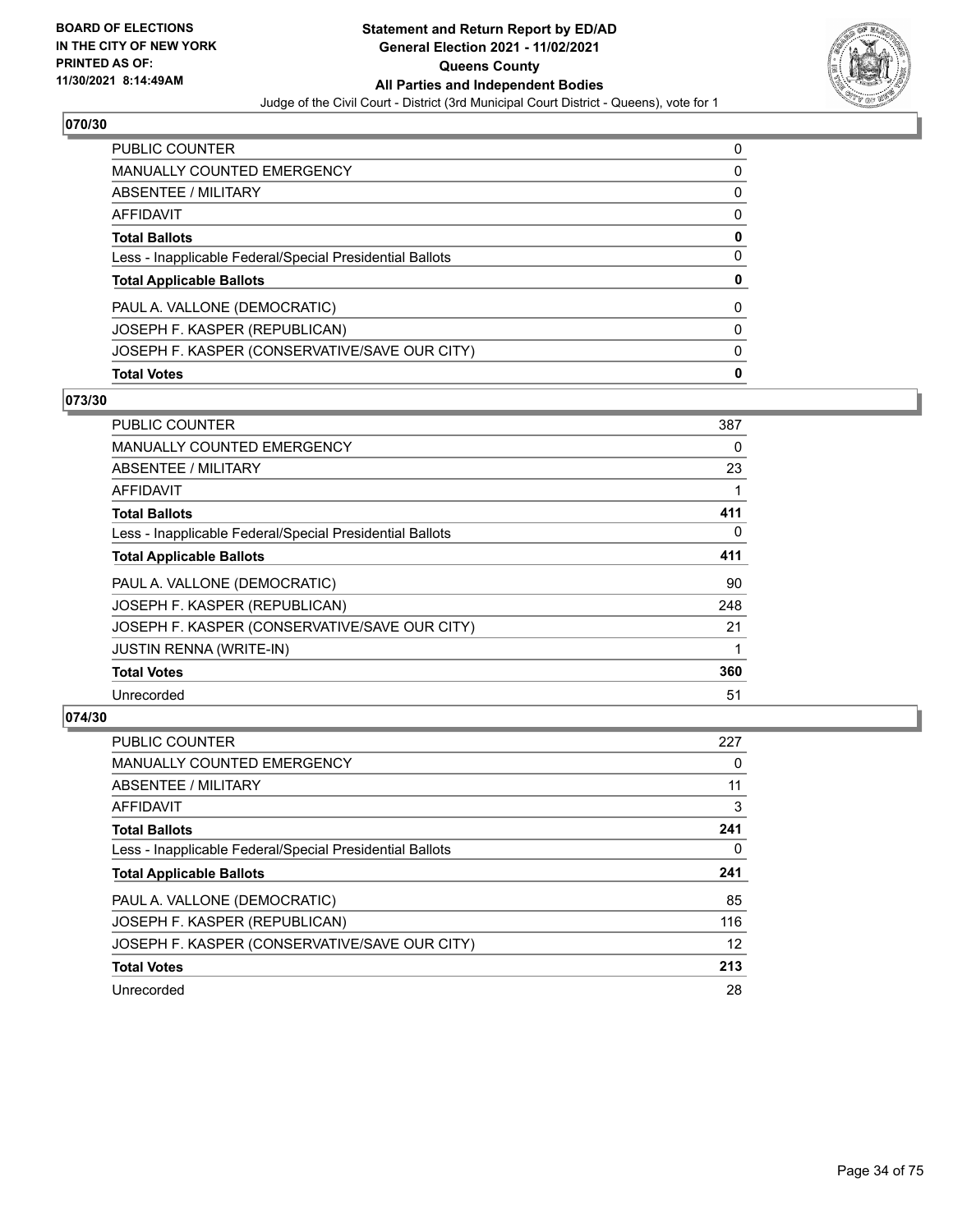

| PUBLIC COUNTER                                           | 111 |
|----------------------------------------------------------|-----|
| <b>MANUALLY COUNTED EMERGENCY</b>                        | 0   |
| ABSENTEE / MILITARY                                      | 6   |
| AFFIDAVIT                                                | 0   |
| <b>Total Ballots</b>                                     | 117 |
| Less - Inapplicable Federal/Special Presidential Ballots | 0   |
|                                                          |     |
| <b>Total Applicable Ballots</b>                          | 117 |
| PAUL A. VALLONE (DEMOCRATIC)                             | 71  |
| JOSEPH F. KASPER (REPUBLICAN)                            | 30  |
| JOSEPH F. KASPER (CONSERVATIVE/SAVE OUR CITY)            | 3   |
| <b>Total Votes</b>                                       | 104 |

#### **002/31**

| <b>PUBLIC COUNTER</b>                                    | 78       |
|----------------------------------------------------------|----------|
| <b>MANUALLY COUNTED EMERGENCY</b>                        | 0        |
| ABSENTEE / MILITARY                                      | 5        |
| <b>AFFIDAVIT</b>                                         |          |
| <b>Total Ballots</b>                                     | 84       |
| Less - Inapplicable Federal/Special Presidential Ballots | $\Omega$ |
| <b>Total Applicable Ballots</b>                          | 84       |
| PAUL A. VALLONE (DEMOCRATIC)                             | 55       |
| JOSEPH F. KASPER (REPUBLICAN)                            | 14       |
| JOSEPH F. KASPER (CONSERVATIVE/SAVE OUR CITY)            | 3        |
| <b>Total Votes</b>                                       | 72       |
| Unrecorded                                               | 12       |

| <b>PUBLIC COUNTER</b>                                    | 120               |
|----------------------------------------------------------|-------------------|
| <b>MANUALLY COUNTED EMERGENCY</b>                        | $\Omega$          |
| ABSENTEE / MILITARY                                      | $12 \overline{ }$ |
| AFFIDAVIT                                                |                   |
| <b>Total Ballots</b>                                     | 133               |
| Less - Inapplicable Federal/Special Presidential Ballots | $\Omega$          |
| <b>Total Applicable Ballots</b>                          | 133               |
| PAUL A. VALLONE (DEMOCRATIC)                             | 89                |
| JOSEPH F. KASPER (REPUBLICAN)                            | 24                |
| JOSEPH F. KASPER (CONSERVATIVE/SAVE OUR CITY)            | 9                 |
| LIZ SKEEN (WRITE-IN)                                     |                   |
| <b>Total Votes</b>                                       | 123               |
| Unrecorded                                               | 10                |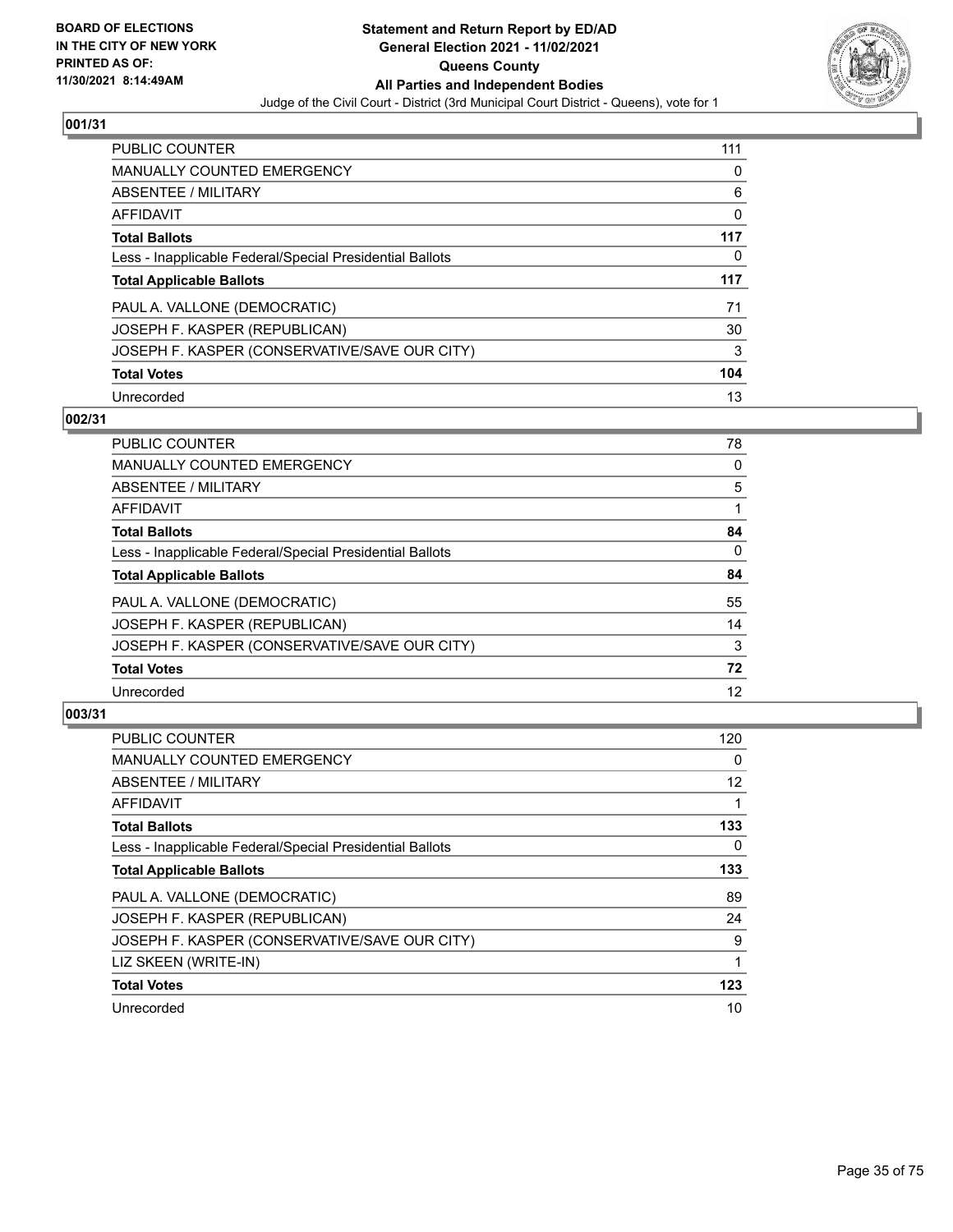

| PUBLIC COUNTER                                           | 130            |
|----------------------------------------------------------|----------------|
| <b>MANUALLY COUNTED EMERGENCY</b>                        | 0              |
| ABSENTEE / MILITARY                                      | 10             |
| AFFIDAVIT                                                |                |
| <b>Total Ballots</b>                                     | 141            |
| Less - Inapplicable Federal/Special Presidential Ballots | 0              |
|                                                          |                |
| <b>Total Applicable Ballots</b>                          | 141            |
| PAUL A. VALLONE (DEMOCRATIC)                             | 99             |
| JOSEPH F. KASPER (REPUBLICAN)                            | 28             |
| JOSEPH F. KASPER (CONSERVATIVE/SAVE OUR CITY)            | $\overline{2}$ |
| <b>Total Votes</b>                                       | 129            |

#### **005/31**

| <b>PUBLIC COUNTER</b>                                    | 130      |
|----------------------------------------------------------|----------|
| <b>MANUALLY COUNTED EMERGENCY</b>                        | 0        |
| ABSENTEE / MILITARY                                      | 6        |
| <b>AFFIDAVIT</b>                                         | $\Omega$ |
| <b>Total Ballots</b>                                     | 136      |
| Less - Inapplicable Federal/Special Presidential Ballots | $\Omega$ |
| <b>Total Applicable Ballots</b>                          | 136      |
| PAUL A. VALLONE (DEMOCRATIC)                             | 91       |
| JOSEPH F. KASPER (REPUBLICAN)                            | 31       |
| JOSEPH F. KASPER (CONSERVATIVE/SAVE OUR CITY)            |          |
| <b>Total Votes</b>                                       | 123      |
| Unrecorded                                               | 13       |

| 2            |
|--------------|
| 0            |
| 0            |
| $\Omega$     |
| 2            |
| 0            |
| $\mathbf{2}$ |
| 2            |
| 0            |
| $\Omega$     |
| 2            |
|              |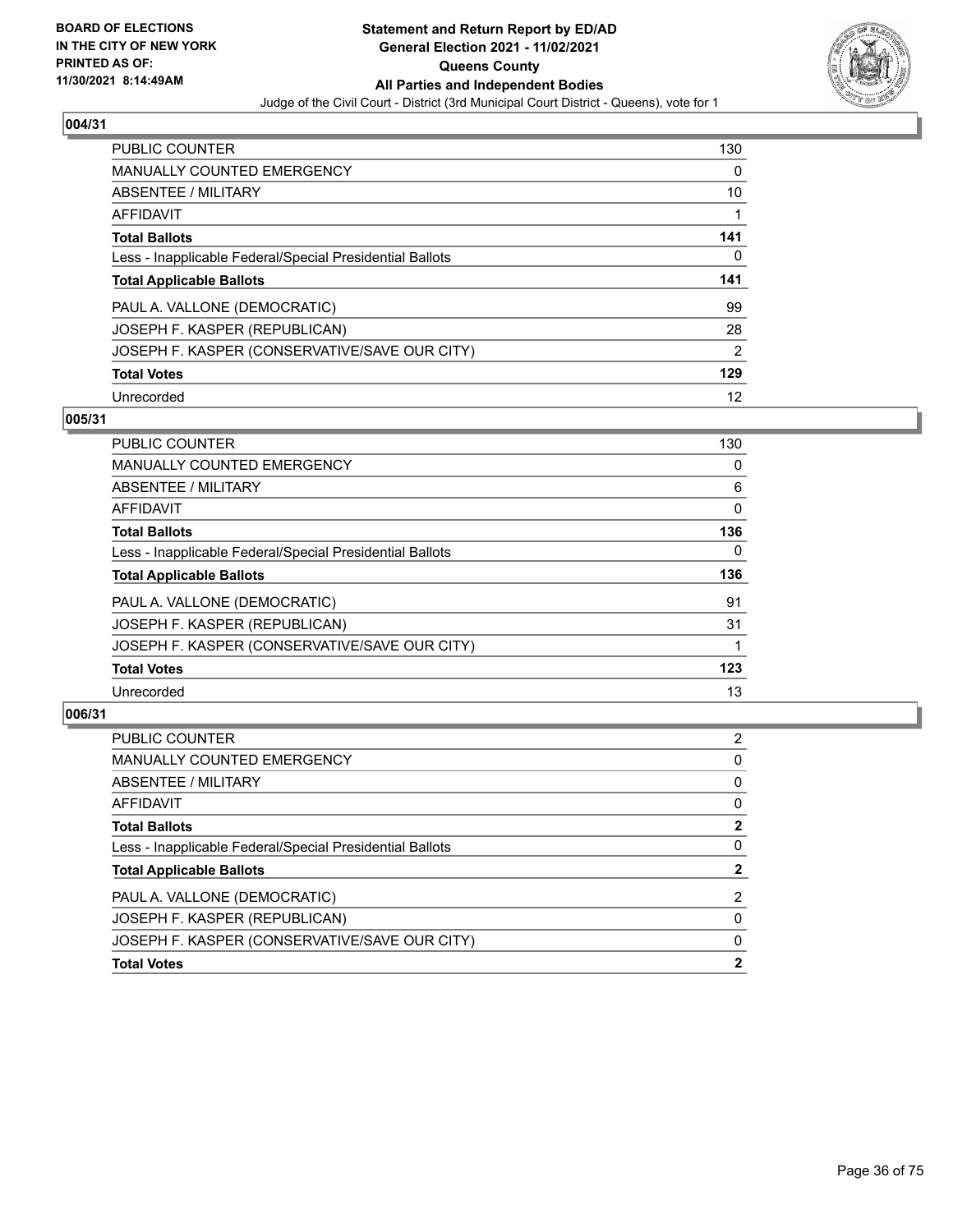

| <b>PUBLIC COUNTER</b>                                    | 120      |
|----------------------------------------------------------|----------|
| <b>MANUALLY COUNTED EMERGENCY</b>                        | 0        |
| ABSENTEE / MILITARY                                      |          |
| AFFIDAVIT                                                | $\Omega$ |
| <b>Total Ballots</b>                                     | 127      |
| Less - Inapplicable Federal/Special Presidential Ballots | 0        |
| <b>Total Applicable Ballots</b>                          | 127      |
| PAUL A. VALLONE (DEMOCRATIC)                             | 90       |
| JOSEPH F. KASPER (REPUBLICAN)                            | 22       |
| JOSEPH F. KASPER (CONSERVATIVE/SAVE OUR CITY)            | 3        |
| <b>Total Votes</b>                                       | 115      |
|                                                          |          |

### **008/31**

| <b>PUBLIC COUNTER</b>                                    | 141      |
|----------------------------------------------------------|----------|
| <b>MANUALLY COUNTED EMERGENCY</b>                        | 0        |
| ABSENTEE / MILITARY                                      | 18       |
| <b>AFFIDAVIT</b>                                         | $\Omega$ |
| <b>Total Ballots</b>                                     | 159      |
| Less - Inapplicable Federal/Special Presidential Ballots | $\Omega$ |
| <b>Total Applicable Ballots</b>                          | 159      |
| PAUL A. VALLONE (DEMOCRATIC)                             | 90       |
| JOSEPH F. KASPER (REPUBLICAN)                            | 53       |
| JOSEPH F. KASPER (CONSERVATIVE/SAVE OUR CITY)            | 3        |
| <b>Total Votes</b>                                       | 146      |
| Unrecorded                                               | 13       |

| <b>PUBLIC COUNTER</b>                                    | 94  |
|----------------------------------------------------------|-----|
| <b>MANUALLY COUNTED EMERGENCY</b>                        | 0   |
| <b>ABSENTEE / MILITARY</b>                               | 10  |
| <b>AFFIDAVIT</b>                                         |     |
| <b>Total Ballots</b>                                     | 105 |
| Less - Inapplicable Federal/Special Presidential Ballots | 0   |
| <b>Total Applicable Ballots</b>                          | 105 |
| PAUL A. VALLONE (DEMOCRATIC)                             | 71  |
| JOSEPH F. KASPER (REPUBLICAN)                            | 22  |
| JOSEPH F. KASPER (CONSERVATIVE/SAVE OUR CITY)            | 4   |
| <b>Total Votes</b>                                       | 97  |
|                                                          |     |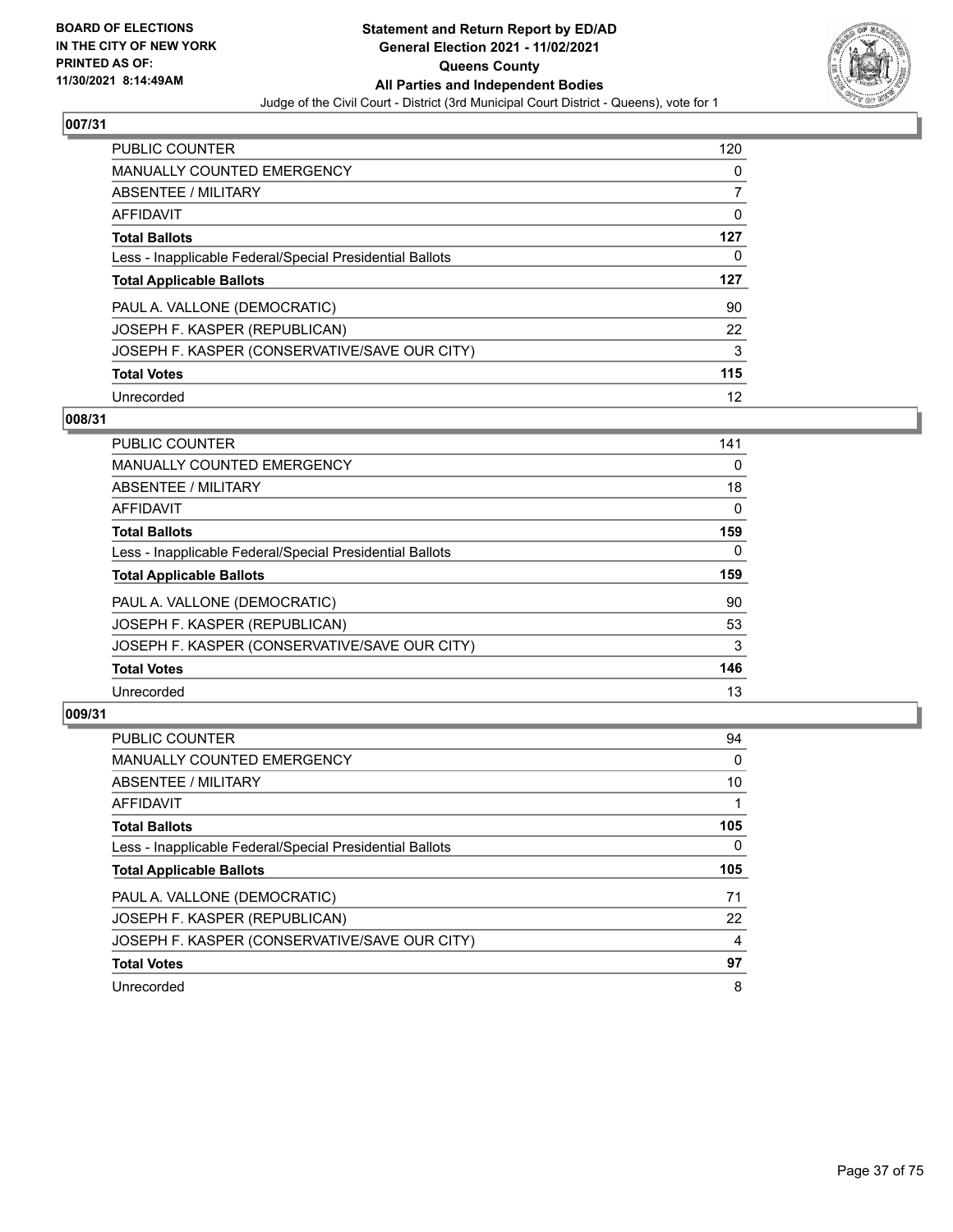

| PUBLIC COUNTER                                           | 128            |
|----------------------------------------------------------|----------------|
| <b>MANUALLY COUNTED EMERGENCY</b>                        | 0              |
| ABSENTEE / MILITARY                                      | 5              |
| AFFIDAVIT                                                | 3              |
| <b>Total Ballots</b>                                     | 136            |
| Less - Inapplicable Federal/Special Presidential Ballots | 0              |
| <b>Total Applicable Ballots</b>                          | 136            |
|                                                          |                |
| PAUL A. VALLONE (DEMOCRATIC)                             | 85             |
| JOSEPH F. KASPER (REPUBLICAN)                            | 33             |
| JOSEPH F. KASPER (CONSERVATIVE/SAVE OUR CITY)            | $\overline{2}$ |
| <b>Total Votes</b>                                       | 120            |

### **011/31**

| <b>PUBLIC COUNTER</b>                                    | 156      |
|----------------------------------------------------------|----------|
| <b>MANUALLY COUNTED EMERGENCY</b>                        | 0        |
| ABSENTEE / MILITARY                                      | 8        |
| <b>AFFIDAVIT</b>                                         |          |
| <b>Total Ballots</b>                                     | 165      |
| Less - Inapplicable Federal/Special Presidential Ballots | $\Omega$ |
| <b>Total Applicable Ballots</b>                          | 165      |
| PAUL A. VALLONE (DEMOCRATIC)                             | 117      |
| JOSEPH F. KASPER (REPUBLICAN)                            | 19       |
| JOSEPH F. KASPER (CONSERVATIVE/SAVE OUR CITY)            | 5        |
| <b>Total Votes</b>                                       | 141      |
| Unrecorded                                               | 24       |

| <b>PUBLIC COUNTER</b>                                    | 121      |
|----------------------------------------------------------|----------|
| <b>MANUALLY COUNTED EMERGENCY</b>                        | $\Omega$ |
| ABSENTEE / MILITARY                                      | 4        |
| <b>AFFIDAVIT</b>                                         |          |
| <b>Total Ballots</b>                                     | 126      |
| Less - Inapplicable Federal/Special Presidential Ballots | 0        |
| <b>Total Applicable Ballots</b>                          | 126      |
| PAUL A. VALLONE (DEMOCRATIC)                             | 82       |
| JOSEPH F. KASPER (REPUBLICAN)                            | 29       |
| JOSEPH F. KASPER (CONSERVATIVE/SAVE OUR CITY)            | 3        |
| <b>Total Votes</b>                                       | 114      |
|                                                          |          |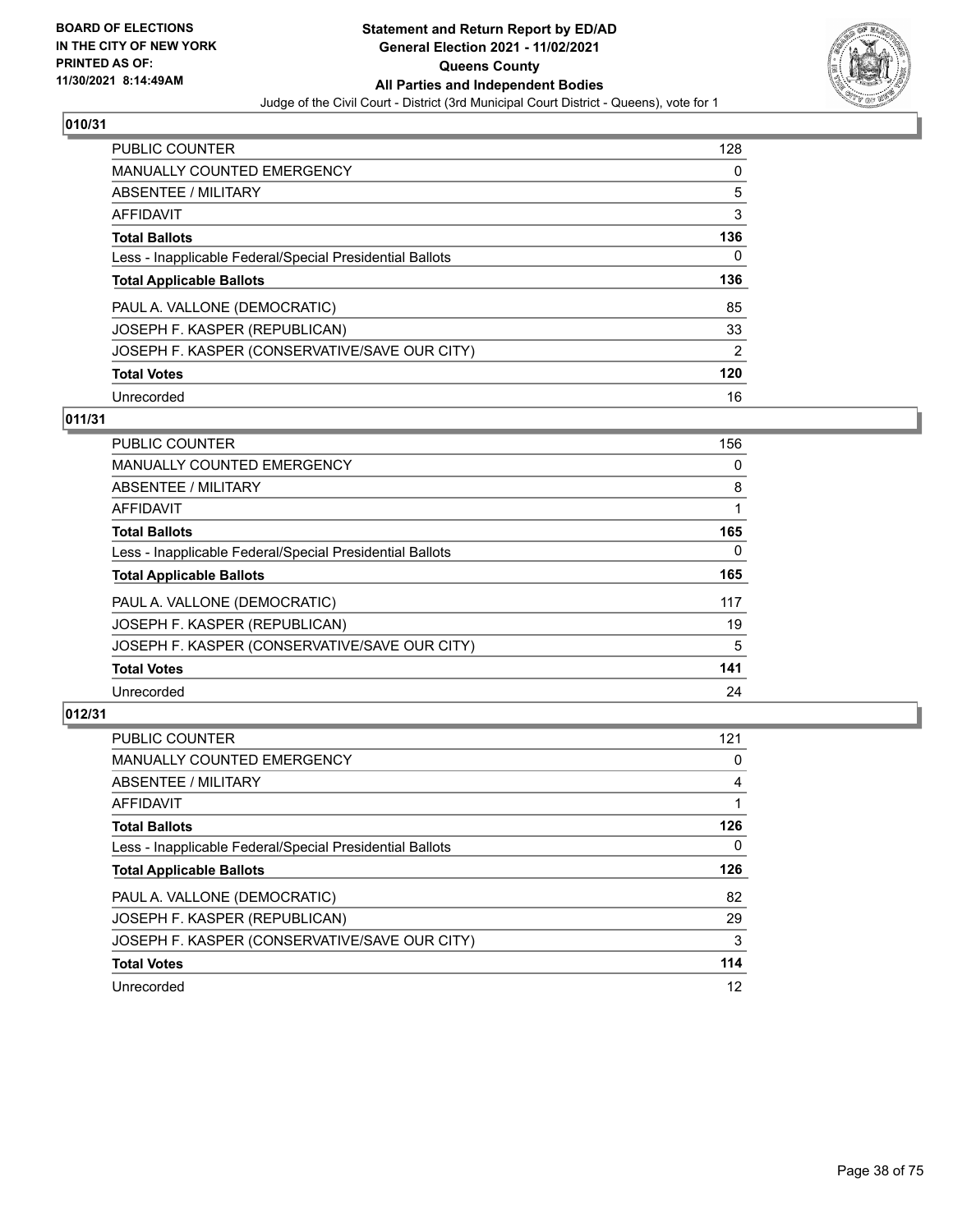

| <b>PUBLIC COUNTER</b>                                    | 116      |
|----------------------------------------------------------|----------|
| <b>MANUALLY COUNTED EMERGENCY</b>                        | 0        |
| ABSENTEE / MILITARY                                      | 11       |
| AFFIDAVIT                                                | $\Omega$ |
| <b>Total Ballots</b>                                     | 127      |
| Less - Inapplicable Federal/Special Presidential Ballots | 0        |
| <b>Total Applicable Ballots</b>                          | 127      |
| PAUL A. VALLONE (DEMOCRATIC)                             | 93       |
| JOSEPH F. KASPER (REPUBLICAN)                            | 16       |
| JOSEPH F. KASPER (CONSERVATIVE/SAVE OUR CITY)            |          |
| <b>Total Votes</b>                                       | 110      |
|                                                          |          |

### **017/31**

| <b>PUBLIC COUNTER</b>                                    | 130      |
|----------------------------------------------------------|----------|
| MANUALLY COUNTED EMERGENCY                               | 0        |
| ABSENTEE / MILITARY                                      | 11       |
| <b>AFFIDAVIT</b>                                         | 2        |
| <b>Total Ballots</b>                                     | 143      |
| Less - Inapplicable Federal/Special Presidential Ballots | $\Omega$ |
| <b>Total Applicable Ballots</b>                          | 143      |
| PAUL A. VALLONE (DEMOCRATIC)                             | 125      |
| JOSEPH F. KASPER (REPUBLICAN)                            | 6        |
| JOSEPH F. KASPER (CONSERVATIVE/SAVE OUR CITY)            |          |
| <b>Total Votes</b>                                       | 132      |
| Unrecorded                                               | 11       |

| <b>PUBLIC COUNTER</b>                                    | 161 |
|----------------------------------------------------------|-----|
| <b>MANUALLY COUNTED EMERGENCY</b>                        | 0   |
| <b>ABSENTEE / MILITARY</b>                               | 12  |
| <b>AFFIDAVIT</b>                                         | 3   |
| <b>Total Ballots</b>                                     | 176 |
| Less - Inapplicable Federal/Special Presidential Ballots | 0   |
| <b>Total Applicable Ballots</b>                          | 176 |
| PAUL A. VALLONE (DEMOCRATIC)                             | 140 |
| JOSEPH F. KASPER (REPUBLICAN)                            | 10  |
| JOSEPH F. KASPER (CONSERVATIVE/SAVE OUR CITY)            | 3   |
| <b>Total Votes</b>                                       | 153 |
| Unrecorded                                               | 23  |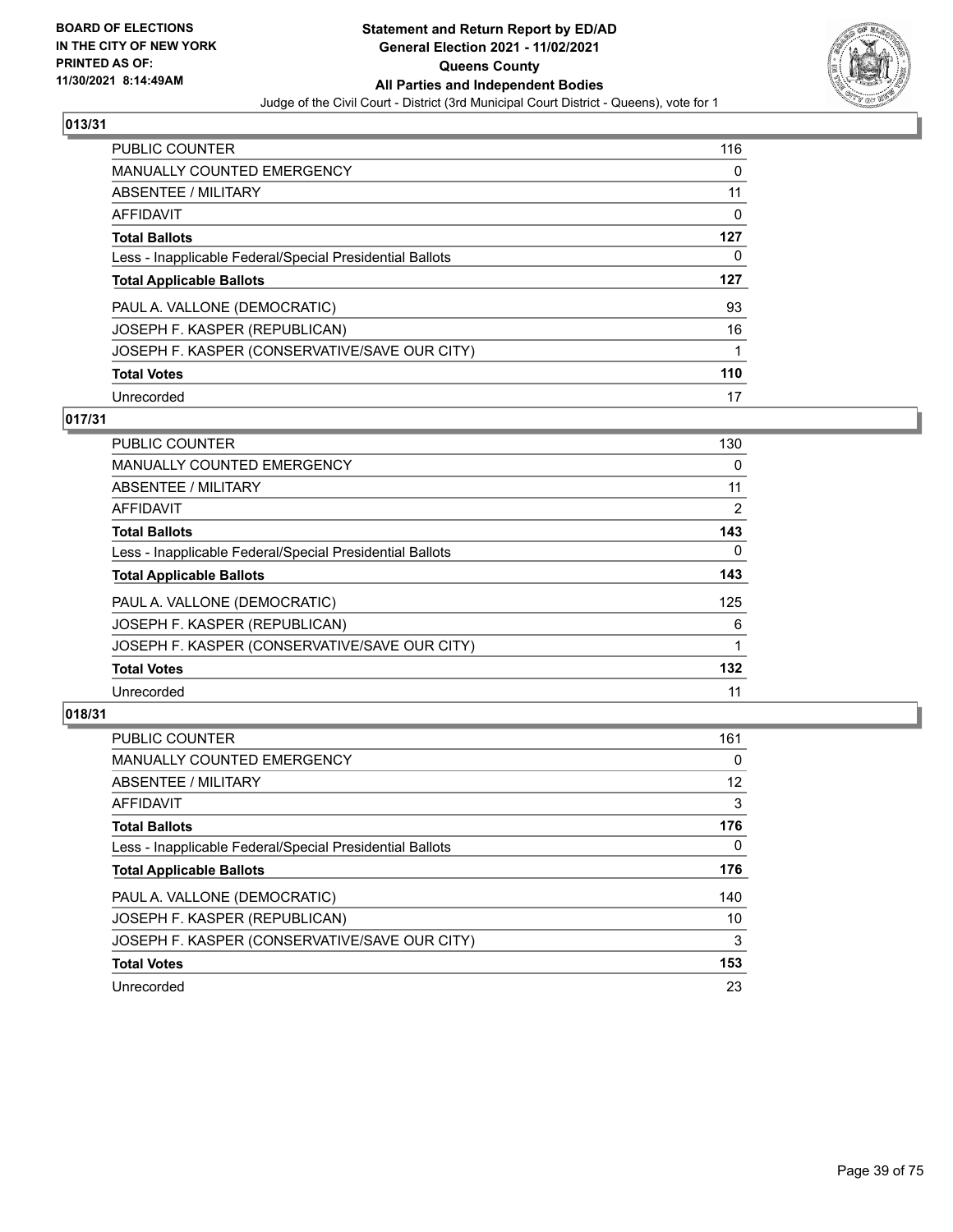

| PUBLIC COUNTER                                           | 212            |
|----------------------------------------------------------|----------------|
| <b>MANUALLY COUNTED EMERGENCY</b>                        | 0              |
| ABSENTEE / MILITARY                                      |                |
| AFFIDAVIT                                                | 0              |
| <b>Total Ballots</b>                                     | 219            |
| Less - Inapplicable Federal/Special Presidential Ballots | 0              |
| <b>Total Applicable Ballots</b>                          | 219            |
| PAUL A. VALLONE (DEMOCRATIC)                             | 154            |
| JOSEPH F. KASPER (REPUBLICAN)                            | 35             |
| JOSEPH F. KASPER (CONSERVATIVE/SAVE OUR CITY)            | $\overline{2}$ |
| <b>Total Votes</b>                                       | 191            |
| Unrecorded                                               | 28             |

### **020/31**

| PUBLIC COUNTER                                           | 74       |
|----------------------------------------------------------|----------|
| <b>MANUALLY COUNTED EMERGENCY</b>                        | 0        |
| ABSENTEE / MILITARY                                      | 3        |
| AFFIDAVIT                                                |          |
| <b>Total Ballots</b>                                     | 78       |
| Less - Inapplicable Federal/Special Presidential Ballots | $\Omega$ |
| <b>Total Applicable Ballots</b>                          | 78       |
| PAUL A. VALLONE (DEMOCRATIC)                             | 42       |
| JOSEPH F. KASPER (REPUBLICAN)                            | 31       |
| JOSEPH F. KASPER (CONSERVATIVE/SAVE OUR CITY)            | $\Omega$ |
| <b>Total Votes</b>                                       | 73       |
| Unrecorded                                               | 5        |

| <b>PUBLIC COUNTER</b>                                    | 140      |
|----------------------------------------------------------|----------|
| MANUALLY COUNTED EMERGENCY                               | 0        |
| <b>ABSENTEE / MILITARY</b>                               | 8        |
| <b>AFFIDAVIT</b>                                         | $\Omega$ |
| <b>Total Ballots</b>                                     | 148      |
| Less - Inapplicable Federal/Special Presidential Ballots | 0        |
|                                                          |          |
| <b>Total Applicable Ballots</b>                          | 148      |
| PAUL A. VALLONE (DEMOCRATIC)                             | 92       |
| JOSEPH F. KASPER (REPUBLICAN)                            | 34       |
| JOSEPH F. KASPER (CONSERVATIVE/SAVE OUR CITY)            | 9        |
| <b>Total Votes</b>                                       | 135      |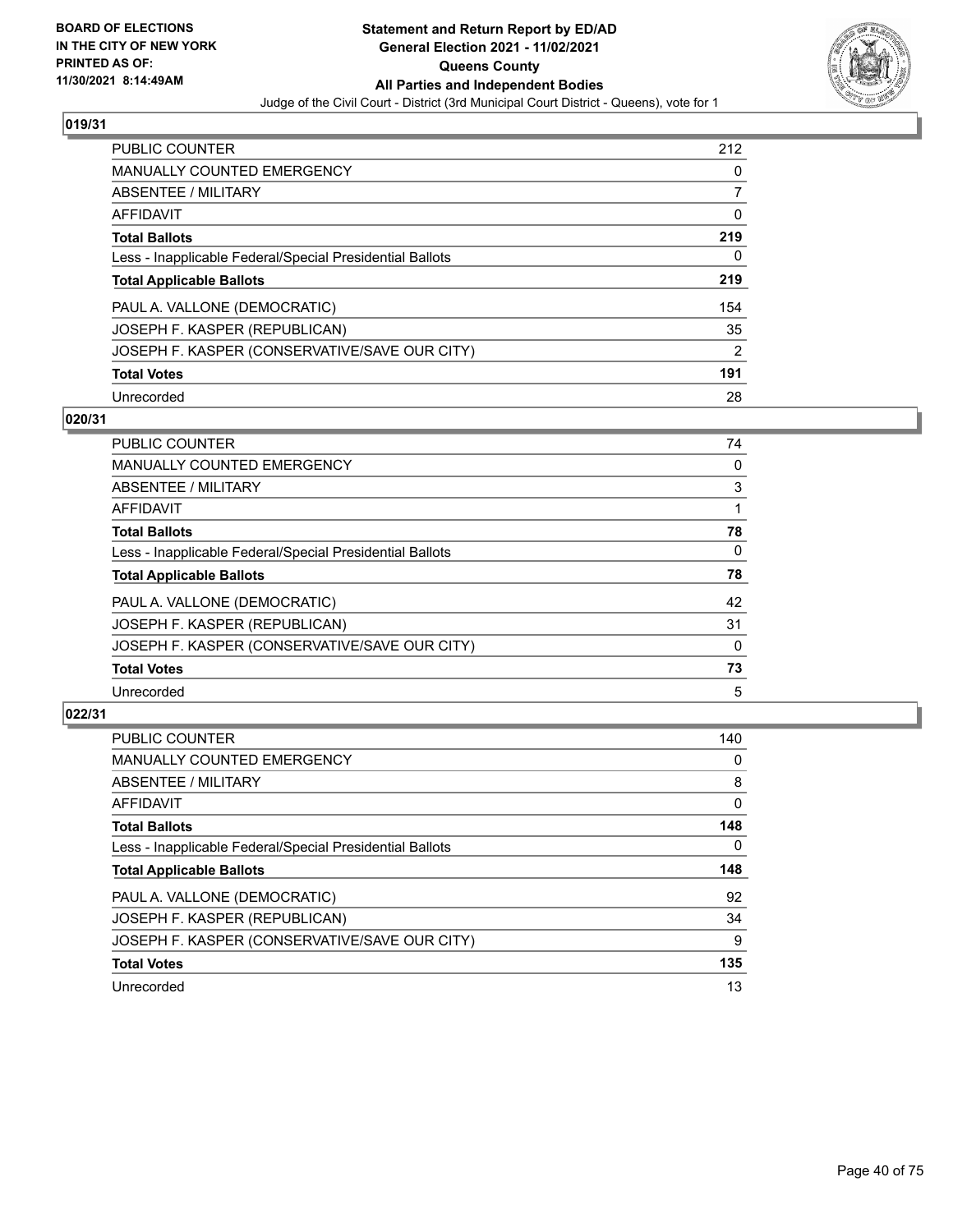

| <b>PUBLIC COUNTER</b>                                    | 135 |
|----------------------------------------------------------|-----|
| <b>MANUALLY COUNTED EMERGENCY</b>                        | 0   |
| ABSENTEE / MILITARY                                      | 14  |
| AFFIDAVIT                                                | 1   |
| <b>Total Ballots</b>                                     | 150 |
| Less - Inapplicable Federal/Special Presidential Ballots | 0   |
| <b>Total Applicable Ballots</b>                          | 150 |
|                                                          |     |
| PAUL A. VALLONE (DEMOCRATIC)                             | 71  |
| JOSEPH F. KASPER (REPUBLICAN)                            | 60  |
| JOSEPH F. KASPER (CONSERVATIVE/SAVE OUR CITY)            | 4   |
| <b>Total Votes</b>                                       | 135 |

### **024/31**

| <b>PUBLIC COUNTER</b>                                    | 122 |
|----------------------------------------------------------|-----|
| <b>MANUALLY COUNTED EMERGENCY</b>                        | 0   |
| ABSENTEE / MILITARY                                      | 18  |
| AFFIDAVIT                                                |     |
| <b>Total Ballots</b>                                     | 141 |
| Less - Inapplicable Federal/Special Presidential Ballots | 0   |
| <b>Total Applicable Ballots</b>                          | 141 |
| PAUL A. VALLONE (DEMOCRATIC)                             | 97  |
| JOSEPH F. KASPER (REPUBLICAN)                            | 25  |
| JOSEPH F. KASPER (CONSERVATIVE/SAVE OUR CITY)            | 2   |
| DEBORAH AXT (WRITE-IN)                                   | 1   |
| <b>Total Votes</b>                                       | 125 |
| Unrecorded                                               | 16  |

| <b>PUBLIC COUNTER</b>                                    | 117 |
|----------------------------------------------------------|-----|
| <b>MANUALLY COUNTED EMERGENCY</b>                        | 0   |
| ABSENTEE / MILITARY                                      | 10  |
| AFFIDAVIT                                                | 2   |
| <b>Total Ballots</b>                                     | 129 |
| Less - Inapplicable Federal/Special Presidential Ballots | 0   |
| <b>Total Applicable Ballots</b>                          | 129 |
|                                                          |     |
| PAUL A. VALLONE (DEMOCRATIC)                             | 82  |
| JOSEPH F. KASPER (REPUBLICAN)                            | 28  |
| JOSEPH F. KASPER (CONSERVATIVE/SAVE OUR CITY)            | 4   |
| <b>Total Votes</b>                                       | 114 |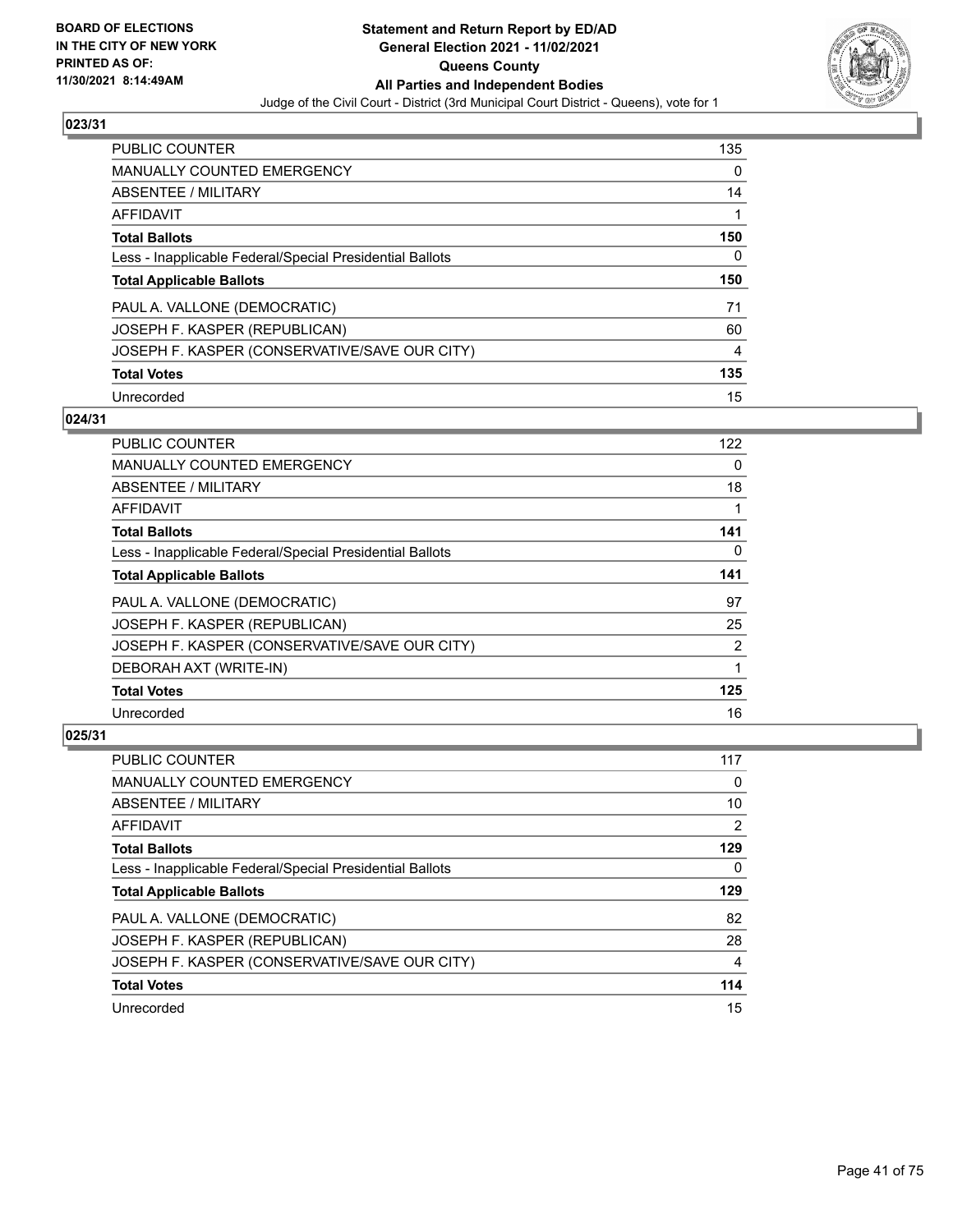

| <b>PUBLIC COUNTER</b>                                    | 165 |
|----------------------------------------------------------|-----|
| <b>MANUALLY COUNTED EMERGENCY</b>                        | 0   |
| ABSENTEE / MILITARY                                      | 6   |
| <b>AFFIDAVIT</b>                                         | 2   |
| <b>Total Ballots</b>                                     | 173 |
| Less - Inapplicable Federal/Special Presidential Ballots | 0   |
| <b>Total Applicable Ballots</b>                          | 173 |
| PAUL A. VALLONE (DEMOCRATIC)                             | 102 |
| JOSEPH F. KASPER (REPUBLICAN)                            | 52  |
| JOSEPH F. KASPER (CONSERVATIVE/SAVE OUR CITY)            | 8   |
| UNATTRIBUTABLE WRITE-IN (WRITE-IN)                       | 1   |
| <b>Total Votes</b>                                       | 163 |
| Unrecorded                                               | 10  |

# **027/31**

| <b>PUBLIC COUNTER</b>                                    | 148      |
|----------------------------------------------------------|----------|
| <b>MANUALLY COUNTED EMERGENCY</b>                        | 0        |
| ABSENTEE / MILITARY                                      | 17       |
| AFFIDAVIT                                                | $\Omega$ |
| <b>Total Ballots</b>                                     | 165      |
| Less - Inapplicable Federal/Special Presidential Ballots | $\Omega$ |
| <b>Total Applicable Ballots</b>                          | 165      |
| PAUL A. VALLONE (DEMOCRATIC)                             | 75       |
| JOSEPH F. KASPER (REPUBLICAN)                            | 73       |
| JOSEPH F. KASPER (CONSERVATIVE/SAVE OUR CITY)            | 8        |
| <b>Total Votes</b>                                       | 156      |
| Unrecorded                                               | 9        |

| <b>PUBLIC COUNTER</b>                                    | 108 |
|----------------------------------------------------------|-----|
| <b>MANUALLY COUNTED EMERGENCY</b>                        | 0   |
| ABSENTEE / MILITARY                                      | 15  |
| <b>AFFIDAVIT</b>                                         | 0   |
| <b>Total Ballots</b>                                     | 123 |
| Less - Inapplicable Federal/Special Presidential Ballots | 0   |
| <b>Total Applicable Ballots</b>                          | 123 |
|                                                          |     |
| PAUL A. VALLONE (DEMOCRATIC)                             | 63  |
| JOSEPH F. KASPER (REPUBLICAN)                            | 35  |
| JOSEPH F. KASPER (CONSERVATIVE/SAVE OUR CITY)            | 9   |
| <b>Total Votes</b>                                       | 107 |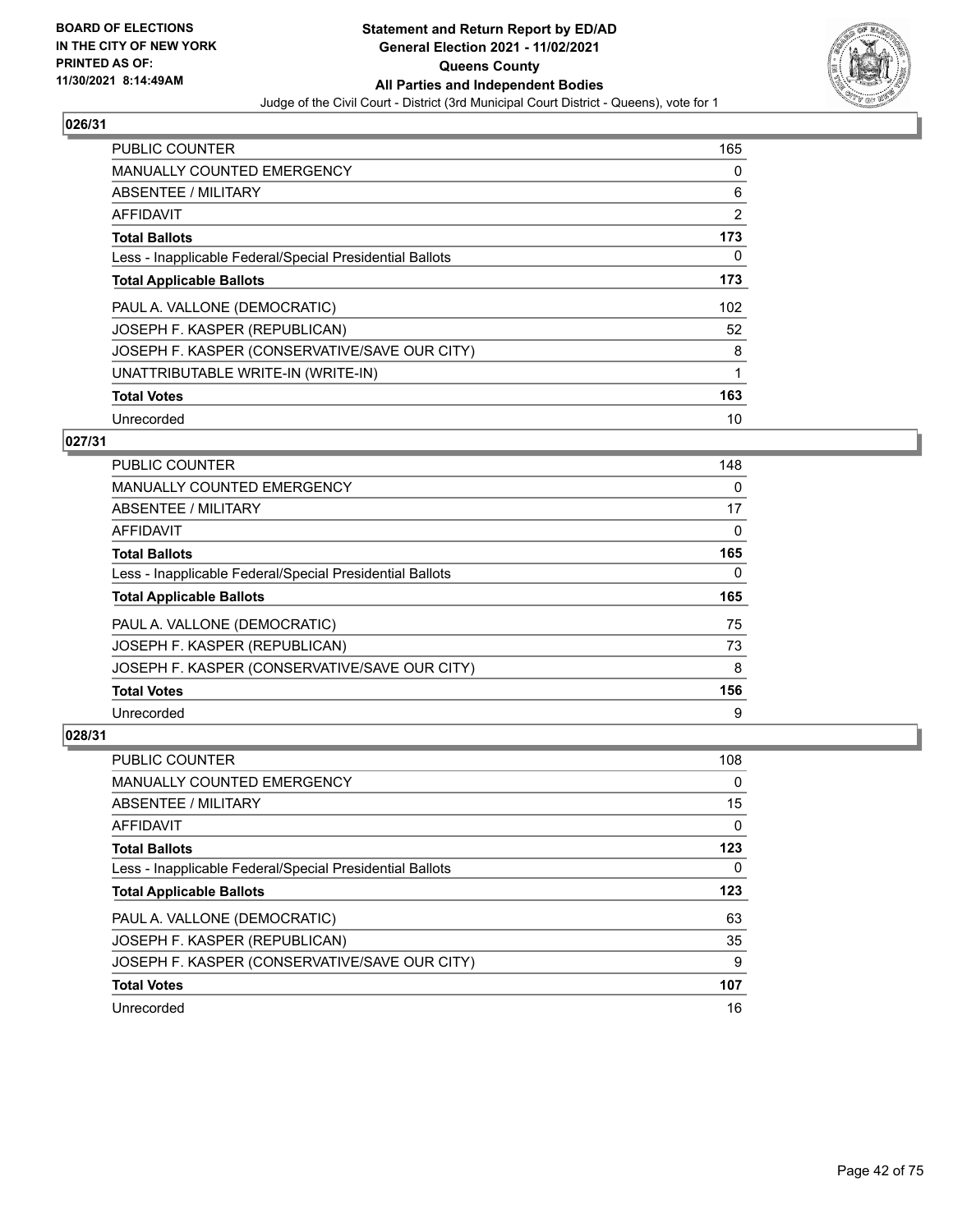

| <b>PUBLIC COUNTER</b>                                    | 75 |
|----------------------------------------------------------|----|
| <b>MANUALLY COUNTED EMERGENCY</b>                        | 0  |
| ABSENTEE / MILITARY                                      | 4  |
| AFFIDAVIT                                                | 3  |
| <b>Total Ballots</b>                                     | 82 |
| Less - Inapplicable Federal/Special Presidential Ballots | 0  |
| <b>Total Applicable Ballots</b>                          | 82 |
| PAUL A. VALLONE (DEMOCRATIC)                             | 65 |
| JOSEPH F. KASPER (REPUBLICAN)                            | 5  |
| JOSEPH F. KASPER (CONSERVATIVE/SAVE OUR CITY)            | 0  |
| <b>Total Votes</b>                                       | 70 |
| Unrecorded                                               | 12 |

### **065/31**

| <b>Total Votes</b>                                       | 0            |
|----------------------------------------------------------|--------------|
| JOSEPH F. KASPER (CONSERVATIVE/SAVE OUR CITY)            | $\Omega$     |
| JOSEPH F. KASPER (REPUBLICAN)                            | 0            |
| PAUL A. VALLONE (DEMOCRATIC)                             | $\mathbf{0}$ |
| <b>Total Applicable Ballots</b>                          | 0            |
| Less - Inapplicable Federal/Special Presidential Ballots | $\Omega$     |
| <b>Total Ballots</b>                                     | 0            |
| AFFIDAVIT                                                | 0            |
| <b>ABSENTEE / MILITARY</b>                               | $\Omega$     |
| <b>MANUALLY COUNTED EMERGENCY</b>                        | 0            |
| PUBLIC COUNTER                                           | 0            |

### **066/31**

| 070/31 COMBINED into: 065/31                             |          |
|----------------------------------------------------------|----------|
| <b>Total Votes</b>                                       | 0        |
| JOSEPH F. KASPER (CONSERVATIVE/SAVE OUR CITY)            | $\Omega$ |
| JOSEPH F. KASPER (REPUBLICAN)                            | $\Omega$ |
| PAUL A. VALLONE (DEMOCRATIC)                             | 0        |
| <b>Total Applicable Ballots</b>                          | 0        |
| Less - Inapplicable Federal/Special Presidential Ballots | $\Omega$ |
| <b>Total Ballots</b>                                     | 0        |
| AFFIDAVIT                                                | $\Omega$ |
| ABSENTEE / MILITARY                                      | $\Omega$ |
| <b>MANUALLY COUNTED EMERGENCY</b>                        | 0        |
| <b>PUBLIC COUNTER</b>                                    | $\Omega$ |

**076/31 COMBINED into: 065/31**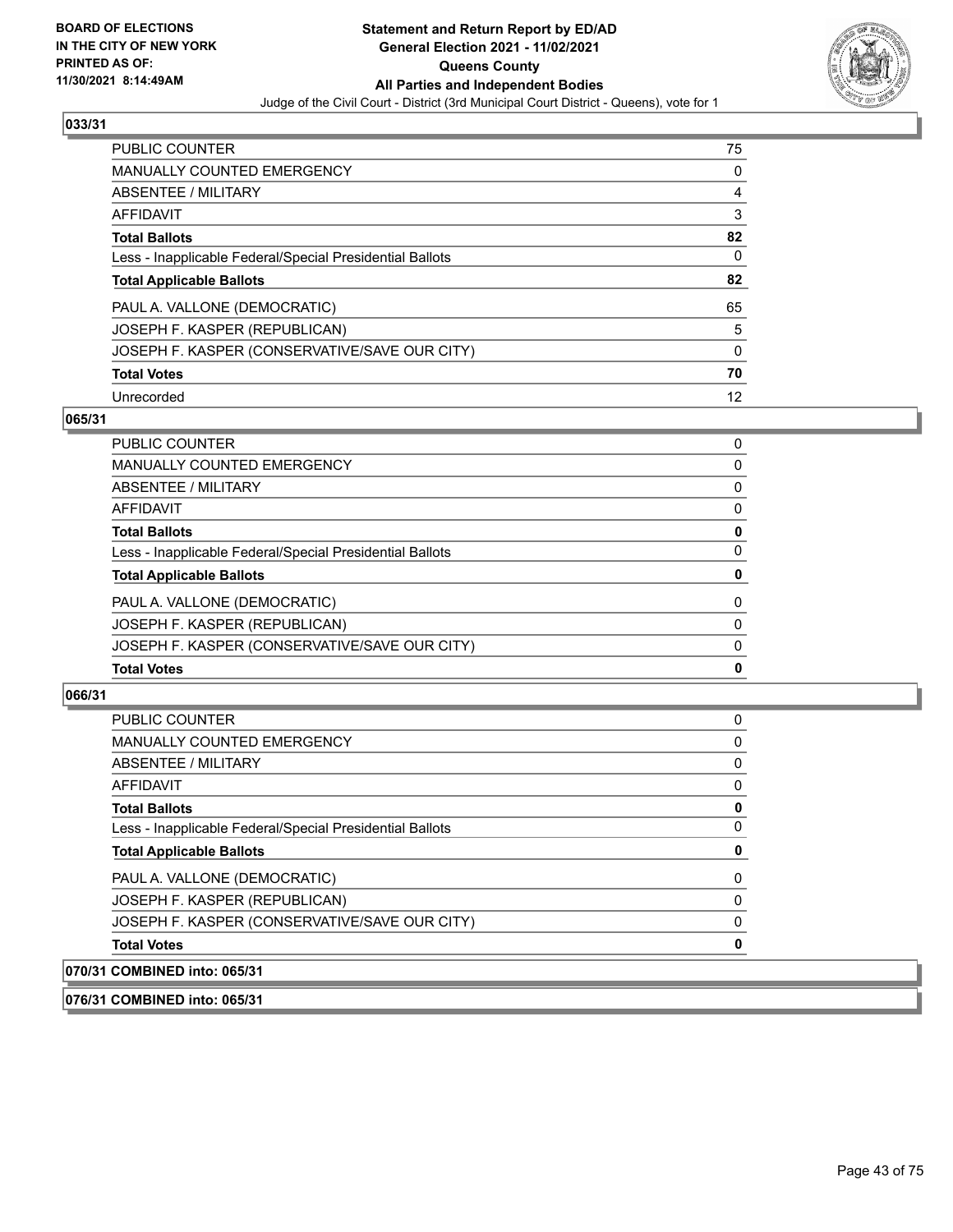

| PUBLIC COUNTER                                           | 0 |
|----------------------------------------------------------|---|
| <b>MANUALLY COUNTED EMERGENCY</b>                        | 0 |
| ABSENTEE / MILITARY                                      | 0 |
| AFFIDAVIT                                                | 0 |
| <b>Total Ballots</b>                                     | 0 |
| Less - Inapplicable Federal/Special Presidential Ballots | 0 |
| <b>Total Applicable Ballots</b>                          | 0 |
| PAUL A. VALLONE (DEMOCRATIC)                             | 0 |
| JOSEPH F. KASPER (REPUBLICAN)                            | 0 |
| JOSEPH F. KASPER (CONSERVATIVE/SAVE OUR CITY)            | 0 |
| <b>Total Votes</b>                                       | 0 |

### **078/31**

| PUBLIC COUNTER                                           | 154      |
|----------------------------------------------------------|----------|
| <b>MANUALLY COUNTED EMERGENCY</b>                        | $\Omega$ |
| ABSENTEE / MILITARY                                      | 12       |
| AFFIDAVIT                                                | $\Omega$ |
| <b>Total Ballots</b>                                     | 166      |
| Less - Inapplicable Federal/Special Presidential Ballots | 0        |
| <b>Total Applicable Ballots</b>                          | 166      |
| PAUL A. VALLONE (DEMOCRATIC)                             | 126      |
| JOSEPH F. KASPER (REPUBLICAN)                            | 25       |
| JOSEPH F. KASPER (CONSERVATIVE/SAVE OUR CITY)            |          |
| <b>Total Votes</b>                                       | 152      |
| Unrecorded                                               | 14       |
|                                                          |          |

| <b>PUBLIC COUNTER</b>                                    | 75             |
|----------------------------------------------------------|----------------|
| <b>MANUALLY COUNTED EMERGENCY</b>                        | 0              |
| ABSENTEE / MILITARY                                      | 13             |
| AFFIDAVIT                                                |                |
| <b>Total Ballots</b>                                     | 89             |
| Less - Inapplicable Federal/Special Presidential Ballots | 0              |
| <b>Total Applicable Ballots</b>                          | 89             |
| PAUL A. VALLONE (DEMOCRATIC)                             | 73             |
| JOSEPH F. KASPER (REPUBLICAN)                            | 6              |
| JOSEPH F. KASPER (CONSERVATIVE/SAVE OUR CITY)            | $\overline{2}$ |
| <b>Total Votes</b>                                       | 81             |
| Unrecorded                                               | 8              |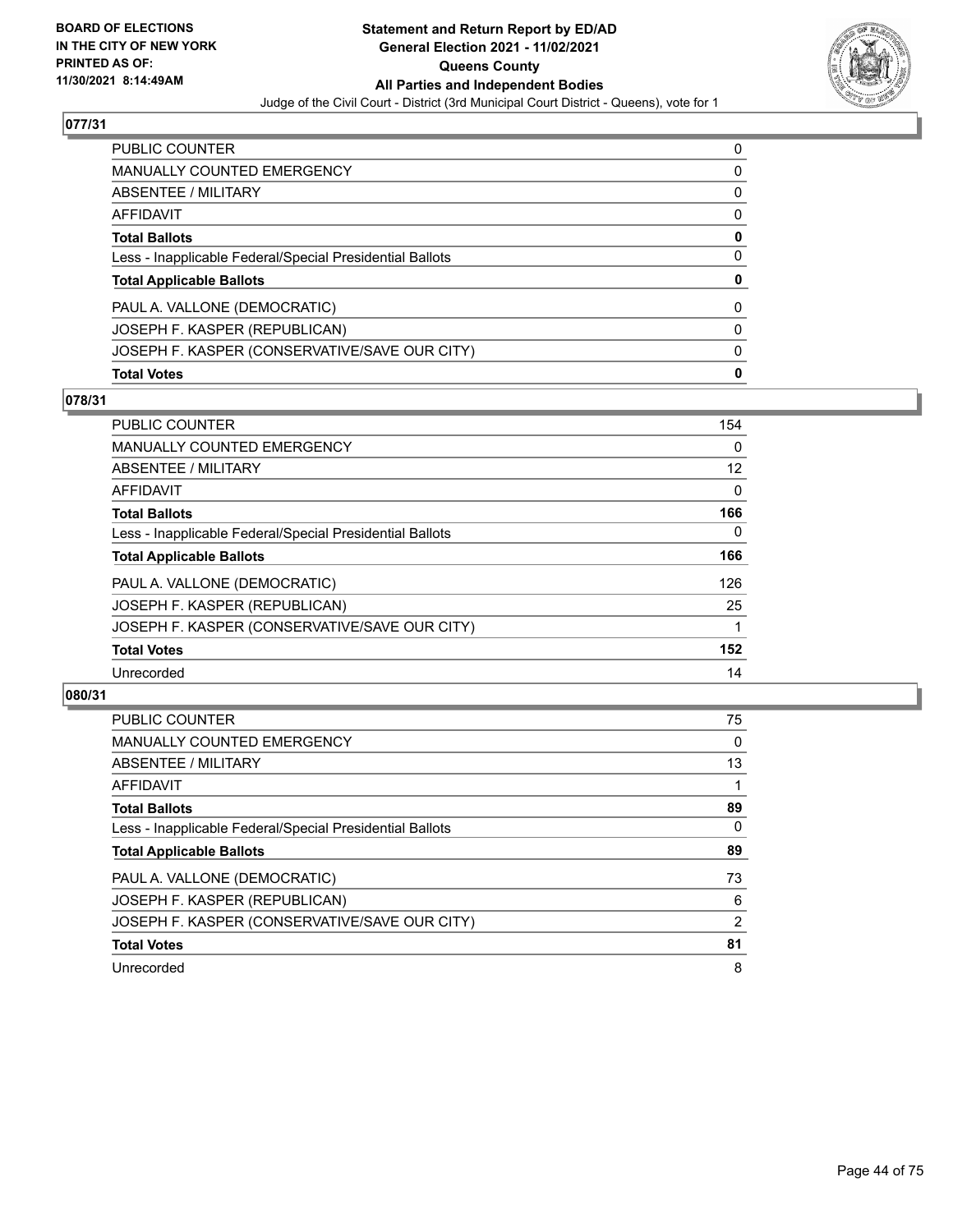

| <b>PUBLIC COUNTER</b>                                    | 116 |
|----------------------------------------------------------|-----|
| <b>MANUALLY COUNTED EMERGENCY</b>                        | 0   |
| ABSENTEE / MILITARY                                      |     |
| AFFIDAVIT                                                |     |
| <b>Total Ballots</b>                                     | 124 |
| Less - Inapplicable Federal/Special Presidential Ballots | 0   |
| <b>Total Applicable Ballots</b>                          | 124 |
| PAUL A. VALLONE (DEMOCRATIC)                             | 74  |
| JOSEPH F. KASPER (REPUBLICAN)                            | 33  |
| JOSEPH F. KASPER (CONSERVATIVE/SAVE OUR CITY)            | 8   |
| <b>Total Votes</b>                                       | 115 |
|                                                          |     |

| <b>PUBLIC COUNTER</b>                                    | 114 |
|----------------------------------------------------------|-----|
| <b>MANUALLY COUNTED EMERGENCY</b>                        | 0   |
| ABSENTEE / MILITARY                                      | 16  |
| AFFIDAVIT                                                | 0   |
| <b>Total Ballots</b>                                     | 130 |
| Less - Inapplicable Federal/Special Presidential Ballots | 0   |
|                                                          |     |
| <b>Total Applicable Ballots</b>                          | 130 |
| PAUL A. VALLONE (DEMOCRATIC)                             | 91  |
| JOSEPH F. KASPER (REPUBLICAN)                            | 30  |
| JOSEPH F. KASPER (CONSERVATIVE/SAVE OUR CITY)            | 3   |
| <b>Total Votes</b>                                       | 124 |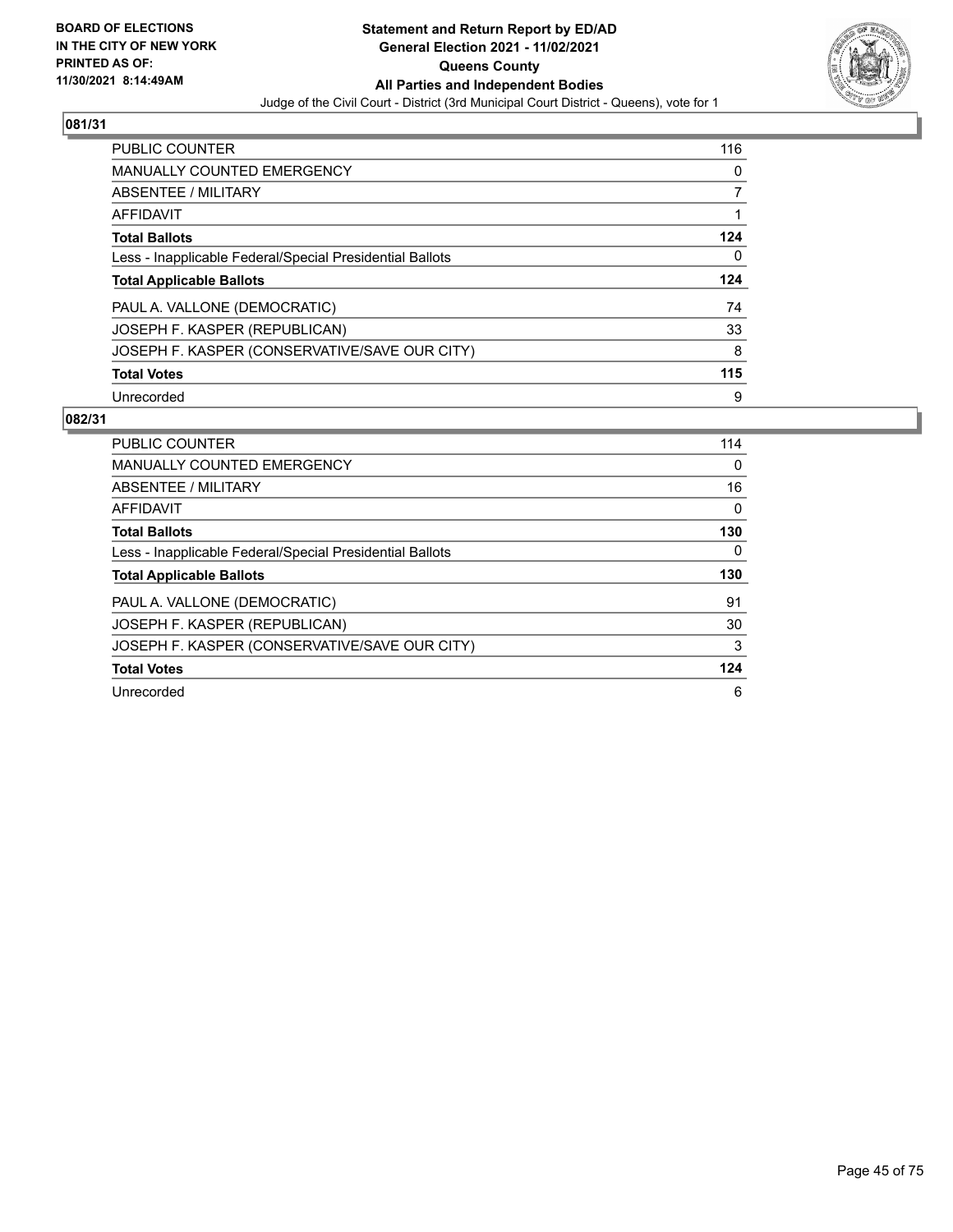

| <b>PUBLIC COUNTER</b>                                    | 198      |
|----------------------------------------------------------|----------|
| <b>MANUALLY COUNTED EMERGENCY</b>                        | $\Omega$ |
| ABSENTEE / MILITARY                                      | 19       |
| AFFIDAVIT                                                | $\Omega$ |
| <b>Total Ballots</b>                                     | 217      |
| Less - Inapplicable Federal/Special Presidential Ballots | 0        |
| <b>Total Applicable Ballots</b>                          | 217      |
| PAUL A. VALLONE (DEMOCRATIC)                             | 183      |
| JOSEPH F. KASPER (REPUBLICAN)                            | 11       |
| JOSEPH F. KASPER (CONSERVATIVE/SAVE OUR CITY)            |          |
| <b>Total Votes</b>                                       | 195      |
| Unrecorded                                               | 22       |

### **054/32**

| <b>PUBLIC COUNTER</b>                                    | 157 |
|----------------------------------------------------------|-----|
| <b>MANUALLY COUNTED EMERGENCY</b>                        | 0   |
| ABSENTEE / MILITARY                                      | 20  |
| AFFIDAVIT                                                | 0   |
| <b>Total Ballots</b>                                     | 177 |
| Less - Inapplicable Federal/Special Presidential Ballots | 0   |
| <b>Total Applicable Ballots</b>                          | 177 |
| PAUL A. VALLONE (DEMOCRATIC)                             | 145 |
| JOSEPH F. KASPER (REPUBLICAN)                            | 9   |
| JOSEPH F. KASPER (CONSERVATIVE/SAVE OUR CITY)            | 2   |
| LAVERN VAN DUSEN (WRITE-IN)                              | 1   |
| <b>Total Votes</b>                                       | 157 |
| Unrecorded                                               | 20  |

| PUBLIC COUNTER                                           | 184 |
|----------------------------------------------------------|-----|
| <b>MANUALLY COUNTED EMERGENCY</b>                        | 0   |
| ABSENTEE / MILITARY                                      | 23  |
| AFFIDAVIT                                                |     |
| <b>Total Ballots</b>                                     | 208 |
| Less - Inapplicable Federal/Special Presidential Ballots | 0   |
| <b>Total Applicable Ballots</b>                          | 208 |
| PAUL A. VALLONE (DEMOCRATIC)                             | 185 |
| JOSEPH F. KASPER (REPUBLICAN)                            |     |
| JOSEPH F. KASPER (CONSERVATIVE/SAVE OUR CITY)            | 3   |
| <b>Total Votes</b>                                       | 195 |
| Unrecorded                                               | 13  |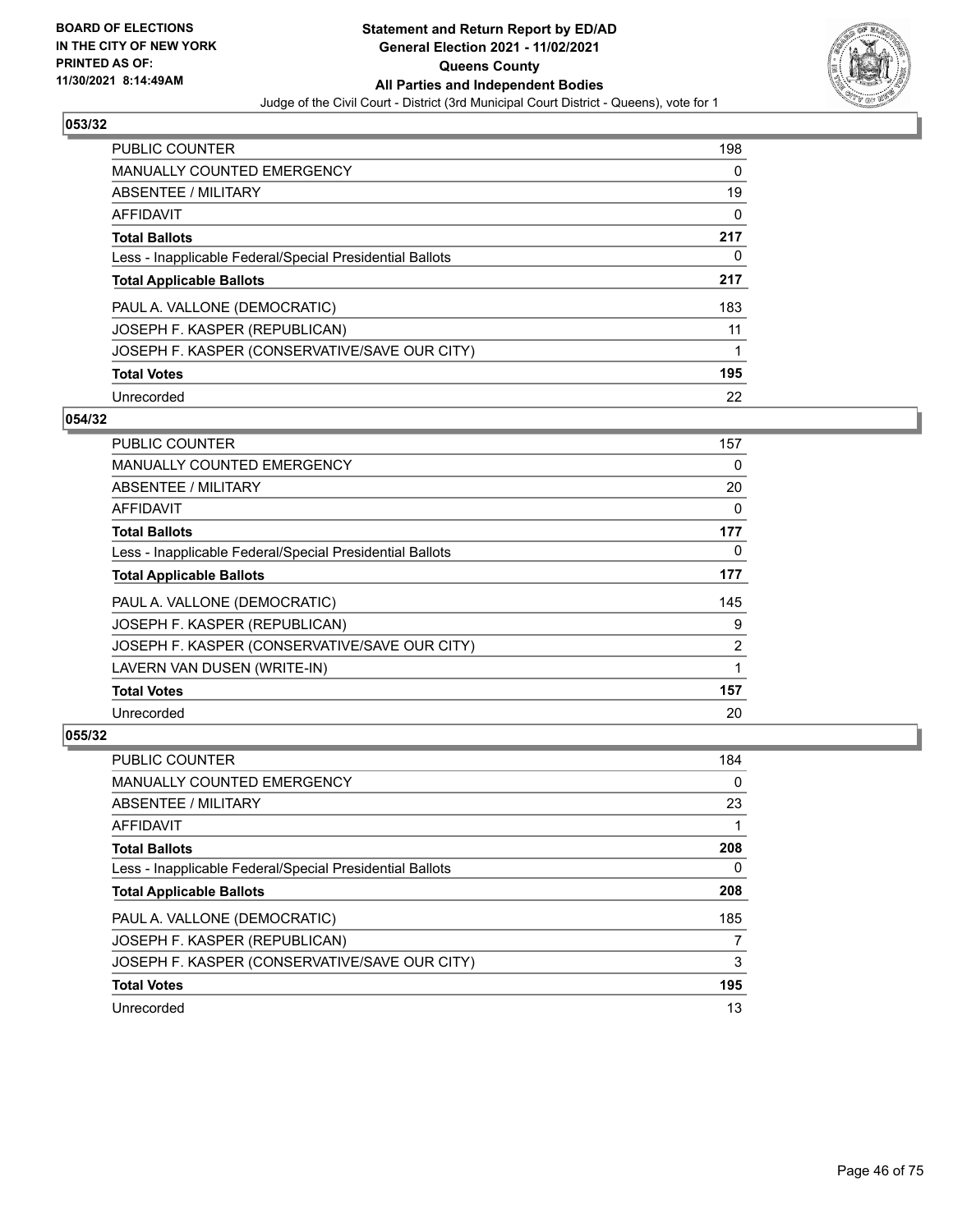

| <b>PUBLIC COUNTER</b>                                    | 62 |
|----------------------------------------------------------|----|
| <b>MANUALLY COUNTED EMERGENCY</b>                        | 0  |
| ABSENTEE / MILITARY                                      | 5  |
| AFFIDAVIT                                                | 0  |
| <b>Total Ballots</b>                                     | 67 |
| Less - Inapplicable Federal/Special Presidential Ballots | 0  |
| <b>Total Applicable Ballots</b>                          | 67 |
|                                                          |    |
| PAUL A. VALLONE (DEMOCRATIC)                             | 54 |
| JOSEPH F. KASPER (REPUBLICAN)                            |    |
| JOSEPH F. KASPER (CONSERVATIVE/SAVE OUR CITY)            | 0  |
| <b>Total Votes</b>                                       | 55 |

| <b>PUBLIC COUNTER</b>                                    | 0 |
|----------------------------------------------------------|---|
| <b>MANUALLY COUNTED EMERGENCY</b>                        | 0 |
| ABSENTEE / MILITARY                                      | 0 |
| AFFIDAVIT                                                | 0 |
| <b>Total Ballots</b>                                     | 0 |
| Less - Inapplicable Federal/Special Presidential Ballots | 0 |
| <b>Total Applicable Ballots</b>                          | 0 |
| PAUL A. VALLONE (DEMOCRATIC)                             | 0 |
| JOSEPH F. KASPER (REPUBLICAN)                            | 0 |
| JOSEPH F. KASPER (CONSERVATIVE/SAVE OUR CITY)            | 0 |
| <b>Total Votes</b>                                       | 0 |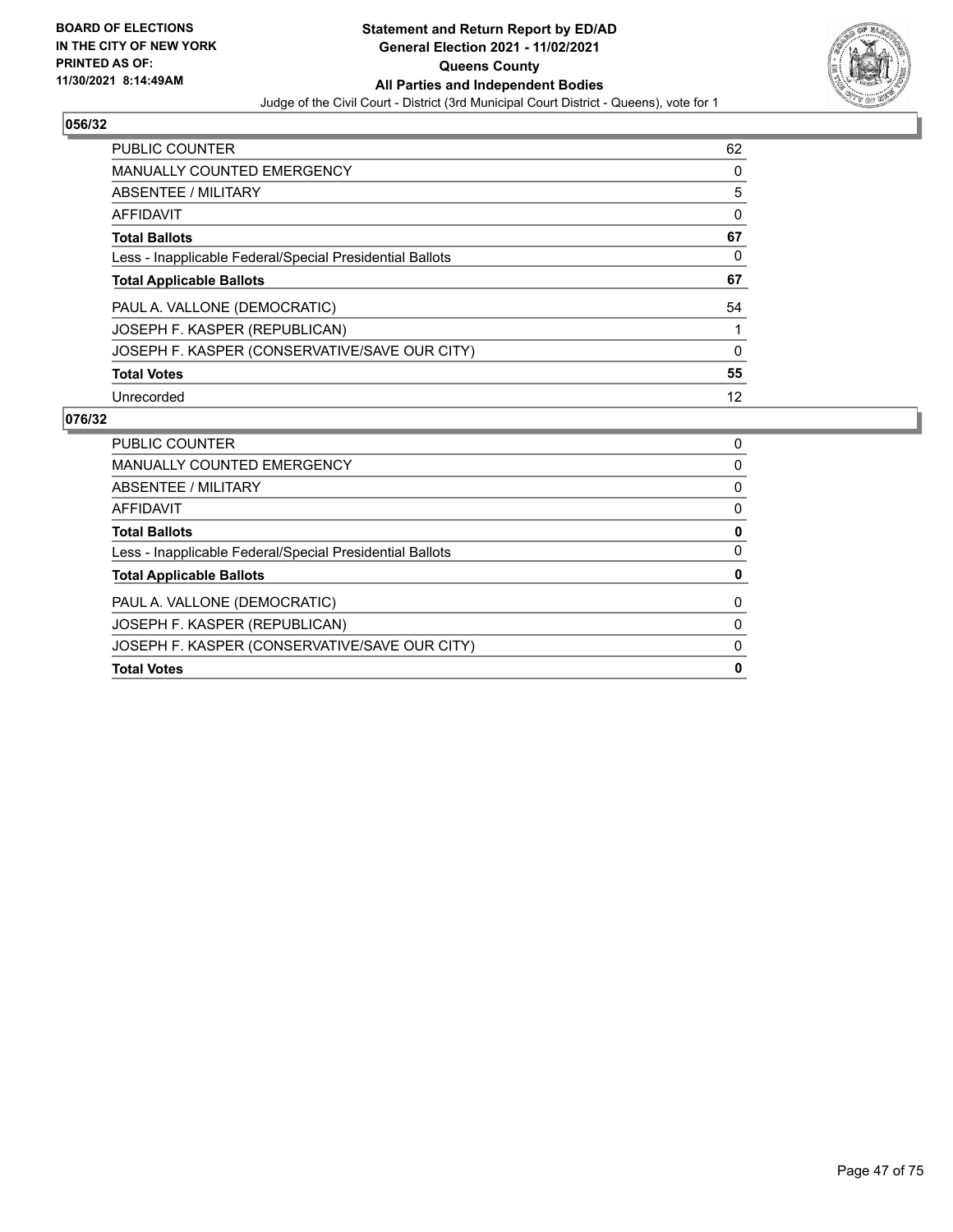

| PUBLIC COUNTER                                           | 41 |
|----------------------------------------------------------|----|
| MANUALLY COUNTED EMERGENCY                               | 0  |
| ABSENTEE / MILITARY                                      | 3  |
| <b>AFFIDAVIT</b>                                         |    |
| <b>Total Ballots</b>                                     | 45 |
| Less - Inapplicable Federal/Special Presidential Ballots | 0  |
| <b>Total Applicable Ballots</b>                          | 45 |
| PAUL A. VALLONE (DEMOCRATIC)                             | 24 |
| JOSEPH F. KASPER (REPUBLICAN)                            | 14 |
| JOSEPH F. KASPER (CONSERVATIVE/SAVE OUR CITY)            |    |
| <b>Total Votes</b>                                       | 39 |
| Unrecorded                                               | 6  |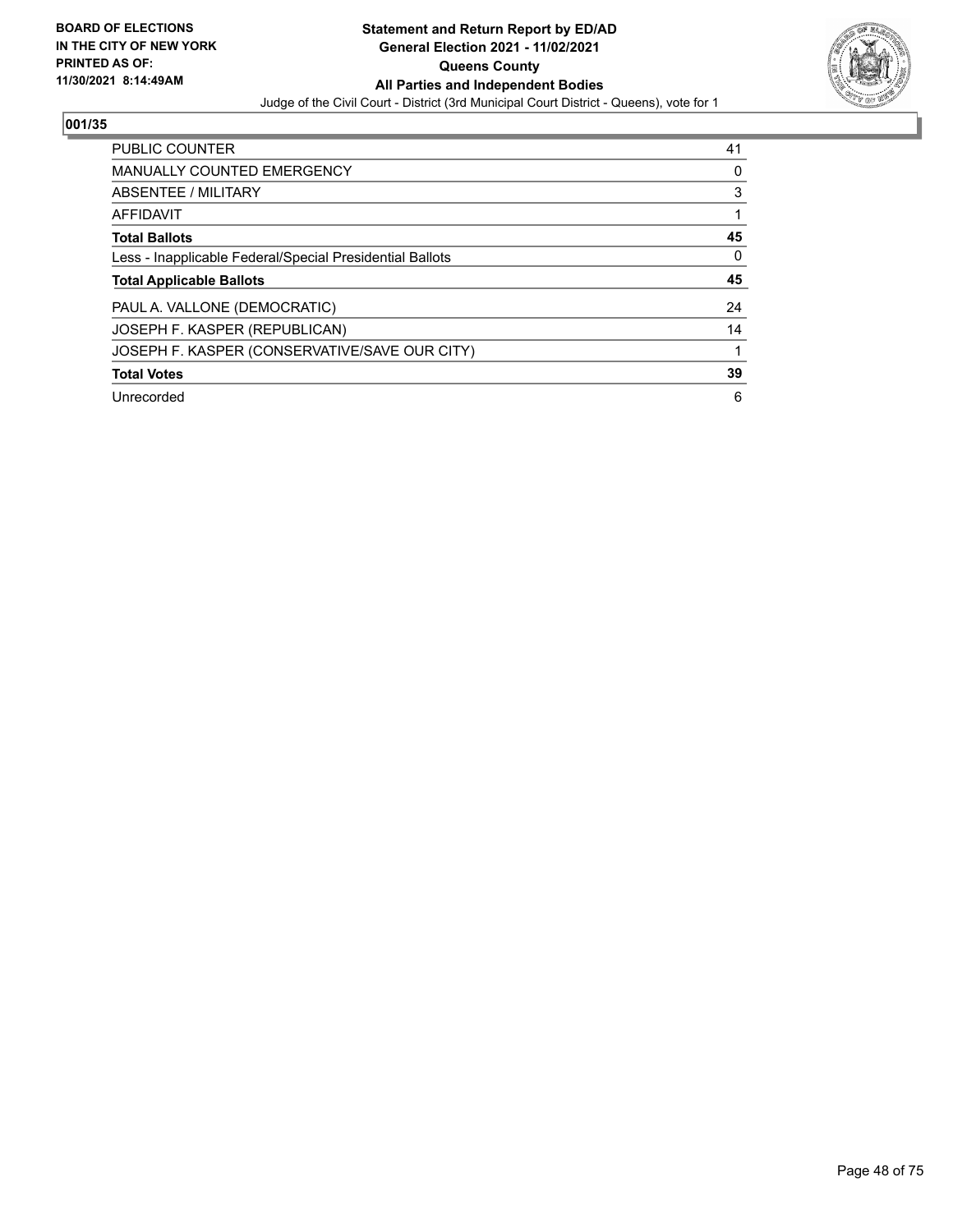

| <b>PUBLIC COUNTER</b>                                    |   |
|----------------------------------------------------------|---|
| <b>MANUALLY COUNTED EMERGENCY</b>                        | 0 |
| ABSENTEE / MILITARY                                      | 0 |
| AFFIDAVIT                                                | 0 |
| <b>Total Ballots</b>                                     |   |
| Less - Inapplicable Federal/Special Presidential Ballots | 0 |
| <b>Total Applicable Ballots</b>                          |   |
| PAUL A. VALLONE (DEMOCRATIC)                             | 0 |
| JOSEPH F. KASPER (REPUBLICAN)                            |   |
| JOSEPH F. KASPER (CONSERVATIVE/SAVE OUR CITY)            | 0 |
| <b>Total Votes</b>                                       |   |
| Unrecorded                                               |   |

### **041/37**

| <b>PUBLIC COUNTER</b>                                    | 51       |
|----------------------------------------------------------|----------|
| MANUALLY COUNTED EMERGENCY                               | $\Omega$ |
| ABSENTEE / MILITARY                                      | 6        |
| AFFIDAVIT                                                | $\Omega$ |
| <b>Total Ballots</b>                                     | 57       |
| Less - Inapplicable Federal/Special Presidential Ballots | $\Omega$ |
| <b>Total Applicable Ballots</b>                          | 57       |
| PAUL A. VALLONE (DEMOCRATIC)                             | 38       |
| JOSEPH F. KASPER (REPUBLICAN)                            | 12       |
| JOSEPH F. KASPER (CONSERVATIVE/SAVE OUR CITY)            | 2        |
| <b>Total Votes</b>                                       | 52       |
| Unrecorded                                               | 5        |

| PUBLIC COUNTER                                           | 190 |
|----------------------------------------------------------|-----|
| <b>MANUALLY COUNTED EMERGENCY</b>                        | 0   |
| ABSENTEE / MILITARY                                      | 9   |
| <b>AFFIDAVIT</b>                                         | 2   |
| <b>Total Ballots</b>                                     | 201 |
| Less - Inapplicable Federal/Special Presidential Ballots | 0   |
| <b>Total Applicable Ballots</b>                          | 201 |
| PAUL A. VALLONE (DEMOCRATIC)                             | 88  |
| JOSEPH F. KASPER (REPUBLICAN)                            | 90  |
| JOSEPH F. KASPER (CONSERVATIVE/SAVE OUR CITY)            | 5   |
| <b>Total Votes</b>                                       | 183 |
| Unrecorded                                               | 18  |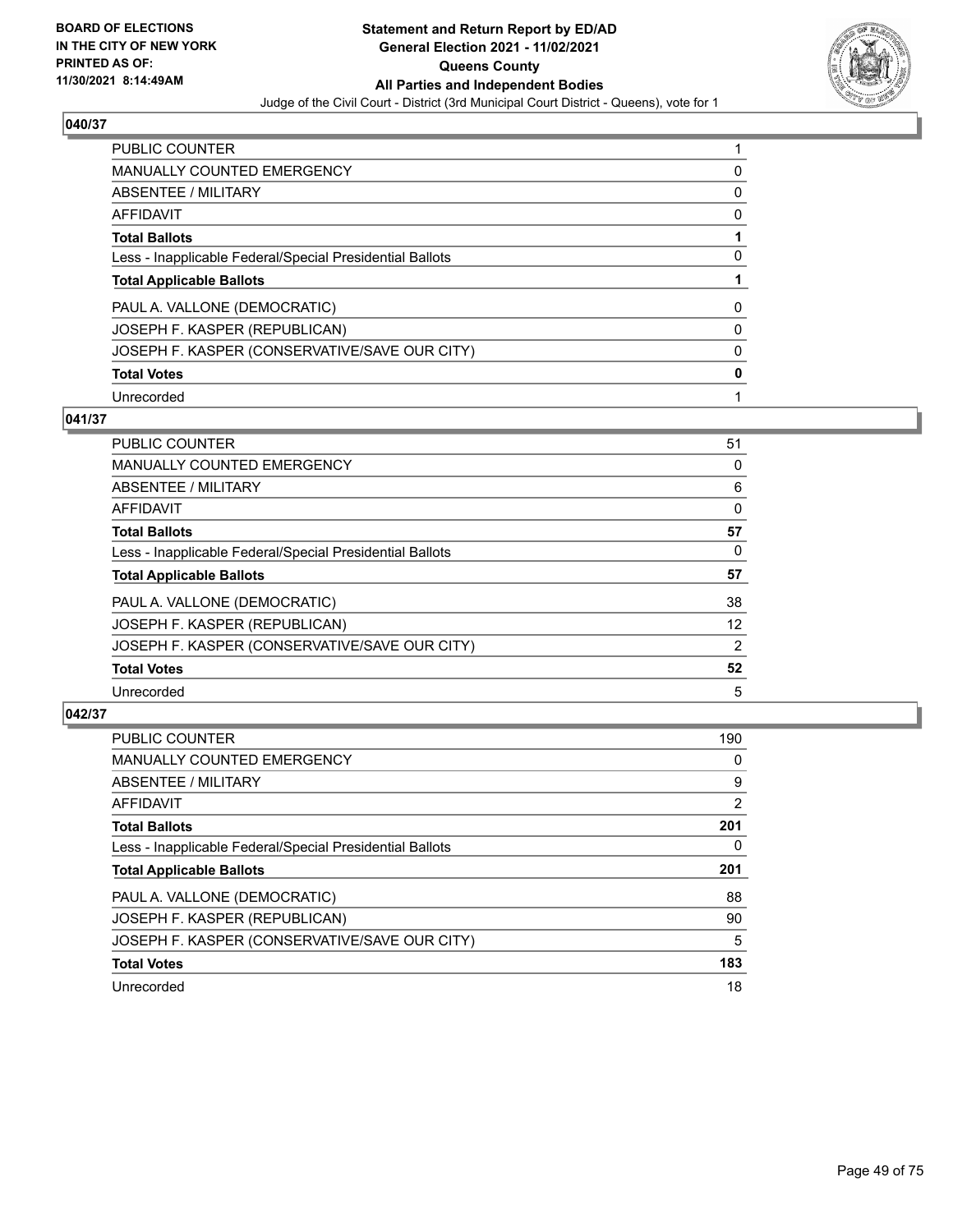

| PUBLIC COUNTER                                           | 188 |
|----------------------------------------------------------|-----|
| <b>MANUALLY COUNTED EMERGENCY</b>                        | 0   |
| ABSENTEE / MILITARY                                      |     |
| AFFIDAVIT                                                | 0   |
| <b>Total Ballots</b>                                     | 195 |
| Less - Inapplicable Federal/Special Presidential Ballots | 0   |
| <b>Total Applicable Ballots</b>                          | 195 |
|                                                          |     |
| PAUL A. VALLONE (DEMOCRATIC)                             | 64  |
| JOSEPH F. KASPER (REPUBLICAN)                            | 93  |
| JOSEPH F. KASPER (CONSERVATIVE/SAVE OUR CITY)            | 16  |
| <b>Total Votes</b>                                       | 173 |

# **044/37**

| <b>PUBLIC COUNTER</b>                                    | 199      |
|----------------------------------------------------------|----------|
| <b>MANUALLY COUNTED EMERGENCY</b>                        | $\Omega$ |
| ABSENTEE / MILITARY                                      | 14       |
| <b>AFFIDAVIT</b>                                         | $\Omega$ |
| <b>Total Ballots</b>                                     | 213      |
| Less - Inapplicable Federal/Special Presidential Ballots | $\Omega$ |
| <b>Total Applicable Ballots</b>                          | 213      |
| PAUL A. VALLONE (DEMOCRATIC)                             | 84       |
| JOSEPH F. KASPER (REPUBLICAN)                            | 101      |
| JOSEPH F. KASPER (CONSERVATIVE/SAVE OUR CITY)            | 9        |
| <b>Total Votes</b>                                       | 194      |
| Unrecorded                                               | 19       |

| <b>PUBLIC COUNTER</b>                                    | 246 |
|----------------------------------------------------------|-----|
| <b>MANUALLY COUNTED EMERGENCY</b>                        | 0   |
| ABSENTEE / MILITARY                                      | 5   |
| AFFIDAVIT                                                | 0   |
| <b>Total Ballots</b>                                     | 251 |
| Less - Inapplicable Federal/Special Presidential Ballots | 0   |
| <b>Total Applicable Ballots</b>                          | 251 |
| PAUL A. VALLONE (DEMOCRATIC)                             | 89  |
| JOSEPH F. KASPER (REPUBLICAN)                            | 118 |
| JOSEPH F. KASPER (CONSERVATIVE/SAVE OUR CITY)            | 6   |
| <b>Total Votes</b>                                       | 213 |
| Unrecorded                                               | 38  |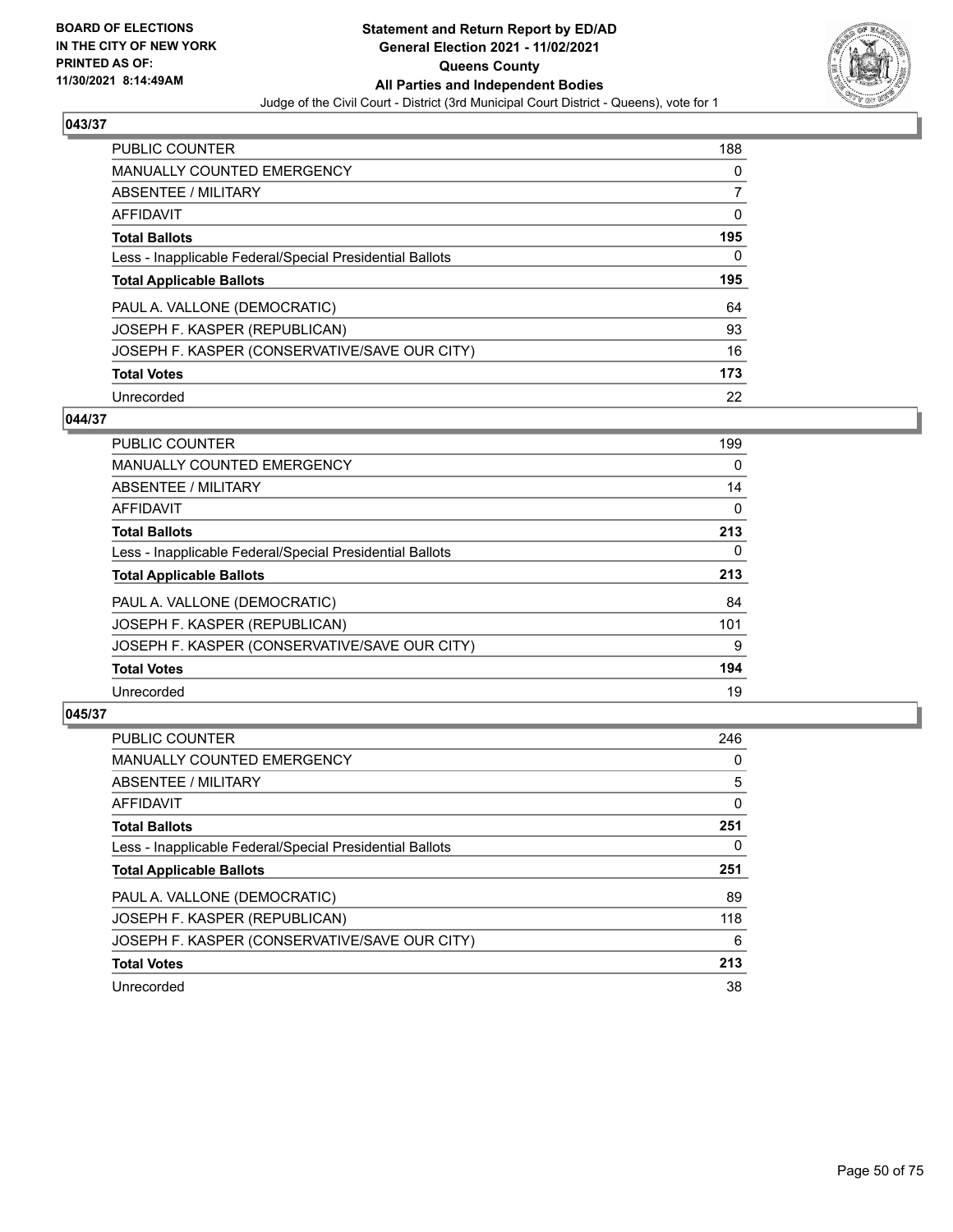

| PUBLIC COUNTER                                           | 174 |
|----------------------------------------------------------|-----|
| <b>MANUALLY COUNTED EMERGENCY</b>                        | 0   |
| ABSENTEE / MILITARY                                      | 19  |
| AFFIDAVIT                                                | 0   |
| <b>Total Ballots</b>                                     | 193 |
| Less - Inapplicable Federal/Special Presidential Ballots | 0   |
| <b>Total Applicable Ballots</b>                          | 193 |
|                                                          |     |
| PAUL A. VALLONE (DEMOCRATIC)                             | 96  |
| JOSEPH F. KASPER (REPUBLICAN)                            | 61  |
| JOSEPH F. KASPER (CONSERVATIVE/SAVE OUR CITY)            | 12  |
| <b>Total Votes</b>                                       | 169 |

### **047/37**

| <b>PUBLIC COUNTER</b>                                    | 211      |
|----------------------------------------------------------|----------|
| <b>MANUALLY COUNTED EMERGENCY</b>                        | 0        |
| ABSENTEE / MILITARY                                      | 6        |
| <b>AFFIDAVIT</b>                                         |          |
| <b>Total Ballots</b>                                     | 218      |
| Less - Inapplicable Federal/Special Presidential Ballots | $\Omega$ |
| <b>Total Applicable Ballots</b>                          | 218      |
| PAUL A. VALLONE (DEMOCRATIC)                             | 127      |
| JOSEPH F. KASPER (REPUBLICAN)                            | 62       |
| JOSEPH F. KASPER (CONSERVATIVE/SAVE OUR CITY)            | 9        |
| <b>Total Votes</b>                                       | 198      |
| Unrecorded                                               | 20       |

| <b>PUBLIC COUNTER</b>                                    | 253 |
|----------------------------------------------------------|-----|
| <b>MANUALLY COUNTED EMERGENCY</b>                        | 0   |
| ABSENTEE / MILITARY                                      | 13  |
| AFFIDAVIT                                                |     |
| <b>Total Ballots</b>                                     | 267 |
| Less - Inapplicable Federal/Special Presidential Ballots | 0   |
| <b>Total Applicable Ballots</b>                          | 267 |
| PAUL A. VALLONE (DEMOCRATIC)                             | 157 |
| JOSEPH F. KASPER (REPUBLICAN)                            | 81  |
| JOSEPH F. KASPER (CONSERVATIVE/SAVE OUR CITY)            | 9   |
| LETITIA JAMES (WRITE-IN)                                 |     |
| <b>Total Votes</b>                                       | 248 |
| Unrecorded                                               | 19  |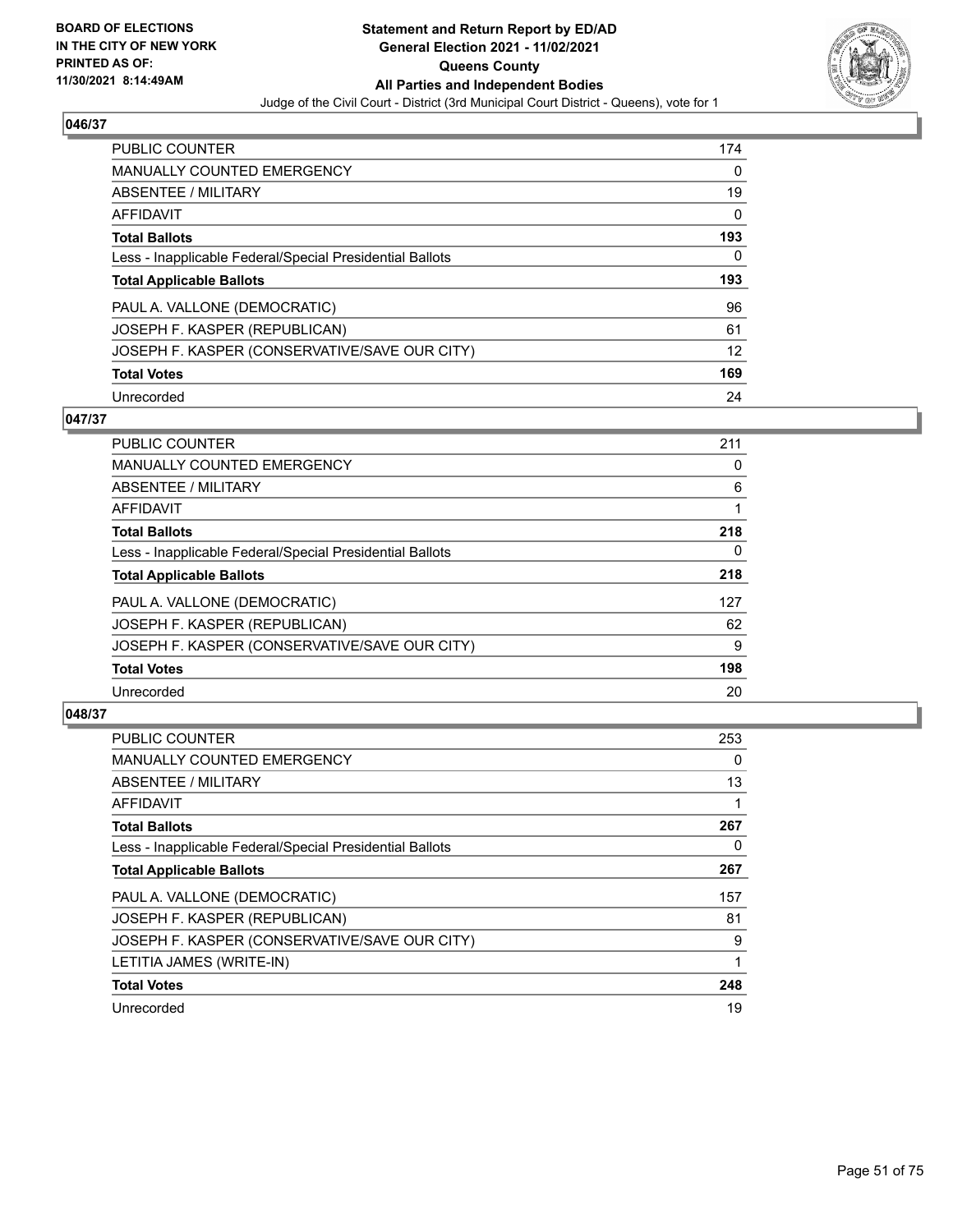

| PUBLIC COUNTER                                           | 249 |
|----------------------------------------------------------|-----|
| <b>MANUALLY COUNTED EMERGENCY</b>                        | 0   |
| ABSENTEE / MILITARY                                      | 5   |
| AFFIDAVIT                                                | 0   |
| <b>Total Ballots</b>                                     | 254 |
| Less - Inapplicable Federal/Special Presidential Ballots | 0   |
| <b>Total Applicable Ballots</b>                          | 254 |
| PAUL A. VALLONE (DEMOCRATIC)                             | 139 |
| JOSEPH F. KASPER (REPUBLICAN)                            | 89  |
| JOSEPH F. KASPER (CONSERVATIVE/SAVE OUR CITY)            | 5   |
| <b>Total Votes</b>                                       | 233 |
| Unrecorded                                               | 21  |

### **050/37**

| <b>PUBLIC COUNTER</b>                                    | 203          |
|----------------------------------------------------------|--------------|
| MANUALLY COUNTED EMERGENCY                               | $\Omega$     |
| ABSENTEE / MILITARY                                      | 12           |
| AFFIDAVIT                                                | $\mathbf{0}$ |
| <b>Total Ballots</b>                                     | 215          |
| Less - Inapplicable Federal/Special Presidential Ballots | $\Omega$     |
| <b>Total Applicable Ballots</b>                          | 215          |
| PAUL A. VALLONE (DEMOCRATIC)                             | 133          |
| JOSEPH F. KASPER (REPUBLICAN)                            | 59           |
| JOSEPH F. KASPER (CONSERVATIVE/SAVE OUR CITY)            | 4            |
| <b>Total Votes</b>                                       | 196          |
| Unrecorded                                               | 19           |

| <b>PUBLIC COUNTER</b>                                    | 8              |
|----------------------------------------------------------|----------------|
| <b>MANUALLY COUNTED EMERGENCY</b>                        | 0              |
| ABSENTEE / MILITARY                                      | 0              |
| AFFIDAVIT                                                | 0              |
| <b>Total Ballots</b>                                     | 8              |
| Less - Inapplicable Federal/Special Presidential Ballots | 0              |
| <b>Total Applicable Ballots</b>                          | 8              |
| PAUL A. VALLONE (DEMOCRATIC)                             | 5              |
| JOSEPH F. KASPER (REPUBLICAN)                            | $\overline{2}$ |
| JOSEPH F. KASPER (CONSERVATIVE/SAVE OUR CITY)            | 0              |
| <b>Total Votes</b>                                       |                |
| Unrecorded                                               |                |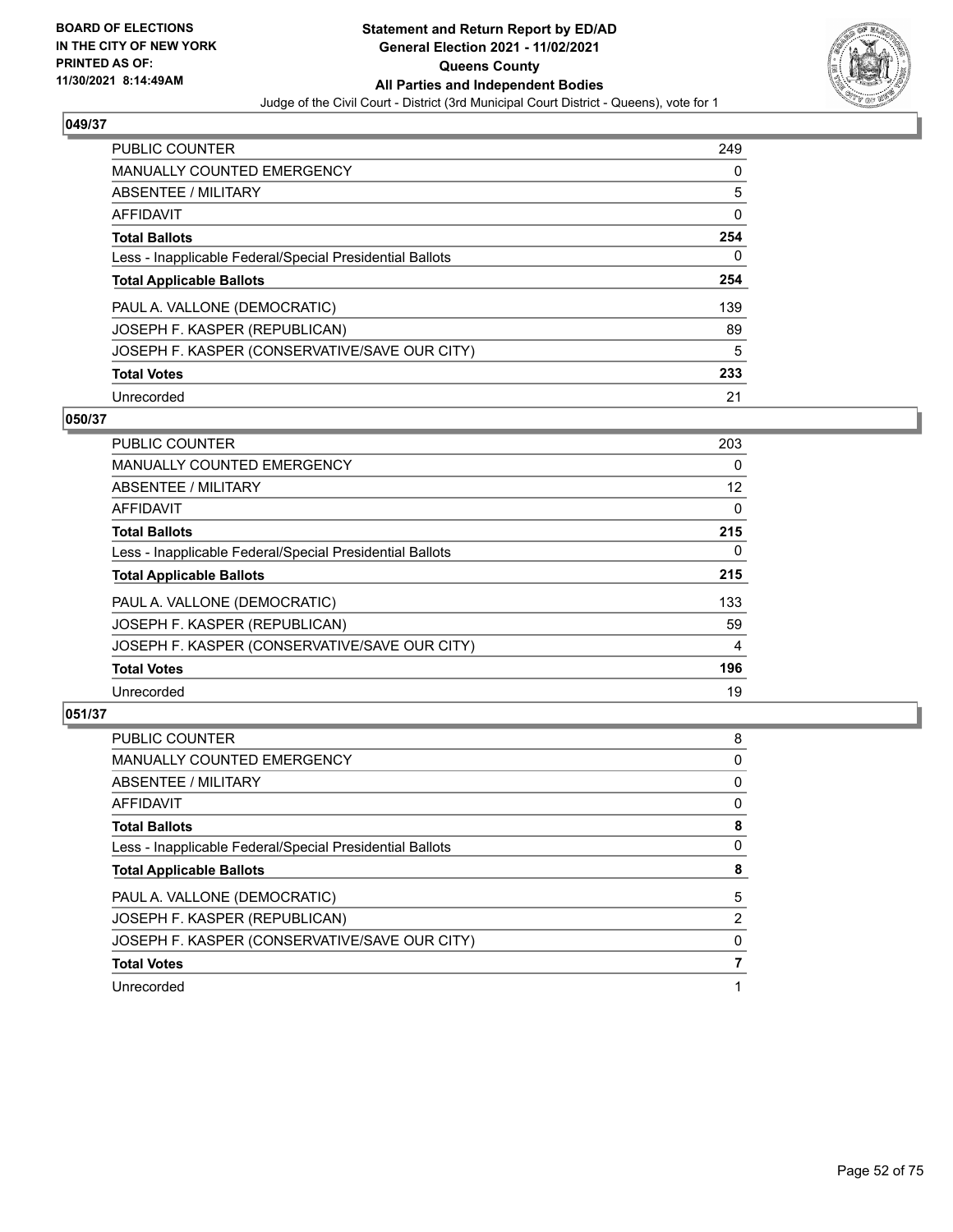

| <b>PUBLIC COUNTER</b>                                    | 79             |
|----------------------------------------------------------|----------------|
| <b>MANUALLY COUNTED EMERGENCY</b>                        | 0              |
| ABSENTEE / MILITARY                                      | 5              |
| AFFIDAVIT                                                |                |
| <b>Total Ballots</b>                                     | 85             |
| Less - Inapplicable Federal/Special Presidential Ballots | 0              |
| <b>Total Applicable Ballots</b>                          | 85             |
| PAUL A. VALLONE (DEMOCRATIC)                             | 42             |
| JOSEPH F. KASPER (REPUBLICAN)                            | 34             |
| JOSEPH F. KASPER (CONSERVATIVE/SAVE OUR CITY)            | $\overline{2}$ |
| <b>Total Votes</b>                                       | 78             |
| Unrecorded                                               | 7              |

### **053/37**

| <b>PUBLIC COUNTER</b>                                    | 51 |
|----------------------------------------------------------|----|
| <b>MANUALLY COUNTED EMERGENCY</b>                        | 0  |
| ABSENTEE / MILITARY                                      | 0  |
| AFFIDAVIT                                                | 0  |
| <b>Total Ballots</b>                                     | 51 |
| Less - Inapplicable Federal/Special Presidential Ballots | 0  |
| <b>Total Applicable Ballots</b>                          | 51 |
| PAUL A. VALLONE (DEMOCRATIC)                             | 34 |
| JOSEPH F. KASPER (REPUBLICAN)                            | 11 |
| JOSEPH F. KASPER (CONSERVATIVE/SAVE OUR CITY)            | 2  |
| <b>Total Votes</b>                                       | 47 |
| Unrecorded                                               | 4  |

| <b>PUBLIC COUNTER</b>                                    | 72 |
|----------------------------------------------------------|----|
| MANUALLY COUNTED EMERGENCY                               | 0  |
| ABSENTEE / MILITARY                                      | 3  |
| AFFIDAVIT                                                |    |
| <b>Total Ballots</b>                                     | 76 |
| Less - Inapplicable Federal/Special Presidential Ballots | 0  |
| <b>Total Applicable Ballots</b>                          | 76 |
| PAUL A. VALLONE (DEMOCRATIC)                             | 50 |
| JOSEPH F. KASPER (REPUBLICAN)                            | 10 |
| JOSEPH F. KASPER (CONSERVATIVE/SAVE OUR CITY)            | 3  |
| <b>Total Votes</b>                                       | 63 |
| Unrecorded                                               | 13 |
| 055/37 COMBINED into: 051/37                             |    |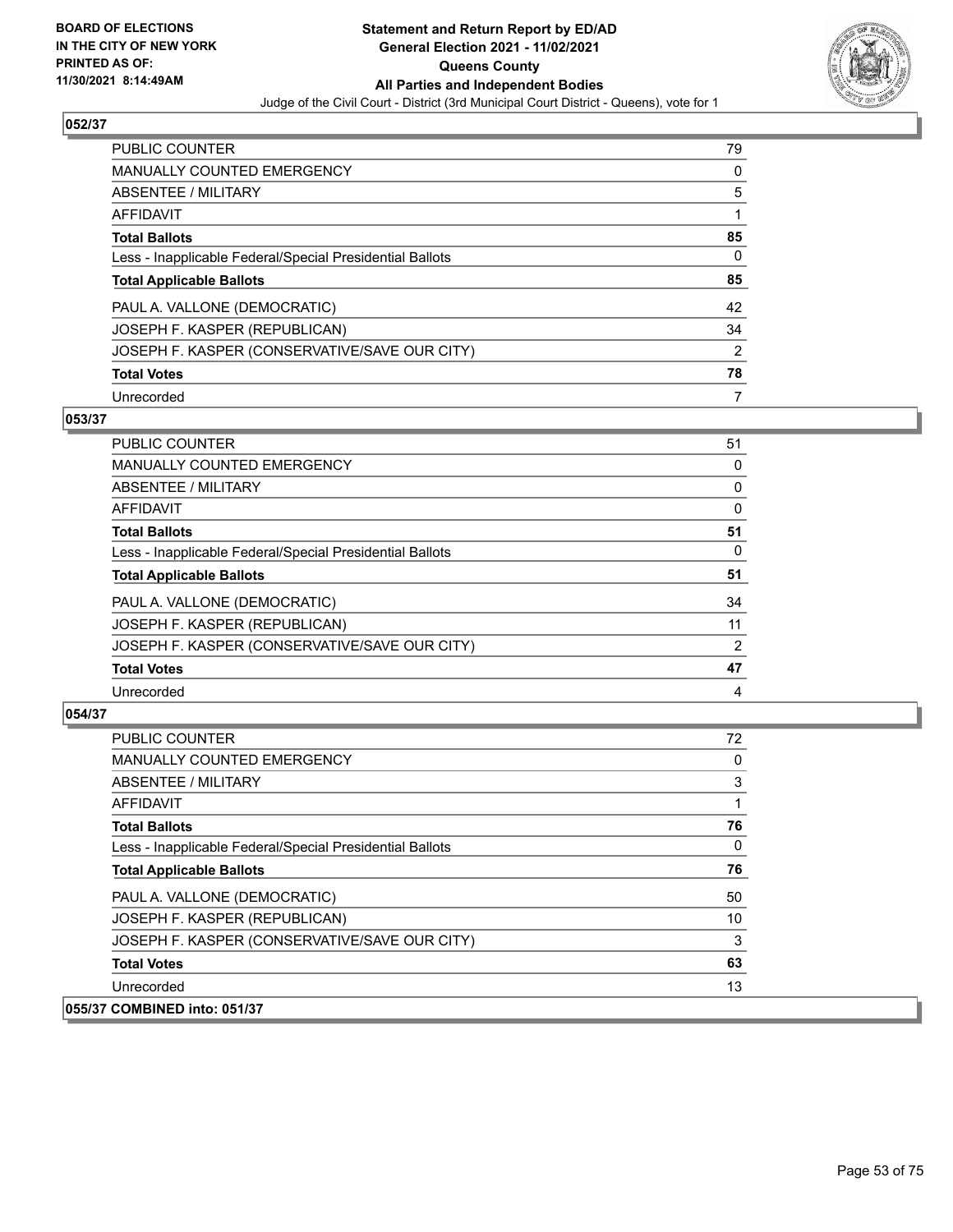

| <b>PUBLIC COUNTER</b>                                    | 183               |
|----------------------------------------------------------|-------------------|
| <b>MANUALLY COUNTED EMERGENCY</b>                        | 0                 |
| ABSENTEE / MILITARY                                      | $12 \overline{ }$ |
| <b>AFFIDAVIT</b>                                         | $\mathbf{0}$      |
| <b>Total Ballots</b>                                     | 195               |
| Less - Inapplicable Federal/Special Presidential Ballots | 0                 |
| <b>Total Applicable Ballots</b>                          | 195               |
| PAUL A. VALLONE (DEMOCRATIC)                             | 148               |
| JOSEPH F. KASPER (REPUBLICAN)                            | 31                |
| JOSEPH F. KASPER (CONSERVATIVE/SAVE OUR CITY)            | 2                 |
| UNATTRIBUTABLE WRITE-IN (WRITE-IN)                       | 1                 |
| <b>Total Votes</b>                                       | 182               |
| Unrecorded                                               | 13                |

# **057/37**

| PUBLIC COUNTER                                           | 136           |
|----------------------------------------------------------|---------------|
| <b>MANUALLY COUNTED EMERGENCY</b>                        | 0             |
| ABSENTEE / MILITARY                                      | 4             |
| AFFIDAVIT                                                |               |
| <b>Total Ballots</b>                                     | 141           |
| Less - Inapplicable Federal/Special Presidential Ballots | 0             |
| <b>Total Applicable Ballots</b>                          | 141           |
| PAUL A. VALLONE (DEMOCRATIC)                             | 94            |
| JOSEPH F. KASPER (REPUBLICAN)                            | 31            |
| JOSEPH F. KASPER (CONSERVATIVE/SAVE OUR CITY)            | $\mathcal{P}$ |
| UNATTRIBUTABLE WRITE-IN (WRITE-IN)                       | 1             |
| <b>Total Votes</b>                                       | 128           |
| Unrecorded                                               | 13            |

| PUBLIC COUNTER                                           | 185 |
|----------------------------------------------------------|-----|
| <b>MANUALLY COUNTED EMERGENCY</b>                        | 0   |
| ABSENTEE / MILITARY                                      | 7   |
| AFFIDAVIT                                                | 4   |
| <b>Total Ballots</b>                                     | 196 |
| Less - Inapplicable Federal/Special Presidential Ballots | 0   |
| <b>Total Applicable Ballots</b>                          | 196 |
| PAUL A. VALLONE (DEMOCRATIC)                             | 144 |
| JOSEPH F. KASPER (REPUBLICAN)                            | 36  |
| JOSEPH F. KASPER (CONSERVATIVE/SAVE OUR CITY)            | 5   |
| <b>Total Votes</b>                                       | 185 |
| Unrecorded                                               | 11  |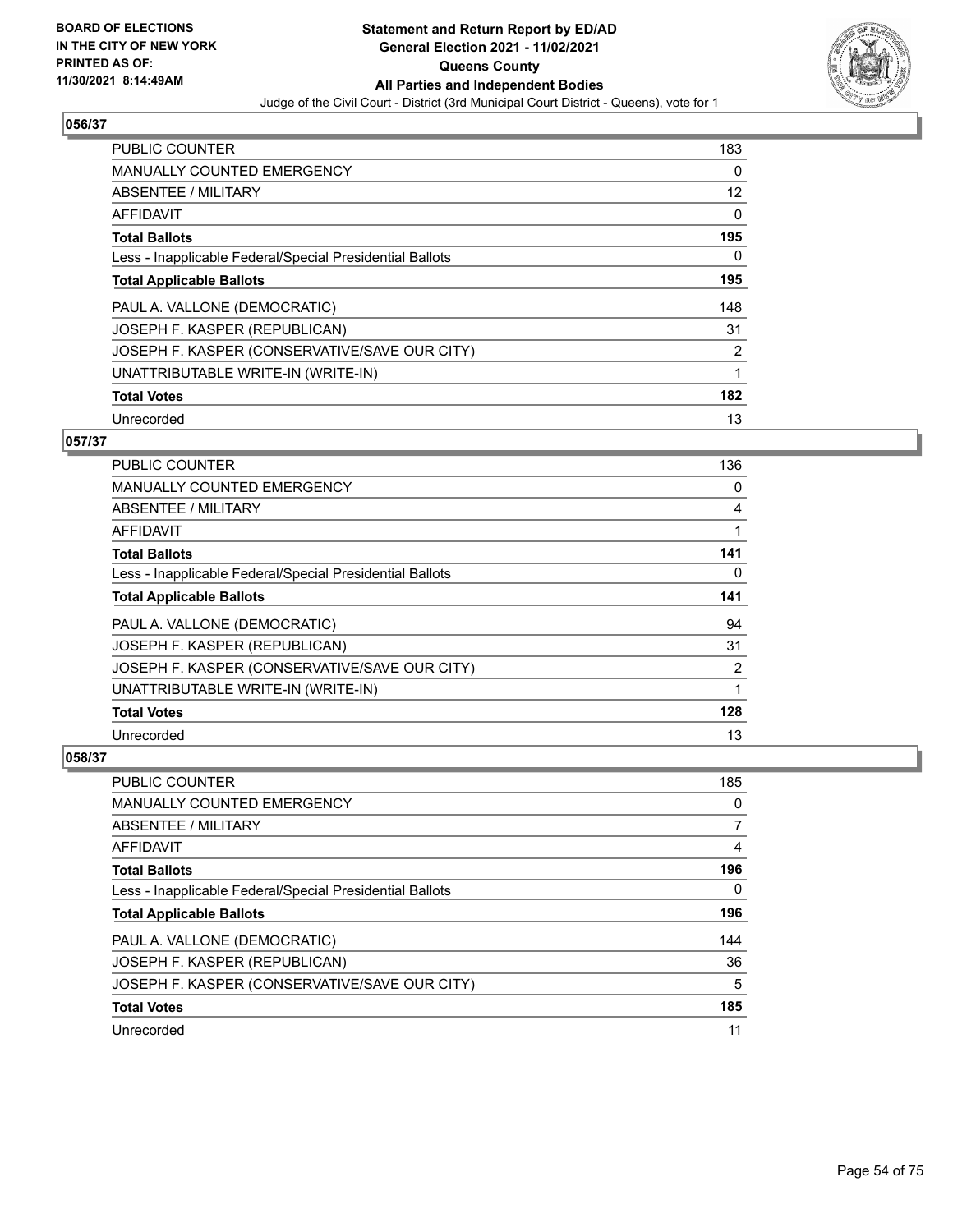

| <b>PUBLIC COUNTER</b>                                    | 203            |
|----------------------------------------------------------|----------------|
| <b>MANUALLY COUNTED EMERGENCY</b>                        | 0              |
| ABSENTEE / MILITARY                                      | 11             |
| AFFIDAVIT                                                | $\overline{2}$ |
| <b>Total Ballots</b>                                     | 216            |
| Less - Inapplicable Federal/Special Presidential Ballots | 0              |
| <b>Total Applicable Ballots</b>                          | 216            |
| PAUL A. VALLONE (DEMOCRATIC)                             | 153            |
| JOSEPH F. KASPER (REPUBLICAN)                            | 39             |
| JOSEPH F. KASPER (CONSERVATIVE/SAVE OUR CITY)            | 5              |
| <b>Total Votes</b>                                       | 197            |
| Unrecorded                                               | 19             |

### **060/37**

| <b>PUBLIC COUNTER</b>                                    | 21             |
|----------------------------------------------------------|----------------|
| <b>MANUALLY COUNTED EMERGENCY</b>                        | 0              |
| ABSENTEE / MILITARY                                      | 3              |
| AFFIDAVIT                                                | $\Omega$       |
| <b>Total Ballots</b>                                     | 24             |
| Less - Inapplicable Federal/Special Presidential Ballots | $\Omega$       |
| <b>Total Applicable Ballots</b>                          | 24             |
| PAUL A. VALLONE (DEMOCRATIC)                             | 14             |
| JOSEPH F. KASPER (REPUBLICAN)                            | 8              |
| JOSEPH F. KASPER (CONSERVATIVE/SAVE OUR CITY)            | $\mathbf{0}$   |
| <b>Total Votes</b>                                       | 22             |
| Unrecorded                                               | $\overline{2}$ |

| PUBLIC COUNTER                                           | 161      |
|----------------------------------------------------------|----------|
| <b>MANUALLY COUNTED EMERGENCY</b>                        | 0        |
| ABSENTEE / MILITARY                                      | 11       |
| <b>AFFIDAVIT</b>                                         | $\Omega$ |
| <b>Total Ballots</b>                                     | 172      |
| Less - Inapplicable Federal/Special Presidential Ballots | $\Omega$ |
| <b>Total Applicable Ballots</b>                          | 172      |
| PAUL A. VALLONE (DEMOCRATIC)                             | 87       |
| JOSEPH F. KASPER (REPUBLICAN)                            | 57       |
| JOSEPH F. KASPER (CONSERVATIVE/SAVE OUR CITY)            |          |
| <b>Total Votes</b>                                       | 151      |
| Unrecorded                                               | 21       |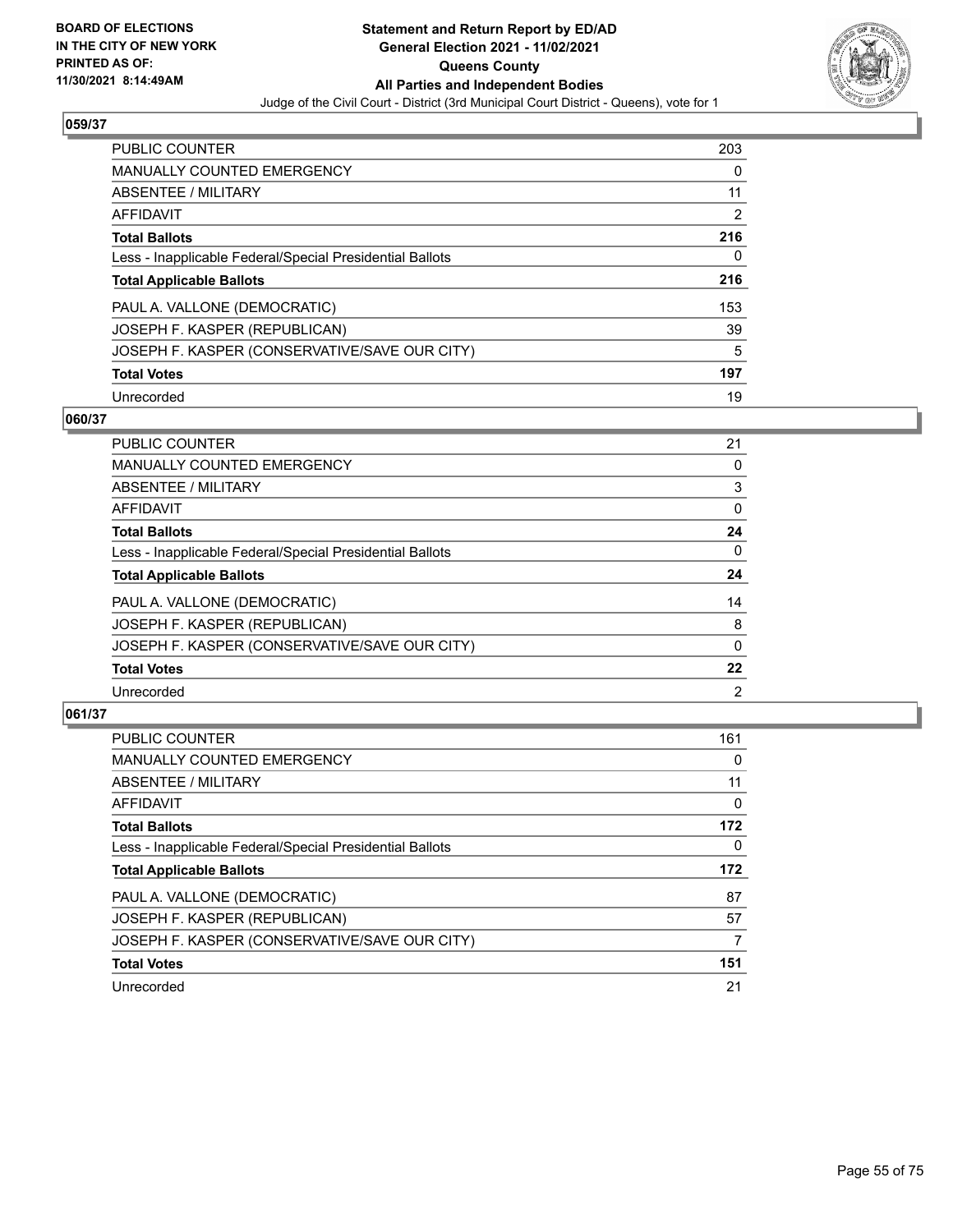

| <b>PUBLIC COUNTER</b>                                    | 203 |
|----------------------------------------------------------|-----|
| <b>MANUALLY COUNTED EMERGENCY</b>                        | 0   |
| ABSENTEE / MILITARY                                      | 10  |
| AFFIDAVIT                                                | 1   |
| <b>Total Ballots</b>                                     | 214 |
| Less - Inapplicable Federal/Special Presidential Ballots | 0   |
| <b>Total Applicable Ballots</b>                          | 214 |
|                                                          |     |
| PAUL A. VALLONE (DEMOCRATIC)                             | 98  |
| JOSEPH F. KASPER (REPUBLICAN)                            | 84  |
| JOSEPH F. KASPER (CONSERVATIVE/SAVE OUR CITY)            | 13  |
| <b>Total Votes</b>                                       | 195 |

### **067/37**

| <b>PUBLIC COUNTER</b>                                    | 187      |
|----------------------------------------------------------|----------|
| <b>MANUALLY COUNTED EMERGENCY</b>                        | 0        |
| ABSENTEE / MILITARY                                      | 5        |
| <b>AFFIDAVIT</b>                                         | 2        |
| <b>Total Ballots</b>                                     | 194      |
| Less - Inapplicable Federal/Special Presidential Ballots | $\Omega$ |
| <b>Total Applicable Ballots</b>                          | 194      |
| PAUL A. VALLONE (DEMOCRATIC)                             | 104      |
| JOSEPH F. KASPER (REPUBLICAN)                            | 73       |
| JOSEPH F. KASPER (CONSERVATIVE/SAVE OUR CITY)            | 3        |
| <b>Total Votes</b>                                       | 180      |
| Unrecorded                                               | 14       |

| <b>PUBLIC COUNTER</b>                                    | 145      |
|----------------------------------------------------------|----------|
| <b>MANUALLY COUNTED EMERGENCY</b>                        | $\Omega$ |
| ABSENTEE / MILITARY                                      | 6        |
| <b>AFFIDAVIT</b>                                         |          |
| <b>Total Ballots</b>                                     | 152      |
| Less - Inapplicable Federal/Special Presidential Ballots | 0        |
| <b>Total Applicable Ballots</b>                          | 152      |
| PAUL A. VALLONE (DEMOCRATIC)                             | 92       |
| JOSEPH F. KASPER (REPUBLICAN)                            | 46       |
| JOSEPH F. KASPER (CONSERVATIVE/SAVE OUR CITY)            | 5        |
| <b>Total Votes</b>                                       | 143      |
| Unrecorded                                               | 9        |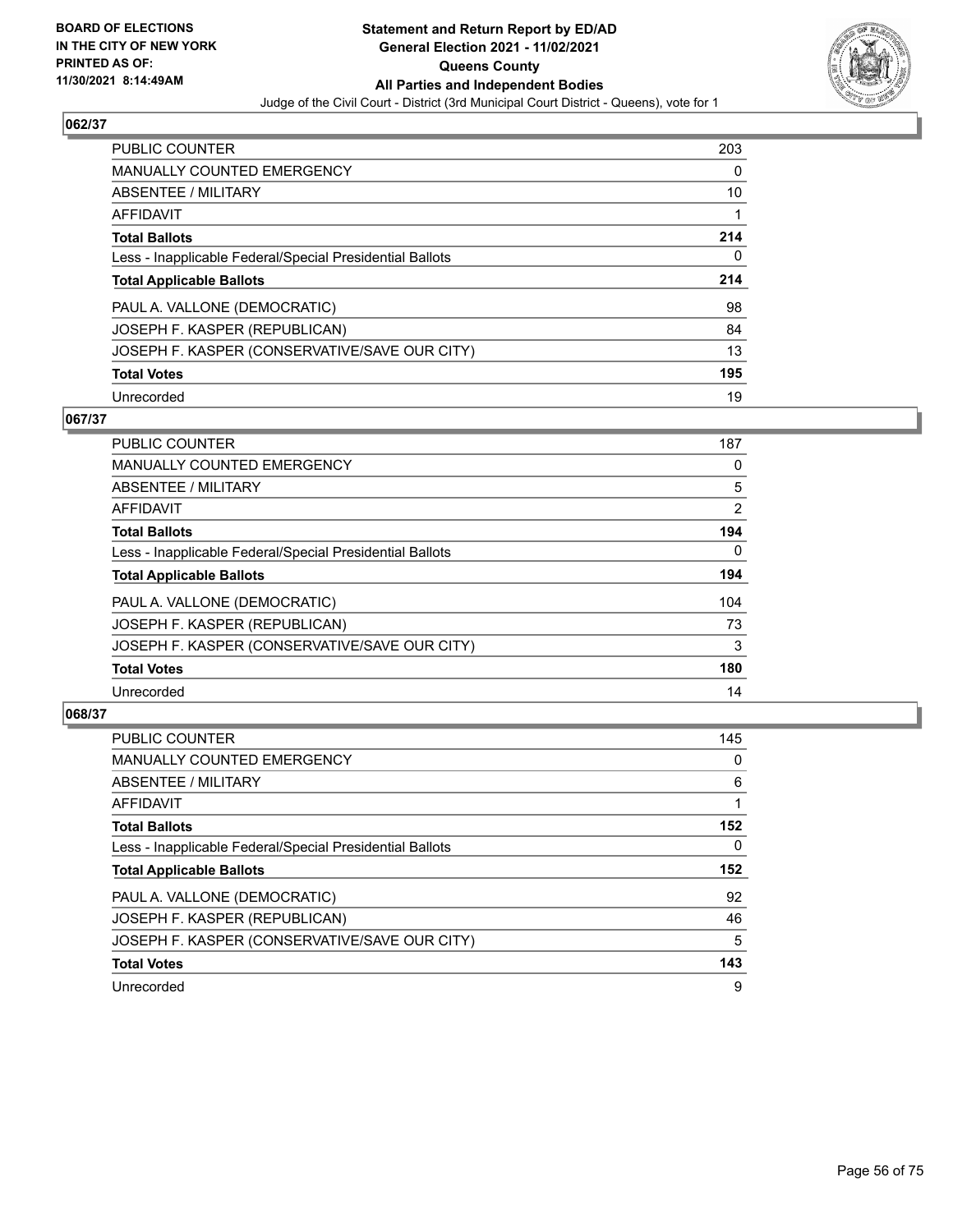

| <b>PUBLIC COUNTER</b>                                    | 212 |
|----------------------------------------------------------|-----|
| <b>MANUALLY COUNTED EMERGENCY</b>                        | 0   |
| ABSENTEE / MILITARY                                      | 10  |
| AFFIDAVIT                                                | 1   |
| <b>Total Ballots</b>                                     | 223 |
| Less - Inapplicable Federal/Special Presidential Ballots | 0   |
| <b>Total Applicable Ballots</b>                          | 223 |
|                                                          |     |
| PAUL A. VALLONE (DEMOCRATIC)                             | 98  |
| JOSEPH F. KASPER (REPUBLICAN)                            | 87  |
| JOSEPH F. KASPER (CONSERVATIVE/SAVE OUR CITY)            | 10  |
| <b>Total Votes</b>                                       | 195 |

### **085/37**

| <b>PUBLIC COUNTER</b>                                    | 161      |
|----------------------------------------------------------|----------|
| MANUALLY COUNTED EMERGENCY                               | $\Omega$ |
| ABSENTEE / MILITARY                                      | 17       |
| <b>AFFIDAVIT</b>                                         | $\Omega$ |
| <b>Total Ballots</b>                                     | 178      |
| Less - Inapplicable Federal/Special Presidential Ballots | $\Omega$ |
| <b>Total Applicable Ballots</b>                          | 178      |
| PAUL A. VALLONE (DEMOCRATIC)                             | 52       |
| JOSEPH F. KASPER (REPUBLICAN)                            | 105      |
| JOSEPH F. KASPER (CONSERVATIVE/SAVE OUR CITY)            | 12       |
| <b>Total Votes</b>                                       | 169      |
| Unrecorded                                               | 9        |

| <b>PUBLIC COUNTER</b>                                    | 154            |
|----------------------------------------------------------|----------------|
| <b>MANUALLY COUNTED EMERGENCY</b>                        | 0              |
| ABSENTEE / MILITARY                                      | $\overline{2}$ |
| <b>AFFIDAVIT</b>                                         | $\Omega$       |
| <b>Total Ballots</b>                                     | 156            |
| Less - Inapplicable Federal/Special Presidential Ballots | 0              |
| <b>Total Applicable Ballots</b>                          | 156            |
|                                                          |                |
| PAUL A. VALLONE (DEMOCRATIC)                             | 99             |
| JOSEPH F. KASPER (REPUBLICAN)                            | 40             |
| JOSEPH F. KASPER (CONSERVATIVE/SAVE OUR CITY)            | 5              |
| <b>Total Votes</b>                                       | 144            |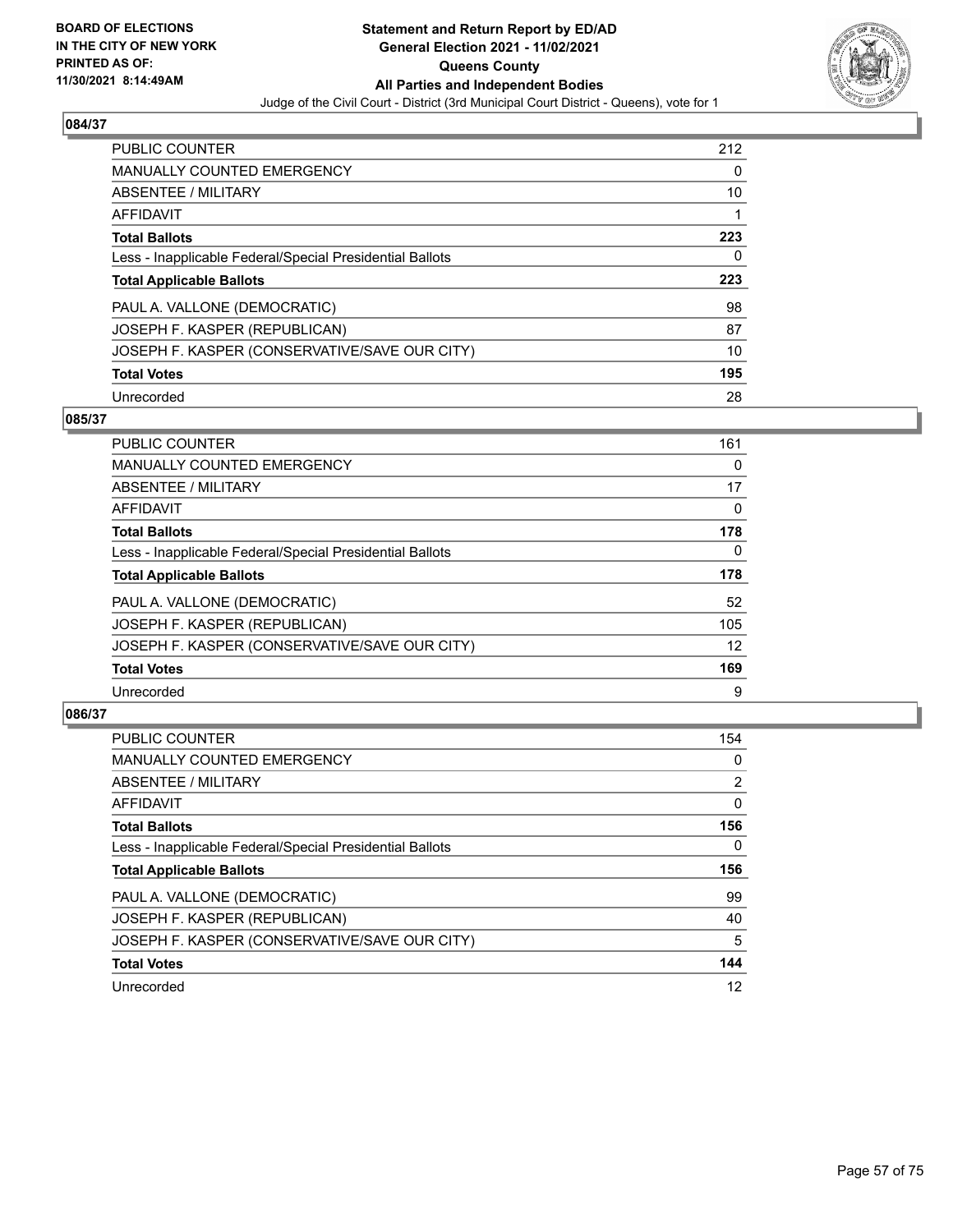

| <b>PUBLIC COUNTER</b>                                    | 230 |
|----------------------------------------------------------|-----|
| <b>MANUALLY COUNTED EMERGENCY</b>                        | 0   |
| ABSENTEE / MILITARY                                      | 6   |
| <b>AFFIDAVIT</b>                                         | 3   |
| <b>Total Ballots</b>                                     | 239 |
| Less - Inapplicable Federal/Special Presidential Ballots | 0   |
| <b>Total Applicable Ballots</b>                          | 239 |
| PAUL A. VALLONE (DEMOCRATIC)                             | 161 |
| JOSEPH F. KASPER (REPUBLICAN)                            | 51  |
| JOSEPH F. KASPER (CONSERVATIVE/SAVE OUR CITY)            | 4   |
| <b>Total Votes</b>                                       | 216 |
| Unrecorded                                               | 23  |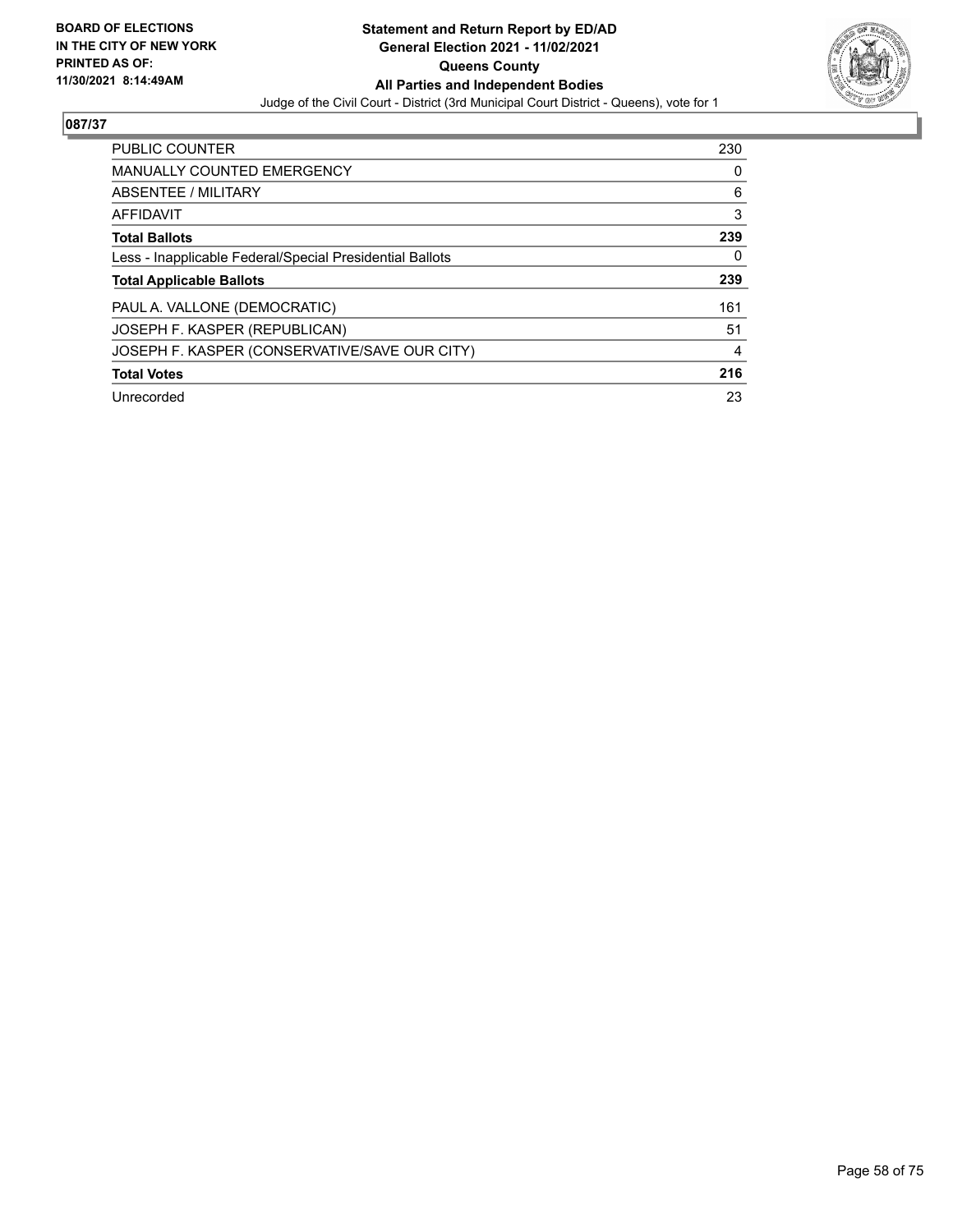

| <b>PUBLIC COUNTER</b>                                    | 151            |
|----------------------------------------------------------|----------------|
| <b>MANUALLY COUNTED EMERGENCY</b>                        | 0              |
| ABSENTEE / MILITARY                                      |                |
| AFFIDAVIT                                                | 0              |
| <b>Total Ballots</b>                                     | 152            |
| Less - Inapplicable Federal/Special Presidential Ballots | 0              |
| <b>Total Applicable Ballots</b>                          | 152            |
| PAUL A. VALLONE (DEMOCRATIC)                             | 103            |
| JOSEPH F. KASPER (REPUBLICAN)                            | 31             |
| JOSEPH F. KASPER (CONSERVATIVE/SAVE OUR CITY)            | $\overline{2}$ |
| <b>Total Votes</b>                                       | 136            |
| Unrecorded                                               | 16             |

### **002/38**

| <b>PUBLIC COUNTER</b>                                    | 101      |
|----------------------------------------------------------|----------|
| <b>MANUALLY COUNTED EMERGENCY</b>                        | 0        |
| ABSENTEE / MILITARY                                      | 9        |
| <b>AFFIDAVIT</b>                                         |          |
| <b>Total Ballots</b>                                     | 111      |
| Less - Inapplicable Federal/Special Presidential Ballots | $\Omega$ |
| <b>Total Applicable Ballots</b>                          | 111      |
| PAUL A. VALLONE (DEMOCRATIC)                             | 82       |
| JOSEPH F. KASPER (REPUBLICAN)                            | 18       |
| JOSEPH F. KASPER (CONSERVATIVE/SAVE OUR CITY)            | $\Omega$ |
| <b>Total Votes</b>                                       | 100      |
| Unrecorded                                               | 11       |

| PUBLIC COUNTER                                           | 135            |
|----------------------------------------------------------|----------------|
| <b>MANUALLY COUNTED EMERGENCY</b>                        | 0              |
| ABSENTEE / MILITARY                                      | $\overline{2}$ |
| <b>AFFIDAVIT</b>                                         | $\Omega$       |
| <b>Total Ballots</b>                                     | 137            |
| Less - Inapplicable Federal/Special Presidential Ballots | 0              |
| <b>Total Applicable Ballots</b>                          | 137            |
| PAUL A. VALLONE (DEMOCRATIC)                             | 108            |
| JOSEPH F. KASPER (REPUBLICAN)                            | 14             |
| JOSEPH F. KASPER (CONSERVATIVE/SAVE OUR CITY)            | 5              |
| <b>Total Votes</b>                                       | 127            |
| Unrecorded                                               | 10             |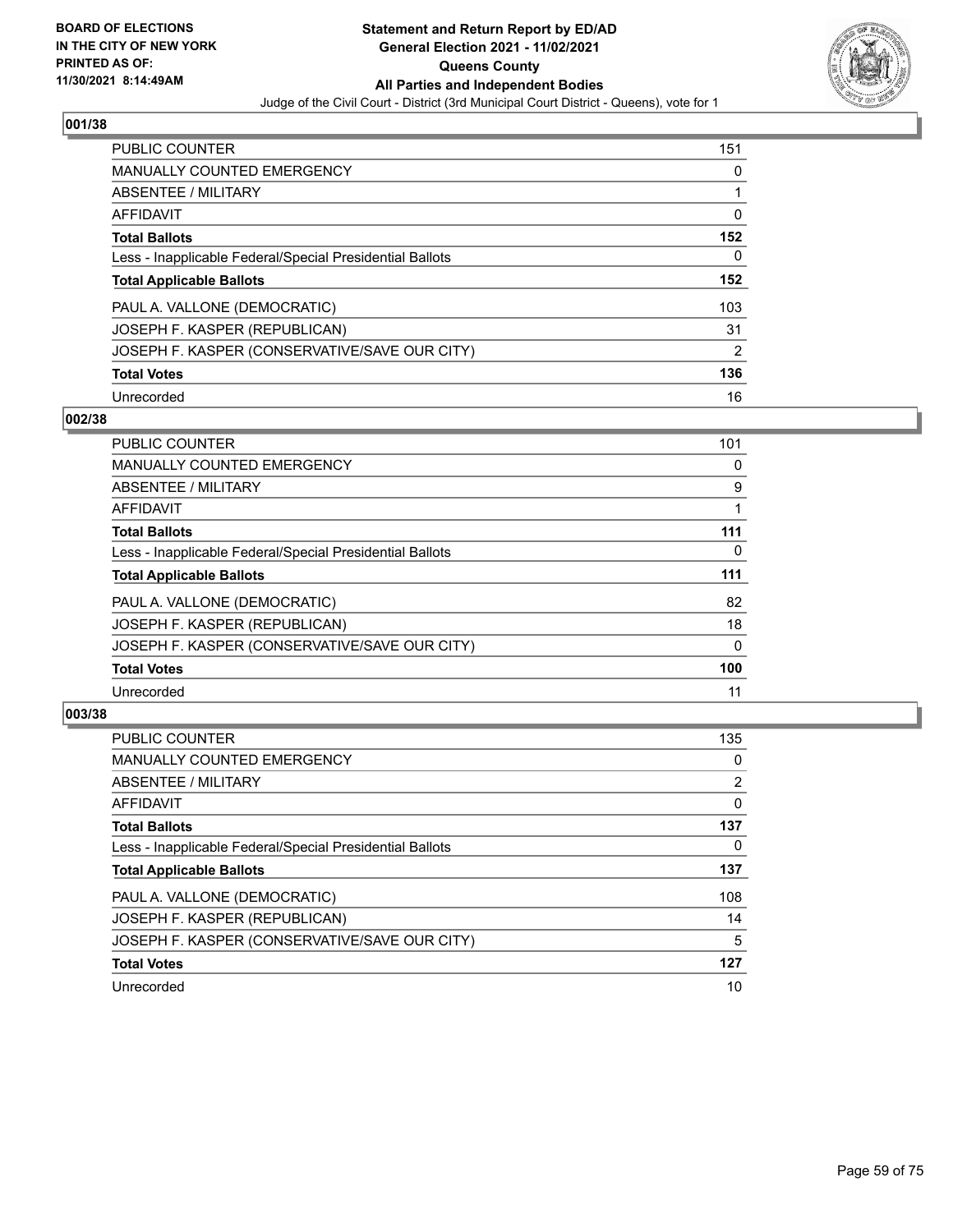

| <b>PUBLIC COUNTER</b>                                    | 169 |
|----------------------------------------------------------|-----|
| <b>MANUALLY COUNTED EMERGENCY</b>                        | 0   |
| ABSENTEE / MILITARY                                      | 9   |
| <b>AFFIDAVIT</b>                                         | 1   |
| <b>Total Ballots</b>                                     | 179 |
| Less - Inapplicable Federal/Special Presidential Ballots | 0   |
| <b>Total Applicable Ballots</b>                          | 179 |
| PAUL A. VALLONE (DEMOCRATIC)                             | 112 |
| JOSEPH F. KASPER (REPUBLICAN)                            | 38  |
| JOSEPH F. KASPER (CONSERVATIVE/SAVE OUR CITY)            | 6   |
| LUKE LONGO (WRITE-IN)                                    | 1   |
| <b>Total Votes</b>                                       | 157 |
| Unrecorded                                               | 22  |

### **005/38**

| <b>PUBLIC COUNTER</b>                                    | 140 |
|----------------------------------------------------------|-----|
| MANUALLY COUNTED EMERGENCY                               | 0   |
| ABSENTEE / MILITARY                                      | 11  |
| <b>AFFIDAVIT</b>                                         | 0   |
| <b>Total Ballots</b>                                     | 151 |
| Less - Inapplicable Federal/Special Presidential Ballots | 0   |
| <b>Total Applicable Ballots</b>                          | 151 |
| PAUL A. VALLONE (DEMOCRATIC)                             | 109 |
| JOSEPH F. KASPER (REPUBLICAN)                            | 28  |
| JOSEPH F. KASPER (CONSERVATIVE/SAVE OUR CITY)            | 2   |
| <b>Total Votes</b>                                       | 139 |
| Unrecorded                                               | 12  |

| <b>PUBLIC COUNTER</b>                                    | 189 |
|----------------------------------------------------------|-----|
| <b>MANUALLY COUNTED EMERGENCY</b>                        | 0   |
| ABSENTEE / MILITARY                                      | 9   |
| AFFIDAVIT                                                | 0   |
| <b>Total Ballots</b>                                     | 198 |
| Less - Inapplicable Federal/Special Presidential Ballots | 0   |
| <b>Total Applicable Ballots</b>                          | 198 |
| PAUL A. VALLONE (DEMOCRATIC)                             | 129 |
| JOSEPH F. KASPER (REPUBLICAN)                            | 52  |
| JOSEPH F. KASPER (CONSERVATIVE/SAVE OUR CITY)            | 3   |
| JOHN GREWELL (WRITE-IN)                                  | 1   |
| <b>Total Votes</b>                                       | 185 |
| Unrecorded                                               | 13  |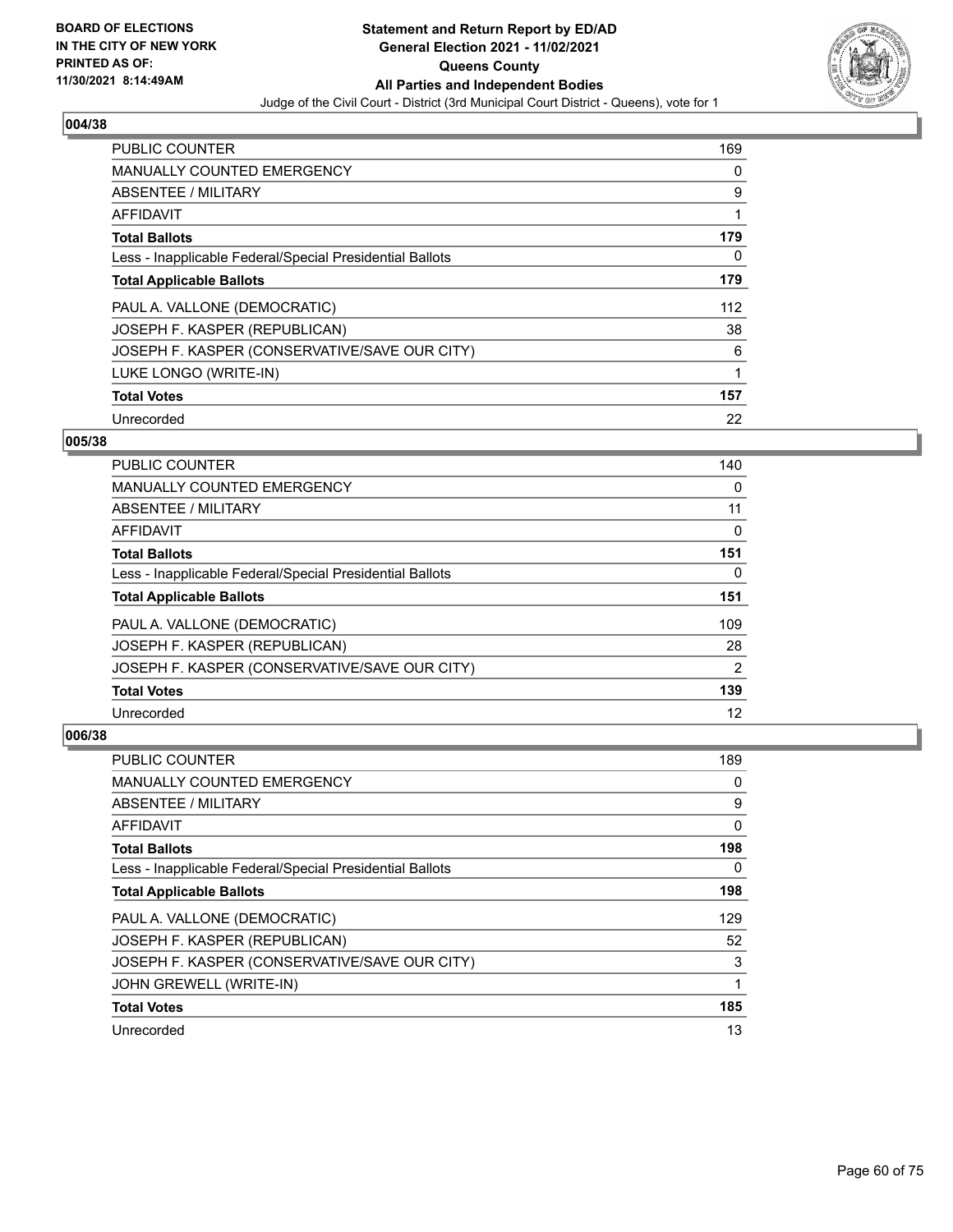

| <b>PUBLIC COUNTER</b>                                    | 140 |
|----------------------------------------------------------|-----|
| <b>MANUALLY COUNTED EMERGENCY</b>                        | 0   |
| ABSENTEE / MILITARY                                      | 9   |
| <b>AFFIDAVIT</b>                                         |     |
| <b>Total Ballots</b>                                     | 150 |
| Less - Inapplicable Federal/Special Presidential Ballots | 0   |
| <b>Total Applicable Ballots</b>                          | 150 |
| PAUL A. VALLONE (DEMOCRATIC)                             | 100 |
| JOSEPH F. KASPER (REPUBLICAN)                            | 31  |
| JOSEPH F. KASPER (CONSERVATIVE/SAVE OUR CITY)            |     |
| <b>Total Votes</b>                                       | 132 |
| Unrecorded                                               | 18  |

### **008/38**

| <b>PUBLIC COUNTER</b>                                    | 197      |
|----------------------------------------------------------|----------|
| <b>MANUALLY COUNTED EMERGENCY</b>                        | 0        |
| ABSENTEE / MILITARY                                      | 3        |
| <b>AFFIDAVIT</b>                                         | 3        |
| <b>Total Ballots</b>                                     | 203      |
| Less - Inapplicable Federal/Special Presidential Ballots | $\Omega$ |
| <b>Total Applicable Ballots</b>                          | 203      |
| PAUL A. VALLONE (DEMOCRATIC)                             | 119      |
| JOSEPH F. KASPER (REPUBLICAN)                            | 50       |
| JOSEPH F. KASPER (CONSERVATIVE/SAVE OUR CITY)            | 12       |
| <b>Total Votes</b>                                       | 181      |
| Unrecorded                                               | 22       |

| <b>PUBLIC COUNTER</b>                                    | 200      |
|----------------------------------------------------------|----------|
| <b>MANUALLY COUNTED EMERGENCY</b>                        | $\Omega$ |
| ABSENTEE / MILITARY                                      | 21       |
| <b>AFFIDAVIT</b>                                         |          |
| <b>Total Ballots</b>                                     | 222      |
| Less - Inapplicable Federal/Special Presidential Ballots | 0        |
| <b>Total Applicable Ballots</b>                          | 222      |
| PAUL A. VALLONE (DEMOCRATIC)                             | 124      |
| JOSEPH F. KASPER (REPUBLICAN)                            | 66       |
| JOSEPH F. KASPER (CONSERVATIVE/SAVE OUR CITY)            | 10       |
| <b>Total Votes</b>                                       | 200      |
| Unrecorded                                               | 22       |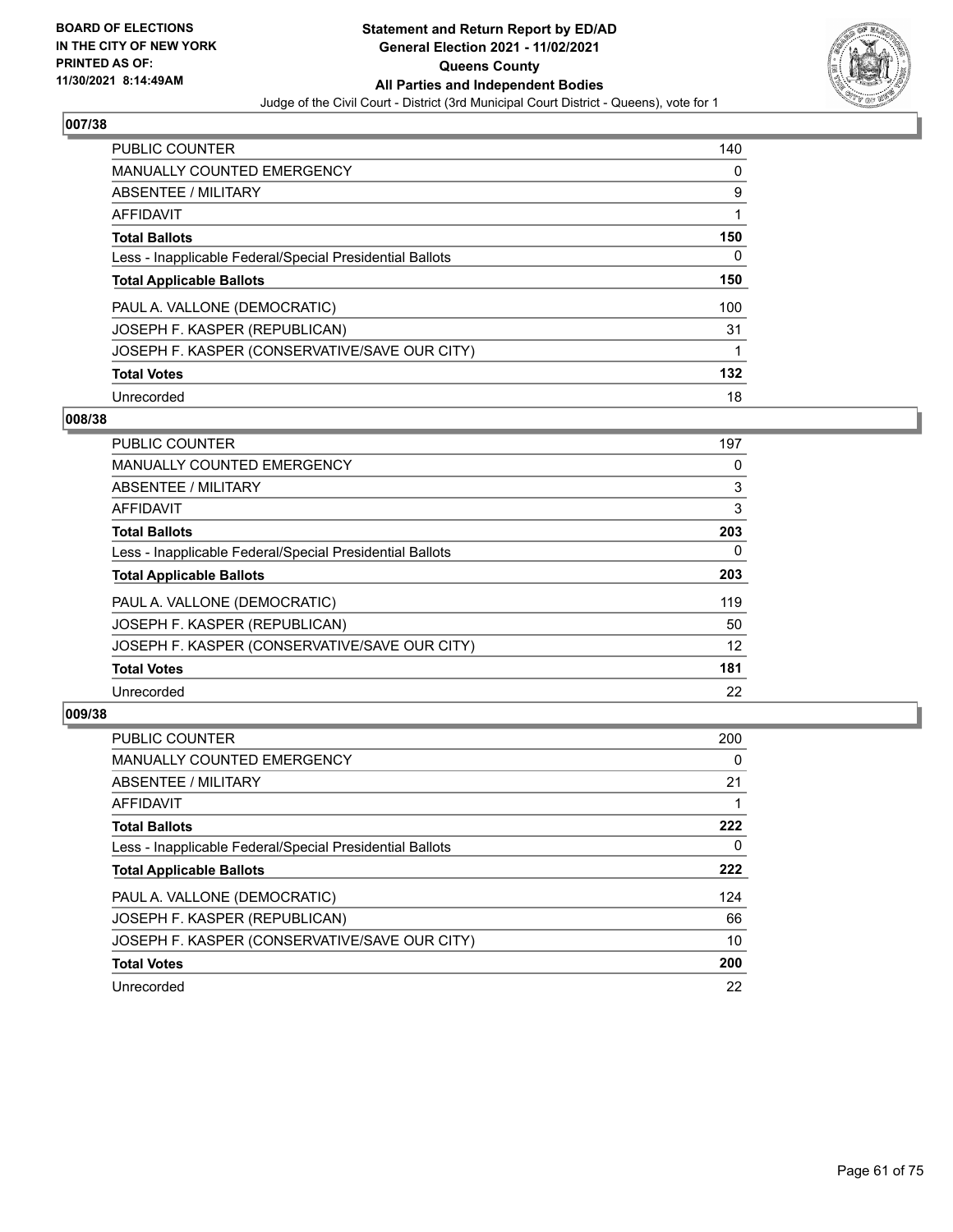

| <b>PUBLIC COUNTER</b>                                    | 170      |
|----------------------------------------------------------|----------|
| <b>MANUALLY COUNTED EMERGENCY</b>                        | $\Omega$ |
| ABSENTEE / MILITARY                                      | 20       |
| <b>AFFIDAVIT</b>                                         | $\Omega$ |
| <b>Total Ballots</b>                                     | 190      |
| Less - Inapplicable Federal/Special Presidential Ballots | 0        |
| <b>Total Applicable Ballots</b>                          | 190      |
| PAUL A. VALLONE (DEMOCRATIC)                             | 96       |
| JOSEPH F. KASPER (REPUBLICAN)                            | 77       |
| JOSEPH F. KASPER (CONSERVATIVE/SAVE OUR CITY)            | 7        |
| <b>Total Votes</b>                                       | 180      |
| Unrecorded                                               | 10       |

# **011/38 COMBINED into: 015/38**

# **012/38**

| <b>PUBLIC COUNTER</b>                                    | 159 |
|----------------------------------------------------------|-----|
| <b>MANUALLY COUNTED EMERGENCY</b>                        | 0   |
| ABSENTEE / MILITARY                                      | 15  |
| <b>AFFIDAVIT</b>                                         | 1   |
| <b>Total Ballots</b>                                     | 175 |
| Less - Inapplicable Federal/Special Presidential Ballots | 0   |
| <b>Total Applicable Ballots</b>                          | 175 |
| PAUL A. VALLONE (DEMOCRATIC)                             | 71  |
| JOSEPH F. KASPER (REPUBLICAN)                            | 77  |
| JOSEPH F. KASPER (CONSERVATIVE/SAVE OUR CITY)            | 11  |
| CARMEN BLANCO (WRITE-IN)                                 | 1   |
| <b>JESSICA WATZ (WRITE-IN)</b>                           | 1   |
| <b>Total Votes</b>                                       | 161 |
| Unrecorded                                               | 14  |

| PUBLIC COUNTER                                           | 117 |
|----------------------------------------------------------|-----|
| MANUALLY COUNTED EMERGENCY                               | 0   |
| ABSENTEE / MILITARY                                      | 2   |
| AFFIDAVIT                                                | 2   |
| <b>Total Ballots</b>                                     | 121 |
| Less - Inapplicable Federal/Special Presidential Ballots | 0   |
| <b>Total Applicable Ballots</b>                          | 121 |
| PAUL A. VALLONE (DEMOCRATIC)                             | 56  |
| JOSEPH F. KASPER (REPUBLICAN)                            | 56  |
| JOSEPH F. KASPER (CONSERVATIVE/SAVE OUR CITY)            |     |
| <b>Total Votes</b>                                       | 113 |
| Unrecorded                                               | 8   |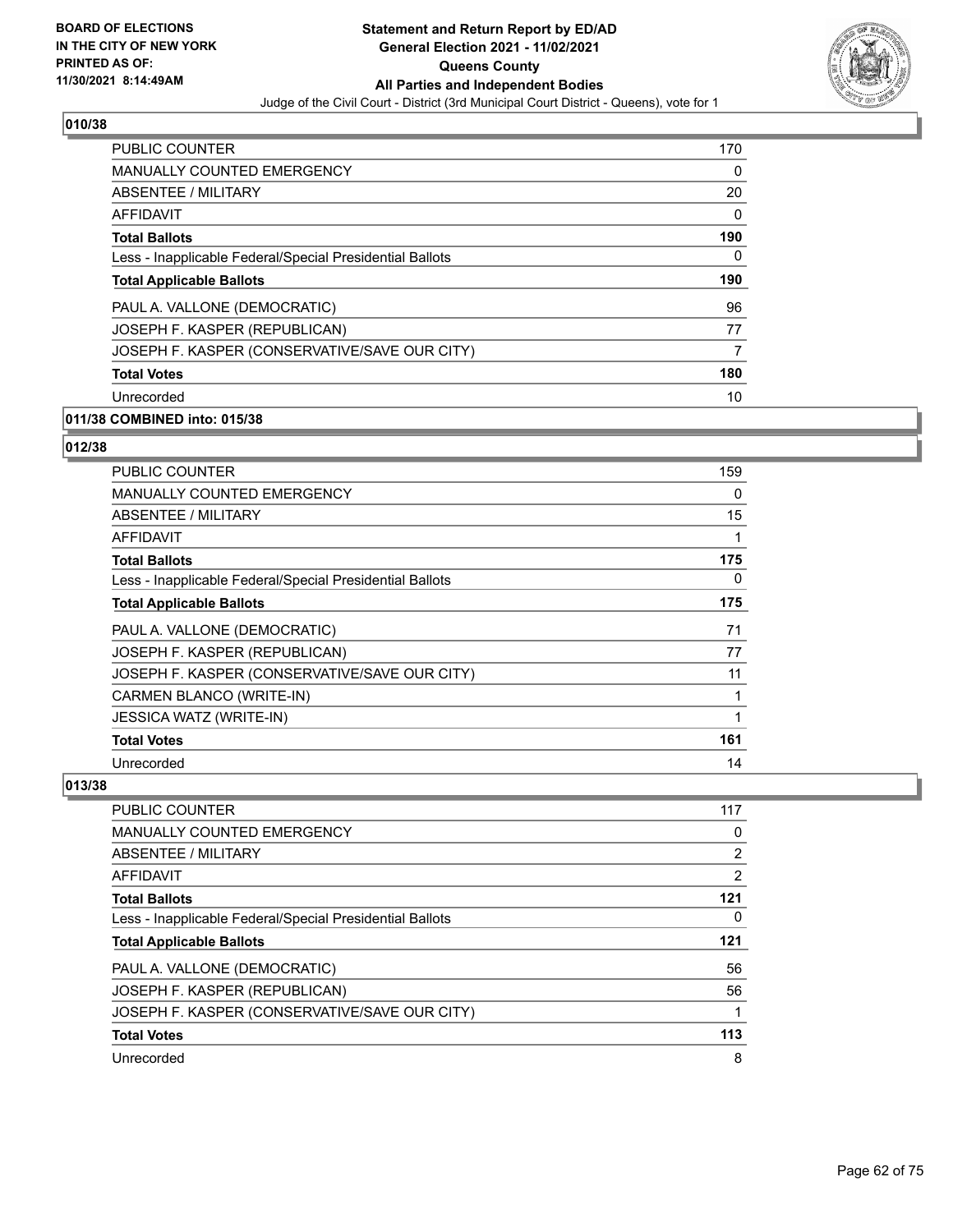

| <b>PUBLIC COUNTER</b>                                    | 199            |
|----------------------------------------------------------|----------------|
| <b>MANUALLY COUNTED EMERGENCY</b>                        | 0              |
| ABSENTEE / MILITARY                                      | 6              |
| AFFIDAVIT                                                | $\overline{2}$ |
| <b>Total Ballots</b>                                     | 207            |
| Less - Inapplicable Federal/Special Presidential Ballots | 0              |
|                                                          |                |
| <b>Total Applicable Ballots</b>                          | 207            |
| PAUL A. VALLONE (DEMOCRATIC)                             | 77             |
| JOSEPH F. KASPER (REPUBLICAN)                            | 103            |
| JOSEPH F. KASPER (CONSERVATIVE/SAVE OUR CITY)            | 9              |
| <b>Total Votes</b>                                       | 189            |

### **015/38**

| <b>PUBLIC COUNTER</b>                                    | 94       |
|----------------------------------------------------------|----------|
| MANUALLY COUNTED EMERGENCY                               | 0        |
| ABSENTEE / MILITARY                                      | 4        |
| AFFIDAVIT                                                | $\Omega$ |
| <b>Total Ballots</b>                                     | 98       |
| Less - Inapplicable Federal/Special Presidential Ballots | $\Omega$ |
| <b>Total Applicable Ballots</b>                          | 98       |
| PAUL A. VALLONE (DEMOCRATIC)                             | 41       |
| JOSEPH F. KASPER (REPUBLICAN)                            | 48       |
| JOSEPH F. KASPER (CONSERVATIVE/SAVE OUR CITY)            | 8        |
| RONALD ALLOCCA (WRITE-IN)                                |          |
| <b>Total Votes</b>                                       | 98       |

| <b>PUBLIC COUNTER</b>                                    | 285 |
|----------------------------------------------------------|-----|
| MANUALLY COUNTED EMERGENCY                               | 0   |
| ABSENTEE / MILITARY                                      | 14  |
| AFFIDAVIT                                                | 0   |
| <b>Total Ballots</b>                                     | 299 |
| Less - Inapplicable Federal/Special Presidential Ballots | 0   |
| <b>Total Applicable Ballots</b>                          | 299 |
| PAUL A. VALLONE (DEMOCRATIC)                             | 122 |
| JOSEPH F. KASPER (REPUBLICAN)                            | 138 |
| JOSEPH F. KASPER (CONSERVATIVE/SAVE OUR CITY)            | 16  |
| JANE DOW (WRITE-IN)                                      | 1   |
| <b>Total Votes</b>                                       | 277 |
| Unrecorded                                               | 22  |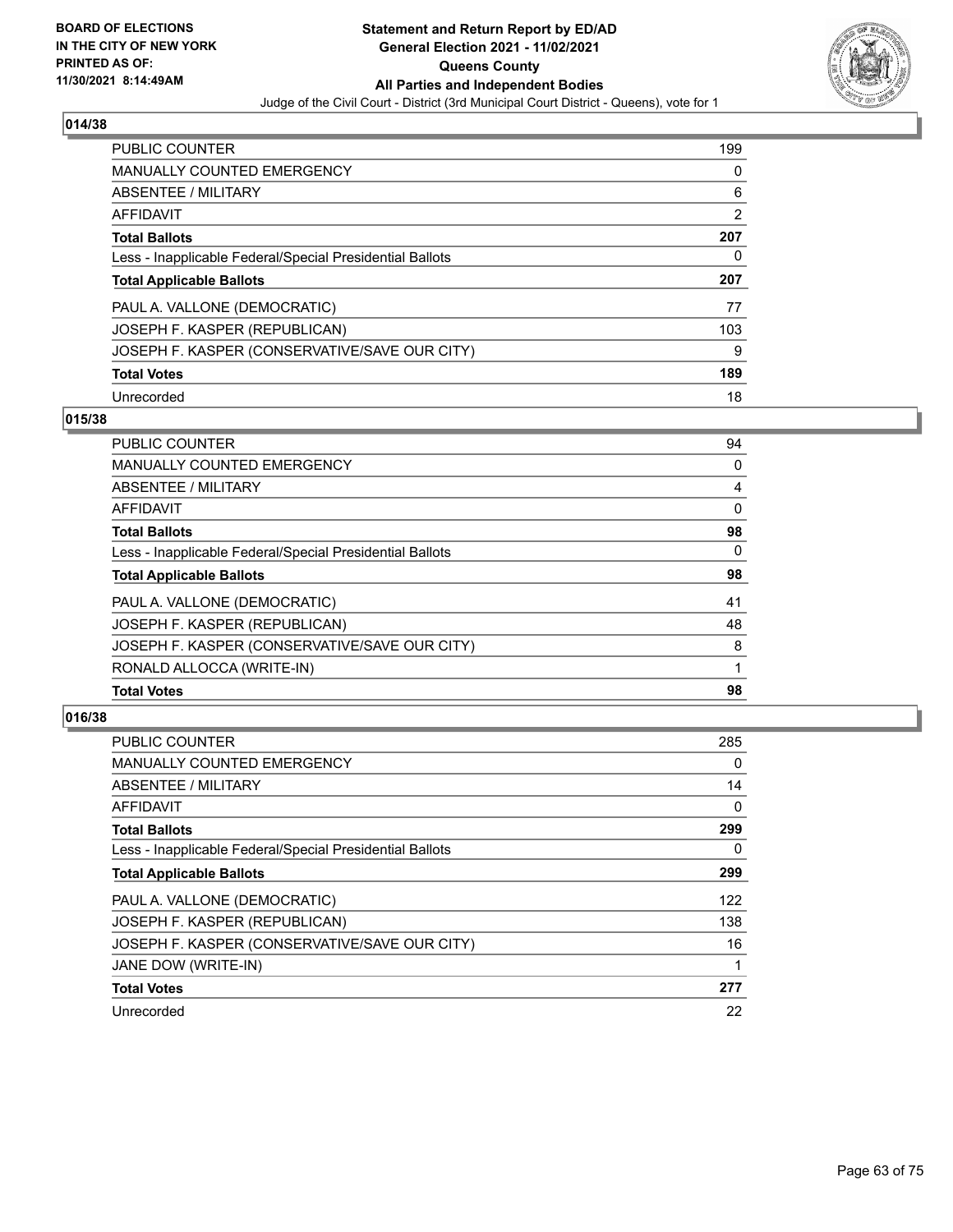

| <b>PUBLIC COUNTER</b>                                    | 295 |
|----------------------------------------------------------|-----|
| <b>MANUALLY COUNTED EMERGENCY</b>                        | 0   |
| ABSENTEE / MILITARY                                      | 27  |
| AFFIDAVIT                                                |     |
| <b>Total Ballots</b>                                     | 323 |
| Less - Inapplicable Federal/Special Presidential Ballots | 0   |
| <b>Total Applicable Ballots</b>                          | 323 |
| PAUL A. VALLONE (DEMOCRATIC)                             | 107 |
| JOSEPH F. KASPER (REPUBLICAN)                            | 170 |
| JOSEPH F. KASPER (CONSERVATIVE/SAVE OUR CITY)            | 13  |
| <b>Total Votes</b>                                       | 290 |
| Unrecorded                                               | 33  |

### **018/38**

| <b>PUBLIC COUNTER</b>                                    | 242 |
|----------------------------------------------------------|-----|
| <b>MANUALLY COUNTED EMERGENCY</b>                        | 0   |
| ABSENTEE / MILITARY                                      | 21  |
| <b>AFFIDAVIT</b>                                         | 2   |
| <b>Total Ballots</b>                                     | 265 |
| Less - Inapplicable Federal/Special Presidential Ballots | 0   |
| <b>Total Applicable Ballots</b>                          | 265 |
| PAUL A. VALLONE (DEMOCRATIC)                             | 80  |
| JOSEPH F. KASPER (REPUBLICAN)                            | 149 |
| JOSEPH F. KASPER (CONSERVATIVE/SAVE OUR CITY)            | 11  |
| <b>Total Votes</b>                                       | 240 |
| Unrecorded                                               | 25  |

| <b>PUBLIC COUNTER</b>                                    | 222      |
|----------------------------------------------------------|----------|
| <b>MANUALLY COUNTED EMERGENCY</b>                        | 0        |
| <b>ABSENTEE / MILITARY</b>                               | 12       |
| <b>AFFIDAVIT</b>                                         | $\Omega$ |
| <b>Total Ballots</b>                                     | 234      |
| Less - Inapplicable Federal/Special Presidential Ballots | 0        |
| <b>Total Applicable Ballots</b>                          | 234      |
| PAUL A. VALLONE (DEMOCRATIC)                             | 79       |
| JOSEPH F. KASPER (REPUBLICAN)                            | 122      |
| JOSEPH F. KASPER (CONSERVATIVE/SAVE OUR CITY)            | 17       |
| <b>Total Votes</b>                                       | 218      |
|                                                          |          |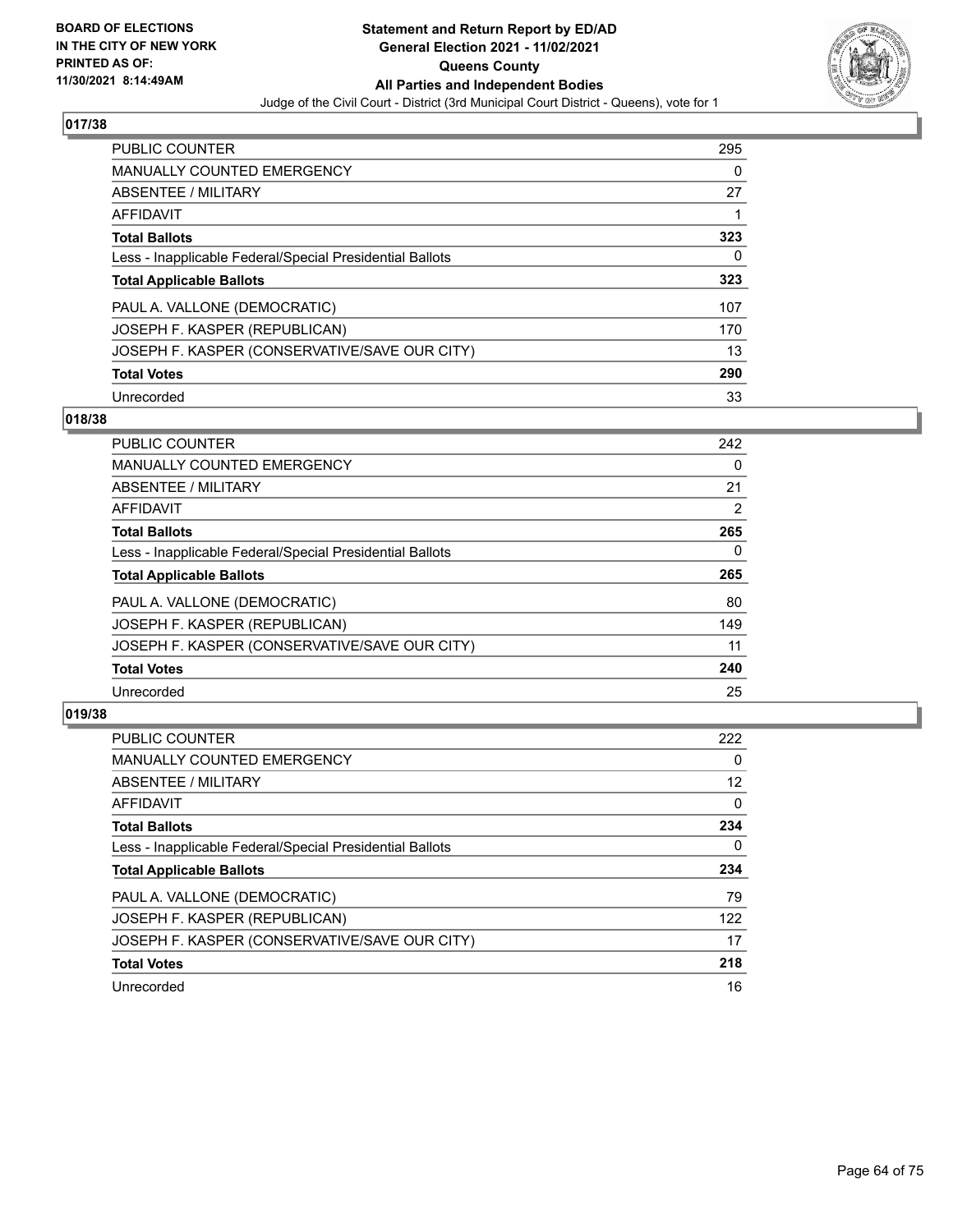

| <b>PUBLIC COUNTER</b>                                    | 39             |
|----------------------------------------------------------|----------------|
| <b>MANUALLY COUNTED EMERGENCY</b>                        | 0              |
| ABSENTEE / MILITARY                                      | 0              |
| AFFIDAVIT                                                | $\Omega$       |
| <b>Total Ballots</b>                                     | 39             |
| Less - Inapplicable Federal/Special Presidential Ballots | 0              |
| <b>Total Applicable Ballots</b>                          | 39             |
| PAUL A. VALLONE (DEMOCRATIC)                             | 27             |
| JOSEPH F. KASPER (REPUBLICAN)                            | 9              |
| JOSEPH F. KASPER (CONSERVATIVE/SAVE OUR CITY)            | $\overline{2}$ |
| <b>Total Votes</b>                                       | 38             |
| Unrecorded                                               |                |

### **023/38**

| <b>PUBLIC COUNTER</b>                                    | 125            |
|----------------------------------------------------------|----------------|
| <b>MANUALLY COUNTED EMERGENCY</b>                        | 0              |
| ABSENTEE / MILITARY                                      | 8              |
| <b>AFFIDAVIT</b>                                         | $\Omega$       |
| <b>Total Ballots</b>                                     | 133            |
| Less - Inapplicable Federal/Special Presidential Ballots | 0              |
| <b>Total Applicable Ballots</b>                          | 133            |
| PAUL A. VALLONE (DEMOCRATIC)                             | 92             |
| JOSEPH F. KASPER (REPUBLICAN)                            | 23             |
| JOSEPH F. KASPER (CONSERVATIVE/SAVE OUR CITY)            | $\overline{2}$ |
| <b>Total Votes</b>                                       | 117            |
| Unrecorded                                               | 16             |

| <b>PUBLIC COUNTER</b>                                    | 127           |
|----------------------------------------------------------|---------------|
| <b>MANUALLY COUNTED EMERGENCY</b>                        | 0             |
| ABSENTEE / MILITARY                                      | 11            |
| AFFIDAVIT                                                | 0             |
| <b>Total Ballots</b>                                     | 138           |
| Less - Inapplicable Federal/Special Presidential Ballots | 0             |
| <b>Total Applicable Ballots</b>                          | 138           |
| PAUL A. VALLONE (DEMOCRATIC)                             | 87            |
| JOSEPH F. KASPER (REPUBLICAN)                            | 34            |
| JOSEPH F. KASPER (CONSERVATIVE/SAVE OUR CITY)            | $\mathcal{P}$ |
| <b>Total Votes</b>                                       | 123           |
| Unrecorded                                               | 15            |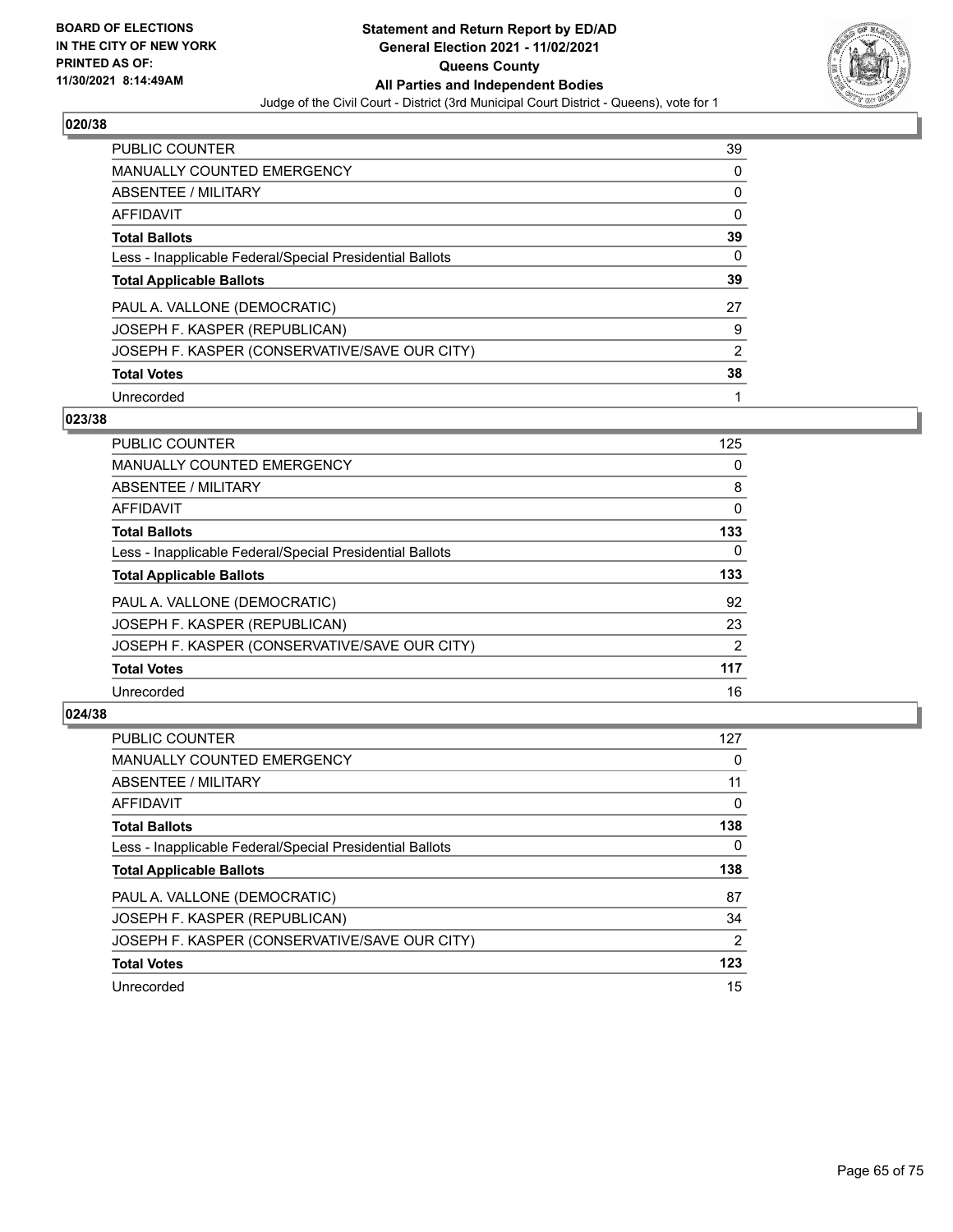

| <b>PUBLIC COUNTER</b>                                    | 91       |
|----------------------------------------------------------|----------|
| <b>MANUALLY COUNTED EMERGENCY</b>                        | 0        |
| ABSENTEE / MILITARY                                      | 6        |
| AFFIDAVIT                                                | 0        |
| <b>Total Ballots</b>                                     | 97       |
| Less - Inapplicable Federal/Special Presidential Ballots | $\Omega$ |
| <b>Total Applicable Ballots</b>                          | 97       |
| PAUL A. VALLONE (DEMOCRATIC)                             | 56       |
| JOSEPH F. KASPER (REPUBLICAN)                            | 22       |
| JOSEPH F. KASPER (CONSERVATIVE/SAVE OUR CITY)            | 4        |
| <b>Total Votes</b>                                       | 82       |
| Unrecorded                                               | 15       |

### **026/38**

| <b>PUBLIC COUNTER</b>                                    | 130      |
|----------------------------------------------------------|----------|
| <b>MANUALLY COUNTED EMERGENCY</b>                        | $\Omega$ |
| ABSENTEE / MILITARY                                      | 16       |
| <b>AFFIDAVIT</b>                                         |          |
| <b>Total Ballots</b>                                     | 147      |
| Less - Inapplicable Federal/Special Presidential Ballots | $\Omega$ |
| <b>Total Applicable Ballots</b>                          | 147      |
| PAUL A. VALLONE (DEMOCRATIC)                             | 88       |
| JOSEPH F. KASPER (REPUBLICAN)                            | 33       |
| JOSEPH F. KASPER (CONSERVATIVE/SAVE OUR CITY)            | 8        |
| <b>Total Votes</b>                                       | 129      |
| Unrecorded                                               | 18       |

| <b>PUBLIC COUNTER</b>                                    | 141      |
|----------------------------------------------------------|----------|
| <b>MANUALLY COUNTED EMERGENCY</b>                        | $\Omega$ |
| ABSENTEE / MILITARY                                      | 17       |
| <b>AFFIDAVIT</b>                                         | 0        |
| <b>Total Ballots</b>                                     | 158      |
| Less - Inapplicable Federal/Special Presidential Ballots | 0        |
| <b>Total Applicable Ballots</b>                          | 158      |
| PAUL A. VALLONE (DEMOCRATIC)                             | 107      |
| JOSEPH F. KASPER (REPUBLICAN)                            | 31       |
| JOSEPH F. KASPER (CONSERVATIVE/SAVE OUR CITY)            | 5        |
| <b>Total Votes</b>                                       | 143      |
| Unrecorded                                               | 15       |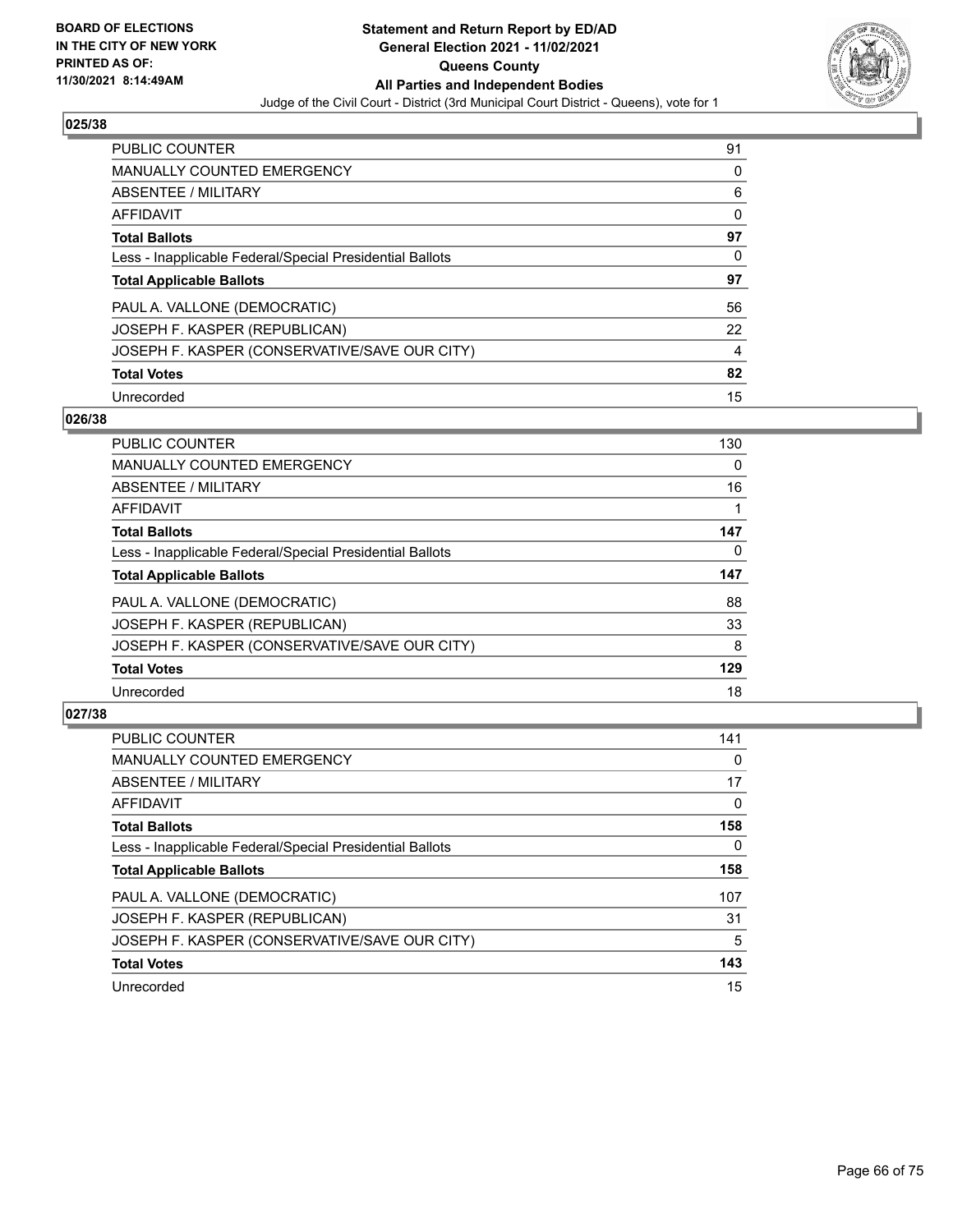

| <b>PUBLIC COUNTER</b>                                    | 314 |
|----------------------------------------------------------|-----|
| <b>MANUALLY COUNTED EMERGENCY</b>                        | 0   |
| ABSENTEE / MILITARY                                      | 14  |
| AFFIDAVIT                                                | 0   |
| <b>Total Ballots</b>                                     | 328 |
| Less - Inapplicable Federal/Special Presidential Ballots | 0   |
| <b>Total Applicable Ballots</b>                          | 328 |
| PAUL A. VALLONE (DEMOCRATIC)                             | 103 |
| JOSEPH F. KASPER (REPUBLICAN)                            | 165 |
| JOSEPH F. KASPER (CONSERVATIVE/SAVE OUR CITY)            | 23  |
| <b>Total Votes</b>                                       | 291 |
| Unrecorded                                               | 37  |

### **029/38**

| <b>PUBLIC COUNTER</b>                                    | 140      |
|----------------------------------------------------------|----------|
| <b>MANUALLY COUNTED EMERGENCY</b>                        | $\Omega$ |
| <b>ABSENTEE / MILITARY</b>                               | 10       |
| <b>AFFIDAVIT</b>                                         | 3        |
| <b>Total Ballots</b>                                     | 153      |
| Less - Inapplicable Federal/Special Presidential Ballots | $\Omega$ |
| <b>Total Applicable Ballots</b>                          | 153      |
| PAUL A. VALLONE (DEMOCRATIC)                             | 120      |
| JOSEPH F. KASPER (REPUBLICAN)                            | 26       |
| JOSEPH F. KASPER (CONSERVATIVE/SAVE OUR CITY)            |          |
| <b>Total Votes</b>                                       | 147      |
| Unrecorded                                               | 6        |

| <b>PUBLIC COUNTER</b>                                    | 153            |
|----------------------------------------------------------|----------------|
| <b>MANUALLY COUNTED EMERGENCY</b>                        | 0              |
| <b>ABSENTEE / MILITARY</b>                               | 13             |
| <b>AFFIDAVIT</b>                                         |                |
| <b>Total Ballots</b>                                     | 167            |
| Less - Inapplicable Federal/Special Presidential Ballots | 0              |
| <b>Total Applicable Ballots</b>                          | 167            |
| PAUL A. VALLONE (DEMOCRATIC)                             | 109            |
| JOSEPH F. KASPER (REPUBLICAN)                            | 35             |
| JOSEPH F. KASPER (CONSERVATIVE/SAVE OUR CITY)            | $\overline{2}$ |
| <b>Total Votes</b>                                       | 146            |
| Unrecorded                                               | 21             |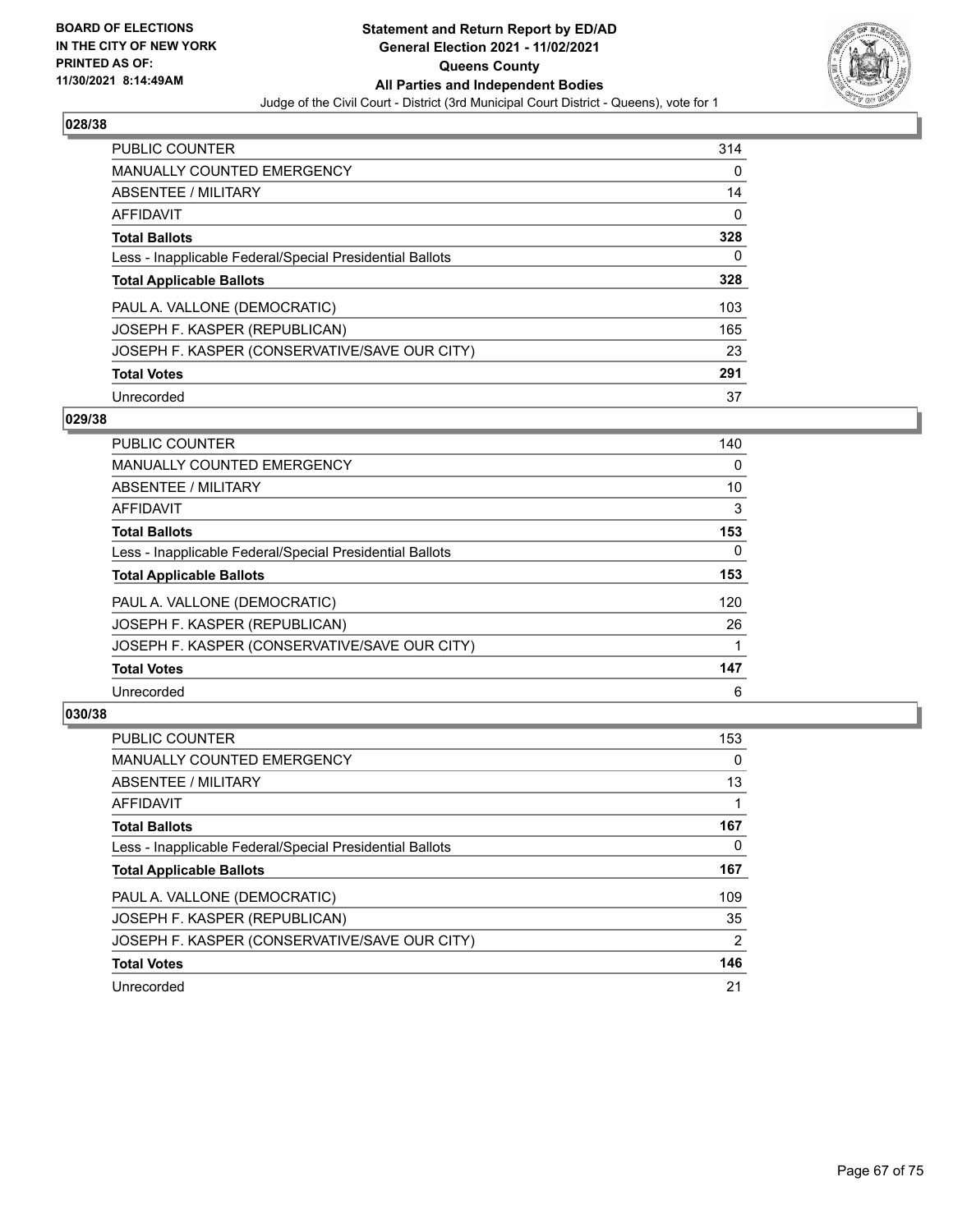

| <b>PUBLIC COUNTER</b>                                    | 171 |
|----------------------------------------------------------|-----|
| <b>MANUALLY COUNTED EMERGENCY</b>                        | 0   |
| ABSENTEE / MILITARY                                      | 15  |
| <b>AFFIDAVIT</b>                                         | 0   |
| <b>Total Ballots</b>                                     | 186 |
| Less - Inapplicable Federal/Special Presidential Ballots | 0   |
| <b>Total Applicable Ballots</b>                          | 186 |
| PAUL A. VALLONE (DEMOCRATIC)                             | 106 |
| JOSEPH F. KASPER (REPUBLICAN)                            | 58  |
| JOSEPH F. KASPER (CONSERVATIVE/SAVE OUR CITY)            | 5   |
| UNATTRIBUTABLE WRITE-IN (WRITE-IN)                       | 1   |
| <b>Total Votes</b>                                       | 170 |
| Unrecorded                                               | 16  |

## **032/38**

| <b>PUBLIC COUNTER</b>                                    | 176 |
|----------------------------------------------------------|-----|
| <b>MANUALLY COUNTED EMERGENCY</b>                        | 0   |
| ABSENTEE / MILITARY                                      | 6   |
| <b>AFFIDAVIT</b>                                         | 0   |
| <b>Total Ballots</b>                                     | 182 |
| Less - Inapplicable Federal/Special Presidential Ballots | 0   |
| <b>Total Applicable Ballots</b>                          | 182 |
| PAUL A. VALLONE (DEMOCRATIC)                             | 98  |
| JOSEPH F. KASPER (REPUBLICAN)                            | 49  |
| JOSEPH F. KASPER (CONSERVATIVE/SAVE OUR CITY)            | 5   |
| UNCOUNTED WRITE-IN PER STATUTE (WRITE-IN)                | 1   |
| <b>Total Votes</b>                                       | 153 |
| Unrecorded                                               | 29  |

| <b>PUBLIC COUNTER</b>                                    | 165 |
|----------------------------------------------------------|-----|
| <b>MANUALLY COUNTED EMERGENCY</b>                        | 0   |
| ABSENTEE / MILITARY                                      | 14  |
| AFFIDAVIT                                                |     |
| <b>Total Ballots</b>                                     | 180 |
| Less - Inapplicable Federal/Special Presidential Ballots | 0   |
|                                                          |     |
| <b>Total Applicable Ballots</b>                          | 180 |
| PAUL A. VALLONE (DEMOCRATIC)                             | 89  |
| JOSEPH F. KASPER (REPUBLICAN)                            | 63  |
| JOSEPH F. KASPER (CONSERVATIVE/SAVE OUR CITY)            | 9   |
| <b>Total Votes</b>                                       | 161 |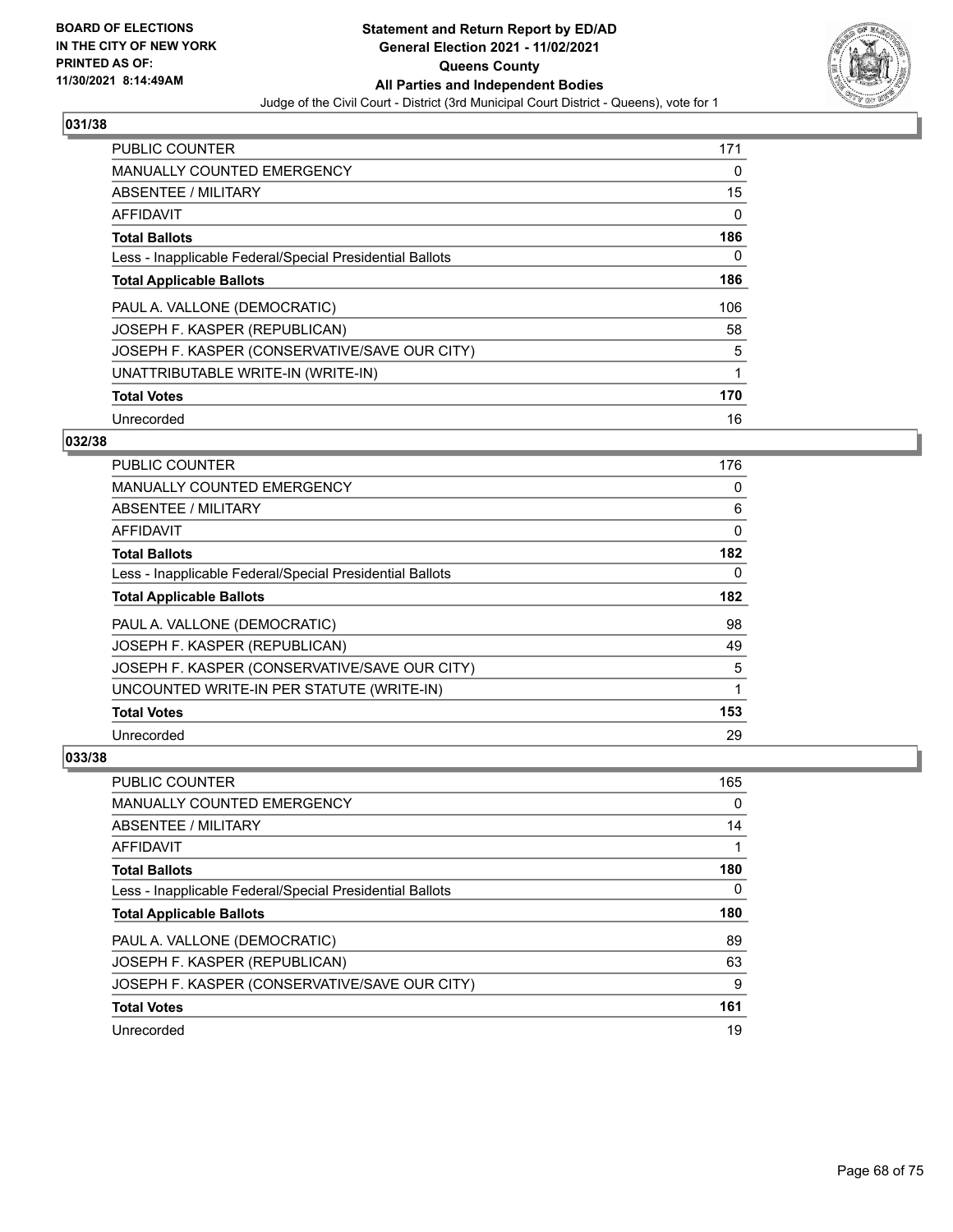

| <b>PUBLIC COUNTER</b>                                    | 61 |
|----------------------------------------------------------|----|
| <b>MANUALLY COUNTED EMERGENCY</b>                        | 0  |
| ABSENTEE / MILITARY                                      | 2  |
| AFFIDAVIT                                                | 0  |
| <b>Total Ballots</b>                                     | 63 |
| Less - Inapplicable Federal/Special Presidential Ballots | 0  |
| <b>Total Applicable Ballots</b>                          | 63 |
| PAUL A. VALLONE (DEMOCRATIC)                             | 33 |
| JOSEPH F. KASPER (REPUBLICAN)                            | 24 |
| JOSEPH F. KASPER (CONSERVATIVE/SAVE OUR CITY)            |    |
| <b>Total Votes</b>                                       | 58 |
| Unrecorded                                               | 5  |

### **035/38**

| <b>PUBLIC COUNTER</b>                                    | 32       |
|----------------------------------------------------------|----------|
| <b>MANUALLY COUNTED EMERGENCY</b>                        | $\Omega$ |
| ABSENTEE / MILITARY                                      |          |
| AFFIDAVIT                                                | $\Omega$ |
| <b>Total Ballots</b>                                     | 33       |
| Less - Inapplicable Federal/Special Presidential Ballots | $\Omega$ |
| <b>Total Applicable Ballots</b>                          | 33       |
| PAUL A. VALLONE (DEMOCRATIC)                             | 22       |
| JOSEPH F. KASPER (REPUBLICAN)                            | 4        |
| JOSEPH F. KASPER (CONSERVATIVE/SAVE OUR CITY)            | $\Omega$ |
| <b>Total Votes</b>                                       | 26       |
| Unrecorded                                               |          |

| <b>PUBLIC COUNTER</b>                                    | 40             |
|----------------------------------------------------------|----------------|
| <b>MANUALLY COUNTED EMERGENCY</b>                        | 0              |
| ABSENTEE / MILITARY                                      | $\overline{2}$ |
| AFFIDAVIT                                                | $\Omega$       |
| <b>Total Ballots</b>                                     | 42             |
| Less - Inapplicable Federal/Special Presidential Ballots | $\Omega$       |
| <b>Total Applicable Ballots</b>                          | 42             |
| PAUL A. VALLONE (DEMOCRATIC)                             | 26             |
| JOSEPH F. KASPER (REPUBLICAN)                            | 9              |
| JOSEPH F. KASPER (CONSERVATIVE/SAVE OUR CITY)            |                |
| <b>Total Votes</b>                                       | 36             |
| Unrecorded                                               | 6              |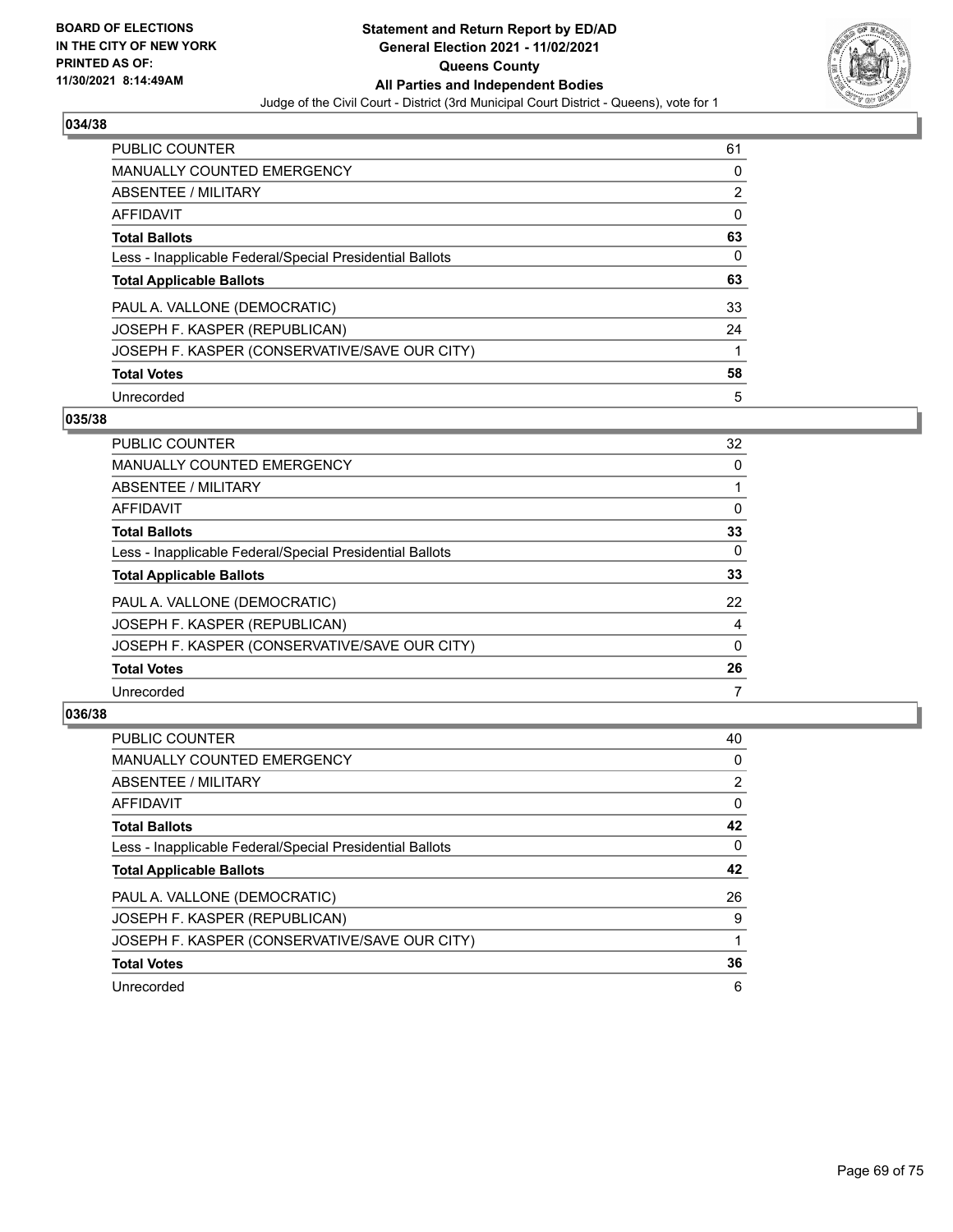

| <b>PUBLIC COUNTER</b>                                    | 60 |
|----------------------------------------------------------|----|
| <b>MANUALLY COUNTED EMERGENCY</b>                        | 0  |
| ABSENTEE / MILITARY                                      | 5  |
| AFFIDAVIT                                                |    |
| <b>Total Ballots</b>                                     | 66 |
| Less - Inapplicable Federal/Special Presidential Ballots | 0  |
| <b>Total Applicable Ballots</b>                          | 66 |
| PAUL A. VALLONE (DEMOCRATIC)                             | 35 |
| JOSEPH F. KASPER (REPUBLICAN)                            | 21 |
| JOSEPH F. KASPER (CONSERVATIVE/SAVE OUR CITY)            |    |
| <b>Total Votes</b>                                       | 57 |
| Unrecorded                                               | 9  |

### **038/38**

| <b>PUBLIC COUNTER</b>                                    | 64 |
|----------------------------------------------------------|----|
| MANUALLY COUNTED EMERGENCY                               | 0  |
| ABSENTEE / MILITARY                                      | 7  |
| AFFIDAVIT                                                | 0  |
| <b>Total Ballots</b>                                     | 71 |
| Less - Inapplicable Federal/Special Presidential Ballots | 0  |
| <b>Total Applicable Ballots</b>                          | 71 |
| PAUL A. VALLONE (DEMOCRATIC)                             | 42 |
| JOSEPH F. KASPER (REPUBLICAN)                            | 16 |
| JOSEPH F. KASPER (CONSERVATIVE/SAVE OUR CITY)            |    |
| UNATTRIBUTABLE WRITE-IN (WRITE-IN)                       | 1  |
| <b>Total Votes</b>                                       | 60 |
| Unrecorded                                               | 11 |

| <b>PUBLIC COUNTER</b>                                    | 93 |
|----------------------------------------------------------|----|
| <b>MANUALLY COUNTED EMERGENCY</b>                        | 0  |
| ABSENTEE / MILITARY                                      | 4  |
| AFFIDAVIT                                                | 0  |
| <b>Total Ballots</b>                                     | 97 |
| Less - Inapplicable Federal/Special Presidential Ballots | 0  |
| <b>Total Applicable Ballots</b>                          | 97 |
| PAUL A. VALLONE (DEMOCRATIC)                             | 52 |
| JOSEPH F. KASPER (REPUBLICAN)                            | 30 |
| JOSEPH F. KASPER (CONSERVATIVE/SAVE OUR CITY)            | 0  |
| <b>Total Votes</b>                                       | 82 |
| Unrecorded                                               | 15 |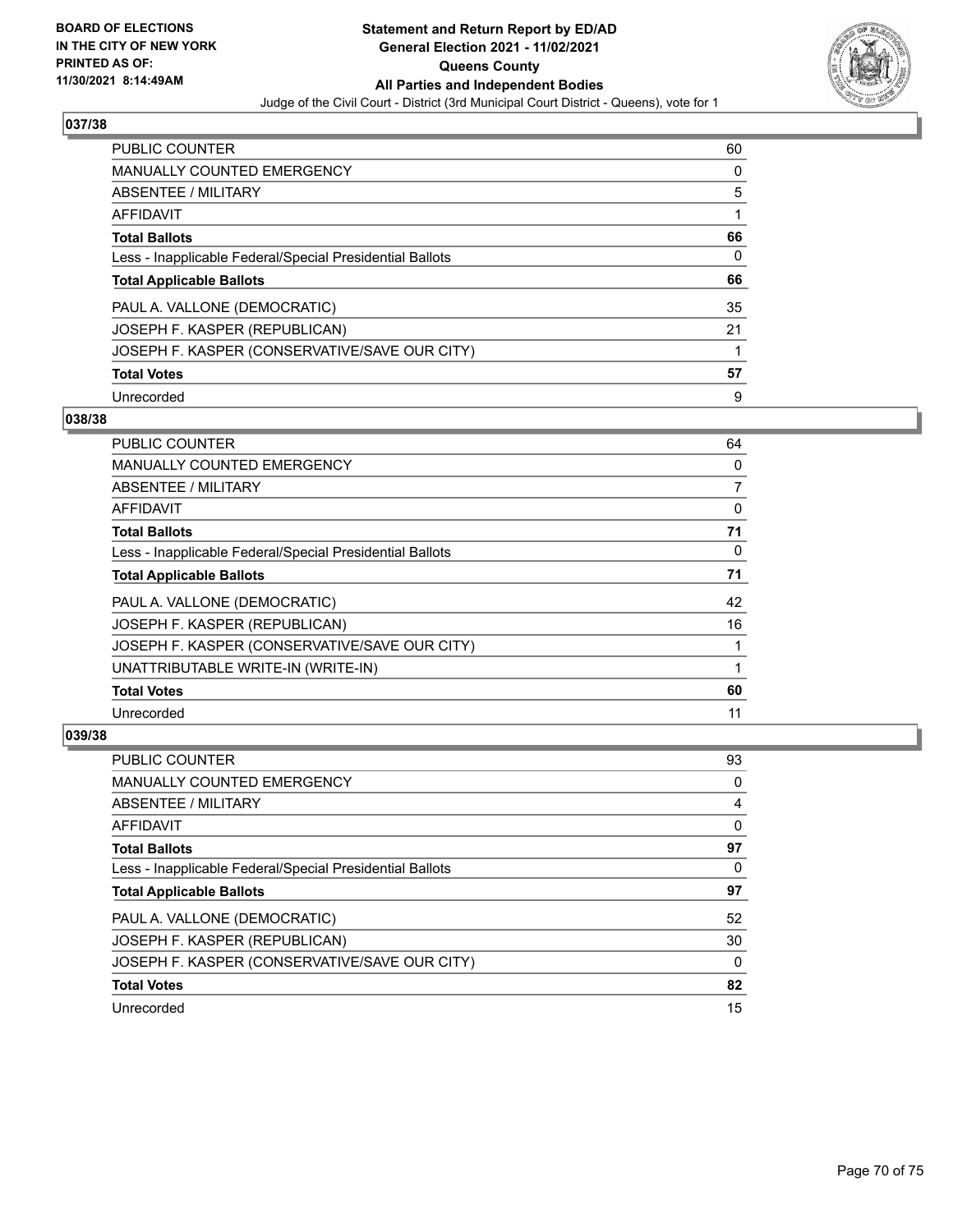

| <b>PUBLIC COUNTER</b>                                    | 75 |
|----------------------------------------------------------|----|
| <b>MANUALLY COUNTED EMERGENCY</b>                        | 0  |
| ABSENTEE / MILITARY                                      | 9  |
| AFFIDAVIT                                                |    |
| <b>Total Ballots</b>                                     | 85 |
| Less - Inapplicable Federal/Special Presidential Ballots | 0  |
| <b>Total Applicable Ballots</b>                          | 85 |
| PAUL A. VALLONE (DEMOCRATIC)                             | 53 |
| JOSEPH F. KASPER (REPUBLICAN)                            | 20 |
| JOSEPH F. KASPER (CONSERVATIVE/SAVE OUR CITY)            | 5  |
| <b>Total Votes</b>                                       | 78 |
| Unrecorded                                               | 7  |

### **041/38**

| <b>PUBLIC COUNTER</b>                                    | 148      |
|----------------------------------------------------------|----------|
| <b>MANUALLY COUNTED EMERGENCY</b>                        | 0        |
| ABSENTEE / MILITARY                                      |          |
| <b>AFFIDAVIT</b>                                         | 0        |
| <b>Total Ballots</b>                                     | 149      |
| Less - Inapplicable Federal/Special Presidential Ballots | $\Omega$ |
| <b>Total Applicable Ballots</b>                          | 149      |
| PAUL A. VALLONE (DEMOCRATIC)                             | 84       |
| JOSEPH F. KASPER (REPUBLICAN)                            | 53       |
| JOSEPH F. KASPER (CONSERVATIVE/SAVE OUR CITY)            | 3        |
| <b>Total Votes</b>                                       | 140      |
| Unrecorded                                               | 9        |

| <b>PUBLIC COUNTER</b>                                    | 144      |
|----------------------------------------------------------|----------|
| <b>MANUALLY COUNTED EMERGENCY</b>                        | $\Omega$ |
| ABSENTEE / MILITARY                                      | 10       |
| AFFIDAVIT                                                | $\Omega$ |
| <b>Total Ballots</b>                                     | 154      |
| Less - Inapplicable Federal/Special Presidential Ballots | 0        |
| <b>Total Applicable Ballots</b>                          | 154      |
| PAUL A. VALLONE (DEMOCRATIC)                             | 81       |
| JOSEPH F. KASPER (REPUBLICAN)                            | 45       |
| JOSEPH F. KASPER (CONSERVATIVE/SAVE OUR CITY)            | 7        |
| <b>Total Votes</b>                                       | 133      |
| Unrecorded                                               | 21       |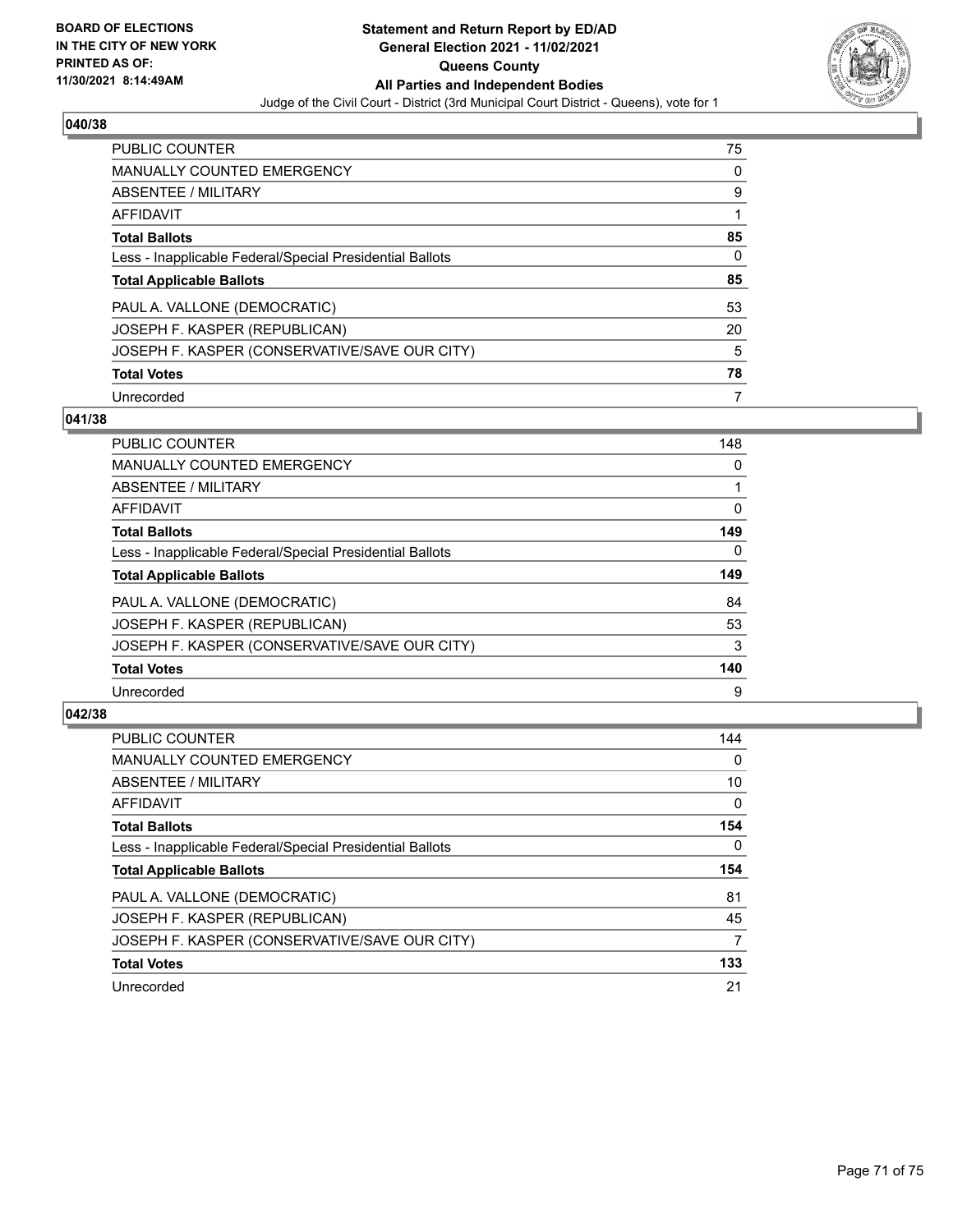

| <b>PUBLIC COUNTER</b>                                    | 62 |
|----------------------------------------------------------|----|
| <b>MANUALLY COUNTED EMERGENCY</b>                        | 0  |
| ABSENTEE / MILITARY                                      | 3  |
| AFFIDAVIT                                                |    |
| <b>Total Ballots</b>                                     | 66 |
| Less - Inapplicable Federal/Special Presidential Ballots | 0  |
| <b>Total Applicable Ballots</b>                          | 66 |
| PAUL A. VALLONE (DEMOCRATIC)                             | 41 |
| JOSEPH F. KASPER (REPUBLICAN)                            | 18 |
| JOSEPH F. KASPER (CONSERVATIVE/SAVE OUR CITY)            | 0  |
| <b>Total Votes</b>                                       | 59 |
| Unrecorded                                               |    |

### **060/38**

| JOSEPH F. KASPER (CONSERVATIVE/SAVE OUR CITY)            | $\Omega$ |
|----------------------------------------------------------|----------|
| JOSEPH F. KASPER (REPUBLICAN)                            | 0        |
| PAUL A. VALLONE (DEMOCRATIC)                             | $\Omega$ |
| <b>Total Applicable Ballots</b>                          | 0        |
| Less - Inapplicable Federal/Special Presidential Ballots | $\Omega$ |
| <b>Total Ballots</b>                                     | 0        |
| <b>AFFIDAVIT</b>                                         | 0        |
| <b>ABSENTEE / MILITARY</b>                               | $\Omega$ |
| <b>MANUALLY COUNTED EMERGENCY</b>                        | 0        |
| <b>PUBLIC COUNTER</b>                                    | 0        |

| <b>PUBLIC COUNTER</b>                                    | 176 |
|----------------------------------------------------------|-----|
| <b>MANUALLY COUNTED EMERGENCY</b>                        | 0   |
| ABSENTEE / MILITARY                                      | 11  |
| AFFIDAVIT                                                |     |
| <b>Total Ballots</b>                                     | 188 |
| Less - Inapplicable Federal/Special Presidential Ballots | 0   |
| <b>Total Applicable Ballots</b>                          | 188 |
| PAUL A. VALLONE (DEMOCRATIC)                             | 145 |
| JOSEPH F. KASPER (REPUBLICAN)                            | 26  |
| JOSEPH F. KASPER (CONSERVATIVE/SAVE OUR CITY)            | 3   |
| PAUL JUSER (WRITE-IN)                                    |     |
| <b>Total Votes</b>                                       | 175 |
| Unrecorded                                               | 13  |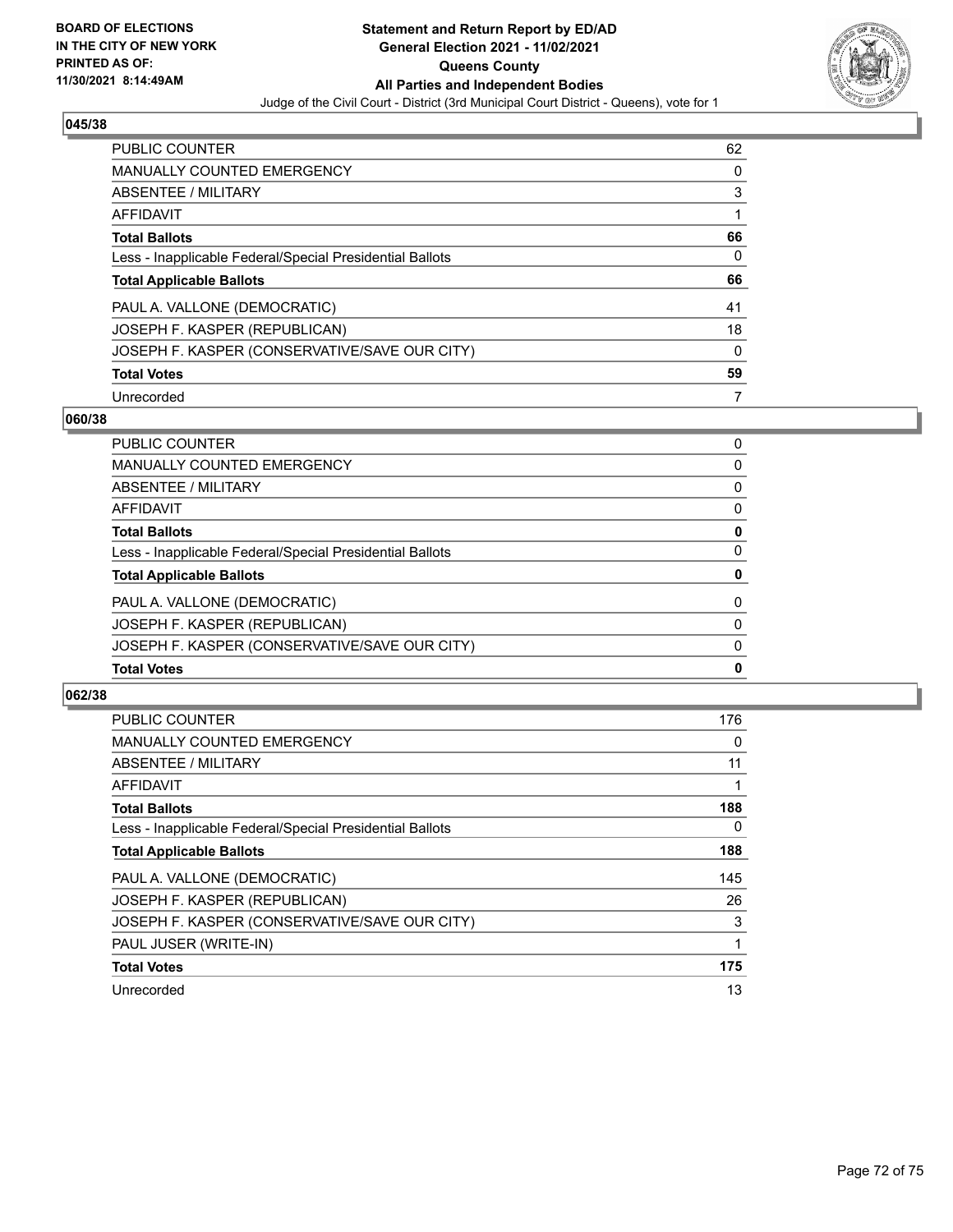

## **064/38**

| <b>PUBLIC COUNTER</b>                                    | 97  |
|----------------------------------------------------------|-----|
| <b>MANUALLY COUNTED EMERGENCY</b>                        | 0   |
| ABSENTEE / MILITARY                                      |     |
| AFFIDAVIT                                                | 2   |
| <b>Total Ballots</b>                                     | 106 |
| Less - Inapplicable Federal/Special Presidential Ballots | 0   |
| <b>Total Applicable Ballots</b>                          | 106 |
| PAUL A. VALLONE (DEMOCRATIC)                             | 76  |
| JOSEPH F. KASPER (REPUBLICAN)                            | 18  |
| JOSEPH F. KASPER (CONSERVATIVE/SAVE OUR CITY)            | 3   |
|                                                          |     |
| <b>Total Votes</b>                                       | 97  |

## **065/38**

| <b>PUBLIC COUNTER</b>                                    | 194      |
|----------------------------------------------------------|----------|
| <b>MANUALLY COUNTED EMERGENCY</b>                        | 0        |
| ABSENTEE / MILITARY                                      | 6        |
| <b>AFFIDAVIT</b>                                         | $\Omega$ |
| <b>Total Ballots</b>                                     | 200      |
| Less - Inapplicable Federal/Special Presidential Ballots | 0        |
| <b>Total Applicable Ballots</b>                          | 200      |
| PAUL A. VALLONE (DEMOCRATIC)                             | 88       |
| JOSEPH F. KASPER (REPUBLICAN)                            | 88       |
| JOSEPH F. KASPER (CONSERVATIVE/SAVE OUR CITY)            | 10       |
| <b>Total Votes</b>                                       | 186      |
| Unrecorded                                               | 14       |

# **066/38**

| <b>PUBLIC COUNTER</b>                                    | 171 |
|----------------------------------------------------------|-----|
| <b>MANUALLY COUNTED EMERGENCY</b>                        | 0   |
| ABSENTEE / MILITARY                                      | 6   |
| AFFIDAVIT                                                | 0   |
| <b>Total Ballots</b>                                     | 177 |
| Less - Inapplicable Federal/Special Presidential Ballots | 0   |
| <b>Total Applicable Ballots</b>                          | 177 |
| PAUL A. VALLONE (DEMOCRATIC)                             | 74  |
| JOSEPH F. KASPER (REPUBLICAN)                            | 84  |
| JOSEPH F. KASPER (CONSERVATIVE/SAVE OUR CITY)            | 7   |
| <b>Total Votes</b>                                       | 165 |
| Unrecorded                                               | 12  |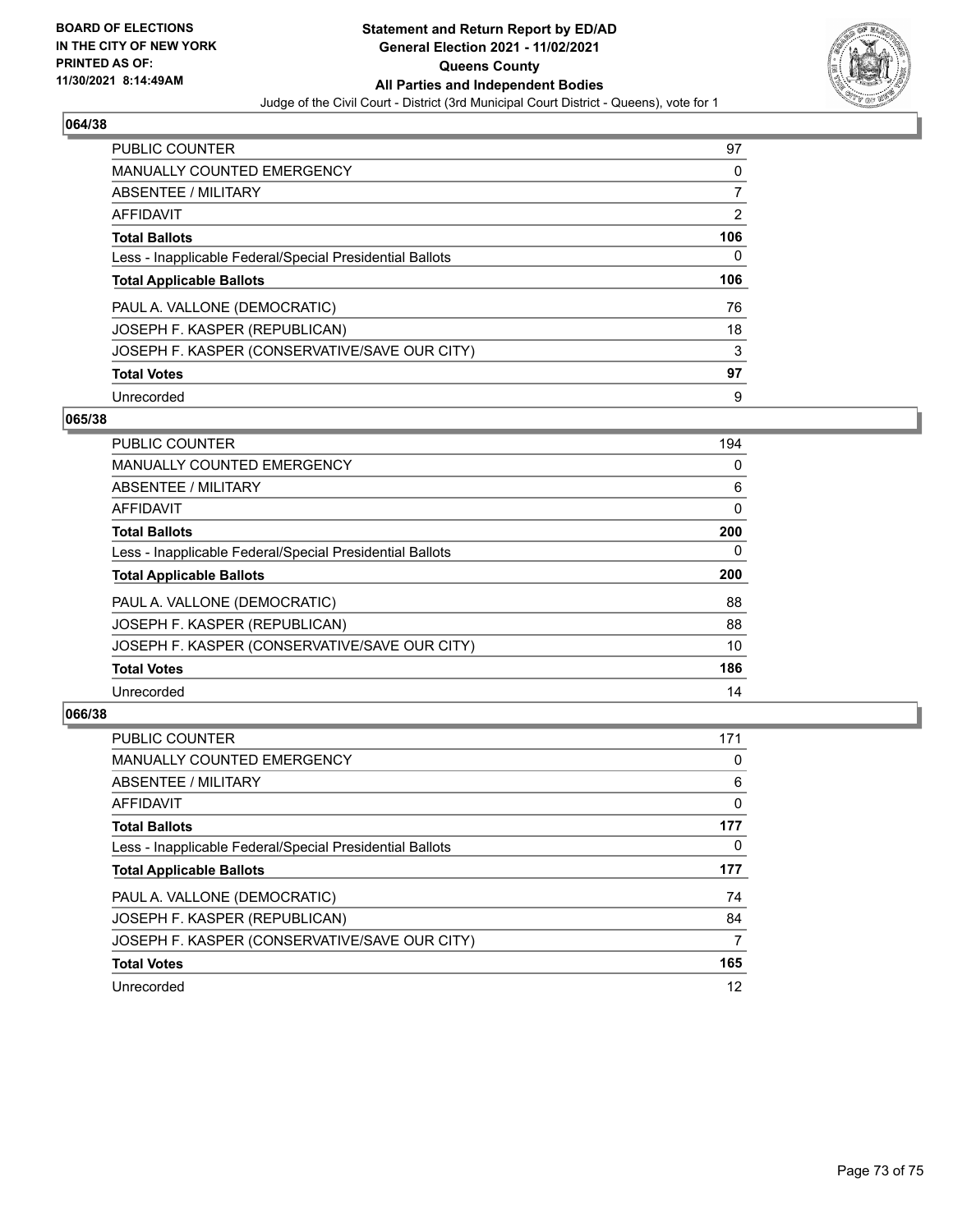

## **068/38**

| PUBLIC COUNTER                                           | 74 |
|----------------------------------------------------------|----|
| <b>MANUALLY COUNTED EMERGENCY</b>                        | 0  |
| ABSENTEE / MILITARY                                      | 2  |
| AFFIDAVIT                                                | 0  |
| <b>Total Ballots</b>                                     | 76 |
| Less - Inapplicable Federal/Special Presidential Ballots | 0  |
| <b>Total Applicable Ballots</b>                          | 76 |
| PAUL A. VALLONE (DEMOCRATIC)                             | 40 |
| JOSEPH F. KASPER (REPUBLICAN)                            | 19 |
| JOSEPH F. KASPER (CONSERVATIVE/SAVE OUR CITY)            | 4  |
| <b>Total Votes</b>                                       | 63 |
| Unrecorded                                               | 13 |

## **069/38**

| <b>PUBLIC COUNTER</b>                                    | 83       |
|----------------------------------------------------------|----------|
| <b>MANUALLY COUNTED EMERGENCY</b>                        | 0        |
| ABSENTEE / MILITARY                                      |          |
| AFFIDAVIT                                                | $\Omega$ |
| <b>Total Ballots</b>                                     | 84       |
| Less - Inapplicable Federal/Special Presidential Ballots | $\Omega$ |
| <b>Total Applicable Ballots</b>                          | 84       |
| PAUL A. VALLONE (DEMOCRATIC)                             | 55       |
| JOSEPH F. KASPER (REPUBLICAN)                            | 17       |
| JOSEPH F. KASPER (CONSERVATIVE/SAVE OUR CITY)            | 4        |
| <b>Total Votes</b>                                       | 76       |
| Unrecorded                                               | 8        |

# **070/38**

| <b>PUBLIC COUNTER</b>                                    | 138      |
|----------------------------------------------------------|----------|
| <b>MANUALLY COUNTED EMERGENCY</b>                        | $\Omega$ |
| ABSENTEE / MILITARY                                      |          |
| <b>AFFIDAVIT</b>                                         | 0        |
| <b>Total Ballots</b>                                     | 145      |
| Less - Inapplicable Federal/Special Presidential Ballots | 0        |
| <b>Total Applicable Ballots</b>                          | 145      |
| PAUL A. VALLONE (DEMOCRATIC)                             | 84       |
| JOSEPH F. KASPER (REPUBLICAN)                            | 36       |
| JOSEPH F. KASPER (CONSERVATIVE/SAVE OUR CITY)            | 6        |
| <b>Total Votes</b>                                       | 126      |
| Unrecorded                                               | 19       |